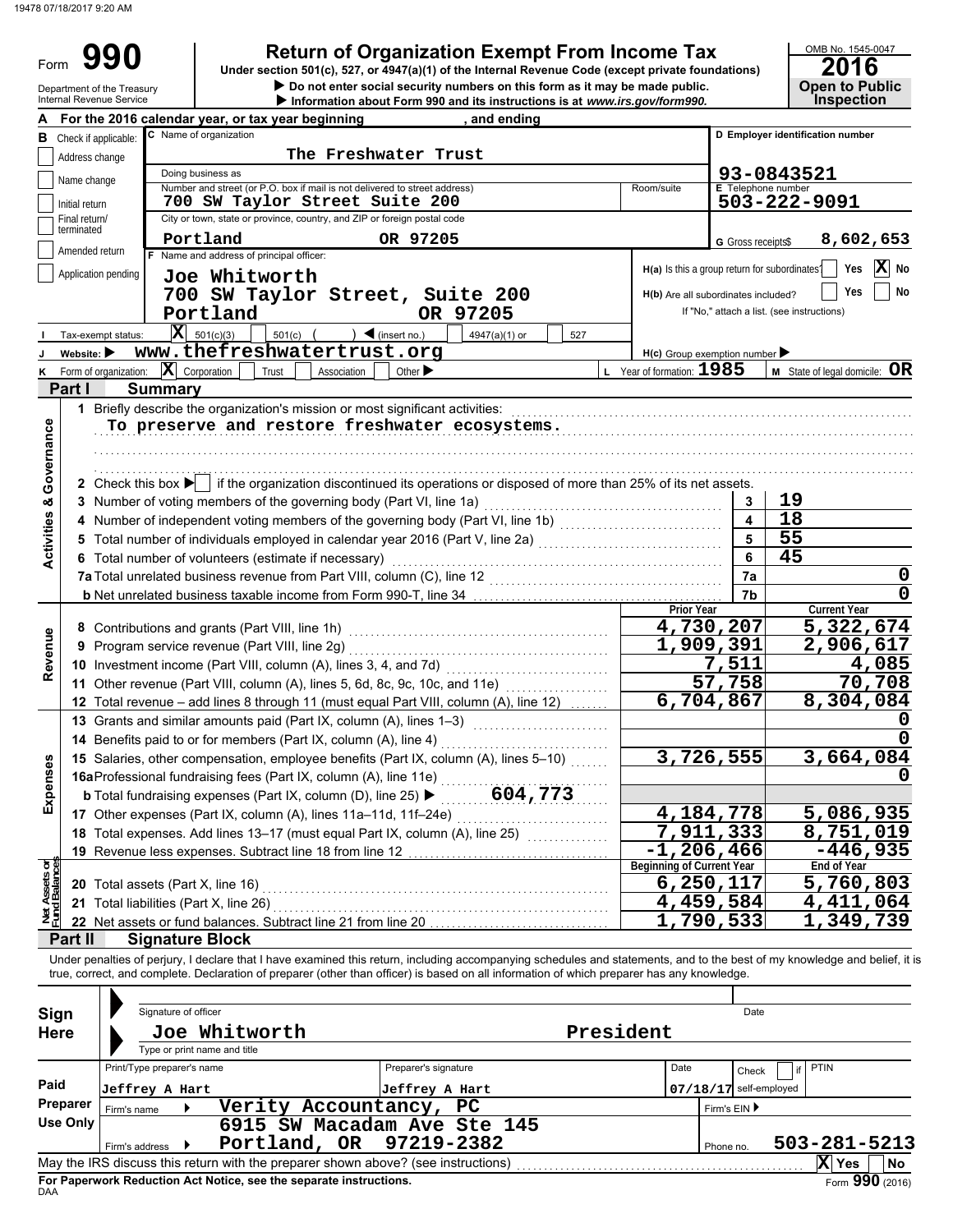|              | Form 990 (2016) The Freshwater Trust                                        |                       | 93-0843521                                                                                                                                                                                                                                                                                                                                                                                                                                                                                                                                                                                                                                                                                                                                                                                                                                                                                                                                                                                          | Page 2                |
|--------------|-----------------------------------------------------------------------------|-----------------------|-----------------------------------------------------------------------------------------------------------------------------------------------------------------------------------------------------------------------------------------------------------------------------------------------------------------------------------------------------------------------------------------------------------------------------------------------------------------------------------------------------------------------------------------------------------------------------------------------------------------------------------------------------------------------------------------------------------------------------------------------------------------------------------------------------------------------------------------------------------------------------------------------------------------------------------------------------------------------------------------------------|-----------------------|
| Part III     | <b>Statement of Program Service Accomplishments</b>                         |                       | Check if Schedule O contains a response or note to any line in this Part III [11] [11] [11] [11] [11] [11] [1                                                                                                                                                                                                                                                                                                                                                                                                                                                                                                                                                                                                                                                                                                                                                                                                                                                                                       |                       |
|              | 1 Briefly describe the organization's mission:                              |                       |                                                                                                                                                                                                                                                                                                                                                                                                                                                                                                                                                                                                                                                                                                                                                                                                                                                                                                                                                                                                     |                       |
|              | To preserve and restore freshwater ecosystems.                              |                       |                                                                                                                                                                                                                                                                                                                                                                                                                                                                                                                                                                                                                                                                                                                                                                                                                                                                                                                                                                                                     |                       |
|              |                                                                             |                       |                                                                                                                                                                                                                                                                                                                                                                                                                                                                                                                                                                                                                                                                                                                                                                                                                                                                                                                                                                                                     |                       |
|              |                                                                             |                       |                                                                                                                                                                                                                                                                                                                                                                                                                                                                                                                                                                                                                                                                                                                                                                                                                                                                                                                                                                                                     |                       |
|              |                                                                             |                       | 2 Did the organization undertake any significant program services during the year which were not listed on the                                                                                                                                                                                                                                                                                                                                                                                                                                                                                                                                                                                                                                                                                                                                                                                                                                                                                      |                       |
|              | prior Form 990 or 990-EZ?                                                   |                       |                                                                                                                                                                                                                                                                                                                                                                                                                                                                                                                                                                                                                                                                                                                                                                                                                                                                                                                                                                                                     | Yes $X$ No            |
|              | If "Yes," describe these new services on Schedule O.                        |                       |                                                                                                                                                                                                                                                                                                                                                                                                                                                                                                                                                                                                                                                                                                                                                                                                                                                                                                                                                                                                     |                       |
|              |                                                                             |                       | 3 Did the organization cease conducting, or make significant changes in how it conducts, any program                                                                                                                                                                                                                                                                                                                                                                                                                                                                                                                                                                                                                                                                                                                                                                                                                                                                                                |                       |
| services?    |                                                                             |                       |                                                                                                                                                                                                                                                                                                                                                                                                                                                                                                                                                                                                                                                                                                                                                                                                                                                                                                                                                                                                     | Yes $\overline{X}$ No |
|              | If "Yes," describe these changes on Schedule O.                             |                       |                                                                                                                                                                                                                                                                                                                                                                                                                                                                                                                                                                                                                                                                                                                                                                                                                                                                                                                                                                                                     |                       |
|              |                                                                             |                       | 4 Describe the organization's program service accomplishments for each of its three largest program services, as measured by                                                                                                                                                                                                                                                                                                                                                                                                                                                                                                                                                                                                                                                                                                                                                                                                                                                                        |                       |
|              |                                                                             |                       | expenses. Section 501(c)(3) and 501(c)(4) organizations are required to report the amount of grants and allocations to others,                                                                                                                                                                                                                                                                                                                                                                                                                                                                                                                                                                                                                                                                                                                                                                                                                                                                      |                       |
|              | the total expenses, and revenue, if any, for each program service reported. |                       |                                                                                                                                                                                                                                                                                                                                                                                                                                                                                                                                                                                                                                                                                                                                                                                                                                                                                                                                                                                                     |                       |
| streams.     |                                                                             |                       | 4a $(Code:$ (Code: ) $(Ex^{p} \cdot \dots)$ (Expenses \$ 7, 134, 898 including grants of \$ \bush including grants of \$ \bush including grants of \$ \bush including grants of \$ \bush including grants of \$ \bush including grants of \$ \bus<br>Water Quality Trading - The Freshwater Trust's water quality trading<br>program allows for regulated entities to achieve regulatory compliance<br>by funding restoration actions. By calculating and quantifying how much<br>thermal energy is avoided on a river by planting streamside trees,<br>the Organization generates credits that are then purchased by wastewater<br>facilities and power plants to offset their impacts to impaired rivers and<br>The work is done in partnership with regulated agencies,<br>irrigators, regulators and farmers. This program can include restoration<br>actions that generate not only temperature credits, but also credits<br>generated from reductions of other pollutants, such as nutrients. |                       |
| 4b (Code:    | ) (Expenses \$                                                              |                       | 1.111111111<br>Flow - The Freshwater Trust restores stream flows by working<br>collaboratively with willing landowners. The Organization uses a variety<br>of cooperative solutions, including financial compensation, technical<br>assistance and expert advice to keep more water in our streams and rivers.                                                                                                                                                                                                                                                                                                                                                                                                                                                                                                                                                                                                                                                                                      |                       |
|              |                                                                             |                       |                                                                                                                                                                                                                                                                                                                                                                                                                                                                                                                                                                                                                                                                                                                                                                                                                                                                                                                                                                                                     |                       |
|              |                                                                             |                       |                                                                                                                                                                                                                                                                                                                                                                                                                                                                                                                                                                                                                                                                                                                                                                                                                                                                                                                                                                                                     |                       |
|              |                                                                             |                       |                                                                                                                                                                                                                                                                                                                                                                                                                                                                                                                                                                                                                                                                                                                                                                                                                                                                                                                                                                                                     |                       |
|              |                                                                             |                       |                                                                                                                                                                                                                                                                                                                                                                                                                                                                                                                                                                                                                                                                                                                                                                                                                                                                                                                                                                                                     |                       |
|              |                                                                             |                       |                                                                                                                                                                                                                                                                                                                                                                                                                                                                                                                                                                                                                                                                                                                                                                                                                                                                                                                                                                                                     |                       |
|              |                                                                             |                       |                                                                                                                                                                                                                                                                                                                                                                                                                                                                                                                                                                                                                                                                                                                                                                                                                                                                                                                                                                                                     |                       |
|              | function critical to salmon productivity.                                   |                       | 4c (Code: ) (Expenses \$ including grants of \$ ) (Revenue \$ ) (Revenue \$ ) (Expenses \$ $\qquad$ ) (Revenue \$ $\qquad$ )<br>through its Habitat Restoration program. From placing logs instream to<br>create river complexity and planting trees to stabilize streambanks and<br>provide shade to lower water temperature, the Organization advances<br>science-based, ecologically-sound restoration projects to restore habitat                                                                                                                                                                                                                                                                                                                                                                                                                                                                                                                                                               |                       |
|              |                                                                             |                       |                                                                                                                                                                                                                                                                                                                                                                                                                                                                                                                                                                                                                                                                                                                                                                                                                                                                                                                                                                                                     |                       |
|              |                                                                             |                       |                                                                                                                                                                                                                                                                                                                                                                                                                                                                                                                                                                                                                                                                                                                                                                                                                                                                                                                                                                                                     |                       |
|              |                                                                             |                       |                                                                                                                                                                                                                                                                                                                                                                                                                                                                                                                                                                                                                                                                                                                                                                                                                                                                                                                                                                                                     |                       |
|              |                                                                             |                       |                                                                                                                                                                                                                                                                                                                                                                                                                                                                                                                                                                                                                                                                                                                                                                                                                                                                                                                                                                                                     |                       |
|              |                                                                             |                       |                                                                                                                                                                                                                                                                                                                                                                                                                                                                                                                                                                                                                                                                                                                                                                                                                                                                                                                                                                                                     |                       |
|              | 4d Other program services (Describe in Schedule O.)                         |                       |                                                                                                                                                                                                                                                                                                                                                                                                                                                                                                                                                                                                                                                                                                                                                                                                                                                                                                                                                                                                     |                       |
| (Expenses \$ |                                                                             | including grants of\$ | (Revenue \$                                                                                                                                                                                                                                                                                                                                                                                                                                                                                                                                                                                                                                                                                                                                                                                                                                                                                                                                                                                         |                       |
|              | 4e Total program service expenses                                           | 7,134,898             |                                                                                                                                                                                                                                                                                                                                                                                                                                                                                                                                                                                                                                                                                                                                                                                                                                                                                                                                                                                                     |                       |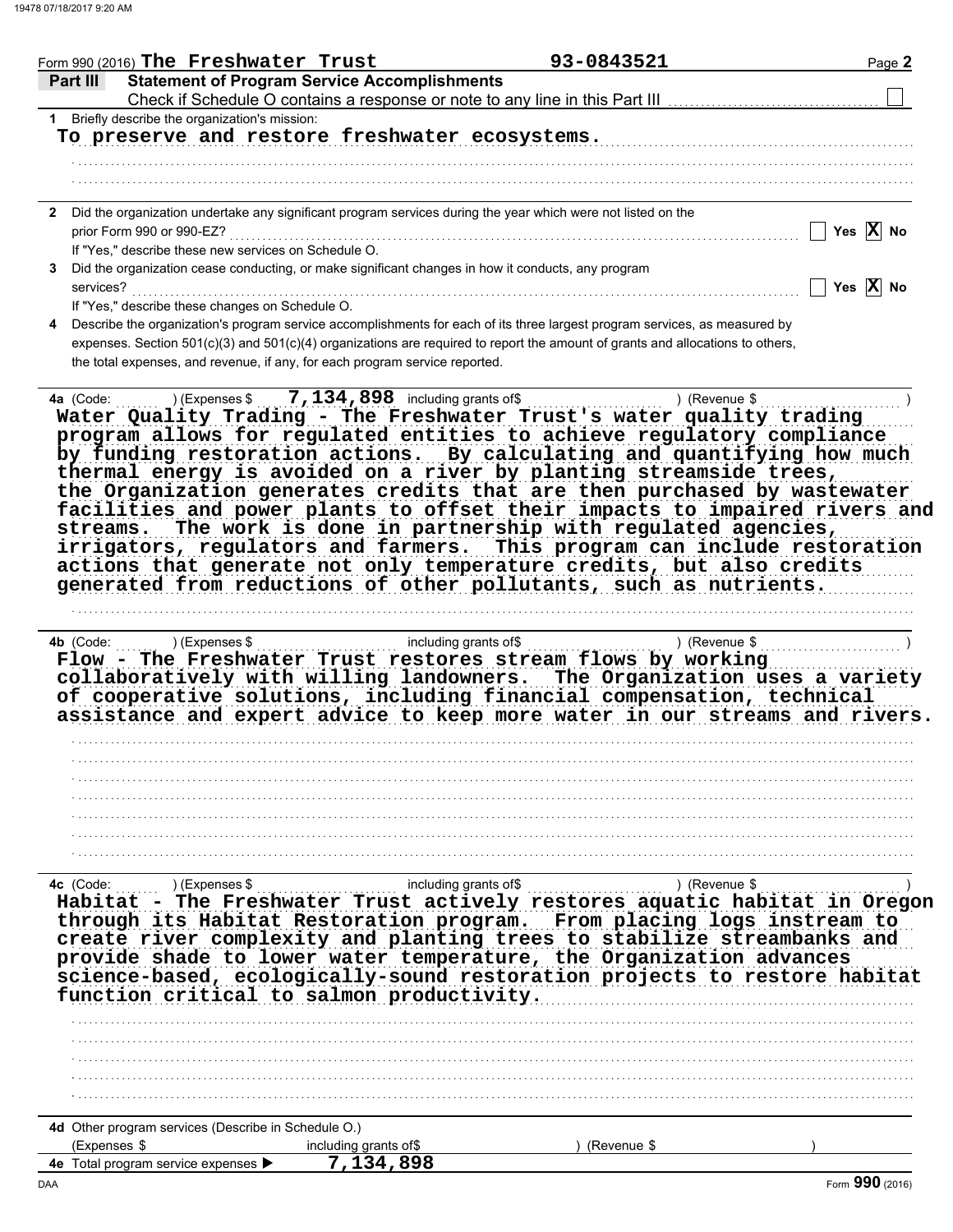### **Part IV Checklist of Required Schedules** Form 990 (2016) Page **3 The Freshwater Trust 93-0843521**

| 93-0843521 |  |  |
|------------|--|--|
|------------|--|--|

|              |                                                                                                                                                                                         |     | Yes              | No.         |
|--------------|-----------------------------------------------------------------------------------------------------------------------------------------------------------------------------------------|-----|------------------|-------------|
| 1            | Is the organization described in section $501(c)(3)$ or $4947(a)(1)$ (other than a private foundation)? If "Yes,"                                                                       |     |                  |             |
|              | complete Schedule A                                                                                                                                                                     | 1   | X<br>$\mathbf X$ |             |
| $\mathbf{2}$ | Is the organization required to complete Schedule B, Schedule of Contributors (see instructions)?                                                                                       | 2   |                  |             |
| 3            | Did the organization engage in direct or indirect political campaign activities on behalf of or in opposition to<br>candidates for public office? If "Yes," complete Schedule C, Part I | 3   |                  | X           |
| 4            | Section 501(c)(3) organizations. Did the organization engage in lobbying activities, or have a section 501(h)                                                                           |     |                  |             |
|              | election in effect during the tax year? If "Yes," complete Schedule C, Part II                                                                                                          | 4   | X                |             |
| 5            | Is the organization a section $501(c)(4)$ , $501(c)(5)$ , or $501(c)(6)$ organization that receives membership dues,                                                                    |     |                  |             |
|              | assessments, or similar amounts as defined in Revenue Procedure 98-19? If "Yes," complete Schedule C,                                                                                   |     |                  |             |
|              | Part III                                                                                                                                                                                | 5   |                  | X           |
| 6            | Did the organization maintain any donor advised funds or any similar funds or accounts for which donors                                                                                 |     |                  |             |
|              | have the right to provide advice on the distribution or investment of amounts in such funds or accounts? If                                                                             |     |                  |             |
|              | "Yes," complete Schedule D, Part I                                                                                                                                                      | 6   |                  | X           |
| 7            | Did the organization receive or hold a conservation easement, including easements to preserve open space,                                                                               |     |                  |             |
|              | the environment, historic land areas, or historic structures? If "Yes," complete Schedule D, Part II                                                                                    | 7   | X                |             |
| 8            | Did the organization maintain collections of works of art, historical treasures, or other similar assets? If "Yes,"                                                                     |     |                  |             |
|              | complete Schedule D, Part III                                                                                                                                                           | 8   |                  | X           |
| 9            | Did the organization report an amount in Part X, line 21, for escrow or custodial account liability, serve as a                                                                         |     |                  |             |
|              | custodian for amounts not listed in Part X; or provide credit counseling, debt management, credit repair, or                                                                            |     |                  |             |
|              | debt negotiation services? If "Yes," complete Schedule D, Part IV                                                                                                                       | 9   |                  | X           |
| 10           | Did the organization, directly or through a related organization, hold assets in temporarily restricted                                                                                 |     |                  |             |
|              | endowments, permanent endowments, or quasi-endowments? If "Yes," complete Schedule D, Part V                                                                                            | 10  | x                |             |
| 11           | If the organization's answer to any of the following questions is "Yes," then complete Schedule D, Parts VI,                                                                            |     |                  |             |
|              | VII, VIII, IX, or X as applicable.                                                                                                                                                      |     |                  |             |
| a            | Did the organization report an amount for land, buildings, and equipment in Part X, line 10? If "Yes,"                                                                                  |     |                  |             |
|              | complete Schedule D, Part VI                                                                                                                                                            | 11a | x                |             |
| b            | Did the organization report an amount for investments-other securities in Part X, line 12 that is 5% or more                                                                            |     |                  |             |
|              | of its total assets reported in Part X, line 16? If "Yes," complete Schedule D, Part VII                                                                                                | 11b |                  | X.          |
| c            | Did the organization report an amount for investments—program related in Part X, line 13 that is 5% or more                                                                             |     |                  |             |
|              | of its total assets reported in Part X, line 16? If "Yes," complete Schedule D, Part VIII                                                                                               | 11c |                  | X           |
| d            | Did the organization report an amount for other assets in Part X, line 15 that is 5% or more of its total assets                                                                        |     |                  |             |
|              | reported in Part X, line 16? If "Yes," complete Schedule D, Part IX                                                                                                                     | 11d | x                |             |
|              | Did the organization report an amount for other liabilities in Part X, line 25? If "Yes," complete Schedule D, Part X                                                                   | 11e | Х                |             |
| f            | Did the organization's separate or consolidated financial statements for the tax year include a footnote that addresses                                                                 |     |                  |             |
|              | the organization's liability for uncertain tax positions under FIN 48 (ASC 740)? If "Yes," complete Schedule D, Part X                                                                  | 11f |                  | X           |
|              | 12a Did the organization obtain separate, independent audited financial statements for the tax year? If "Yes," complete                                                                 |     |                  |             |
|              | Schedule D. Parts XI and XII                                                                                                                                                            | 12a | X                |             |
|              | <b>b</b> Was the organization included in consolidated, independent audited financial statements for the tax year? If                                                                   |     |                  |             |
|              | "Yes," and if the organization answered "No" to line 12a, then completing Schedule D, Parts XI and XII is optional                                                                      | 12b |                  | X           |
| 13           | Is the organization a school described in section 170(b)(1)(A)(ii)? If "Yes," complete Schedule E                                                                                       | 13  |                  | $\mathbf X$ |
| 14а          | Did the organization maintain an office, employees, or agents outside of the United States?                                                                                             | 14a |                  | X           |
| b            | Did the organization have aggregate revenues or expenses of more than \$10,000 from grantmaking,                                                                                        |     |                  |             |
|              | fundraising, business, investment, and program service activities outside the United States, or aggregate                                                                               |     |                  |             |
|              | foreign investments valued at \$100,000 or more? If "Yes," complete Schedule F, Parts I and IV                                                                                          | 14b |                  | X           |
| 15           | Did the organization report on Part IX, column (A), line 3, more than \$5,000 of grants or other assistance to or                                                                       |     |                  |             |
|              | for any foreign organization? If "Yes," complete Schedule F, Parts II and IV                                                                                                            | 15  |                  | X           |
| 16           | Did the organization report on Part IX, column (A), line 3, more than \$5,000 of aggregate grants or other                                                                              |     |                  |             |
| 17           | assistance to or for foreign individuals? If "Yes," complete Schedule F, Parts III and IV                                                                                               | 16  |                  | X           |
|              | Did the organization report a total of more than \$15,000 of expenses for professional fundraising services on                                                                          | 17  |                  | X           |
| 18           | Did the organization report more than \$15,000 total of fundraising event gross income and contributions on                                                                             |     |                  |             |
|              | Part VIII, lines 1c and 8a? If "Yes," complete Schedule G, Part II                                                                                                                      | 18  | X                |             |
| 19           | Did the organization report more than \$15,000 of gross income from gaming activities on Part VIII, line 9a?                                                                            |     |                  |             |
|              | If "Yes," complete Schedule G, Part III                                                                                                                                                 | 19  |                  | X.          |
|              |                                                                                                                                                                                         |     |                  |             |

Form **990** (2016)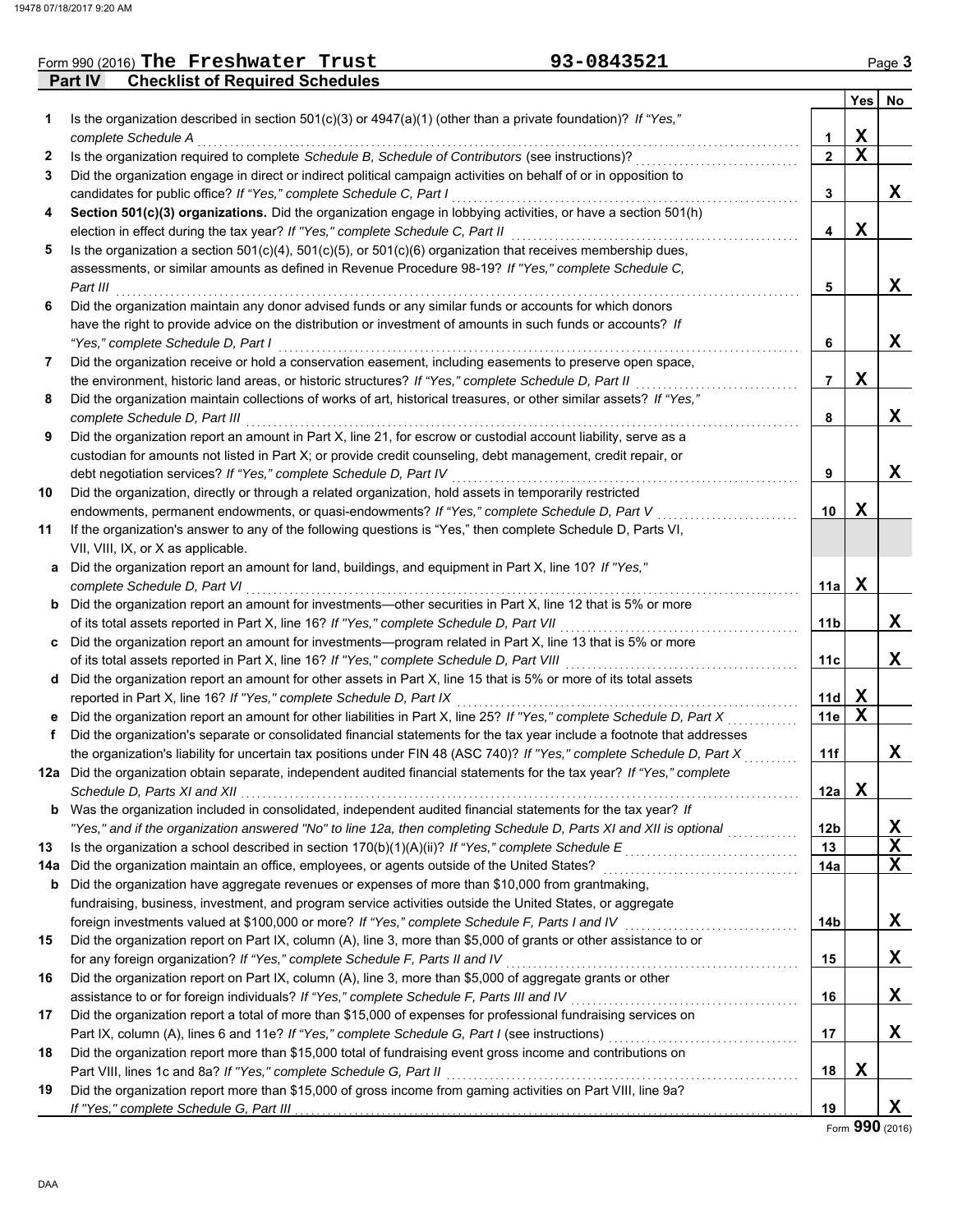|     | Part IV<br><b>Checklist of Required Schedules (continued)</b>                                                    |                 |     |                 |
|-----|------------------------------------------------------------------------------------------------------------------|-----------------|-----|-----------------|
|     |                                                                                                                  |                 | Yes | No              |
|     | 20a Did the organization operate one or more hospital facilities? If "Yes," complete Schedule H                  | 20a             |     | $\mathbf x$     |
| b   | If "Yes" to line 20a, did the organization attach a copy of its audited financial statements to this return?     | 20b             |     |                 |
| 21  | Did the organization report more than \$5,000 of grants or other assistance to any domestic organization or      |                 |     |                 |
|     | domestic government on Part IX, column (A), line 1? If "Yes," complete Schedule I, Parts I and II                | 21              |     | X               |
| 22  | Did the organization report more than \$5,000 of grants or other assistance to or for domestic individuals on    |                 |     |                 |
|     | Part IX, column (A), line 2? If "Yes," complete Schedule I, Parts I and III                                      | 22              |     | X               |
| 23  | Did the organization answer "Yes" to Part VII, Section A, line 3, 4, or 5 about compensation of the              |                 |     |                 |
|     | organization's current and former officers, directors, trustees, key employees, and highest compensated          |                 |     |                 |
|     | employees? If "Yes," complete Schedule J                                                                         | 23              | X   |                 |
|     | 24a Did the organization have a tax-exempt bond issue with an outstanding principal amount of more than          |                 |     |                 |
|     | \$100,000 as of the last day of the year, that was issued after December 31, 2002? If "Yes," answer lines 24b    |                 |     |                 |
|     | through 24d and complete Schedule K. If "No," go to line 25a                                                     | 24a             |     | X               |
| b   | Did the organization invest any proceeds of tax-exempt bonds beyond a temporary period exception?                | 24b             |     |                 |
| c   | Did the organization maintain an escrow account other than a refunding escrow at any time during the year        |                 |     |                 |
|     | to defease any tax-exempt bonds?                                                                                 | 24c             |     |                 |
| d   | Did the organization act as an "on behalf of" issuer for bonds outstanding at any time during the year?          | 24d             |     |                 |
|     | 25a Section 501(c)(3), 501(c)(4), and 501(c)(29) organizations. Did the organization engage in an excess benefit |                 |     |                 |
|     | transaction with a disqualified person during the year? If "Yes," complete Schedule L, Part I                    | 25a             |     | X               |
| b   | Is the organization aware that it engaged in an excess benefit transaction with a disqualified person in a prior |                 |     |                 |
|     | year, and that the transaction has not been reported on any of the organization's prior Forms 990 or 990-EZ?     |                 |     |                 |
|     | If "Yes," complete Schedule L, Part I                                                                            | 25 <sub>b</sub> |     | X               |
| 26  | Did the organization report any amount on Part X, line 5, 6, or 22 for receivables from or payables to any       |                 |     |                 |
|     | current or former officers, directors, trustees, key employees, highest compensated employees, or                |                 |     |                 |
|     | disqualified persons? If "Yes," complete Schedule L, Part II                                                     | 26              |     | X               |
| 27  | Did the organization provide a grant or other assistance to an officer, director, trustee, key employee,         |                 |     |                 |
|     | substantial contributor or employee thereof, a grant selection committee member, or to a 35% controlled          |                 |     |                 |
|     | entity or family member of any of these persons? If "Yes," complete Schedule L, Part III                         | 27              |     | X               |
| 28  | Was the organization a party to a business transaction with one of the following parties (see Schedule L,        |                 |     |                 |
|     | Part IV instructions for applicable filing thresholds, conditions, and exceptions):                              |                 |     |                 |
| а   | A current or former officer, director, trustee, or key employee? If "Yes," complete Schedule L, Part IV          | 28a             |     | X               |
| b   | A family member of a current or former officer, director, trustee, or key employee? If "Yes," complete           |                 |     |                 |
|     | Schedule L, Part IV                                                                                              | 28b             |     | X               |
| c   | An entity of which a current or former officer, director, trustee, or key employee (or a family member thereof)  |                 |     |                 |
|     | was an officer, director, trustee, or direct or indirect owner? If "Yes," complete Schedule L, Part IV           | 28c             |     | X               |
| 29  | Did the organization receive more than \$25,000 in non-cash contributions? If "Yes," complete Schedule M         | 29              | X   |                 |
|     | Did the organization receive contributions of art, historical treasures, or other similar assets, or qualified   |                 |     |                 |
|     | conservation contributions? If "Yes," complete Schedule M                                                        | 30              |     | X               |
| 31  | Did the organization liquidate, terminate, or dissolve and cease operations? If "Yes," complete Schedule N,      |                 |     |                 |
|     | Part I                                                                                                           | 31              |     | X               |
| 32  | Did the organization sell, exchange, dispose of, or transfer more than 25% of its net assets? If "Yes,"          |                 |     |                 |
|     | complete Schedule N, Part II                                                                                     | 32              |     | X               |
| 33  | Did the organization own 100% of an entity disregarded as separate from the organization under Regulations       |                 |     |                 |
|     | sections 301.7701-2 and 301.7701-3? If "Yes," complete Schedule R, Part I                                        | 33              |     | X               |
| 34  | Was the organization related to any tax-exempt or taxable entity? If "Yes," complete Schedule R, Parts II, III,  |                 |     |                 |
|     | or IV, and Part V, line 1                                                                                        | 34              |     | X               |
| 35a | Did the organization have a controlled entity within the meaning of section 512(b)(13)?                          | <b>35a</b>      |     | X               |
| b   | If "Yes" to line 35a, did the organization receive any payment from or engage in any transaction with a          |                 |     |                 |
|     | controlled entity within the meaning of section 512(b)(13)? If "Yes," complete Schedule R, Part V, line 2        | 35 <sub>b</sub> |     |                 |
| 36  | Section 501(c)(3) organizations. Did the organization make any transfers to an exempt non-charitable             |                 |     |                 |
|     | related organization? If "Yes," complete Schedule R, Part V, line 2                                              | 36              |     | X               |
| 37  | Did the organization conduct more than 5% of its activities through an entity that is not a related organization |                 |     |                 |
|     | and that is treated as a partnership for federal income tax purposes? If "Yes," complete Schedule R,             |                 |     |                 |
|     | Part VI                                                                                                          | 37              |     | X               |
| 38  | Did the organization complete Schedule O and provide explanations in Schedule O for Part VI, lines 11b and       |                 |     |                 |
|     | 19? Note. All Form 990 filers are required to complete Schedule O.                                               | 38              | X   |                 |
|     |                                                                                                                  |                 |     | Form 990 (2016) |

Form 990 (2016) Page **4 The Freshwater Trust 93-0843521**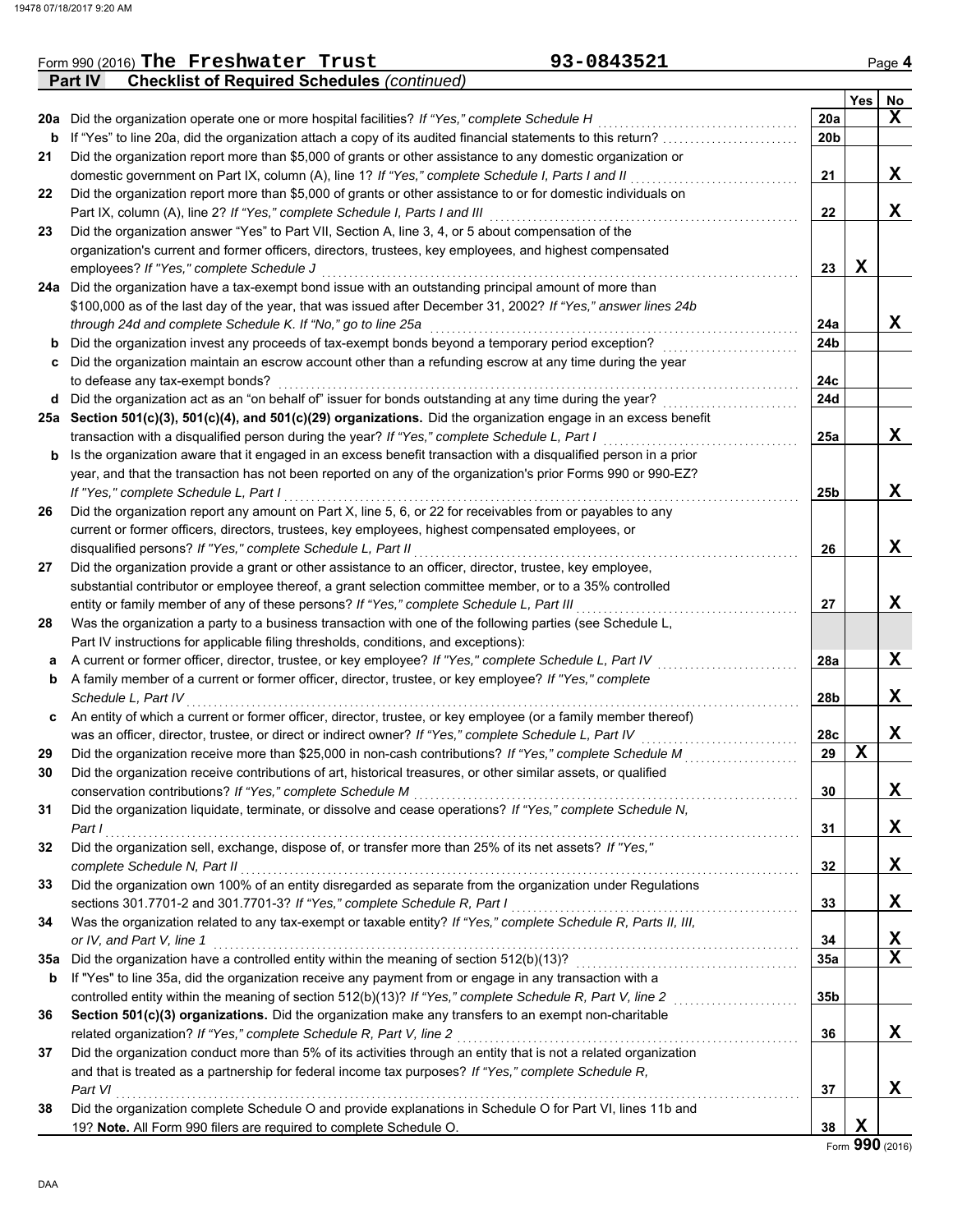|          | Form 990 (2016) The Freshwater Trust                                                                                                                                                                                            | 93-0843521 |                                    |             |                 |                 | Page 5           |
|----------|---------------------------------------------------------------------------------------------------------------------------------------------------------------------------------------------------------------------------------|------------|------------------------------------|-------------|-----------------|-----------------|------------------|
|          | <b>Statements Regarding Other IRS Filings and Tax Compliance</b><br>Part V                                                                                                                                                      |            |                                    |             |                 |                 |                  |
|          | Check if Schedule O contains a response or note to any line in this Part V                                                                                                                                                      |            |                                    |             |                 |                 |                  |
|          |                                                                                                                                                                                                                                 |            |                                    |             |                 | <b>Yes</b>      | No               |
| 1a       | Enter the number reported in Box 3 of Form 1096. Enter -0- if not applicable                                                                                                                                                    |            | 1a                                 | 85          |                 |                 |                  |
| b        | Enter the number of Forms W-2G included in line 1a. Enter -0- if not applicable                                                                                                                                                 |            | 1 <sub>b</sub>                     | $\mathbf 0$ |                 |                 |                  |
| c        | Did the organization comply with backup withholding rules for reportable payments to vendors and                                                                                                                                |            |                                    |             |                 |                 |                  |
|          | reportable gaming (gambling) winnings to prize winners?                                                                                                                                                                         |            |                                    |             | 1 <sub>c</sub>  |                 |                  |
|          | 2a Enter the number of employees reported on Form W-3, Transmittal of Wage and Tax<br>Statements, filed for the calendar year ending with or within the year covered by this return                                             |            | 2a                                 | 55          |                 |                 |                  |
|          | If at least one is reported on line 2a, did the organization file all required federal employment tax returns?                                                                                                                  |            |                                    |             | 2 <sub>b</sub>  | X               |                  |
| b        | Note. If the sum of lines 1a and 2a is greater than 250, you may be required to e-file (see instructions)                                                                                                                       |            |                                    |             |                 |                 |                  |
| За       | Did the organization have unrelated business gross income of \$1,000 or more during the year?                                                                                                                                   |            |                                    |             | 3a              |                 | X                |
| b        | If "Yes," has it filed a Form 990-T for this year? If "No" to line 3b, provide an explanation in Schedule O                                                                                                                     |            |                                    |             | 3b              |                 |                  |
| 4a       | At any time during the calendar year, did the organization have an interest in, or a signature or other authority                                                                                                               |            |                                    |             |                 |                 |                  |
|          | over, a financial account in a foreign country (such as a bank account, securities account, or other financial                                                                                                                  |            |                                    |             |                 |                 |                  |
|          | account)?                                                                                                                                                                                                                       |            |                                    |             | 4a              |                 | X                |
| b        | If "Yes," enter the name of the foreign country: ▶                                                                                                                                                                              |            |                                    |             |                 |                 |                  |
|          | See instructions for filing requirements for FinCEN Form 114, Report of Foreign Bank and Financial Accounts                                                                                                                     |            |                                    |             |                 |                 |                  |
|          | (FBAR).                                                                                                                                                                                                                         |            |                                    |             |                 |                 |                  |
| 5a       | Was the organization a party to a prohibited tax shelter transaction at any time during the tax year?                                                                                                                           |            |                                    |             | 5a              |                 | X                |
| b        | Did any taxable party notify the organization that it was or is a party to a prohibited tax shelter transaction?                                                                                                                |            |                                    |             | 5b              |                 | $\mathbf x$      |
| c        | If "Yes" to line 5a or 5b, did the organization file Form 8886-T?                                                                                                                                                               |            |                                    |             | 5c              |                 |                  |
| 6a       | Does the organization have annual gross receipts that are normally greater than \$100,000, and did the                                                                                                                          |            |                                    |             |                 |                 |                  |
|          | organization solicit any contributions that were not tax deductible as charitable contributions?                                                                                                                                |            |                                    |             | 6a              |                 | X                |
| b        | If "Yes," did the organization include with every solicitation an express statement that such contributions or                                                                                                                  |            |                                    |             |                 |                 |                  |
|          | gifts were not tax deductible?                                                                                                                                                                                                  |            |                                    |             | 6b              |                 |                  |
| 7        | Organizations that may receive deductible contributions under section 170(c).                                                                                                                                                   |            |                                    |             |                 |                 |                  |
| a        | Did the organization receive a payment in excess of \$75 made partly as a contribution and partly for goods                                                                                                                     |            |                                    |             |                 |                 |                  |
|          | and services provided to the payor?                                                                                                                                                                                             |            |                                    |             | 7a              | X               |                  |
| b        | If "Yes," did the organization notify the donor of the value of the goods or services provided?                                                                                                                                 |            |                                    |             | 7b              | $\mathbf x$     |                  |
| c        | Did the organization sell, exchange, or otherwise dispose of tangible personal property for which it was                                                                                                                        |            |                                    |             |                 |                 |                  |
|          | required to file Form 8282?                                                                                                                                                                                                     |            |                                    |             | 7с              |                 | X                |
| d        | If "Yes," indicate the number of Forms 8282 filed during the year                                                                                                                                                               |            | 7d                                 |             |                 |                 |                  |
| е        | Did the organization receive any funds, directly or indirectly, to pay premiums on a personal benefit contract?<br>Did the organization, during the year, pay premiums, directly or indirectly, on a personal benefit contract? |            |                                    |             | 7е<br>7f        |                 | X<br>$\mathbf x$ |
|          | If the organization received a contribution of qualified intellectual property, did the organization file Form 8899 as required?                                                                                                |            |                                    |             | 7g              |                 |                  |
|          | If the organization received a contribution of cars, boats, airplanes, or other vehicles, did the organization file a Form 1098-C?                                                                                              |            |                                    |             | 7h              |                 |                  |
| 8        | Sponsoring organizations maintaining donor advised funds. Did a donor advised fund maintained by the                                                                                                                            |            |                                    |             |                 |                 |                  |
|          | sponsoring organization have excess business holdings at any time during the year?                                                                                                                                              |            |                                    |             | 8               |                 |                  |
| 9        | Sponsoring organizations maintaining donor advised funds.                                                                                                                                                                       |            |                                    |             |                 |                 |                  |
| a        | Did the sponsoring organization make any taxable distributions under section 4966?                                                                                                                                              |            |                                    |             | 9а              |                 |                  |
| b        | Did the sponsoring organization make a distribution to a donor, donor advisor, or related person?                                                                                                                               |            |                                    |             | 9b              |                 |                  |
| 10       | Section 501(c)(7) organizations. Enter:                                                                                                                                                                                         |            |                                    |             |                 |                 |                  |
| а        | Initiation fees and capital contributions included on Part VIII, line 12                                                                                                                                                        |            | 10a                                |             |                 |                 |                  |
| b        | Gross receipts, included on Form 990, Part VIII, line 12, for public use of club facilities                                                                                                                                     |            | 10 <sub>b</sub>                    |             |                 |                 |                  |
| 11       | Section 501(c)(12) organizations. Enter:                                                                                                                                                                                        |            |                                    |             |                 |                 |                  |
| а        | Gross income from members or shareholders                                                                                                                                                                                       |            | 11a                                |             |                 |                 |                  |
| b        | Gross income from other sources (Do not net amounts due or paid to other sources                                                                                                                                                |            |                                    |             |                 |                 |                  |
|          | against amounts due or received from them.)                                                                                                                                                                                     |            | 11 <sub>b</sub>                    |             |                 |                 |                  |
| 12a      | Section 4947(a)(1) non-exempt charitable trusts. Is the organization filing Form 990 in lieu of Form 1041?                                                                                                                      |            |                                    |             | 12a             |                 |                  |
| b        | If "Yes," enter the amount of tax-exempt interest received or accrued during the year                                                                                                                                           |            | 12 <sub>b</sub>                    |             |                 |                 |                  |
| 13       | Section 501(c)(29) qualified nonprofit health insurance issuers.                                                                                                                                                                |            |                                    |             |                 |                 |                  |
| а        | Is the organization licensed to issue qualified health plans in more than one state?                                                                                                                                            |            |                                    |             | 13a             |                 |                  |
|          | Note. See the instructions for additional information the organization must report on Schedule O.                                                                                                                               |            |                                    |             |                 |                 |                  |
| b        | Enter the amount of reserves the organization is required to maintain by the states in which                                                                                                                                    |            |                                    |             |                 |                 |                  |
|          | the organization is licensed to issue qualified health plans                                                                                                                                                                    |            | 13 <sub>b</sub><br>13 <sub>c</sub> |             |                 |                 |                  |
| c        | Enter the amount of reserves on hand<br>Did the organization receive any payments for indoor tanning services during the tax year?                                                                                              |            |                                    |             | 14a             |                 | x                |
| 14a<br>b | If "Yes," has it filed a Form 720 to report these payments? If "No," provide an explanation in Schedule O                                                                                                                       |            |                                    |             | 14 <sub>b</sub> |                 |                  |
| DAA      |                                                                                                                                                                                                                                 |            |                                    |             |                 | Form 990 (2016) |                  |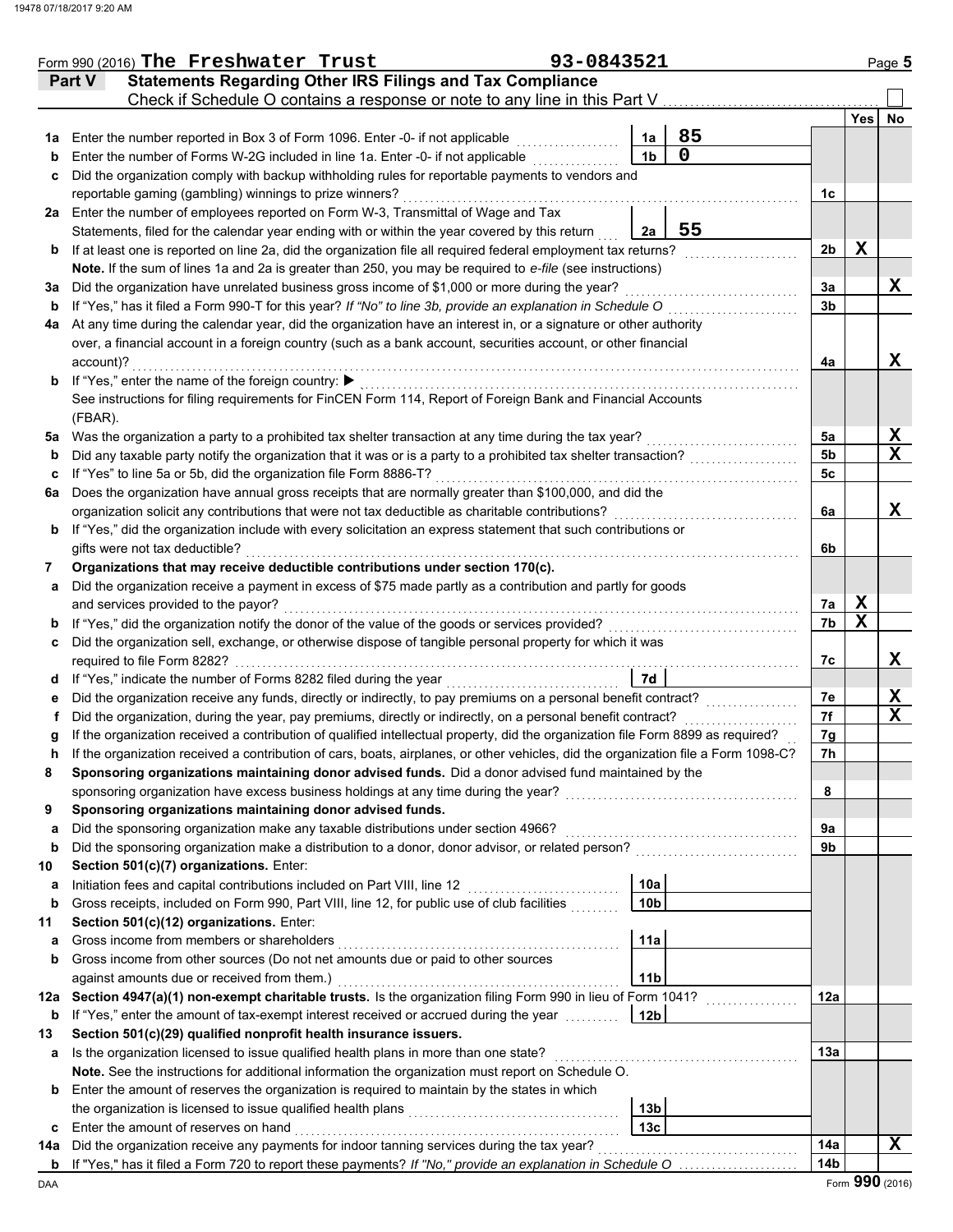|     | 93-0843521<br>Form 990 (2016) The Freshwater Trust                                                                                  |          |                |    |              |                 |             | Page 6          |
|-----|-------------------------------------------------------------------------------------------------------------------------------------|----------|----------------|----|--------------|-----------------|-------------|-----------------|
|     | Governance, Management, and Disclosure For each "Yes" response to lines 2 through 7b below, and for a "No"<br><b>Part VI</b>        |          |                |    |              |                 |             |                 |
|     | response to line 8a, 8b, or 10b below, describe the circumstances, processes, or changes in Schedule O. See instructions.           |          |                |    |              |                 |             |                 |
|     | Check if Schedule O contains a response or note to any line in this Part VI                                                         |          |                |    |              |                 |             | $ {\bf X} $     |
|     | <b>Section A. Governing Body and Management</b>                                                                                     |          |                |    |              |                 |             |                 |
|     |                                                                                                                                     |          |                |    |              |                 | Yes         | No              |
| 1a  | Enter the number of voting members of the governing body at the end of the tax year                                                 |          | 1a             | 19 |              |                 |             |                 |
|     | If there are material differences in voting rights among members of the governing body, or                                          |          |                |    |              |                 |             |                 |
|     | if the governing body delegated broad authority to an executive committee or similar                                                |          |                |    |              |                 |             |                 |
|     | committee, explain in Schedule O.                                                                                                   |          |                |    |              |                 |             |                 |
| b   | Enter the number of voting members included in line 1a, above, who are independent                                                  |          | 1 <sub>b</sub> | 18 |              |                 |             |                 |
| 2   | Did any officer, director, trustee, or key employee have a family relationship or a business relationship with                      |          |                |    |              |                 |             |                 |
|     | any other officer, director, trustee, or key employee?                                                                              |          |                |    |              | $\mathbf{2}$    |             | X               |
| 3   | Did the organization delegate control over management duties customarily performed by or under the direct                           |          |                |    |              |                 |             |                 |
|     | supervision of officers, directors, or trustees, or key employees to a management company or other person?                          |          |                |    |              | 3               |             | X               |
| 4   | Did the organization make any significant changes to its governing documents since the prior Form 990 was filed?                    |          |                |    |              | 4               |             | $\mathbf x$     |
| 5   | Did the organization become aware during the year of a significant diversion of the organization's assets?                          |          |                |    |              | 5               |             | X               |
| 6   | Did the organization have members or stockholders?                                                                                  |          |                |    |              | 6               |             | $\mathbf x$     |
| 7a  | Did the organization have members, stockholders, or other persons who had the power to elect or appoint                             |          |                |    |              |                 |             |                 |
|     | one or more members of the governing body?                                                                                          |          |                |    |              | 7a              |             | X               |
| b   | Are any governance decisions of the organization reserved to (or subject to approval by) members,                                   |          |                |    |              |                 |             |                 |
|     | stockholders, or persons other than the governing body?                                                                             |          |                |    |              | 7b              |             | x               |
| 8   | Did the organization contemporaneously document the meetings held or written actions undertaken during the year by the following:   |          |                |    |              |                 |             |                 |
| а   | The governing body?                                                                                                                 |          |                |    |              | 8a              | X           |                 |
| b   | Each committee with authority to act on behalf of the governing body?                                                               |          |                |    |              | 8b              | $\mathbf X$ |                 |
| 9   | Is there any officer, director, trustee, or key employee listed in Part VII, Section A, who cannot be reached at                    |          |                |    |              |                 |             |                 |
|     | the organization's mailing address? If "Yes," provide the names and addresses in Schedule O                                         |          |                |    |              | 9               |             | X               |
|     | Section B. Policies (This Section B requests information about policies not required by the Internal Revenue Code.                  |          |                |    |              |                 |             |                 |
|     |                                                                                                                                     |          |                |    |              |                 | Yes         | No              |
|     | 10a Did the organization have local chapters, branches, or affiliates?                                                              |          |                |    |              | 10a             |             | X               |
|     | <b>b</b> If "Yes," did the organization have written policies and procedures governing the activities of such chapters,             |          |                |    |              |                 |             |                 |
|     | affiliates, and branches to ensure their operations are consistent with the organization's exempt purposes?                         |          |                |    |              | 10 <sub>b</sub> |             |                 |
| 11a | Has the organization provided a complete copy of this Form 990 to all members of its governing body before filing the form?         |          |                |    |              | 11a             | X           |                 |
| b   | Describe in Schedule O the process, if any, used by the organization to review this Form 990.                                       |          |                |    |              |                 |             |                 |
| 12a | Did the organization have a written conflict of interest policy? If "No," go to line 13                                             |          |                |    |              | 12a             | X           |                 |
| b   | Were officers, directors, or trustees, and key employees required to disclose annually interests that could give rise to conflicts? |          |                |    |              | 12 <sub>b</sub> | $\mathbf x$ |                 |
| c   | Did the organization regularly and consistently monitor and enforce compliance with the policy? If "Yes,"                           |          |                |    |              |                 |             |                 |
|     | describe in Schedule O how this was done                                                                                            |          |                |    |              | 12c             | X           |                 |
| 13  | Did the organization have a written whistleblower policy?                                                                           |          |                |    |              | 13              |             | X               |
| 14  | Did the organization have a written document retention and destruction policy?                                                      |          |                |    |              | 14              | X           |                 |
| 15  | Did the process for determining compensation of the following persons include a review and approval by                              |          |                |    |              |                 |             |                 |
|     | independent persons, comparability data, and contemporaneous substantiation of the deliberation and decision?                       |          |                |    |              |                 |             |                 |
| a   | The organization's CEO, Executive Director, or top management official                                                              |          |                |    |              | 15a             | X           |                 |
| b   | Other officers or key employees of the organization                                                                                 |          |                |    |              | 15 <sub>b</sub> | X           |                 |
|     | If "Yes" to line 15a or 15b, describe the process in Schedule O (see instructions).                                                 |          |                |    |              |                 |             |                 |
|     | 16a Did the organization invest in, contribute assets to, or participate in a joint venture or similar arrangement                  |          |                |    |              |                 |             |                 |
|     | with a taxable entity during the year?                                                                                              |          |                |    |              | 16a             |             | X               |
|     | <b>b</b> If "Yes," did the organization follow a written policy or procedure requiring the organization to evaluate its             |          |                |    |              |                 |             |                 |
|     | participation in joint venture arrangements under applicable federal tax law, and take steps to safeguard the                       |          |                |    |              |                 |             |                 |
|     |                                                                                                                                     |          |                |    |              | 16b             |             |                 |
|     | <b>Section C. Disclosure</b>                                                                                                        |          |                |    |              |                 |             |                 |
| 17  | List the states with which a copy of this Form 990 is required to be filed ▶ OR                                                     |          |                |    |              |                 |             |                 |
| 18  | Section 6104 requires an organization to make its Forms 1023 (or 1024 if applicable), 990, and 990-T (Section 501(c)(3)s only)      |          |                |    |              |                 |             |                 |
|     | available for public inspection. Indicate how you made these available. Check all that apply.                                       |          |                |    |              |                 |             |                 |
|     | Another's website $ \mathbf{X} $ Upon request $ $ Other (explain in Schedule O)<br>$ \mathbf{X} $ Own website                       |          |                |    |              |                 |             |                 |
| 19  | Describe in Schedule O whether (and if so, how) the organization made its governing documents, conflict of interest policy, and     |          |                |    |              |                 |             |                 |
|     | financial statements available to the public during the tax year.                                                                   |          |                |    |              |                 |             |                 |
| 20  | State the name, address, and telephone number of the person who possesses the organization's books and records: ▶                   |          |                |    |              |                 |             |                 |
|     | 700 SW Taylor Street, Ste 200<br>Tim Wigington                                                                                      |          |                |    |              |                 |             |                 |
|     | Portland                                                                                                                            | OR 97205 |                |    | 503-222-9091 |                 |             |                 |
| DAA |                                                                                                                                     |          |                |    |              |                 |             | Form 990 (2016) |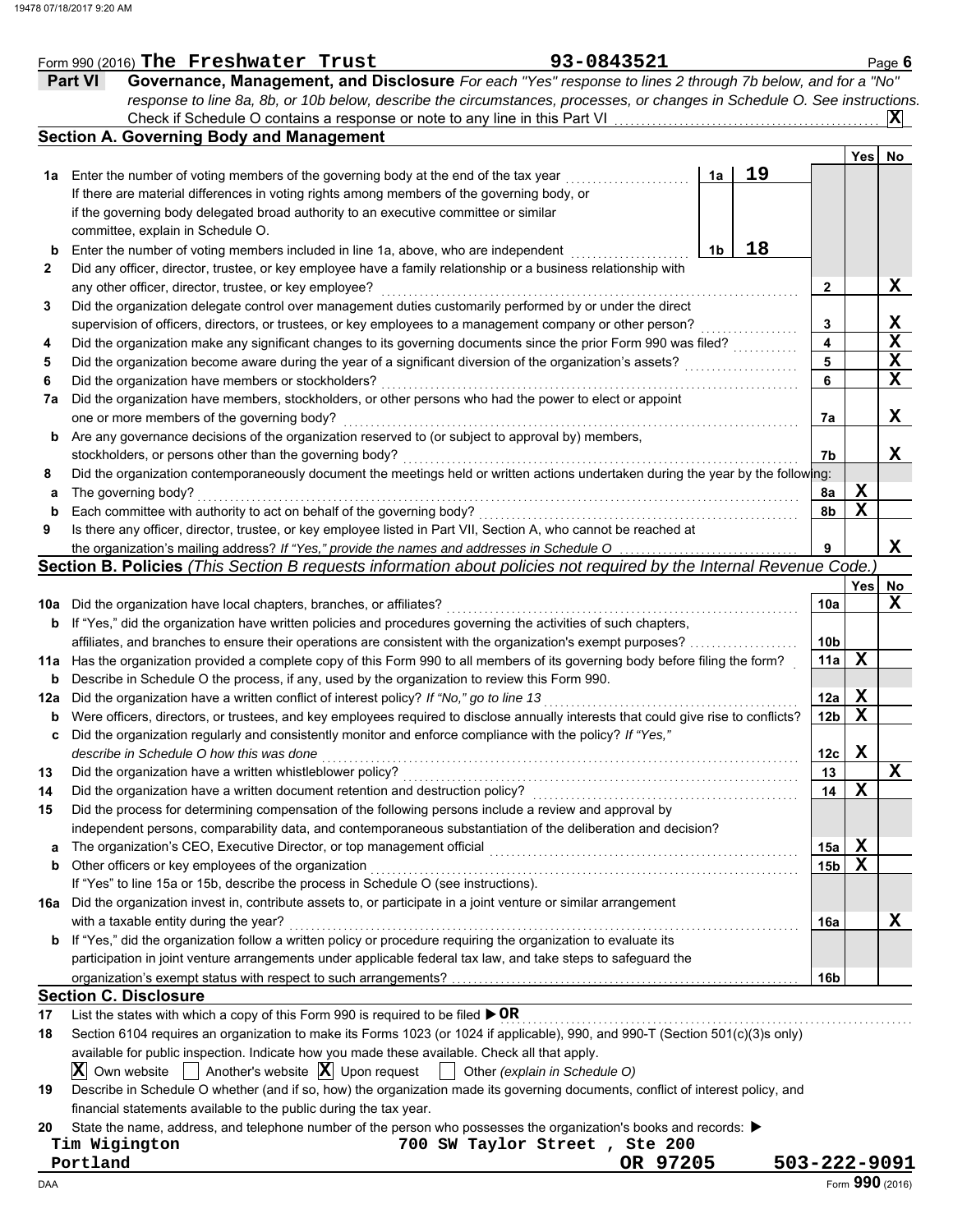|  |  |  | Form 990 (2016) The Freshwater Trust |  | 93-0843521 | $P$ ade. |
|--|--|--|--------------------------------------|--|------------|----------|
|--|--|--|--------------------------------------|--|------------|----------|

| <b>Part VII</b> | Compensation of Officers, Directors, Trustees, Key Employees, Highest Compensated Employees, and |
|-----------------|--------------------------------------------------------------------------------------------------|
|                 | <b>Independent Contractors</b>                                                                   |
|                 | Check if Schedule O contains a response or note to any line in this Part VII                     |

**Section A. Officers, Directors, Trustees, Key Employees, and Highest Compensated Employees**

**1a** Complete this table for all persons required to be listed. Report compensation for the calendar year ending with or within the organization's tax year.

■ List all of the organization's **current** officers, directors, trustees (whether individuals or organizations), regardless of amount of compensation. Enter -0- in columns (D), (E), and (F) if no compensation was paid.

List all of the organization's **current** key employees, if any. See instructions for definition of "key employee."

■ List all of the organization's **current** key employees, if any. See instructions for definition of "key employee."<br>■ List the organization's five **current** highest compensated employees (other than an officer, director,

who received reportable compensation (Box 5 of Form W-2 and/or Box 7 of Form 1099-MISC) of more than \$100,000 from the organization and any related organizations.

• List all of the organization's **former** officers, key employees, and highest compensated employees who received more than<br>00,000 of reportable compensation from the organization and any related erganizations. \$100,000 of reportable compensation from the organization and any related organizations.

• List all of the organization's **former directors or trustees** that received, in the capacity as a former director or trustee of the organization, more than \$10,000 of reportable compensation from the organization and any related organizations. List persons in the following order: individual trustees or directors; institutional trustees; officers; key employees; highest compensated employees; and former such persons.

Check this box if neither the organization nor any related organization compensated any current officer, director, or trustee.

| (A)<br>Name and Title         | (B)<br>Average<br>hours per<br>week<br>(list any<br>hours for |                                   |                      |         | (C)<br>Position | (do not check more than one<br>box, unless person is both an<br>officer and a director/trustee) | (E)<br>Reportable<br>compensation from<br>related<br>organizations<br>(W-2/1099-MISC) | (F)<br>Estimated<br>amount of<br>other<br>compensation<br>from the |                                              |  |
|-------------------------------|---------------------------------------------------------------|-----------------------------------|----------------------|---------|-----------------|-------------------------------------------------------------------------------------------------|---------------------------------------------------------------------------------------|--------------------------------------------------------------------|----------------------------------------------|--|
|                               | related<br>organizations<br>below dotted<br>line)             | Individual trustee<br>or director | nstitutional trustee | Officer | Key employee    | Former<br>Highest compensated<br>employee                                                       | organization<br>(W-2/1099-MISC)                                                       |                                                                    | organization<br>and related<br>organizations |  |
| (1) Hank A. Ashforth          |                                                               |                                   |                      |         |                 |                                                                                                 |                                                                                       |                                                                    |                                              |  |
| Director                      | 2.00<br>0.00                                                  | $\mathbf X$                       |                      |         |                 |                                                                                                 | 0                                                                                     | $\mathbf 0$                                                        | 0                                            |  |
| (2) Hunter Brown              |                                                               |                                   |                      |         |                 |                                                                                                 |                                                                                       |                                                                    |                                              |  |
|                               | 2.00                                                          |                                   |                      |         |                 |                                                                                                 |                                                                                       |                                                                    |                                              |  |
| Director                      | 0.00                                                          | $\mathbf x$                       |                      |         |                 |                                                                                                 | 0                                                                                     | 0                                                                  | 0                                            |  |
| (3) David Chen                |                                                               |                                   |                      |         |                 |                                                                                                 |                                                                                       |                                                                    |                                              |  |
|                               | 2.00                                                          |                                   |                      |         |                 |                                                                                                 |                                                                                       |                                                                    |                                              |  |
| Director                      | 0.00                                                          | $\mathbf X$                       |                      |         |                 |                                                                                                 | 0                                                                                     | 0                                                                  | 0                                            |  |
| (4) Scott Demorest            |                                                               |                                   |                      |         |                 |                                                                                                 |                                                                                       |                                                                    |                                              |  |
| Director                      | 2.00<br>0.00                                                  | $\mathbf x$                       |                      |         |                 |                                                                                                 |                                                                                       | 0                                                                  | 0                                            |  |
| (5) Paul T. Fortino           |                                                               |                                   |                      |         |                 |                                                                                                 | 0                                                                                     |                                                                    |                                              |  |
|                               | 2.00                                                          |                                   |                      |         |                 |                                                                                                 |                                                                                       |                                                                    |                                              |  |
| Director                      | 0.00                                                          | $\mathbf x$                       |                      |         |                 |                                                                                                 | 0                                                                                     | 0                                                                  | 0                                            |  |
| (6) David Laurance            |                                                               |                                   |                      |         |                 |                                                                                                 |                                                                                       |                                                                    |                                              |  |
|                               | 2.00                                                          |                                   |                      |         |                 |                                                                                                 |                                                                                       |                                                                    |                                              |  |
| Director                      | 0.00                                                          | $\mathbf x$                       |                      |         |                 |                                                                                                 | 0                                                                                     | 0                                                                  | 0                                            |  |
| (7) Will Neuhauser            |                                                               |                                   |                      |         |                 |                                                                                                 |                                                                                       |                                                                    |                                              |  |
|                               | 2.00                                                          |                                   |                      |         |                 |                                                                                                 |                                                                                       |                                                                    |                                              |  |
| Director<br>$(8)$ Tim O'Leary | 0.00                                                          | $\mathbf X$                       |                      |         |                 |                                                                                                 | 0                                                                                     | 0                                                                  | 0                                            |  |
|                               | 2.00                                                          |                                   |                      |         |                 |                                                                                                 |                                                                                       |                                                                    |                                              |  |
| Director                      | 0.00                                                          | $\mathbf x$                       |                      |         |                 |                                                                                                 | 0                                                                                     | 0                                                                  | $\mathbf 0$                                  |  |
| (9) Michael Pohl              |                                                               |                                   |                      |         |                 |                                                                                                 |                                                                                       |                                                                    |                                              |  |
|                               | 2.00                                                          |                                   |                      |         |                 |                                                                                                 |                                                                                       |                                                                    |                                              |  |
| Director                      | 0.00                                                          | $\mathbf x$                       |                      |         |                 |                                                                                                 | 0                                                                                     | 0                                                                  | $\mathbf 0$                                  |  |
| (10) Brad Preble              |                                                               |                                   |                      |         |                 |                                                                                                 |                                                                                       |                                                                    |                                              |  |
|                               | 2.00                                                          |                                   |                      |         |                 |                                                                                                 |                                                                                       |                                                                    |                                              |  |
| Director                      | 0.00                                                          | $\mathbf x$                       |                      |         |                 |                                                                                                 | 0                                                                                     | 0                                                                  | $\mathbf 0$                                  |  |
| (11) Brian Rice               | 2.00                                                          |                                   |                      |         |                 |                                                                                                 |                                                                                       |                                                                    |                                              |  |
| Director                      | 0.00                                                          | $\mathbf X$                       |                      |         |                 |                                                                                                 | 0                                                                                     | 0                                                                  | O                                            |  |
| <b>DAA</b>                    |                                                               |                                   |                      |         |                 |                                                                                                 |                                                                                       |                                                                    | Form 990 (2016)                              |  |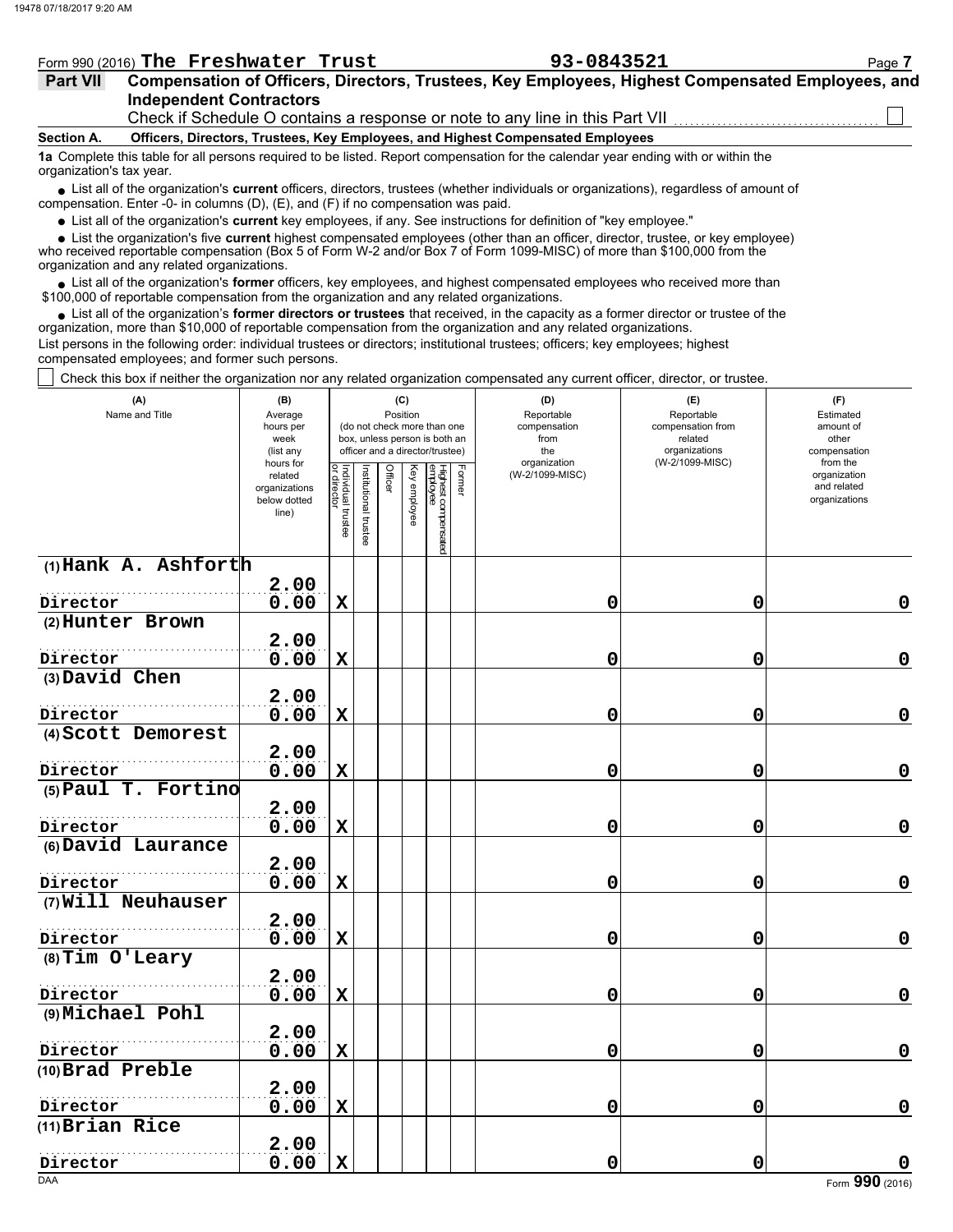| Form 990 (2016) The Freshwater Trust                                                                                                                                                                                                                                                                        |                                                               |                                   |                    |                 |              |                                                                                                 |        | 93-0843521                                                                                             |                                                                                       | Page 8                                                             |
|-------------------------------------------------------------------------------------------------------------------------------------------------------------------------------------------------------------------------------------------------------------------------------------------------------------|---------------------------------------------------------------|-----------------------------------|--------------------|-----------------|--------------|-------------------------------------------------------------------------------------------------|--------|--------------------------------------------------------------------------------------------------------|---------------------------------------------------------------------------------------|--------------------------------------------------------------------|
| <b>Part VII</b>                                                                                                                                                                                                                                                                                             |                                                               |                                   |                    |                 |              |                                                                                                 |        | Section A. Officers, Directors, Trustees, Key Employees, and Highest Compensated Employees (continued) |                                                                                       |                                                                    |
| (A)<br>Name and title                                                                                                                                                                                                                                                                                       | (B)<br>Average<br>hours per<br>week<br>(list any<br>hours for |                                   |                    | (C)<br>Position |              | (do not check more than one<br>box, unless person is both an<br>officer and a director/trustee) |        | (D)<br>Reportable<br>compensation<br>from<br>the<br>organization                                       | (E)<br>Reportable<br>compensation from<br>related<br>organizations<br>(W-2/1099-MISC) | (F)<br>Estimated<br>amount of<br>other<br>compensation<br>from the |
|                                                                                                                                                                                                                                                                                                             | related<br>organizations<br>below dotted<br>line)             | Individual trustee<br>or director | Institutional trus | Officer         | Key employee | Highest compensate<br>employee                                                                  | Former | (W-2/1099-MISC)                                                                                        |                                                                                       | organization<br>and related<br>organizations                       |
| Steve Shropshire<br>(12)                                                                                                                                                                                                                                                                                    | 2.00                                                          |                                   |                    |                 |              |                                                                                                 |        |                                                                                                        |                                                                                       |                                                                    |
| Director                                                                                                                                                                                                                                                                                                    | 0.00                                                          | $\mathbf X$                       |                    |                 |              |                                                                                                 |        | 0                                                                                                      | 0                                                                                     | 0                                                                  |
| (13) Anthony Trunzo                                                                                                                                                                                                                                                                                         |                                                               |                                   |                    |                 |              |                                                                                                 |        |                                                                                                        |                                                                                       |                                                                    |
| Director                                                                                                                                                                                                                                                                                                    | 2.00<br>0.00                                                  | $\mathbf x$                       |                    |                 |              |                                                                                                 |        | 0                                                                                                      | 0                                                                                     | 0                                                                  |
| (14) Marty Myers                                                                                                                                                                                                                                                                                            |                                                               |                                   |                    |                 |              |                                                                                                 |        |                                                                                                        |                                                                                       |                                                                    |
| Director                                                                                                                                                                                                                                                                                                    | 2.00<br>0.00                                                  | $\mathbf x$                       |                    |                 |              |                                                                                                 |        | 0                                                                                                      | 0                                                                                     | 0                                                                  |
| (15) Joe Whitworth                                                                                                                                                                                                                                                                                          |                                                               |                                   |                    |                 |              |                                                                                                 |        |                                                                                                        |                                                                                       |                                                                    |
| President                                                                                                                                                                                                                                                                                                   | 40.00<br>0.00                                                 |                                   |                    | X               |              |                                                                                                 |        | 175,000                                                                                                | 0                                                                                     | 18,967                                                             |
| (16) Peter Doubleday                                                                                                                                                                                                                                                                                        |                                                               |                                   |                    |                 |              |                                                                                                 |        |                                                                                                        |                                                                                       |                                                                    |
| Treasurer                                                                                                                                                                                                                                                                                                   | 2.00<br>0.00                                                  |                                   |                    | X               |              |                                                                                                 |        | 0                                                                                                      | 0                                                                                     | 0                                                                  |
| (17) Gary Fish                                                                                                                                                                                                                                                                                              |                                                               |                                   |                    |                 |              |                                                                                                 |        |                                                                                                        |                                                                                       |                                                                    |
| Secretary                                                                                                                                                                                                                                                                                                   | 2.00<br>0.00                                                  |                                   |                    | $\mathbf x$     |              |                                                                                                 |        | 0                                                                                                      | 0                                                                                     | 0                                                                  |
| (18) Pat Reiten                                                                                                                                                                                                                                                                                             |                                                               |                                   |                    |                 |              |                                                                                                 |        |                                                                                                        |                                                                                       |                                                                    |
| Co-Chair                                                                                                                                                                                                                                                                                                    | 2.00<br>0.00                                                  |                                   |                    | $\mathbf x$     |              |                                                                                                 |        | 0                                                                                                      | 0                                                                                     | 0                                                                  |
| (19) Scott E. Sandbo                                                                                                                                                                                                                                                                                        |                                                               |                                   |                    |                 |              |                                                                                                 |        |                                                                                                        |                                                                                       |                                                                    |
| Co-Chair                                                                                                                                                                                                                                                                                                    | 2.00<br>0.00                                                  |                                   |                    | $\mathbf x$     |              |                                                                                                 |        |                                                                                                        | 0                                                                                     |                                                                    |
| 1b Sub-total                                                                                                                                                                                                                                                                                                |                                                               |                                   |                    |                 |              |                                                                                                 |        | 175,000                                                                                                |                                                                                       | 18,967                                                             |
| c Total from continuation sheets to Part VII, Section A                                                                                                                                                                                                                                                     |                                                               |                                   |                    |                 |              |                                                                                                 |        | 646,582                                                                                                |                                                                                       | 51,617                                                             |
|                                                                                                                                                                                                                                                                                                             |                                                               |                                   |                    |                 |              |                                                                                                 |        | 821,582                                                                                                |                                                                                       | 70,584                                                             |
| Total number of individuals (including but not limited to those listed above) who received more than \$100,000 of<br>$\mathbf{2}$<br>reportable compensation from the organization $\triangleright 6$                                                                                                       |                                                               |                                   |                    |                 |              |                                                                                                 |        |                                                                                                        |                                                                                       |                                                                    |
| Did the organization list any former officer, director, or trustee, key employee, or highest compensated<br>3<br>employee on line 1a? If "Yes," complete Schedule J for such individual<br>For any individual listed on line 1a, is the sum of reportable compensation and other compensation from the<br>4 |                                                               |                                   |                    |                 |              |                                                                                                 |        |                                                                                                        |                                                                                       | No<br>Yes<br>X<br>3                                                |
| organization and related organizations greater than \$150,000? If "Yes," complete Schedule J for such<br>individual<br>Did any person listed on line 1a receive or accrue compensation from any unrelated organization or individual<br>5                                                                   |                                                               |                                   |                    |                 |              |                                                                                                 |        |                                                                                                        |                                                                                       | X<br>4                                                             |
| for services rendered to the organization? If "Yes," complete Schedule J for such person                                                                                                                                                                                                                    |                                                               |                                   |                    |                 |              |                                                                                                 |        |                                                                                                        |                                                                                       | X<br>5                                                             |
| <b>Section B. Independent Contractors</b>                                                                                                                                                                                                                                                                   |                                                               |                                   |                    |                 |              |                                                                                                 |        |                                                                                                        |                                                                                       |                                                                    |
| Complete this table for your five highest compensated independent contractors that received more than \$100,000 of<br>1<br>compensation from the organization. Report compensation for the calendar year ending with or within the organization's tax year.                                                 |                                                               |                                   |                    |                 |              |                                                                                                 |        |                                                                                                        |                                                                                       |                                                                    |
|                                                                                                                                                                                                                                                                                                             | (A)<br>Name and business address                              |                                   |                    |                 |              |                                                                                                 |        |                                                                                                        | (B)<br>Description of services                                                        | (C)<br>Compensation                                                |
| M&M Services, LLC<br>Medford                                                                                                                                                                                                                                                                                |                                                               |                                   | OR 97501           |                 |              |                                                                                                 |        | PO Box 1093<br>Restoration                                                                             |                                                                                       |                                                                    |
| Aquatic Contracting, LLC                                                                                                                                                                                                                                                                                    |                                                               |                                   |                    |                 |              |                                                                                                 |        | 8316 N. Lombard #374                                                                                   |                                                                                       | 597,591                                                            |
| Portland                                                                                                                                                                                                                                                                                                    |                                                               |                                   | OR 97203           |                 |              |                                                                                                 |        | Restoration                                                                                            |                                                                                       | 541,094                                                            |
| Path Construction                                                                                                                                                                                                                                                                                           |                                                               |                                   |                    |                 | 0425         |                                                                                                 |        | SW Iowa                                                                                                |                                                                                       |                                                                    |
| Portland<br>Intermountain Aquatics                                                                                                                                                                                                                                                                          |                                                               |                                   | OR 97239           |                 |              |                                                                                                 |        | Construction<br>PO Box 1115                                                                            |                                                                                       | 466,403                                                            |
| Driggs                                                                                                                                                                                                                                                                                                      |                                                               |                                   | ID 83422           |                 |              |                                                                                                 |        | Restoration                                                                                            |                                                                                       | 349,281                                                            |
| K&C Environmental Services Inc                                                                                                                                                                                                                                                                              |                                                               |                                   |                    |                 |              |                                                                                                 |        | 215 Scenic Drive                                                                                       |                                                                                       |                                                                    |
| Ashland                                                                                                                                                                                                                                                                                                     |                                                               |                                   | OR 97520           |                 |              |                                                                                                 |        | Restoration                                                                                            |                                                                                       | 261,565                                                            |
| Total number of independent contractors (including but not limited to those listed above) who<br>2<br>received more than \$100,000 of compensation from the organization ▶                                                                                                                                  |                                                               |                                   |                    |                 |              |                                                                                                 |        |                                                                                                        | 5                                                                                     |                                                                    |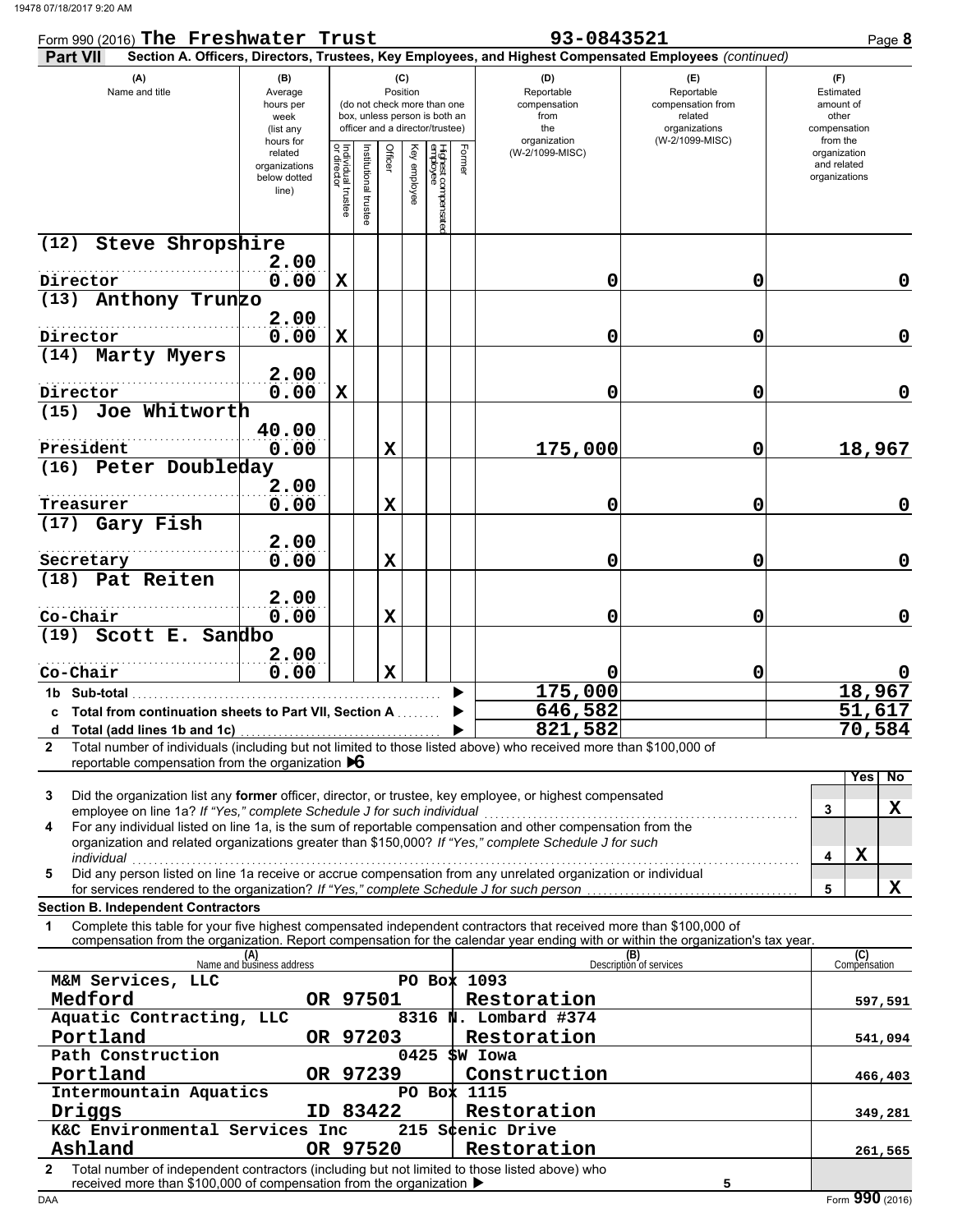### Form 990 (2016) Page **9 The Freshwater Trust 93-0843521 Part VIII Statement of Revenue** Check if Schedule O contains a response or note to any line in this Part VIII (A) (B) (C) (O) (D)<br>Total revenue Related or Unrelated Reven Total revenue Related or Unrelated Revenue excluded from tax exempt business function revenue under sections 512-514 revenue **Contributions, Gifts, Grants and Other Similar Amounts Program Service Revenue** Grant **1a 1a** Federated campaigns . . . . . **1b b** Membership dues  $\ldots$ Gifts,<br>lar Ar **198,145 1c c** Fundraising events . . . . . . . . **1d d** Related organizations . . . . . Program Service RevenueContributions, **1e 3,806,270 e** Government grants (contributions) . . **f** All other contributions, gifts, grants, and similar amounts not included above **1,318,259 1f** \$ . . . . . . . . . . . . . . . . . . . . . **399,312 g** Noncash contributions included in lines 1a-1f: **5,322,674** ▶ **h Total.** Add lines 1a–1f . . . . . . . . . . . . . . . . . . . . . . . . . . . . . **Busn. Code Program service revenue** 2,906,617 2,906,617 **2a b** . . . . . . . . . . . . . . . . . . . . . . . . . . . . . . . . . . . . . . . . . . . . **c** . . . . . . . . . . . . . . . . . . . . . . . . . . . . . . . . . . . . . . . . . . . . **d** . . . . . . . . . . . . . . . . . . . . . . . . . . . . . . . . . . . . . . . . . . . . **e** . . . . . . . . . . . . . . . . . . . . . . . . . . . . . . . . . . . . . . . . . . . . **f** All other program service revenue . . . . . . . . **2,906,617 g Total.** Add lines 2a–2f . . . . . . . . . . . . . . . . . . . . . . . . . . . . . **3** Investment income (including dividends, interest, **3,058 3,058** and other similar amounts)  $\blacksquare$ **4** Income from investment of tax-exempt bond proceed **5** Royalties . . . . . . . . . . . . . . . . . . . . . . . . . . . . . . . . . . . . . . . . . . . b (i) Real (ii) Personal **6a** Gross rents **b** Less: rental exps. **c** Rental inc. or (loss) ь **d** Net rental income or (loss) . . . . . . . . . . . . . . . . . . . . . . . . . **7a** Gross amount from (i) Securities (ii) Other sales of assets **1,028** other than inventor **b** Less: cost or other **1** basis & sales exps. **1,027 c** Gain or (loss) **1,027 1,027 d** Net gain or (loss) . . . . . . . . . . . . . . . . . . . . . . . . . . . . . . . . . . . **8a** Gross income from fundraising events **Other Revenue Other Revenue** (not including \$ . . . . . . . . . . . . . . . . . . . . **198,145** of contributions reported on line 1c). See Part IV, line 18 **356,678 a b 298,568 b** Less: direct expenses . . . . . . . . **58,110 c** Net income or (loss) from fundraising events . . . . . . ь **9a** Gross income from gaming activities. See Part IV, line 19 . . . . . . . . . . . . . . **a b b** Less: direct expenses  $\ldots$ ▶ Net income or (loss) from gaming activities . . . . . . . **c** 10a Gross sales of inventory, less returns and allowances **a b**

**b c**

**b** Less: cost of goods sold  $\ldots$ 

Net income or (loss) from sales of inventory . . . . . . . **c**

Miscellaneous Revenue **Busn. Code** 

**e Total.** Add lines 11a–11d . . . . . . . . . . . . . . . . . . . . . . . . . . **Total revenue.** See instructions. . . . . . . . . . . . . . . . . . . **12**

**d** All other revenue . . . . . . . . . . . . . . . . . . . . . . . . . .

. . . . . . . . . . . . . . . . . . . . . . . . . . . . . . . . . . . . . . . . . . . .

**11a** Sales and other revenues **10,261** 10,261

. . . . . . . . . . . . . . . . . . . . . . . . . . . . . . . . . . . . . . . . . . . . **Other fundraisers 2,337 2,337**

ь

▶

 $\blacktriangleright$ 

**12,598**

**8,304,084 2,919,215 0 4,085**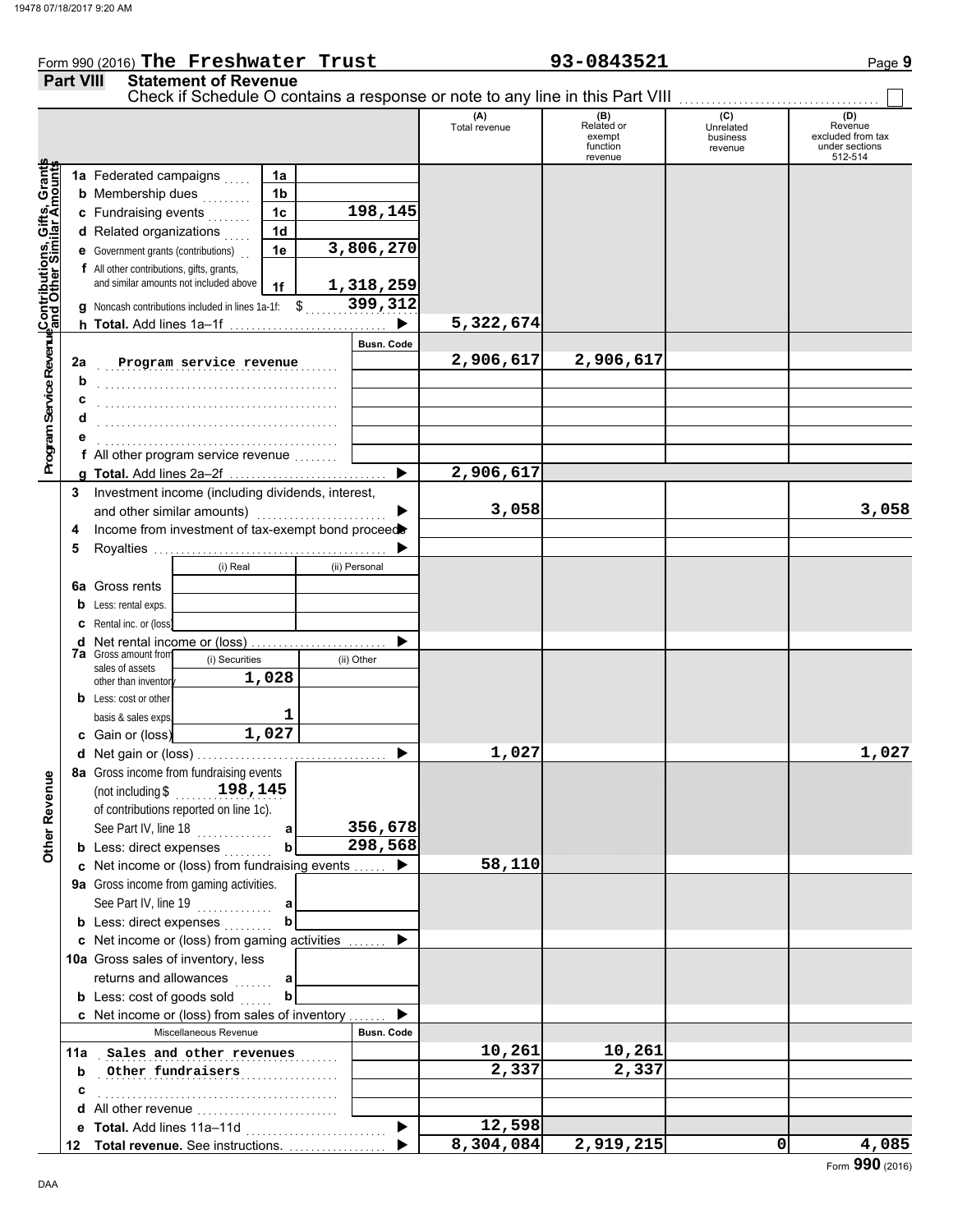### **Part IX Statement of Functional Expenses** Form 990 (2016) The Freshwater Trust **93-0843521** Page 10 *Section 501(c)(3) and 501(c)(4) organizations must complete all columns. All other organizations must complete column (A). Do not include amounts reported on lines 6b, 7b, 8b, 9b, and 10b of Part VIII.* **1 2 3 4 5 6 7 8 9 10 11 a** Management .............................. **b** Legal **c** Accounting . . . . . . . . . . . . . . . . . . . . . . . . . . . . . . . . **d** Lobbying **e f g** Other. (If line 11g amount exceeds 10% of line 25, column **12** Advertising and promotion **. . . . . . . . . . . .** . . **13 14 15 16 17 18 19 20 21 22 23 24 a b c d e** All other expenses . . . . . . . . . . . . . . . . . . . . . . . . **25 Total functional expenses.** Add lines 1 through 24e . . . **26** Grants and other assistance to domestic organizations and domestic governments. See Part IV, line 21 Grants and other assistance to domestic individuals. See Part IV, line 22 Grants and other assistance to foreign organizations, foreign governments, and foreign individuals. See Part IV, lines 15 and 16 . . . . . . . . Benefits paid to or for members . . . . . . . . . . Compensation of current officers, directors, trustees, and key employees Compensation not included above, to disqualified persons (as defined under section 4958(f)(1)) and persons described in section  $4958(c)(3)(B)$ Other salaries and wages .................. Pension plan accruals and contributions (include section 401(k) and 403(b) employer contributions) Other employee benefits ................... Payroll taxes Fees for services (non-employees): Legal . . . . . . . . . . . . . . . . . . . . . . . . . . . . . . . . . . . . . . Lobbying . . . . . . . . . . . . . . . . . . . . . . . . . . . . . . . . . . . Professional fundraising services. See Part IV, line 17 Investment management fees ............. Office expenses . . . . . . . . . . . . . . . . . . . . . . . . . . . Information technology . . . . . . . . . . . . . . . . . . . . Royalties . . . . . . . . . . . . . . . . . . . . . . . . . . . . . . . . . . Occupancy . . . . . . . . . . . . . . . . . . . . . . . . . . . . . . . . Travel . . . . . . . . . . . . . . . . . . . . . . . . . . . . . . . . . . . . . . Payments of travel or entertainment expenses for any federal, state, or local public officials Conferences, conventions, and meetings . Interest . . . . . . . . . . . . . . . . . . . . . . . . . . . . . . . . . . . . Payments to affiliates . . . . . . . . . . . . . . . Depreciation, depletion, and amortization . Insurance . . . . . . . . . . . . . . . . . . . . . . . . . . . . . . . . . . Other expenses. Itemize expenses not covered above (List miscellaneous expenses in line 24e. If line 24e amount exceeds 10% of line 25, column (A) amount, list line 24e expenses on Schedule O.) fundraising solicitation. Check here  $\blacktriangleright$  | if organization reported in column (B) joint costs from a combined educational campaign and **(A) (B)** (B) (B) (C) (C) (A) (D)<br>Total expenses Program service Management and Fundrai expenses and general expenses (D)<br>Fundraising expenses . . . . . . . . . . . . . . . . . . . . . . . . . . . . . . . . . . . . . . . . . . . . . **Contracted services 2,779,797 2,760,632 19,165 Water fees/lease payments 932,466** 932,466 Program supplies **136,404** 118,030 16,855 1,519 . . . . . . . . . . . . . . . . . . . . . . . . . . . . . . . . . . . . . . . . . . . . . **Equipment rental/maint 64,004 26,749 36,635 620** Check if Schedule O contains a response or note to any line in this Part IX **Joint costs.** Complete this line only if the (A) amount, list line 11g expenses on Schedule O.) . . . . . . . **193,967 19,091 91,152 83,724 2,888,238 1,964,723 584,040 339,475 109,036 77,677 16,677 14,682 213,907 156,725 30,833 26,349 258,936 171,415 52,867 34,654 52,563 3,340 49,223 20,250 20,250 15,000 15,000 36,302 14,232 16,207 5,863 55,222 6,190 36,573 12,459 37,712 345,514 168,498 163,809 13,207 194,120 150,091 11,340 32,689 30,775 27,500 69 3,206 40,000 40,000 197,359 182,845 14,514** 53,029 **96,418 321,564 -245,396 20,250 8,751,019 7,134,898 1,011,348 604,773**

following SOP 98-2 (ASC 958-720)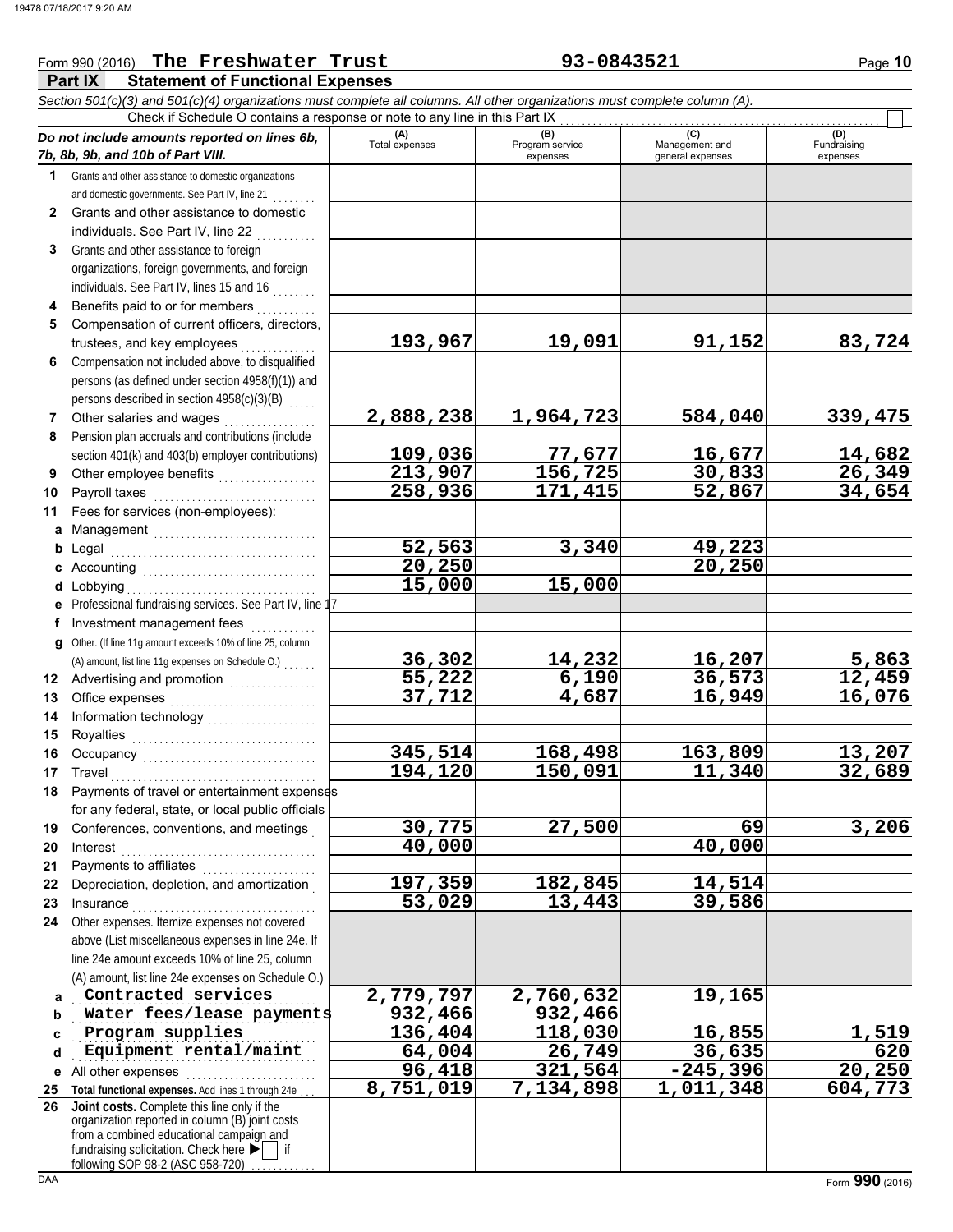### Form 990 (2016) Page **11**

|                             | Part X | <b>Balance Sheet</b>                                                                    |                 |                                         |                          |                           |                    |
|-----------------------------|--------|-----------------------------------------------------------------------------------------|-----------------|-----------------------------------------|--------------------------|---------------------------|--------------------|
|                             |        | Check if Schedule O contains a response or note to any line in this Part X              |                 |                                         |                          |                           |                    |
|                             |        |                                                                                         |                 |                                         | (A)<br>Beginning of year |                           | (B)<br>End of year |
|                             | 1      | Cash-non-interest bearing                                                               |                 |                                         | $\overline{1,055}$ ,836  | $\mathbf{1}$              | 810,150            |
|                             | 2      |                                                                                         |                 |                                         | 1,853,051                | $\mathbf{2}$              | 661,644            |
|                             | 3      |                                                                                         |                 |                                         | 640,828                  | $\mathbf{3}$              | 1,478,661          |
|                             | 4      | Accounts receivable, net                                                                |                 | 4                                       |                          |                           |                    |
|                             | 5      | Loans and other receivables from current and former officers, directors,                |                 |                                         |                          |                           |                    |
|                             |        | trustees, key employees, and highest compensated employees.                             |                 |                                         |                          |                           |                    |
|                             |        | Complete Part II of Schedule L                                                          |                 |                                         |                          | 5                         |                    |
|                             | 6      | Loans and other receivables from other disqualified persons (as defined under section   |                 |                                         |                          |                           |                    |
|                             |        | 4958(f)(1)), persons described in section 4958(c)(3)(B), and contributing employers and |                 |                                         |                          |                           |                    |
|                             |        | sponsoring organizations of section 501(c)(9) voluntary employees' beneficiary          |                 |                                         |                          |                           |                    |
|                             |        | organizations (see instructions). Complete Part II of Schedule L                        |                 | <u> 1986 - Johann Barnett, martin a</u> |                          | 6                         |                    |
| Assets                      | 7      | Notes and loans receivable, net                                                         |                 |                                         |                          | $\overline{7}$            |                    |
|                             | 8      | Inventories for sale or use                                                             |                 |                                         |                          | 8                         |                    |
|                             | 9      | Prepaid expenses and deferred charges                                                   |                 |                                         | 128,626                  | 9                         | 84,093             |
|                             |        | 10a Land, buildings, and equipment: cost or                                             |                 |                                         |                          |                           |                    |
|                             |        | other basis. Complete Part VI of Schedule D                                             | 10a             | 786,852                                 |                          |                           |                    |
|                             |        | <b>b</b> Less: accumulated depreciation<br>.                                            | 10 <sub>b</sub> | 265,086                                 | 339,414 10c              |                           |                    |
|                             | 11     | Investments-publicly traded securities                                                  |                 | 118,343                                 | 11                       | $\frac{521,766}{125,011}$ |                    |
|                             | 12     |                                                                                         |                 |                                         | 12                       |                           |                    |
|                             | 13     |                                                                                         |                 |                                         | 13                       |                           |                    |
|                             | 14     | Intangible assets                                                                       |                 | 14                                      |                          |                           |                    |
|                             | 15     | Other assets. See Part IV, line 11                                                      |                 |                                         | 2,114,019                | 15                        | 2,079,478          |
|                             | 16     |                                                                                         |                 |                                         | 6, 250, 117              | 16                        | 5,760,803          |
|                             | 17     |                                                                                         | 399,247         | 17                                      | 436,975                  |                           |                    |
|                             | 18     | Grants payable                                                                          |                 | 18                                      |                          |                           |                    |
|                             | 19     | Deferred revenue                                                                        |                 |                                         | 36,500                   | 19                        | 56,800             |
|                             | 20     | Tax-exempt bond liabilities                                                             |                 |                                         |                          | 20                        |                    |
|                             | 21     | Escrow or custodial account liability. Complete Part IV of Schedule D                   |                 |                                         |                          | 21                        |                    |
|                             | 22     | Loans and other payables to current and former officers, directors,                     |                 |                                         |                          |                           |                    |
| Liabilities                 |        | trustees, key employees, highest compensated employees, and                             |                 |                                         |                          |                           |                    |
|                             |        | disqualified persons. Complete Part II of Schedule L                                    |                 |                                         |                          | 22                        |                    |
|                             | 23     | Secured mortgages and notes payable to unrelated third parties                          |                 |                                         |                          | 23                        |                    |
|                             | 24     | Unsecured notes and loans payable to unrelated third parties                            |                 |                                         | 4,000,000                | 24                        | 3,900,000          |
|                             | 25     | Other liabilities (including federal income tax, payables to related third              |                 |                                         |                          |                           |                    |
|                             |        | parties, and other liabilities not included on lines 17-24). Complete Part X            |                 |                                         |                          |                           |                    |
|                             |        | of Schedule D                                                                           |                 |                                         | 23,837                   | 25                        | 17,289             |
|                             | 26     |                                                                                         |                 |                                         | 4,459,584 26             |                           | 4,411,064          |
|                             |        | Organizations that follow SFAS 117 (ASC 958), check here ▶ X and                        |                 |                                         |                          |                           |                    |
|                             |        | complete lines 27 through 29, and lines 33 and 34.                                      |                 |                                         |                          |                           |                    |
|                             | 27     | Unrestricted net assets                                                                 |                 |                                         | 823,296                  | 27                        | 903,744            |
|                             | 28     | Temporarily restricted net assets                                                       |                 |                                         | 867,550                  | 28                        | 340,640            |
|                             | 29     | Permanently restricted net assets                                                       |                 |                                         | 99,687                   | 29                        | 105,355            |
|                             |        | Organizations that do not follow SFAS 117 (ASC 958), check here                         | and             |                                         |                          |                           |                    |
| Net Assets or Fund Balances |        | complete lines 30 through 34.                                                           |                 |                                         |                          |                           |                    |
|                             | 30     | Capital stock or trust principal, or current funds                                      |                 |                                         |                          | 30                        |                    |
|                             | 31     | Paid-in or capital surplus, or land, building, or equipment fund                        |                 |                                         |                          | 31                        |                    |
|                             | 32     | Retained earnings, endowment, accumulated income, or other funds                        |                 |                                         |                          | 32                        |                    |
|                             | 33     | Total net assets or fund balances                                                       |                 |                                         | $\overline{1,790,533}$   | 33                        | 1,349,739          |
|                             | 34     |                                                                                         |                 |                                         | 6, 250, 117              | 34                        | 5,760,803          |

**The Freshwater Trust 93-0843521**

Form **990** (2016)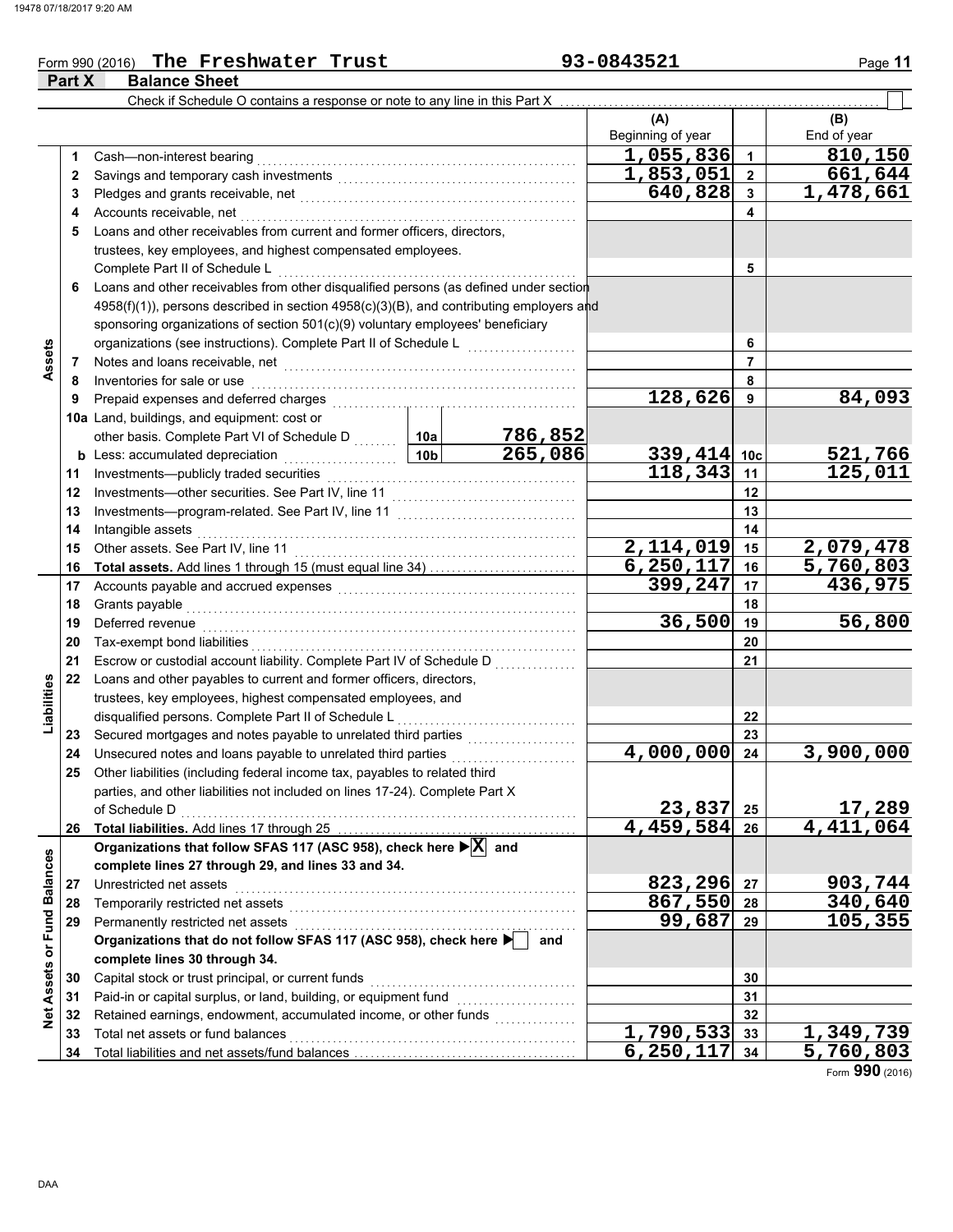|    | 93-0843521<br>Form 990 (2016) The Freshwater Trust                                                                          |                  |                |             | Page 12   |
|----|-----------------------------------------------------------------------------------------------------------------------------|------------------|----------------|-------------|-----------|
|    | <b>Reconciliation of Net Assets</b><br><b>Part XI</b>                                                                       |                  |                |             |           |
|    | Check if Schedule O contains a response or note to any line in this Part XI                                                 |                  |                |             |           |
| 1  |                                                                                                                             | $\mathbf{1}$     | 8,304,084      |             |           |
| 2  |                                                                                                                             | $\overline{2}$   | 8,751,019      |             |           |
| 3  | Revenue less expenses. Subtract line 2 from line 1                                                                          | $\overline{3}$   |                | $-446,935$  |           |
| 4  | Net assets or fund balances at beginning of year (must equal Part X, line 33, column (A)) [[[[[[[[[[[[[[[[[[[               | $\blacktriangle$ | 1,790,533      |             |           |
| 5  |                                                                                                                             | 5                |                | 6,141       |           |
| 6  | Donated services and use of facilities <b>constructs</b> and a service of the service of the services and use of facilities | 6                |                |             |           |
| 7  | Investment expenses                                                                                                         | $\overline{7}$   |                |             |           |
| 8  | Prior period adjustments                                                                                                    | 8                |                |             |           |
| 9  |                                                                                                                             | 9                |                |             |           |
| 10 | Net assets or fund balances at end of year. Combine lines 3 through 9 (must equal Part X, line                              |                  |                |             |           |
|    | $33$ , column $(B)$ )                                                                                                       | 10               | 1,349,739      |             |           |
|    | <b>Financial Statements and Reporting</b><br><b>Part XII</b>                                                                |                  |                |             |           |
|    |                                                                                                                             |                  |                |             |           |
|    |                                                                                                                             |                  |                | Yes         | <b>No</b> |
| 1  | $ \mathbf{X} $ Accrual<br>Accounting method used to prepare the Form 990:     Cash<br>Other                                 |                  |                |             |           |
|    | If the organization changed its method of accounting from a prior year or checked "Other," explain in                       |                  |                |             |           |
|    | Schedule O.                                                                                                                 |                  |                |             |           |
|    | 2a Were the organization's financial statements compiled or reviewed by an independent accountant?                          |                  | 2a             |             | х         |
|    | If "Yes," check a box below to indicate whether the financial statements for the year were compiled or                      |                  |                |             |           |
|    | reviewed on a separate basis, consolidated basis, or both:                                                                  |                  |                |             |           |
|    | Both consolidated and separate basis<br>Separate basis<br>Consolidated basis<br>$\mathcal{L}$                               |                  |                |             |           |
|    | <b>b</b> Were the organization's financial statements audited by an independent accountant?                                 |                  | 2 <sub>b</sub> | Х           |           |
|    | If "Yes," check a box below to indicate whether the financial statements for the year were audited on a                     |                  |                |             |           |
|    | separate basis, consolidated basis, or both:                                                                                |                  |                |             |           |
|    | $ \mathbf{X} $ Separate basis<br><b>Consolidated basis</b><br>Both consolidated and separate basis                          |                  |                |             |           |
|    | c If "Yes" to line 2a or 2b, does the organization have a committee that assumes responsibility for oversight               |                  |                |             |           |
|    | of the audit, review, or compilation of its financial statements and selection of an independent accountant?                |                  | 2c             | $\mathbf X$ |           |
|    | If the organization changed either its oversight process or selection process during the tax year, explain in               |                  |                |             |           |
|    | Schedule O.                                                                                                                 |                  |                |             |           |
|    | 3a As a result of a federal award, was the organization required to undergo an audit or audits as set forth in              |                  |                |             |           |
|    | the Single Audit Act and OMB Circular A-133?                                                                                |                  | 3a             | Х           |           |
|    | <b>b</b> If "Yes," did the organization undergo the required audit or audits? If the organization did not undergo the       |                  |                |             |           |
|    | required audit or audits, explain why in Schedule O and describe any steps taken to undergo such audits.                    |                  | 3 <sub>b</sub> | X<br>nne    |           |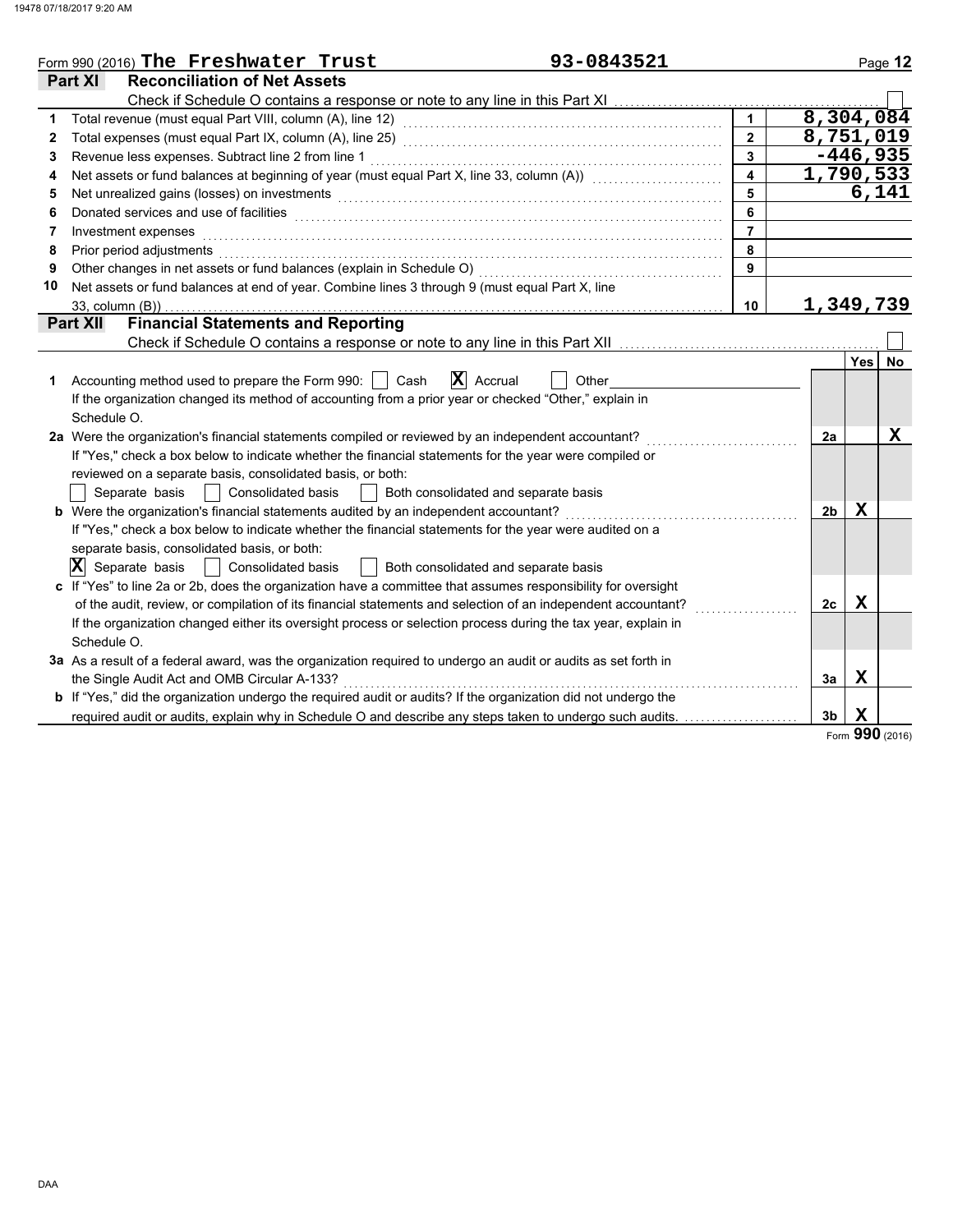| Form 990 (2016) The Freshwater Trust                                                                                                                                                                                                                                                                               |                                                               |                                   |                       |                 | 93-0843521   | Page 8                                                                                          |        |                                                                                                        |                                                                                       |                                                                    |
|--------------------------------------------------------------------------------------------------------------------------------------------------------------------------------------------------------------------------------------------------------------------------------------------------------------------|---------------------------------------------------------------|-----------------------------------|-----------------------|-----------------|--------------|-------------------------------------------------------------------------------------------------|--------|--------------------------------------------------------------------------------------------------------|---------------------------------------------------------------------------------------|--------------------------------------------------------------------|
| <b>Part VII</b>                                                                                                                                                                                                                                                                                                    |                                                               |                                   |                       |                 |              |                                                                                                 |        | Section A. Officers, Directors, Trustees, Key Employees, and Highest Compensated Employees (continued) |                                                                                       |                                                                    |
| (A)<br>Name and title                                                                                                                                                                                                                                                                                              | (B)<br>Average<br>hours per<br>week<br>(list any<br>hours for |                                   |                       | (C)<br>Position |              | (do not check more than one<br>box, unless person is both an<br>officer and a director/trustee) |        | (D)<br>Reportable<br>compensation<br>from<br>the<br>organization                                       | (E)<br>Reportable<br>compensation from<br>related<br>organizations<br>(W-2/1099-MISC) | (F)<br>Estimated<br>amount of<br>other<br>compensation<br>from the |
|                                                                                                                                                                                                                                                                                                                    | related<br>organizations<br>below dotted<br>line)             | Individual trustee<br>or director | Institutional trustee | Officer         | Key employee | Highest compensatec<br>employee                                                                 | Former | (W-2/1099-MISC)                                                                                        |                                                                                       | organization<br>and related<br>organizations                       |
| Alan Horton<br>(20)                                                                                                                                                                                                                                                                                                |                                                               |                                   |                       |                 |              |                                                                                                 |        |                                                                                                        |                                                                                       |                                                                    |
| Managing Director                                                                                                                                                                                                                                                                                                  | 40.00<br>0.00                                                 |                                   |                       |                 |              | $\mathbf X$                                                                                     |        | 145,000                                                                                                | 0                                                                                     | 11,322                                                             |
| (21) David Primozich                                                                                                                                                                                                                                                                                               |                                                               |                                   |                       |                 |              |                                                                                                 |        |                                                                                                        |                                                                                       |                                                                    |
|                                                                                                                                                                                                                                                                                                                    | 40.00                                                         |                                   |                       |                 |              |                                                                                                 |        |                                                                                                        |                                                                                       |                                                                    |
| Conserv Director                                                                                                                                                                                                                                                                                                   | 0.00                                                          |                                   |                       |                 |              | $\mathbf X$                                                                                     |        | 135,000                                                                                                | 0                                                                                     | 10,822                                                             |
| (22) Kenny Weiner                                                                                                                                                                                                                                                                                                  | 40.00                                                         |                                   |                       |                 |              |                                                                                                 |        |                                                                                                        |                                                                                       |                                                                    |
| Finance Director<br>(23) Joseph A. Furia                                                                                                                                                                                                                                                                           | 0.00                                                          |                                   |                       |                 |              | X                                                                                               |        | 131,334                                                                                                | 0                                                                                     | 9,700                                                              |
| Policy Dir/Gen Couns                                                                                                                                                                                                                                                                                               | 40.00<br>0.00                                                 |                                   |                       |                 |              | $\mathbf x$                                                                                     |        | 125,000                                                                                                | 0                                                                                     | 11,342                                                             |
| (24) Alex Johnson                                                                                                                                                                                                                                                                                                  |                                                               |                                   |                       |                 |              |                                                                                                 |        |                                                                                                        |                                                                                       |                                                                    |
| Dir Frshwtr Solution                                                                                                                                                                                                                                                                                               | 40.00<br>0.00                                                 |                                   |                       |                 |              | $\mathbf x$                                                                                     |        | 110,248                                                                                                | 0                                                                                     | 8,431                                                              |
|                                                                                                                                                                                                                                                                                                                    |                                                               |                                   |                       |                 |              |                                                                                                 |        |                                                                                                        |                                                                                       |                                                                    |
|                                                                                                                                                                                                                                                                                                                    |                                                               |                                   |                       |                 |              |                                                                                                 |        |                                                                                                        |                                                                                       |                                                                    |
|                                                                                                                                                                                                                                                                                                                    |                                                               |                                   |                       |                 |              |                                                                                                 |        |                                                                                                        |                                                                                       |                                                                    |
|                                                                                                                                                                                                                                                                                                                    |                                                               |                                   |                       |                 |              |                                                                                                 |        |                                                                                                        |                                                                                       |                                                                    |
| 1b Sub-total<br>c Total from continuation sheets to Part VII, Section A                                                                                                                                                                                                                                            |                                                               |                                   |                       |                 |              |                                                                                                 |        | 646,582                                                                                                |                                                                                       | 51,617                                                             |
|                                                                                                                                                                                                                                                                                                                    |                                                               |                                   |                       |                 |              |                                                                                                 |        |                                                                                                        |                                                                                       |                                                                    |
| Total number of individuals (including but not limited to those listed above) who received more than \$100,000 of<br>2<br>reportable compensation from the organization ▶                                                                                                                                          |                                                               |                                   |                       |                 |              |                                                                                                 |        |                                                                                                        |                                                                                       |                                                                    |
| Did the organization list any <b>former</b> officer, director, or trustee, key employee, or highest compensated<br>3<br>employee on line 1a? If "Yes," complete Schedule J for such individual<br>For any individual listed on line 1a, is the sum of reportable compensation and other compensation from the<br>4 |                                                               |                                   |                       |                 |              |                                                                                                 |        |                                                                                                        |                                                                                       | Yes<br>No.<br>3                                                    |
| organization and related organizations greater than \$150,000? If "Yes," complete Schedule J for such<br>individual<br>marviadar<br>Did any person listed on line 1a receive or accrue compensation from any unrelated organization or individual<br>5                                                             |                                                               |                                   |                       |                 |              |                                                                                                 |        |                                                                                                        |                                                                                       | 4                                                                  |
| for services rendered to the organization? If "Yes," complete Schedule J for such person                                                                                                                                                                                                                           |                                                               |                                   |                       |                 |              |                                                                                                 |        |                                                                                                        |                                                                                       | 5                                                                  |
| <b>Section B. Independent Contractors</b>                                                                                                                                                                                                                                                                          |                                                               |                                   |                       |                 |              |                                                                                                 |        |                                                                                                        |                                                                                       |                                                                    |
| Complete this table for your five highest compensated independent contractors that received more than \$100,000 of<br>1<br>compensation from the organization. Report compensation for the calendar year ending with or within the organization's tax year.                                                        |                                                               |                                   |                       |                 |              |                                                                                                 |        |                                                                                                        |                                                                                       |                                                                    |
|                                                                                                                                                                                                                                                                                                                    | (A)<br>Name and business address                              |                                   |                       |                 |              |                                                                                                 |        |                                                                                                        | (B)<br>Description of services                                                        | (C)<br>Compensation                                                |
|                                                                                                                                                                                                                                                                                                                    |                                                               |                                   |                       |                 |              |                                                                                                 |        |                                                                                                        |                                                                                       |                                                                    |
|                                                                                                                                                                                                                                                                                                                    |                                                               |                                   |                       |                 |              |                                                                                                 |        |                                                                                                        |                                                                                       |                                                                    |
|                                                                                                                                                                                                                                                                                                                    |                                                               |                                   |                       |                 |              |                                                                                                 |        |                                                                                                        |                                                                                       |                                                                    |
|                                                                                                                                                                                                                                                                                                                    |                                                               |                                   |                       |                 |              |                                                                                                 |        |                                                                                                        |                                                                                       |                                                                    |
|                                                                                                                                                                                                                                                                                                                    |                                                               |                                   |                       |                 |              |                                                                                                 |        |                                                                                                        |                                                                                       |                                                                    |
| Total number of independent contractors (including but not limited to those listed above) who<br>2<br>received more than \$100,000 of compensation from the organization ▶                                                                                                                                         |                                                               |                                   |                       |                 |              |                                                                                                 |        |                                                                                                        |                                                                                       |                                                                    |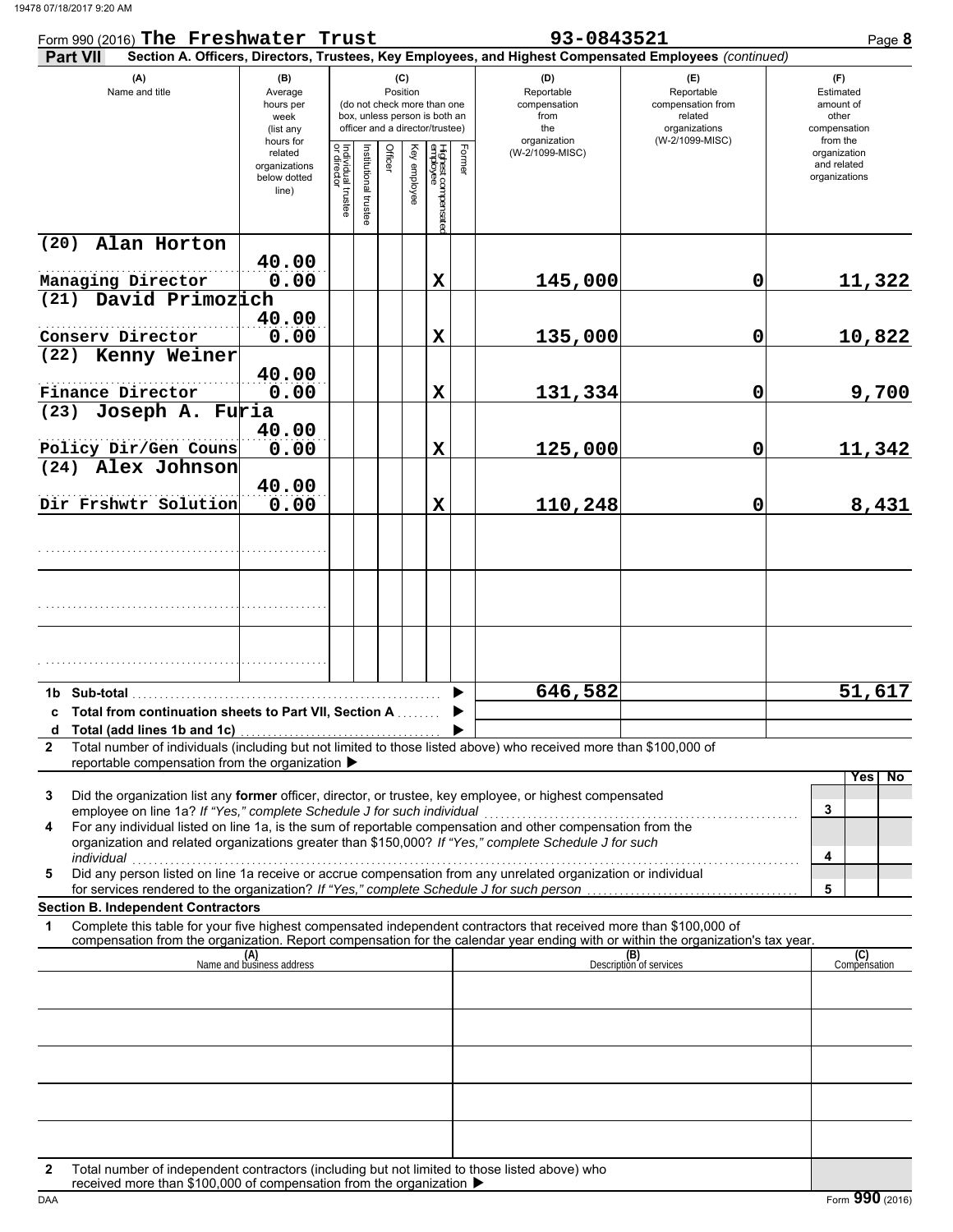### **SCHEDULE A Public Charity Status and Public Support**

**Complete if the organization is a section 501(c)(3) organization or a section 4947(a)(1) nonexempt charitable trust. (Form 990 or 990-EZ)**

| Π              | L<br>η, |          |    |
|----------------|---------|----------|----|
| n <sub>1</sub> | to i    | 'n<br>е. | ßЫ |

OMB No. 1545-0047

| Attach to Form 990 or Form 990-EZ.<br>Department of the Treasury |                |                          |  |                                                            |                                                                                                                                                                                                                                  | <b>Open to Public</b> |                                                      |                               |                                       |                                      |
|------------------------------------------------------------------|----------------|--------------------------|--|------------------------------------------------------------|----------------------------------------------------------------------------------------------------------------------------------------------------------------------------------------------------------------------------------|-----------------------|------------------------------------------------------|-------------------------------|---------------------------------------|--------------------------------------|
|                                                                  |                | Internal Revenue Service |  |                                                            | Information about Schedule A (Form 990 or 990-EZ) and its instructions is at www.irs.gov/form990.                                                                                                                                |                       |                                                      |                               |                                       | <b>Inspection</b>                    |
|                                                                  |                | Name of the organization |  |                                                            |                                                                                                                                                                                                                                  |                       |                                                      |                               | <b>Employer identification number</b> |                                      |
|                                                                  |                |                          |  | The Freshwater Trust                                       |                                                                                                                                                                                                                                  |                       |                                                      |                               | 93-0843521                            |                                      |
|                                                                  | Part I         |                          |  |                                                            | Reason for Public Charity Status (All organizations must complete this part.) See instructions.                                                                                                                                  |                       |                                                      |                               |                                       |                                      |
|                                                                  |                |                          |  |                                                            | The organization is not a private foundation because it is: (For lines 1 through 12, check only one box.)                                                                                                                        |                       |                                                      |                               |                                       |                                      |
| 1                                                                |                |                          |  |                                                            | A church, convention of churches, or association of churches described in section 170(b)(1)(A)(i).                                                                                                                               |                       |                                                      |                               |                                       |                                      |
| 2                                                                |                |                          |  |                                                            | A school described in section 170(b)(1)(A)(ii). (Attach Schedule E (Form 990 or 990-EZ).)                                                                                                                                        |                       |                                                      |                               |                                       |                                      |
| 3                                                                |                |                          |  |                                                            | A hospital or a cooperative hospital service organization described in section 170(b)(1)(A)(iii).                                                                                                                                |                       |                                                      |                               |                                       |                                      |
| 4                                                                |                |                          |  |                                                            | A medical research organization operated in conjunction with a hospital described in section 170(b)(1)(A)(iii). Enter the hospital's name,                                                                                       |                       |                                                      |                               |                                       |                                      |
|                                                                  |                | city, and state:         |  |                                                            |                                                                                                                                                                                                                                  |                       |                                                      |                               |                                       |                                      |
| 5                                                                |                |                          |  |                                                            | An organization operated for the benefit of a college or university owned or operated by a governmental unit described in                                                                                                        |                       |                                                      |                               |                                       |                                      |
|                                                                  |                |                          |  | section 170(b)(1)(A)(iv). (Complete Part II.)              |                                                                                                                                                                                                                                  |                       |                                                      |                               |                                       |                                      |
| 6                                                                |                |                          |  |                                                            | A federal, state, or local government or governmental unit described in section 170(b)(1)(A)(v).                                                                                                                                 |                       |                                                      |                               |                                       |                                      |
| 7                                                                | $ \mathbf{X} $ |                          |  | described in section 170(b)(1)(A)(vi). (Complete Part II.) | An organization that normally receives a substantial part of its support from a governmental unit or from the general public                                                                                                     |                       |                                                      |                               |                                       |                                      |
| 8                                                                |                |                          |  |                                                            | A community trust described in section 170(b)(1)(A)(vi). (Complete Part II.)                                                                                                                                                     |                       |                                                      |                               |                                       |                                      |
| 9                                                                |                |                          |  |                                                            | An agricultural research organization described in section 170(b)(1)(A)(ix) operated in conjunction with a land-grant college                                                                                                    |                       |                                                      |                               |                                       |                                      |
|                                                                  |                | university:              |  |                                                            | or university or a non-land grant college of agriculture (see instructions). Enter the name, city, and state of the college or                                                                                                   |                       |                                                      |                               |                                       |                                      |
| 10                                                               |                |                          |  |                                                            | An organization that normally receives: (1) more than 33 1/3% of its support from contributions, membership fees, and gross                                                                                                      |                       |                                                      |                               |                                       |                                      |
|                                                                  |                |                          |  |                                                            | receipts from activities related to its exempt functions—subject to certain exceptions, and (2) no more than 33 1/3% of its                                                                                                      |                       |                                                      |                               |                                       |                                      |
|                                                                  |                |                          |  |                                                            | support from gross investment income and unrelated business taxable income (less section 511 tax) from businesses<br>acquired by the organization after June 30, 1975. See section 509(a)(2). (Complete Part III.)               |                       |                                                      |                               |                                       |                                      |
| 11                                                               |                |                          |  |                                                            | An organization organized and operated exclusively to test for public safety. See section 509(a)(4).                                                                                                                             |                       |                                                      |                               |                                       |                                      |
| 12                                                               |                |                          |  |                                                            | An organization organized and operated exclusively for the benefit of, to perform the functions of, or to carry out the purposes                                                                                                 |                       |                                                      |                               |                                       |                                      |
|                                                                  |                |                          |  |                                                            | of one or more publicly supported organizations described in section 509(a)(1) or section 509(a)(2). See section 509(a)(3).                                                                                                      |                       |                                                      |                               |                                       |                                      |
|                                                                  |                |                          |  |                                                            | Check the box in lines 12a through 12d that describes the type of supporting organization and complete lines 12e, 12f, and 12g.                                                                                                  |                       |                                                      |                               |                                       |                                      |
|                                                                  | а              |                          |  |                                                            | Type I. A supporting organization operated, supervised, or controlled by its supported organization(s), typically by giving                                                                                                      |                       |                                                      |                               |                                       |                                      |
|                                                                  |                |                          |  |                                                            | the supported organization(s) the power to regularly appoint or elect a majority of the directors or trustees of the<br>supporting organization. You must complete Part IV, Sections A and B.                                    |                       |                                                      |                               |                                       |                                      |
|                                                                  | b              |                          |  |                                                            | Type II. A supporting organization supervised or controlled in connection with its supported organization(s), by having                                                                                                          |                       |                                                      |                               |                                       |                                      |
|                                                                  |                |                          |  |                                                            | control or management of the supporting organization vested in the same persons that control or manage the supported                                                                                                             |                       |                                                      |                               |                                       |                                      |
|                                                                  |                |                          |  |                                                            | organization(s). You must complete Part IV, Sections A and C.                                                                                                                                                                    |                       |                                                      |                               |                                       |                                      |
|                                                                  | c              |                          |  |                                                            | Type III functionally integrated. A supporting organization operated in connection with, and functionally integrated with,<br>its supported organization(s) (see instructions). You must complete Part IV, Sections A, D, and E. |                       |                                                      |                               |                                       |                                      |
|                                                                  | d              |                          |  |                                                            | Type III non-functionally integrated. A supporting organization operated in connection with its supported organization(s)                                                                                                        |                       |                                                      |                               |                                       |                                      |
|                                                                  |                |                          |  |                                                            | that is not functionally integrated. The organization generally must satisfy a distribution requirement and an attentiveness                                                                                                     |                       |                                                      |                               |                                       |                                      |
|                                                                  |                |                          |  |                                                            | requirement (see instructions). You must complete Part IV, Sections A and D, and Part V.                                                                                                                                         |                       |                                                      |                               |                                       |                                      |
|                                                                  |                |                          |  |                                                            | Check this box if the organization received a written determination from the IRS that it is a Type I, Type II, Type III<br>functionally integrated, or Type III non-functionally integrated supporting organization.             |                       |                                                      |                               |                                       |                                      |
|                                                                  | f              |                          |  | Enter the number of supported organizations                |                                                                                                                                                                                                                                  |                       |                                                      |                               |                                       |                                      |
|                                                                  | g              |                          |  |                                                            | Provide the following information about the supported organization(s).                                                                                                                                                           |                       |                                                      |                               |                                       |                                      |
|                                                                  |                | (i) Name of supported    |  | (ii) EIN                                                   | (iii) Type of organization                                                                                                                                                                                                       |                       | (iv) Is the organization<br>listed in your governing | (v) Amount of monetary        |                                       | (vi) Amount of<br>other support (see |
|                                                                  |                | organization             |  |                                                            | (described on lines 1-10<br>above (see instructions))                                                                                                                                                                            |                       | document?                                            | support (see<br>instructions) |                                       | instructions)                        |
|                                                                  |                |                          |  |                                                            |                                                                                                                                                                                                                                  | Yes                   | No                                                   |                               |                                       |                                      |
| (A)                                                              |                |                          |  |                                                            |                                                                                                                                                                                                                                  |                       |                                                      |                               |                                       |                                      |
|                                                                  |                |                          |  |                                                            |                                                                                                                                                                                                                                  |                       |                                                      |                               |                                       |                                      |
|                                                                  | (B)            |                          |  |                                                            |                                                                                                                                                                                                                                  |                       |                                                      |                               |                                       |                                      |
| (C)                                                              |                |                          |  |                                                            |                                                                                                                                                                                                                                  |                       |                                                      |                               |                                       |                                      |
|                                                                  |                |                          |  |                                                            |                                                                                                                                                                                                                                  |                       |                                                      |                               |                                       |                                      |
| (D)                                                              |                |                          |  |                                                            |                                                                                                                                                                                                                                  |                       |                                                      |                               |                                       |                                      |
| (E)                                                              |                |                          |  |                                                            |                                                                                                                                                                                                                                  |                       |                                                      |                               |                                       |                                      |

**For Paperwork Reduction Act Notice, see the Instructions for Form 990 or 990-EZ.**

**Schedule A (Form 990 or 990-EZ) 2016**

**Total**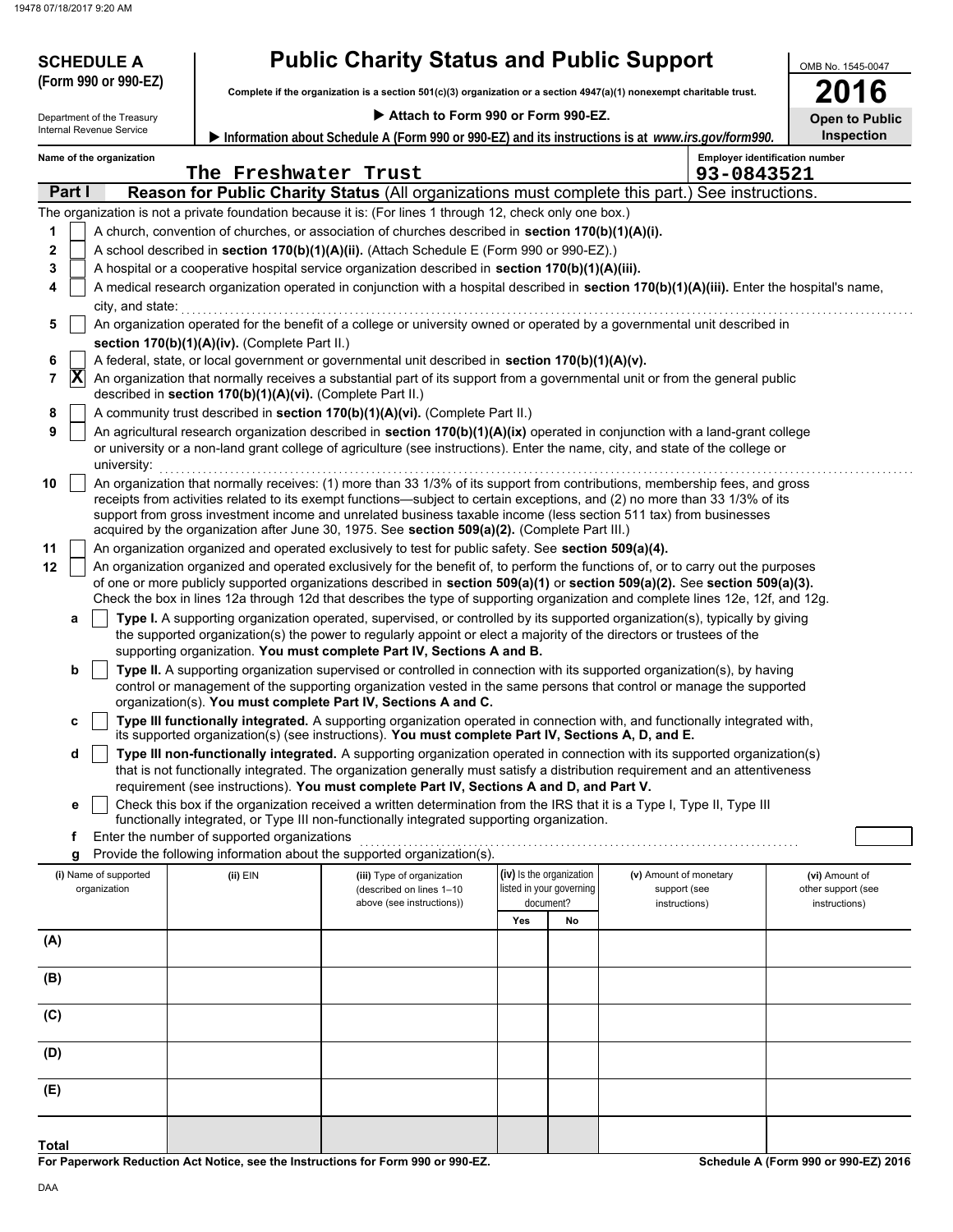|              | 93-0843521<br>The Freshwater Trust<br>Schedule A (Form 990 or 990-EZ) 2016<br>Page 2                                                                                                                              |           |           |            |            |           |                                    |  |  |
|--------------|-------------------------------------------------------------------------------------------------------------------------------------------------------------------------------------------------------------------|-----------|-----------|------------|------------|-----------|------------------------------------|--|--|
|              | Support Schedule for Organizations Described in Sections 170(b)(1)(A)(iv) and 170(b)(1)(A)(vi)<br>Part II                                                                                                         |           |           |            |            |           |                                    |  |  |
|              | (Complete only if you checked the box on line 5, 7, or 8 of Part I or if the organization failed to qualify under                                                                                                 |           |           |            |            |           |                                    |  |  |
|              | Part III. If the organization fails to qualify under the tests listed below, please complete Part III.)                                                                                                           |           |           |            |            |           |                                    |  |  |
|              | <b>Section A. Public Support</b>                                                                                                                                                                                  |           |           |            |            |           |                                    |  |  |
|              | Calendar year (or fiscal year beginning in)                                                                                                                                                                       | (a) 2012  | (b) 2013  | $(c)$ 2014 | $(d)$ 2015 | (e) 2016  | (f) Total                          |  |  |
| 1            | Gifts, grants, contributions, and                                                                                                                                                                                 |           |           |            |            |           |                                    |  |  |
|              | membership fees received. (Do not                                                                                                                                                                                 |           |           |            |            |           |                                    |  |  |
|              | include any "unusual grants.")                                                                                                                                                                                    | 4,001,863 | 2,967,403 | 3,475,953  | 4,730,207  | 5,322,674 | 20,498,100                         |  |  |
| $\mathbf{2}$ | Tax revenues levied for the                                                                                                                                                                                       |           |           |            |            |           |                                    |  |  |
|              | organization's benefit and either paid                                                                                                                                                                            |           |           |            |            |           |                                    |  |  |
|              | to or expended on its behalf                                                                                                                                                                                      |           |           |            |            |           |                                    |  |  |
| 3            | The value of services or facilities                                                                                                                                                                               |           |           |            |            |           |                                    |  |  |
|              | furnished by a governmental unit to the                                                                                                                                                                           |           |           |            |            |           |                                    |  |  |
|              | organization without charge                                                                                                                                                                                       |           |           |            |            |           |                                    |  |  |
| 4            | Total. Add lines 1 through 3                                                                                                                                                                                      | 4,001,863 | 2,967,403 | 3,475,953  | 4,730,207  | 5,322,674 | 20,498,100                         |  |  |
| 5            | The portion of total contributions by<br>each person (other than a                                                                                                                                                |           |           |            |            |           |                                    |  |  |
|              | governmental unit or publicly                                                                                                                                                                                     |           |           |            |            |           |                                    |  |  |
|              | supported organization) included on                                                                                                                                                                               |           |           |            |            |           |                                    |  |  |
|              | line 1 that exceeds 2% of the amount<br>shown on line 11, column (f)                                                                                                                                              |           |           |            |            |           |                                    |  |  |
| 6            | .<br>Public support. Subtract line 5 from line 4.                                                                                                                                                                 |           |           |            |            |           | 191,401<br>20,306,699              |  |  |
|              | <b>Section B. Total Support</b>                                                                                                                                                                                   |           |           |            |            |           |                                    |  |  |
|              | Calendar year (or fiscal year beginning in) ▶                                                                                                                                                                     | (a) 2012  | (b) 2013  | $(c)$ 2014 | $(d)$ 2015 | (e) 2016  | (f) Total                          |  |  |
| 7            | Amounts from line 4                                                                                                                                                                                               | 4,001,863 | 2,967,403 | 3,475,953  | 4,730,207  | 5,322,674 | 20,498,100                         |  |  |
| 8            | Gross income from interest, dividends,                                                                                                                                                                            |           |           |            |            |           |                                    |  |  |
|              | payments received on securities loans,                                                                                                                                                                            |           |           |            |            |           |                                    |  |  |
|              | rents, royalties and income from similar<br>sources                                                                                                                                                               | 709       | 892       | 440        | 7,098      | 3,058     | 12,197                             |  |  |
|              | Net income from unrelated business                                                                                                                                                                                |           |           |            |            |           |                                    |  |  |
| 9            | activities, whether or not the business                                                                                                                                                                           |           |           |            |            |           |                                    |  |  |
|              | is regularly carried on                                                                                                                                                                                           |           |           |            |            |           |                                    |  |  |
| 10           | Other income. Do not include gain or                                                                                                                                                                              |           |           |            |            |           |                                    |  |  |
|              | loss from the sale of capital assets                                                                                                                                                                              |           |           |            |            |           |                                    |  |  |
|              | (Explain in Part VI.)                                                                                                                                                                                             | 528       |           |            |            |           | 528                                |  |  |
| 11           | Total support. Add lines 7 through 10                                                                                                                                                                             |           |           |            |            |           | 20,510,825                         |  |  |
| 12           | Gross receipts from related activities, etc. (see instructions)                                                                                                                                                   |           |           |            |            | 12        | 3,275,893                          |  |  |
| 13           | First five years. If the Form 990 is for the organization's first, second, third, fourth, or fifth tax year as a section 501(c)(3)                                                                                |           |           |            |            |           | $\overline{\phantom{a}}$           |  |  |
|              | organization, check this box and stop here                                                                                                                                                                        |           |           |            |            |           |                                    |  |  |
|              | <b>Section C. Computation of Public Support Percentage</b>                                                                                                                                                        |           |           |            |            |           |                                    |  |  |
| 14           |                                                                                                                                                                                                                   |           |           |            |            | 14        | 99.00%                             |  |  |
| 15           | Public support percentage from 2015 Schedule A, Part II, line 14<br>33 1/3% support test-2016. If the organization did not check the box on line 13, and line 14 is 33 1/3% or more, check this                   |           |           |            |            | 15        | 99.94%                             |  |  |
| 16a          |                                                                                                                                                                                                                   |           |           |            |            |           | $\blacktriangleright \overline{X}$ |  |  |
| b            | box and stop here. The organization qualifies as a publicly supported organization<br>33 1/3% support test-2015. If the organization did not check a box on line 13 or 16a, and line 15 is 33 1/3% or more, check |           |           |            |            |           |                                    |  |  |
|              | this box and stop here. The organization qualifies as a publicly supported organization                                                                                                                           |           |           |            |            |           |                                    |  |  |
| 17а          | 10%-facts-and-circumstances test-2016. If the organization did not check a box on line 13, 16a, or 16b, and line 14 is                                                                                            |           |           |            |            |           |                                    |  |  |
|              | 10% or more, and if the organization meets the "facts-and-circumstances" test, check this box and stop here. Explain in                                                                                           |           |           |            |            |           |                                    |  |  |
|              | Part VI how the organization meets the "facts-and-circumstances" test. The organization qualifies as a publicly supported                                                                                         |           |           |            |            |           |                                    |  |  |
|              | organization                                                                                                                                                                                                      |           |           |            |            |           |                                    |  |  |
| b            | 10%-facts-and-circumstances test-2015. If the organization did not check a box on line 13, 16a, 16b, or 17a, and line                                                                                             |           |           |            |            |           |                                    |  |  |
|              | 15 is 10% or more, and if the organization meets the "facts-and-circumstances" test, check this box and stop here.                                                                                                |           |           |            |            |           |                                    |  |  |
|              | Explain in Part VI how the organization meets the "facts-and-circumstances" test. The organization qualifies as a publicly                                                                                        |           |           |            |            |           |                                    |  |  |
|              | supported organization                                                                                                                                                                                            |           |           |            |            |           |                                    |  |  |
| 18           | Private foundation. If the organization did not check a box on line 13, 16a, 16b, 17a, or 17b, check this box and see                                                                                             |           |           |            |            |           |                                    |  |  |
|              | instructions                                                                                                                                                                                                      |           |           |            |            |           |                                    |  |  |
|              |                                                                                                                                                                                                                   |           |           |            |            |           |                                    |  |  |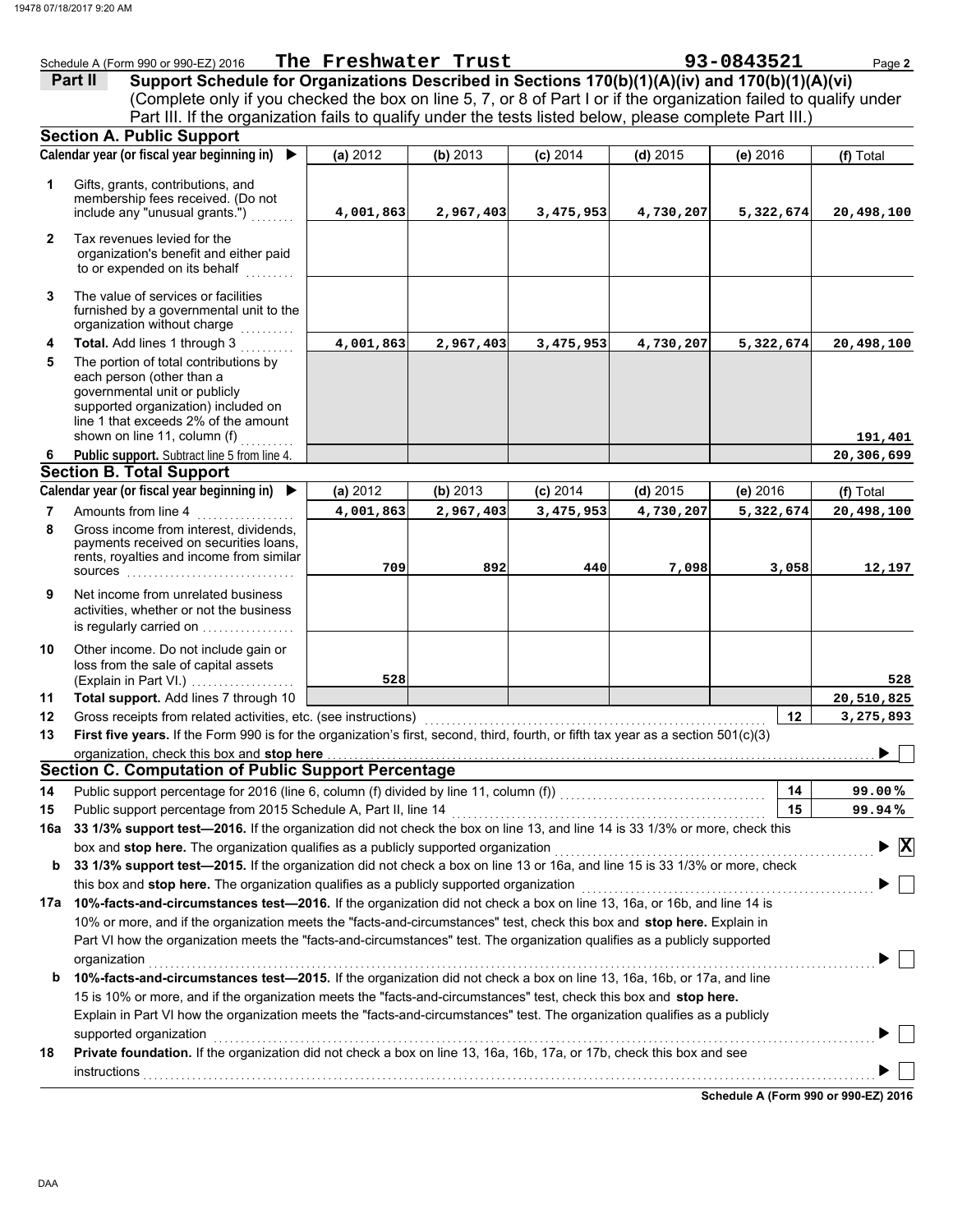| Schedule A (Form 990 or 990-EZ) 2016 | The Freshwater Trust |                                                                   | 93-0843521                                                                                                     | Page 3 |
|--------------------------------------|----------------------|-------------------------------------------------------------------|----------------------------------------------------------------------------------------------------------------|--------|
| Part III                             |                      | Support Schedule for Organizations Described in Section 509(a)(2) |                                                                                                                |        |
|                                      |                      |                                                                   | Complete only if you aboaled the how on line 10 of Dort Lar if the examination foiled to qualify under Dort II |        |

|     | (Complete only if you checked the box on line 10 of Part I or if the organization failed to qualify under Part II.<br>If the organization fails to qualify under the tests listed below, please complete Part II.)                                                   |          |          |            |            |          |           |
|-----|----------------------------------------------------------------------------------------------------------------------------------------------------------------------------------------------------------------------------------------------------------------------|----------|----------|------------|------------|----------|-----------|
|     | <b>Section A. Public Support</b>                                                                                                                                                                                                                                     |          |          |            |            |          |           |
|     | Calendar year (or fiscal year beginning in) $\blacktriangleright$                                                                                                                                                                                                    | (a) 2012 | (b) 2013 | $(c)$ 2014 | $(d)$ 2015 | (e) 2016 | (f) Total |
| 1   | Gifts, grants, contributions, and membership<br>fees received. (Do not include any "unusual grants.")                                                                                                                                                                |          |          |            |            |          |           |
| 2   | Gross receipts from admissions, merchandise<br>sold or services performed, or facilities<br>furnished in any activity that is related to the<br>organization's tax-exempt purpose                                                                                    |          |          |            |            |          |           |
| 3   | Gross receipts from activities that are not an<br>unrelated trade or business under section 513                                                                                                                                                                      |          |          |            |            |          |           |
| 4   | Tax revenues levied for the<br>organization's benefit and either paid<br>to or expended on its behalf<br><u>.</u>                                                                                                                                                    |          |          |            |            |          |           |
| 5   | The value of services or facilities<br>furnished by a governmental unit to the<br>organization without charge<br>.                                                                                                                                                   |          |          |            |            |          |           |
| 6   | Total. Add lines 1 through 5                                                                                                                                                                                                                                         |          |          |            |            |          |           |
|     | 7a Amounts included on lines 1, 2, and 3<br>received from disqualified persons                                                                                                                                                                                       |          |          |            |            |          |           |
| b   | Amounts included on lines 2 and 3<br>received from other than disqualified<br>persons that exceed the greater of \$5,000<br>or 1% of the amount on line 13 for the year                                                                                              |          |          |            |            |          |           |
| c   | Add lines 7a and 7b                                                                                                                                                                                                                                                  |          |          |            |            |          |           |
| 8   | Public support. (Subtract line 7c from<br>line $6.$ )                                                                                                                                                                                                                |          |          |            |            |          |           |
|     | <b>Section B. Total Support</b>                                                                                                                                                                                                                                      |          |          |            |            |          |           |
|     | Calendar year (or fiscal year beginning in) $\blacktriangleright$                                                                                                                                                                                                    | (a) 2012 | (b) 2013 | $(c)$ 2014 | $(d)$ 2015 | (e) 2016 | (f) Total |
| 9   | Amounts from line 6                                                                                                                                                                                                                                                  |          |          |            |            |          |           |
| 10a | Gross income from interest, dividends,<br>payments received on securities loans, rents,<br>royalties and income from similar sources                                                                                                                                 |          |          |            |            |          |           |
| b   | Unrelated business taxable income (less<br>section 511 taxes) from businesses<br>acquired after June 30, 1975<br>a sa sa salalar                                                                                                                                     |          |          |            |            |          |           |
| c   | Add lines 10a and 10b<br>.                                                                                                                                                                                                                                           |          |          |            |            |          |           |
| 11  | Net income from unrelated business<br>activities not included in line 10b, whether<br>or not the business is regularly carried on.                                                                                                                                   |          |          |            |            |          |           |
| 12  | Other income. Do not include gain or<br>loss from the sale of capital assets<br>(Explain in Part VI.)                                                                                                                                                                |          |          |            |            |          |           |
| 13  | Total support. (Add lines 9, 10c, 11,                                                                                                                                                                                                                                |          |          |            |            |          |           |
|     | and 12.)                                                                                                                                                                                                                                                             |          |          |            |            |          |           |
| 14  | First five years. If the Form 990 is for the organization's first, second, third, fourth, or fifth tax year as a section 501(c)(3)                                                                                                                                   |          |          |            |            |          |           |
|     | organization, check this box and stop here                                                                                                                                                                                                                           |          |          |            |            |          |           |
|     | <b>Section C. Computation of Public Support Percentage</b>                                                                                                                                                                                                           |          |          |            |            |          |           |
| 15  | Public support percentage for 2016 (line 8, column (f) divided by line 13, column (f)) [[[[[[[[[[[[[[[[[[[[[[                                                                                                                                                        |          |          |            |            | 15       | %         |
| 16  |                                                                                                                                                                                                                                                                      |          |          |            |            | 16       | $\%$      |
|     | Section D. Computation of Investment Income Percentage                                                                                                                                                                                                               |          |          |            |            |          |           |
| 17  | Investment income percentage for 2016 (line 10c, column (f) divided by line 13, column (f)) [[[[[[[[[[[[[[[[[                                                                                                                                                        |          |          |            |            | 17       | %         |
| 18  | Investment income percentage from 2015 Schedule A, Part III, line 17                                                                                                                                                                                                 |          |          |            |            | 18       | $\%$      |
| 19a | 33 1/3% support tests-2016. If the organization did not check the box on line 14, and line 15 is more than 33 1/3%, and line                                                                                                                                         |          |          |            |            |          |           |
|     | 17 is not more than 33 1/3%, check this box and stop here. The organization qualifies as a publicly supported organization                                                                                                                                           |          |          |            |            |          |           |
| b   | 33 1/3% support tests—2015. If the organization did not check a box on line 14 or line 19a, and line 16 is more than 33 1/3%, and<br>line 18 is not more than 33 1/3%, check this box and stop here. The organization qualifies as a publicly supported organization |          |          |            |            |          |           |
| 20  |                                                                                                                                                                                                                                                                      |          |          |            |            |          |           |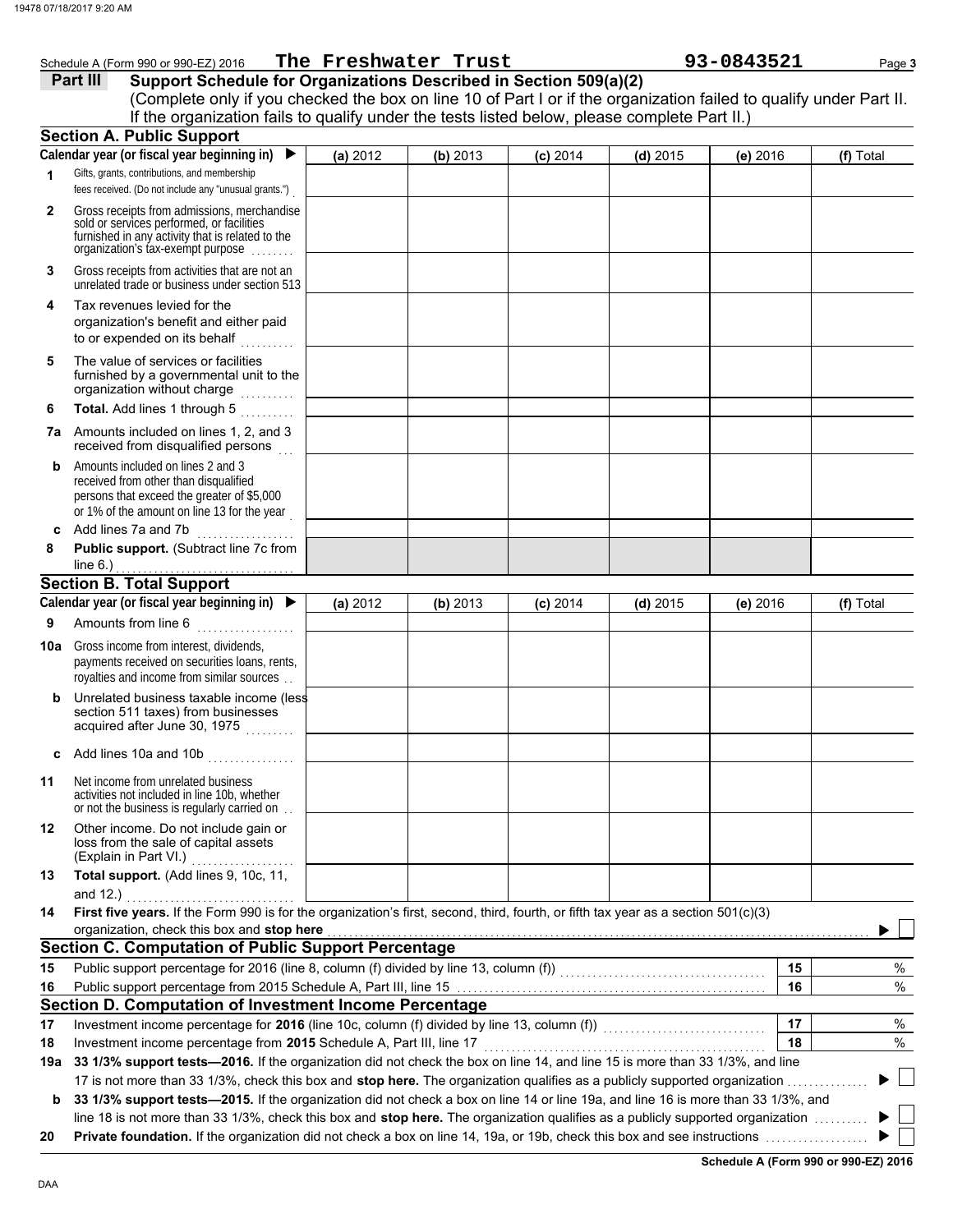|              | 93-0843521<br>The Freshwater Trust<br>Schedule A (Form 990 or 990-EZ) 2016                                                                                                                                                                                                                                                                                                         |                 |            | Page 4 |
|--------------|------------------------------------------------------------------------------------------------------------------------------------------------------------------------------------------------------------------------------------------------------------------------------------------------------------------------------------------------------------------------------------|-----------------|------------|--------|
|              | <b>Part IV</b><br><b>Supporting Organizations</b><br>(Complete only if you checked a box in line 12 on Part I. If you checked 12a of Part I, complete Sections A<br>and B. If you checked 12b of Part I, complete Sections A and C. If you checked 12c of Part I, complete<br>Sections A, D, and E. If you checked 12d of Part I, complete Sections A and D, and complete Part V.) |                 |            |        |
|              | <b>Section A. All Supporting Organizations</b>                                                                                                                                                                                                                                                                                                                                     |                 |            |        |
| 1            | Are all of the organization's supported organizations listed by name in the organization's governing                                                                                                                                                                                                                                                                               |                 | <b>Yes</b> | No     |
|              | documents? If "No," describe in Part VI how the supported organizations are designated. If designated by<br>class or purpose, describe the designation. If historic and continuing relationship, explain.                                                                                                                                                                          | 1               |            |        |
| $\mathbf{2}$ | Did the organization have any supported organization that does not have an IRS determination of status                                                                                                                                                                                                                                                                             |                 |            |        |
|              | under section 509(a)(1) or (2)? If "Yes," explain in Part VI how the organization determined that the supported                                                                                                                                                                                                                                                                    |                 |            |        |
|              | organization was described in section 509(a)(1) or (2).                                                                                                                                                                                                                                                                                                                            | 2               |            |        |
| За           | Did the organization have a supported organization described in section 501(c)(4), (5), or (6)? If "Yes," answer                                                                                                                                                                                                                                                                   |                 |            |        |
|              | $(b)$ and $(c)$ below.                                                                                                                                                                                                                                                                                                                                                             | За              |            |        |
| b            | Did the organization confirm that each supported organization qualified under section 501(c)(4), (5), or (6) and                                                                                                                                                                                                                                                                   |                 |            |        |
|              | satisfied the public support tests under section 509(a)(2)? If "Yes," describe in Part VI when and how the<br>organization made the determination.                                                                                                                                                                                                                                 | 3b              |            |        |
| C            | Did the organization ensure that all support to such organizations was used exclusively for section 170(c)(2)(B)                                                                                                                                                                                                                                                                   |                 |            |        |
|              | purposes? If "Yes," explain in Part VI what controls the organization put in place to ensure such use.                                                                                                                                                                                                                                                                             | 3 <sub>c</sub>  |            |        |
| 4a           | Was any supported organization not organized in the United States ("foreign supported organization")? If                                                                                                                                                                                                                                                                           |                 |            |        |
|              | "Yes," and if you checked 12a or 12b in Part I, answer (b) and (c) below.                                                                                                                                                                                                                                                                                                          | 4a              |            |        |
| b            | Did the organization have ultimate control and discretion in deciding whether to make grants to the foreign                                                                                                                                                                                                                                                                        |                 |            |        |
|              | supported organization? If "Yes," describe in Part VI how the organization had such control and discretion                                                                                                                                                                                                                                                                         |                 |            |        |
|              | despite being controlled or supervised by or in connection with its supported organizations.                                                                                                                                                                                                                                                                                       | 4b              |            |        |
| c            | Did the organization support any foreign supported organization that does not have an IRS determination                                                                                                                                                                                                                                                                            |                 |            |        |
|              | under sections $501(c)(3)$ and $509(a)(1)$ or (2)? If "Yes," explain in Part VI what controls the organization used                                                                                                                                                                                                                                                                |                 |            |        |
|              | to ensure that all support to the foreign supported organization was used exclusively for section $170(c)(2)(B)$<br>purposes.                                                                                                                                                                                                                                                      | 4c              |            |        |
| 5a           | Did the organization add, substitute, or remove any supported organizations during the tax year? If "Yes,"                                                                                                                                                                                                                                                                         |                 |            |        |
|              | answer (b) and (c) below (if applicable). Also, provide detail in Part VI, including (i) the names and EIN                                                                                                                                                                                                                                                                         |                 |            |        |
|              | numbers of the supported organizations added, substituted, or removed; (ii) the reasons for each such action;                                                                                                                                                                                                                                                                      |                 |            |        |
|              | (iii) the authority under the organization's organizing document authorizing such action; and (iv) how the action                                                                                                                                                                                                                                                                  |                 |            |        |
|              | was accomplished (such as by amendment to the organizing document).                                                                                                                                                                                                                                                                                                                | 5a              |            |        |
| b            | Type I or Type II only. Was any added or substituted supported organization part of a class already                                                                                                                                                                                                                                                                                |                 |            |        |
|              | designated in the organization's organizing document?                                                                                                                                                                                                                                                                                                                              | 5b              |            |        |
| C            | <b>Substitutions only.</b> Was the substitution the result of an event beyond the organization's control?                                                                                                                                                                                                                                                                          | 5 <sub>c</sub>  |            |        |
| 6            | Did the organization provide support (whether in the form of grants or the provision of services or facilities) to<br>anyone other than (i) its supported organizations, (ii) individuals that are part of the charitable class benefited                                                                                                                                          |                 |            |        |
|              | by one or more of its supported organizations, or (iii) other supporting organizations that also support or                                                                                                                                                                                                                                                                        |                 |            |        |
|              | benefit one or more of the filing organization's supported organizations? If "Yes," provide detail in Part VI.                                                                                                                                                                                                                                                                     | 6               |            |        |
| 7            | Did the organization provide a grant, loan, compensation, or other similar payment to a substantial contributor                                                                                                                                                                                                                                                                    |                 |            |        |
|              | (defined in section 4958(c)(3)(C)), a family member of a substantial contributor, or a 35% controlled entity with                                                                                                                                                                                                                                                                  |                 |            |        |
|              | regard to a substantial contributor? If "Yes," complete Part I of Schedule L (Form 990 or 990-EZ).                                                                                                                                                                                                                                                                                 | 7               |            |        |
| 8            | Did the organization make a loan to a disqualified person (as defined in section 4958) not described in line 7?                                                                                                                                                                                                                                                                    |                 |            |        |
|              | If "Yes," complete Part I of Schedule L (Form 990 or 990-EZ).                                                                                                                                                                                                                                                                                                                      | 8               |            |        |
| 9а           | Was the organization controlled directly or indirectly at any time during the tax year by one or more                                                                                                                                                                                                                                                                              |                 |            |        |
|              | disqualified persons as defined in section 4946 (other than foundation managers and organizations described<br>in section 509(a)(1) or (2))? If "Yes," provide detail in Part VI.                                                                                                                                                                                                  | 9а              |            |        |
| b            | Did one or more disqualified persons (as defined in line 9a) hold a controlling interest in any entity in which                                                                                                                                                                                                                                                                    |                 |            |        |
|              | the supporting organization had an interest? If "Yes," provide detail in Part VI.                                                                                                                                                                                                                                                                                                  | 9b              |            |        |
| c            | Did a disqualified person (as defined in line 9a) have an ownership interest in, or derive any personal benefit                                                                                                                                                                                                                                                                    |                 |            |        |
|              | from, assets in which the supporting organization also had an interest? If "Yes," provide detail in Part VI.                                                                                                                                                                                                                                                                       | 9с              |            |        |
| 10a          | Was the organization subject to the excess business holdings rules of section 4943 because of section                                                                                                                                                                                                                                                                              |                 |            |        |
|              | 4943(f) (regarding certain Type II supporting organizations, and all Type III non-functionally integrated                                                                                                                                                                                                                                                                          |                 |            |        |
|              | supporting organizations)? If "Yes," answer 10b below.                                                                                                                                                                                                                                                                                                                             | 10a             |            |        |
| b            | Did the organization have any excess business holdings in the tax year? (Use Schedule C, Form 4720, to                                                                                                                                                                                                                                                                             |                 |            |        |
|              | determine whether the organization had excess business holdings.)<br>Schedule A (Form 990 or 990-EZ) 2016                                                                                                                                                                                                                                                                          | 10 <sub>b</sub> |            |        |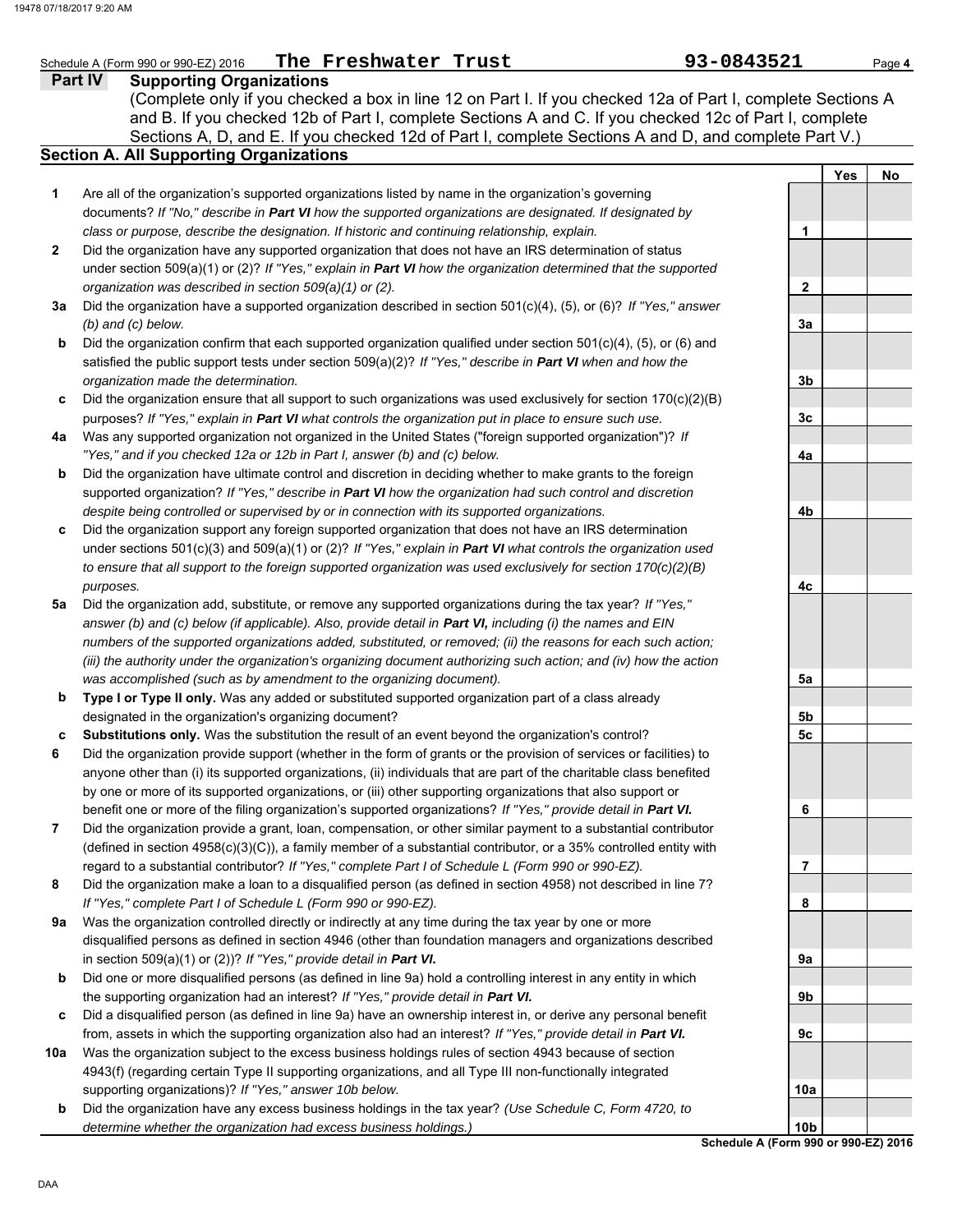|              | <b>Supporting Organizations (continued)</b><br>Part IV                                                                                                                                                                   |                 |            |    |
|--------------|--------------------------------------------------------------------------------------------------------------------------------------------------------------------------------------------------------------------------|-----------------|------------|----|
|              |                                                                                                                                                                                                                          |                 | <b>Yes</b> | No |
| 11           | Has the organization accepted a gift or contribution from any of the following persons?                                                                                                                                  |                 |            |    |
| а            | A person who directly or indirectly controls, either alone or together with persons described in (b) and (c)                                                                                                             |                 |            |    |
|              | below, the governing body of a supported organization?                                                                                                                                                                   | 11a             |            |    |
|              | <b>b</b> A family member of a person described in (a) above?                                                                                                                                                             | 11 <sub>b</sub> |            |    |
|              | c A 35% controlled entity of a person described in (a) or (b) above? If "Yes" to a, b, or c, provide detail in Part VI.                                                                                                  | 11c             |            |    |
|              | <b>Section B. Type I Supporting Organizations</b>                                                                                                                                                                        |                 |            |    |
|              |                                                                                                                                                                                                                          |                 | <b>Yes</b> | No |
| 1            | Did the directors, trustees, or membership of one or more supported organizations have the power to                                                                                                                      |                 |            |    |
|              | regularly appoint or elect at least a majority of the organization's directors or trustees at all times during the                                                                                                       |                 |            |    |
|              | tax year? If "No," describe in Part VI how the supported organization(s) effectively operated, supervised, or<br>controlled the organization's activities. If the organization had more than one supported organization, |                 |            |    |
|              | describe how the powers to appoint and/or remove directors or trustees were allocated among the supported                                                                                                                |                 |            |    |
|              | organizations and what conditions or restrictions, if any, applied to such powers during the tax year.                                                                                                                   | 1               |            |    |
| $\mathbf{2}$ | Did the organization operate for the benefit of any supported organization other than the supported                                                                                                                      |                 |            |    |
|              | organization(s) that operated, supervised, or controlled the supporting organization? If "Yes," explain in Part                                                                                                          |                 |            |    |
|              | VI how providing such benefit carried out the purposes of the supported organization(s) that operated,                                                                                                                   |                 |            |    |
|              | supervised, or controlled the supporting organization.                                                                                                                                                                   | $\mathbf 2$     |            |    |
|              | <b>Section C. Type II Supporting Organizations</b>                                                                                                                                                                       |                 |            |    |
|              |                                                                                                                                                                                                                          |                 | Yes        | No |
| 1            | Were a majority of the organization's directors or trustees during the tax year also a majority of the directors                                                                                                         |                 |            |    |
|              | or trustees of each of the organization's supported organization(s)? If "No," describe in Part VI how control                                                                                                            |                 |            |    |
|              | or management of the supporting organization was vested in the same persons that controlled or managed                                                                                                                   |                 |            |    |
|              | the supported organization(s).                                                                                                                                                                                           | 1               |            |    |
|              | <b>Section D. All Type III Supporting Organizations</b>                                                                                                                                                                  |                 |            |    |
|              |                                                                                                                                                                                                                          |                 | <b>Yes</b> | No |
| 1            | Did the organization provide to each of its supported organizations, by the last day of the fifth month of the                                                                                                           |                 |            |    |
|              | organization's tax year, (i) a written notice describing the type and amount of support provided during the prior tax                                                                                                    |                 |            |    |
|              | year, (ii) a copy of the Form 990 that was most recently filed as of the date of notification, and (iii) copies of the                                                                                                   |                 |            |    |
|              | organization's governing documents in effect on the date of notification, to the extent not previously provided?                                                                                                         | 1               |            |    |
| $\mathbf{2}$ | Were any of the organization's officers, directors, or trustees either (i) appointed or elected by the supported                                                                                                         |                 |            |    |
|              | organization(s) or (ii) serving on the governing body of a supported organization? If "No," explain in Part VI how                                                                                                       |                 |            |    |
|              | the organization maintained a close and continuous working relationship with the supported organization(s).                                                                                                              | 2               |            |    |
| 3            | By reason of the relationship described in (2), did the organization's supported organizations have a                                                                                                                    |                 |            |    |
|              | significant voice in the organization's investment policies and in directing the use of the organization's                                                                                                               |                 |            |    |
|              | income or assets at all times during the tax year? If "Yes," describe in Part VI the role the organization's                                                                                                             |                 |            |    |
|              | supported organizations played in this regard.                                                                                                                                                                           | 3               |            |    |
|              | Section E. Type III Functionally-Integrated Supporting Organizations<br>Check the box next to the method that the organization used to satisfy the Integral Part Test during the year (see instructions).                |                 |            |    |
| 1            | The organization satisfied the Activities Test. Complete line 2 below.                                                                                                                                                   |                 |            |    |
| а<br>b       | The organization is the parent of each of its supported organizations. Complete line 3 below.                                                                                                                            |                 |            |    |
| c            | The organization supported a governmental entity. Describe in Part VI how you supported a government entity (see instructions).                                                                                          |                 |            |    |
|              |                                                                                                                                                                                                                          |                 |            |    |
| 2            | Activities Test. Answer (a) and (b) below.                                                                                                                                                                               |                 | Yes        | No |
| а            | Did substantially all of the organization's activities during the tax year directly further the exempt purposes of                                                                                                       |                 |            |    |
|              | the supported organization(s) to which the organization was responsive? If "Yes," then in Part VI identify                                                                                                               |                 |            |    |
|              | those supported organizations and explain how these activities directly furthered their exempt purposes,                                                                                                                 |                 |            |    |
|              | how the organization was responsive to those supported organizations, and how the organization determined                                                                                                                |                 |            |    |
|              | that these activities constituted substantially all of its activities.                                                                                                                                                   | 2a              |            |    |
| b            | Did the activities described in (a) constitute activities that, but for the organization's involvement, one or more                                                                                                      |                 |            |    |
|              | of the organization's supported organization(s) would have been engaged in? If "Yes," explain in Part VI the                                                                                                             |                 |            |    |
|              | reasons for the organization's position that its supported organization(s) would have engaged in these                                                                                                                   |                 |            |    |
|              | activities but for the organization's involvement.                                                                                                                                                                       | 2b              |            |    |
| 3            | Parent of Supported Organizations. Answer (a) and (b) below.                                                                                                                                                             |                 |            |    |
| а            | Did the organization have the power to regularly appoint or elect a majority of the officers, directors, or                                                                                                              |                 |            |    |
|              | trustees of each of the supported organizations? Provide details in Part VI.                                                                                                                                             | За              |            |    |
| b            | Did the organization exercise a substantial degree of direction over the policies, programs, and activities of each                                                                                                      |                 |            |    |
|              | of its supported organizations? If "Yes," describe in Part VI the role played by the organization in this regard.<br>Schedule A (Form 990 or 990-EZ) 2016                                                                | 3b              |            |    |
| DAA          |                                                                                                                                                                                                                          |                 |            |    |

Schedule A (Form 990 or 990-EZ) 2016 **'l'ne F'reshwater 'l'rust 93-0843521** Page 5

**The Freshwater Trust 93-0843521**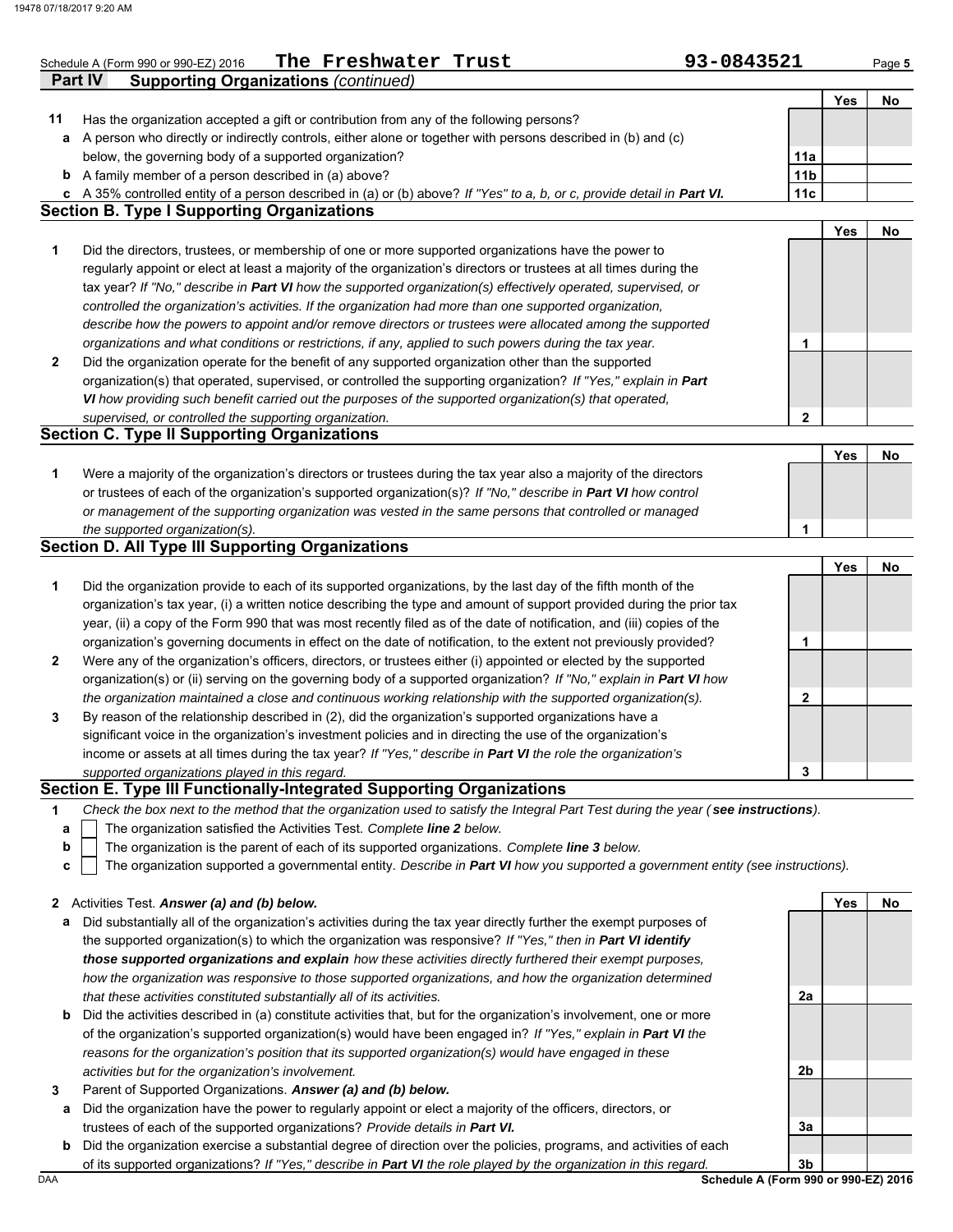| The Freshwater Trust<br>Schedule A (Form 990 or 990-EZ) 2016                                                                          |                | 93-0843521     | Page 6                         |
|---------------------------------------------------------------------------------------------------------------------------------------|----------------|----------------|--------------------------------|
| Type III Non-Functionally Integrated 509(a)(3) Supporting Organizations<br>Part V                                                     |                |                |                                |
| Check here if the organization satisfied the Integral Part Test as a qualifying trust on Nov. 20, 1970 (explain in Part VI). See<br>1 |                |                |                                |
| instructions. All other Type III non-functionally integrated supporting organizations must complete Sections A through E.             |                |                |                                |
| <b>Section A - Adjusted Net Income</b>                                                                                                |                | (A) Prior Year | (B) Current Year               |
|                                                                                                                                       |                |                | (optional)                     |
| Net short-term capital gain<br>1                                                                                                      | 1              |                |                                |
| 2<br>Recoveries of prior-year distributions                                                                                           | $\mathbf 2$    |                |                                |
| 3<br>Other gross income (see instructions)                                                                                            | 3              |                |                                |
| Add lines 1 through 3.<br>4                                                                                                           | 4              |                |                                |
| Depreciation and depletion<br>5                                                                                                       | 5              |                |                                |
| Portion of operating expenses paid or incurred for production or<br>6                                                                 |                |                |                                |
| collection of gross income or for management, conservation, or                                                                        |                |                |                                |
| maintenance of property held for production of income (see instructions)                                                              | 6              |                |                                |
| 7<br>Other expenses (see instructions)                                                                                                | 7              |                |                                |
| 8<br><b>Adjusted Net Income</b> (subtract lines 5, 6 and 7 from line 4).                                                              | 8              |                |                                |
| <b>Section B - Minimum Asset Amount</b>                                                                                               |                | (A) Prior Year | (B) Current Year<br>(optional) |
| Aggregate fair market value of all non-exempt-use assets (see<br>1                                                                    |                |                |                                |
| instructions for short tax year or assets held for part of year):                                                                     |                |                |                                |
| a Average monthly value of securities                                                                                                 | 1a             |                |                                |
| Average monthly cash balances<br>b                                                                                                    | 1b             |                |                                |
| Fair market value of other non-exempt-use assets<br>C                                                                                 | 1c             |                |                                |
| <b>Total</b> (add lines 1a, 1b, and 1c)<br>d                                                                                          | 1d             |                |                                |
| <b>Discount</b> claimed for blockage or other<br>е                                                                                    |                |                |                                |
| factors (explain in detail in Part VI):                                                                                               |                |                |                                |
| $\mathbf{2}$<br>Acquisition indebtedness applicable to non-exempt-use assets                                                          | $\mathbf{2}$   |                |                                |
| 3<br>Subtract line 2 from line 1d.                                                                                                    | 3              |                |                                |
| Cash deemed held for exempt use. Enter 1-1/2% of line 3 (for greater amount,<br>4                                                     |                |                |                                |
| see instructions)                                                                                                                     | 4              |                |                                |
| Net value of non-exempt-use assets (subtract line 4 from line 3)<br>5                                                                 | 5              |                |                                |
| Multiply line 5 by .035.<br>6                                                                                                         | 6              |                |                                |
| Recoveries of prior-year distributions<br>7                                                                                           | $\overline{7}$ |                |                                |
| 8<br>Minimum Asset Amount (add line 7 to line 6)                                                                                      | 8              |                |                                |
| <b>Section C - Distributable Amount</b>                                                                                               |                |                | <b>Current Year</b>            |
| Adjusted net income for prior year (from Section A, line 8, Column A)<br>1                                                            | 1              |                |                                |
| Enter 85% of line 1.<br>$\mathbf{2}$                                                                                                  | $\mathbf{2}$   |                |                                |
| Minimum asset amount for prior year (from Section B, line 8, Column A)<br>3                                                           | 3              |                |                                |
| Enter greater of line 2 or line 3.<br>4                                                                                               | 4              |                |                                |
| 5<br>Income tax imposed in prior year                                                                                                 | 5              |                |                                |
| <b>Distributable Amount.</b> Subtract line 5 from line 4, unless subject to<br>6                                                      |                |                |                                |
| emergency temporary reduction (see instructions).                                                                                     | 6              |                |                                |

**7**  $\,$   $\,$   $\,$   $\,$   $\,$   $\,$  Check here if the current year is the organization's first as a non-functionally integrated Type III supporting organization (see instructions).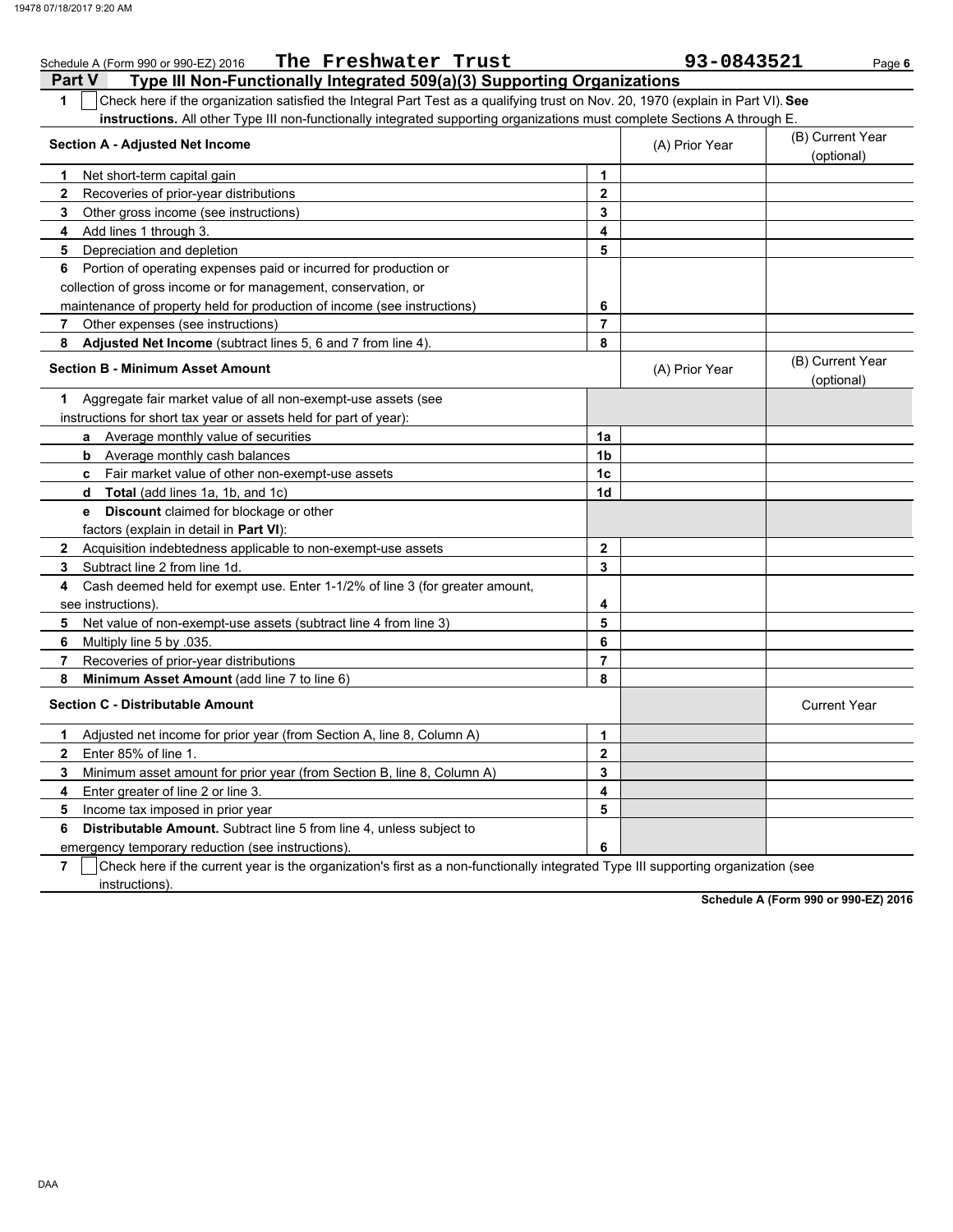|                                                                                                      | The Freshwater Trust<br>Schedule A (Form 990 or 990-EZ) 2016                                                                       |                             | 93-0843521                | Page 7                 |  |  |  |  |
|------------------------------------------------------------------------------------------------------|------------------------------------------------------------------------------------------------------------------------------------|-----------------------------|---------------------------|------------------------|--|--|--|--|
| Type III Non-Functionally Integrated 509(a)(3) Supporting Organizations (continued)<br><b>Part V</b> |                                                                                                                                    |                             |                           |                        |  |  |  |  |
|                                                                                                      | <b>Section D - Distributions</b>                                                                                                   |                             |                           | <b>Current Year</b>    |  |  |  |  |
| 1                                                                                                    | Amounts paid to supported organizations to accomplish exempt purposes                                                              |                             |                           |                        |  |  |  |  |
| $\mathbf{2}$                                                                                         | Amounts paid to perform activity that directly furthers exempt purposes of supported                                               |                             |                           |                        |  |  |  |  |
|                                                                                                      | organizations, in excess of income from activity                                                                                   |                             |                           |                        |  |  |  |  |
| 3<br>4                                                                                               | Administrative expenses paid to accomplish exempt purposes of supported organizations<br>Amounts paid to acquire exempt-use assets |                             |                           |                        |  |  |  |  |
| 5                                                                                                    | Qualified set-aside amounts (prior IRS approval required)                                                                          |                             |                           |                        |  |  |  |  |
| 6                                                                                                    | Other distributions (describe in Part VI). See instructions.                                                                       |                             |                           |                        |  |  |  |  |
| $\overline{7}$                                                                                       | Total annual distributions. Add lines 1 through 6.                                                                                 |                             |                           |                        |  |  |  |  |
| 8                                                                                                    | Distributions to attentive supported organizations to which the organization is responsive                                         |                             |                           |                        |  |  |  |  |
|                                                                                                      | (provide details in Part VI). See instructions.                                                                                    |                             |                           |                        |  |  |  |  |
| 9                                                                                                    | Distributable amount for 2016 from Section C, line 6                                                                               |                             |                           |                        |  |  |  |  |
| 10                                                                                                   | Line 8 amount divided by Line 9 amount                                                                                             |                             |                           |                        |  |  |  |  |
|                                                                                                      |                                                                                                                                    | (i)                         | (i)                       | (iii)                  |  |  |  |  |
|                                                                                                      | <b>Section E - Distribution Allocations (see instructions)</b>                                                                     | <b>Excess Distributions</b> | <b>Underdistributions</b> | <b>Distributable</b>   |  |  |  |  |
|                                                                                                      |                                                                                                                                    |                             | Pre-2016                  | <b>Amount for 2016</b> |  |  |  |  |
| 1                                                                                                    | Distributable amount for 2016 from Section C. line 6                                                                               |                             |                           |                        |  |  |  |  |
|                                                                                                      | Underdistributions, if any, for years prior to 2016                                                                                |                             |                           |                        |  |  |  |  |
| $\mathbf 2$                                                                                          | (reasonable cause required-explain in Part VI). See                                                                                |                             |                           |                        |  |  |  |  |
|                                                                                                      | instructions.                                                                                                                      |                             |                           |                        |  |  |  |  |
| 3                                                                                                    | Excess distributions carryover, if any, to 2016:                                                                                   |                             |                           |                        |  |  |  |  |
| a<br>b                                                                                               |                                                                                                                                    |                             |                           |                        |  |  |  |  |
|                                                                                                      | c From 2013                                                                                                                        |                             |                           |                        |  |  |  |  |
|                                                                                                      | $d$ From 2014                                                                                                                      |                             |                           |                        |  |  |  |  |
|                                                                                                      | e From 2015                                                                                                                        |                             |                           |                        |  |  |  |  |
|                                                                                                      | f Total of lines 3a through e                                                                                                      |                             |                           |                        |  |  |  |  |
|                                                                                                      | g Applied to underdistributions of prior years                                                                                     |                             |                           |                        |  |  |  |  |
|                                                                                                      | <b>h</b> Applied to 2016 distributable amount                                                                                      |                             |                           |                        |  |  |  |  |
|                                                                                                      | Carryover from 2011 not applied (see instructions)                                                                                 |                             |                           |                        |  |  |  |  |
|                                                                                                      | Remainder. Subtract lines 3g, 3h, and 3i from 3f.                                                                                  |                             |                           |                        |  |  |  |  |
| 4                                                                                                    | Distributions for 2016 from                                                                                                        |                             |                           |                        |  |  |  |  |
|                                                                                                      | \$<br>Section D, line 7:                                                                                                           |                             |                           |                        |  |  |  |  |
|                                                                                                      | a Applied to underdistributions of prior years                                                                                     |                             |                           |                        |  |  |  |  |
|                                                                                                      | <b>b</b> Applied to 2016 distributable amount                                                                                      |                             |                           |                        |  |  |  |  |
|                                                                                                      | c Remainder. Subtract lines 4a and 4b from 4.                                                                                      |                             |                           |                        |  |  |  |  |
| 5                                                                                                    | Remaining underdistributions for years prior to 2016, if                                                                           |                             |                           |                        |  |  |  |  |
|                                                                                                      | any. Subtract lines 3g and 4a from line 2. For result                                                                              |                             |                           |                        |  |  |  |  |
|                                                                                                      | greater than zero, explain in Part VI. See instructions.                                                                           |                             |                           |                        |  |  |  |  |
| 6                                                                                                    | Remaining underdistributions for 2016. Subtract lines 3h                                                                           |                             |                           |                        |  |  |  |  |
|                                                                                                      | and 4b from line 1. For result greater than zero, explain in                                                                       |                             |                           |                        |  |  |  |  |
|                                                                                                      | Part VI. See instructions.                                                                                                         |                             |                           |                        |  |  |  |  |
| 7                                                                                                    | Excess distributions carryover to 2017. Add lines 3j                                                                               |                             |                           |                        |  |  |  |  |
|                                                                                                      | and 4c.                                                                                                                            |                             |                           |                        |  |  |  |  |
| 8                                                                                                    | Breakdown of line 7:                                                                                                               |                             |                           |                        |  |  |  |  |
| a                                                                                                    |                                                                                                                                    |                             |                           |                        |  |  |  |  |
|                                                                                                      | c Excess from 2014                                                                                                                 |                             |                           |                        |  |  |  |  |
|                                                                                                      | d Excess from 2015                                                                                                                 |                             |                           |                        |  |  |  |  |
|                                                                                                      | e Excess from 2016                                                                                                                 |                             |                           |                        |  |  |  |  |
|                                                                                                      |                                                                                                                                    |                             |                           |                        |  |  |  |  |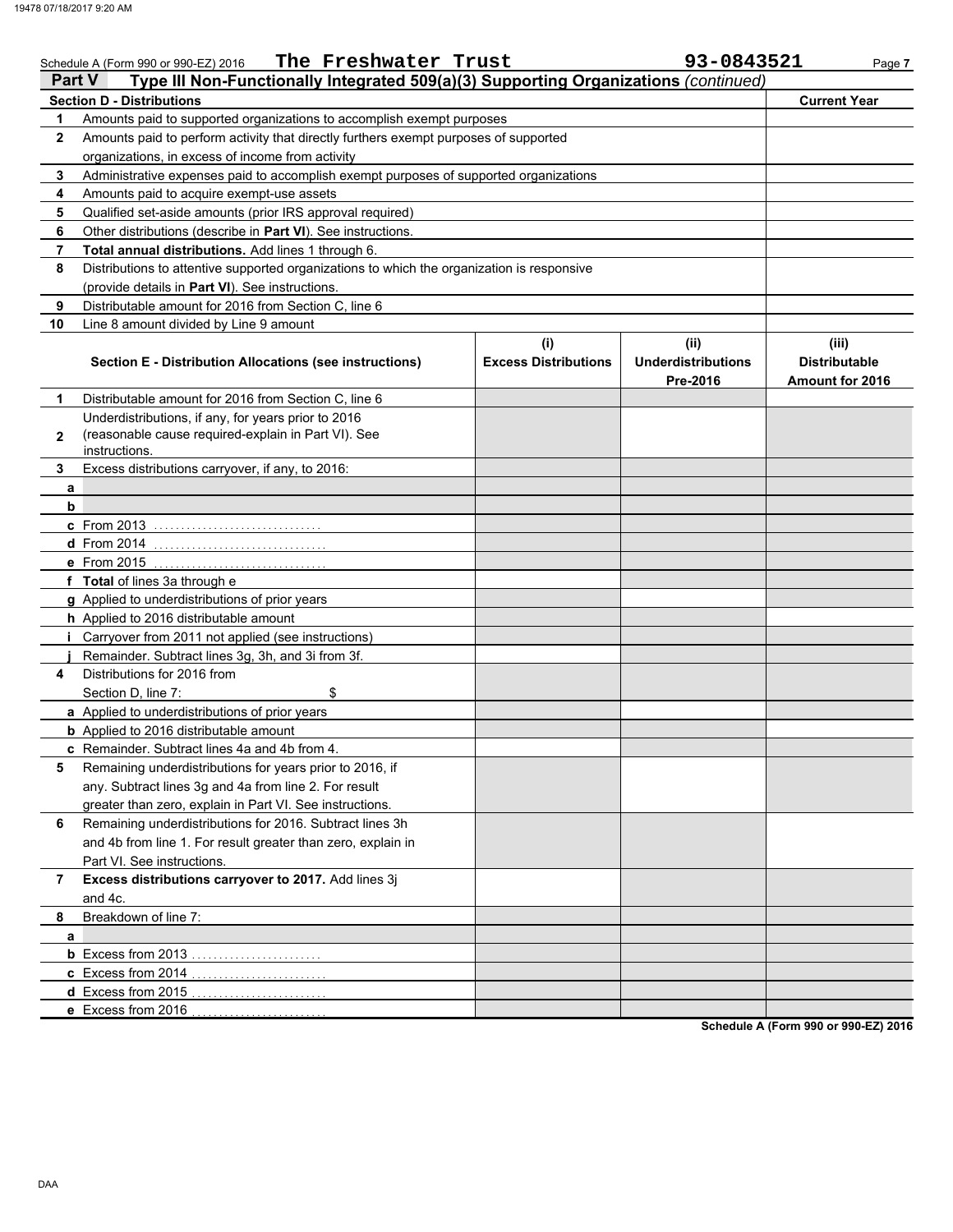|         | Schedule A (Form 990 or 990-EZ) 2016 |  | The Freshwater Trust                   |     |     | 93-0843521                                                                                                                                                                                                                                                                                                                                                        | Page 8 |
|---------|--------------------------------------|--|----------------------------------------|-----|-----|-------------------------------------------------------------------------------------------------------------------------------------------------------------------------------------------------------------------------------------------------------------------------------------------------------------------------------------------------------------------|--------|
| Part VI |                                      |  |                                        |     |     | Supplemental Information. Provide the explanations required by Part II, line 10; Part II, line 17a or 17b; Part<br>III, line 12; Part IV, Section A, lines 1, 2, 3b, 3c, 4b, 4c, 5a, 6, 9a, 9b, 9c, 11a, 11b, and 11c; Part IV, Section<br>B, lines 1 and 2; Part IV, Section C, line 1; Part IV, Section D, lines 2 and 3; Part IV, Section E, lines 1c, 2a, 2b, |        |
|         |                                      |  |                                        |     |     | 3a and 3b; Part V, line 1; Part V, Section B, line 1e; Part V, Section D, lines 5, 6, and 8; and Part V, Section E,<br>lines 2, 5, and 6. Also complete this part for any additional information. (See instructions.)                                                                                                                                             |        |
|         |                                      |  |                                        |     |     |                                                                                                                                                                                                                                                                                                                                                                   |        |
|         |                                      |  | Part II, Line 10 - Other Income Detail |     |     |                                                                                                                                                                                                                                                                                                                                                                   |        |
|         |                                      |  |                                        | \$. | 528 |                                                                                                                                                                                                                                                                                                                                                                   |        |
|         |                                      |  |                                        |     |     |                                                                                                                                                                                                                                                                                                                                                                   |        |
|         |                                      |  |                                        |     |     |                                                                                                                                                                                                                                                                                                                                                                   |        |
|         |                                      |  |                                        |     |     |                                                                                                                                                                                                                                                                                                                                                                   |        |
|         |                                      |  |                                        |     |     |                                                                                                                                                                                                                                                                                                                                                                   |        |
|         |                                      |  |                                        |     |     |                                                                                                                                                                                                                                                                                                                                                                   |        |
|         |                                      |  |                                        |     |     |                                                                                                                                                                                                                                                                                                                                                                   |        |
|         |                                      |  |                                        |     |     |                                                                                                                                                                                                                                                                                                                                                                   |        |
|         |                                      |  |                                        |     |     |                                                                                                                                                                                                                                                                                                                                                                   |        |
|         |                                      |  |                                        |     |     |                                                                                                                                                                                                                                                                                                                                                                   |        |
|         |                                      |  |                                        |     |     |                                                                                                                                                                                                                                                                                                                                                                   |        |
|         |                                      |  |                                        |     |     |                                                                                                                                                                                                                                                                                                                                                                   |        |
|         |                                      |  |                                        |     |     |                                                                                                                                                                                                                                                                                                                                                                   |        |
|         |                                      |  |                                        |     |     |                                                                                                                                                                                                                                                                                                                                                                   |        |
|         |                                      |  |                                        |     |     |                                                                                                                                                                                                                                                                                                                                                                   |        |
|         |                                      |  |                                        |     |     |                                                                                                                                                                                                                                                                                                                                                                   |        |
|         |                                      |  |                                        |     |     |                                                                                                                                                                                                                                                                                                                                                                   |        |
|         |                                      |  |                                        |     |     |                                                                                                                                                                                                                                                                                                                                                                   |        |
|         |                                      |  |                                        |     |     |                                                                                                                                                                                                                                                                                                                                                                   |        |
|         |                                      |  |                                        |     |     |                                                                                                                                                                                                                                                                                                                                                                   |        |
|         |                                      |  |                                        |     |     |                                                                                                                                                                                                                                                                                                                                                                   |        |
|         |                                      |  |                                        |     |     |                                                                                                                                                                                                                                                                                                                                                                   |        |
|         |                                      |  |                                        |     |     |                                                                                                                                                                                                                                                                                                                                                                   |        |
|         |                                      |  |                                        |     |     |                                                                                                                                                                                                                                                                                                                                                                   |        |
|         |                                      |  |                                        |     |     |                                                                                                                                                                                                                                                                                                                                                                   |        |
|         |                                      |  |                                        |     |     |                                                                                                                                                                                                                                                                                                                                                                   |        |
|         |                                      |  |                                        |     |     |                                                                                                                                                                                                                                                                                                                                                                   |        |
|         |                                      |  |                                        |     |     |                                                                                                                                                                                                                                                                                                                                                                   |        |
|         |                                      |  |                                        |     |     |                                                                                                                                                                                                                                                                                                                                                                   |        |
|         |                                      |  |                                        |     |     |                                                                                                                                                                                                                                                                                                                                                                   |        |
|         |                                      |  |                                        |     |     |                                                                                                                                                                                                                                                                                                                                                                   |        |
|         |                                      |  |                                        |     |     |                                                                                                                                                                                                                                                                                                                                                                   |        |
|         |                                      |  |                                        |     |     |                                                                                                                                                                                                                                                                                                                                                                   |        |
|         |                                      |  |                                        |     |     |                                                                                                                                                                                                                                                                                                                                                                   |        |
|         |                                      |  |                                        |     |     |                                                                                                                                                                                                                                                                                                                                                                   |        |
|         |                                      |  |                                        |     |     |                                                                                                                                                                                                                                                                                                                                                                   |        |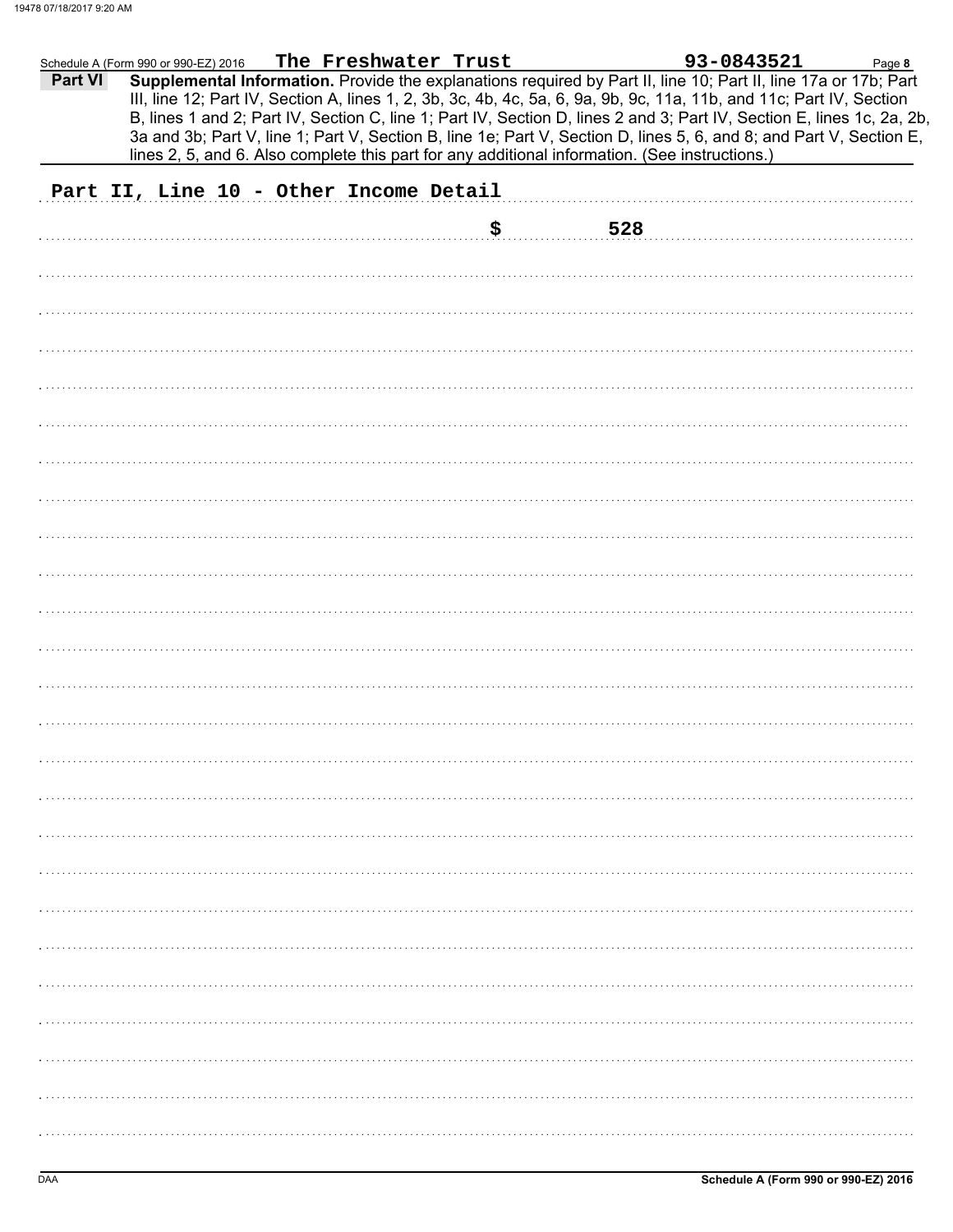### **Schedule of Contributors Schedule B**

OMB No. 1545-0047

**2016**

**Employer identification number**

**or 990-PF) Attach to Form 990, Form 990-EZ, or Form 990-PF.**

 **Information about Schedule B (Form 990, 990-EZ, or 990-PF) and its instructions is at** *www.irs.gov/form990.*

**Name of the organization**

Department of the Treasury Internal Revenue Service

**(Form 990, 990-EZ,**

**The Freshwater Trust 93-0843521**

**Organization type** (check one):

| Filers of:         | Section:                                                                           |
|--------------------|------------------------------------------------------------------------------------|
| Form 990 or 990-EZ | $ \mathbf{X} $ 501(c)(<br>$3$ ) (enter number) organization                        |
|                    | $4947(a)(1)$ nonexempt charitable trust <b>not</b> treated as a private foundation |
|                    | 527 political organization                                                         |
| Form 990-PF        | $501(c)(3)$ exempt private foundation                                              |
|                    | $4947(a)(1)$ nonexempt charitable trust treated as a private foundation            |
|                    | 501(c)(3) taxable private foundation                                               |

Check if your organization is covered by the **General Rule** or a **Special Rule. Note:** Only a section 501(c)(7), (8), or (10) organization can check boxes for both the General Rule and a Special Rule. See instructions.

### **General Rule**

For an organization filing Form 990, 990-EZ, or 990-PF that received, during the year, contributions totaling \$5,000 or more (in money or property) from any one contributor. Complete Parts I and II. See instructions for determining a contributor's total contributions.

### **Special Rules**

| <b>X</b> For an organization described in section 501(c)(3) filing Form 990 or 990-EZ that met the 33 $1/3$ % support test of the |
|-----------------------------------------------------------------------------------------------------------------------------------|
| regulations under sections 509(a)(1) and 170(b)(1)(A)(vi), that checked Schedule A (Form 990 or 990-EZ), Part II, line            |
| 13, 16a, or 16b, and that received from any one contributor, during the year, total contributions of the greater of (1)           |
| \$5,000 or (2) 2% of the amount on (i) Form 990, Part VIII, line 1h, or (ii) Form 990-EZ, line 1. Complete Parts I and II.        |

literary, or educational purposes, or for the prevention of cruelty to children or animals. Complete Parts I, II, and III. For an organization described in section 501(c)(7), (8), or (10) filing Form 990 or 990-EZ that received from any one contributor, during the year, total contributions of more than \$1,000 exclusively for religious, charitable, scientific,

For an organization described in section 501(c)(7), (8), or (10) filing Form 990 or 990-EZ that received from any one contributor, during the year, contributions *exclusively* for religious, charitable, etc., purposes, but no such contributions totaled more than \$1,000. If this box is checked, enter here the total contributions that were received during the year for an *exclusively* religious, charitable, etc., purpose. Don't complete any of the parts unless the **General Rule** applies to this organization because it received *nonexclusively* religious, charitable, etc., contributions totaling \$5,000 or more during the year . . . . . . . . . . . . . . . . . . . . . . . . . . . . . . . . . . . . . . . . . . . . . . . . . . . . . . . . . . . . . . . . . . . . . . . . . . . . \$ . . . . . . . . . . . . . . . . . . . . . . . . . . .

990-EZ, or 990-PF), but it **must** answer "No" on Part IV, line 2, of its Form 990; or check the box on line H of its Form 990-EZ or on its Form 990-PF, Part I, line 2, to certify that it doesn't meet the filing requirements of Schedule B (Form 990, 990-EZ, or 990-PF). **Caution:** An organization that isn't covered by the General Rule and/or the Special Rules doesn't file Schedule B (Form 990,

**For Paperwork Reduction Act Notice, see the Instructions for Form 990, 990-EZ, or 990-PF.**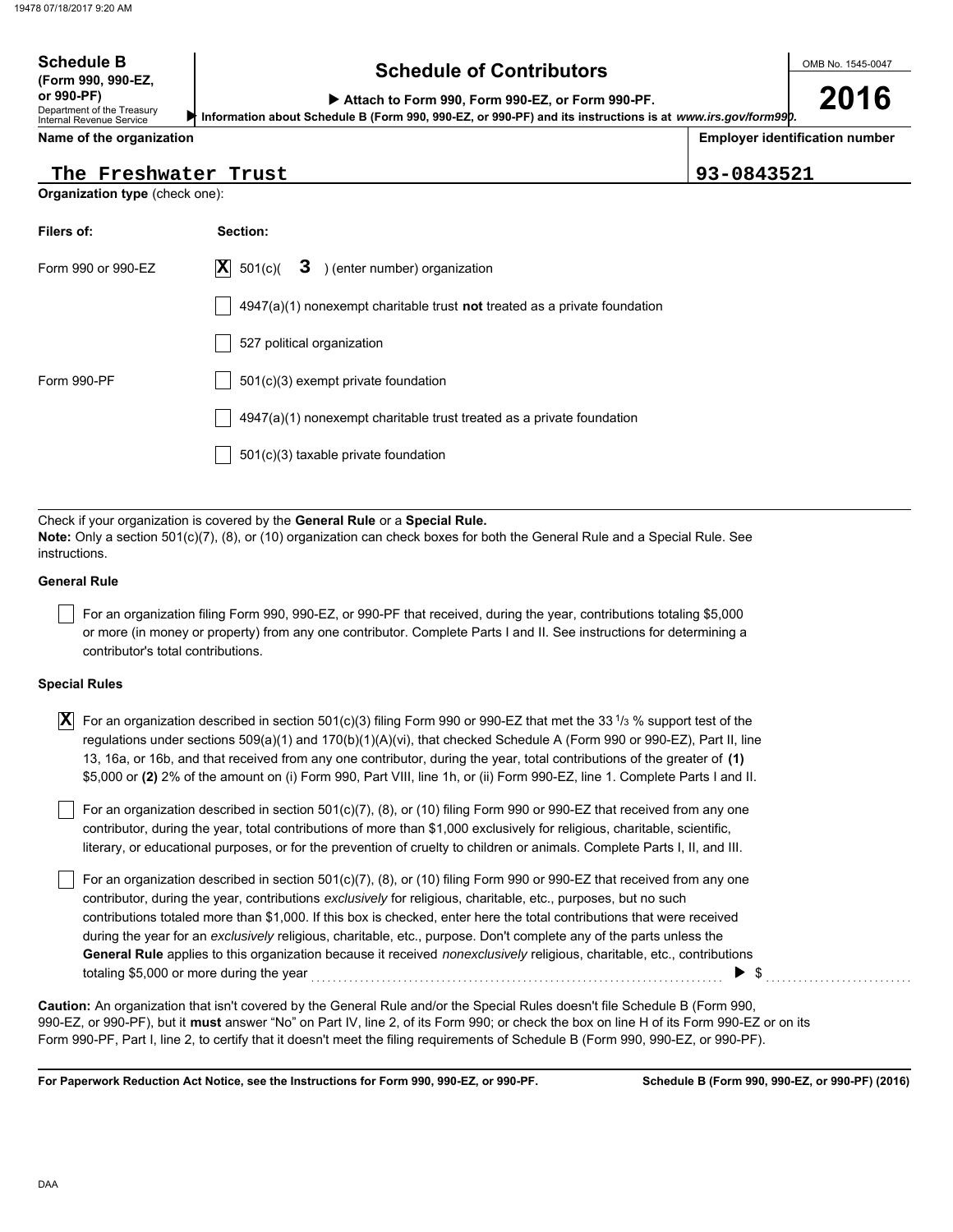|                | Schedule B (Form 990, 990-EZ, or 990-PF) (2016)<br>Name of organization<br>The Freshwater Trust       |                                   | Page 1 of 1<br>Page 2<br><b>Employer identification number</b><br>93-0843521                                       |
|----------------|-------------------------------------------------------------------------------------------------------|-----------------------------------|--------------------------------------------------------------------------------------------------------------------|
| Part I         | <b>Contributors</b> (See instructions). Use duplicate copies of Part I if additional space is needed. |                                   |                                                                                                                    |
| (a)<br>No.     | (b)<br>Name, address, and ZIP + 4                                                                     | (c)<br><b>Total contributions</b> | (d)<br>Type of contribution                                                                                        |
| $1$            | Bureau of Land Management<br>1220 SW 3rd Avenue<br>Portland<br>OR 97204                               | 135,848<br>$\mathbb{S}$           | $\overline{\mathbf{x}}$<br>Person<br>Payroll<br><b>Noncash</b><br>(Complete Part II for<br>noncash contributions.) |
| (a)<br>No.     | (b)<br>Name, address, and ZIP + 4                                                                     | (c)<br><b>Total contributions</b> | (d)<br>Type of contribution                                                                                        |
| $\mathbf{2}$   | Oregon Watershed Enhancement Board<br>775 Summer Street NE<br>Suite 360<br>OR 97301-1290<br>Salem     | 352,894<br>$\frac{1}{2}$          | $\overline{\mathbf{x}}$<br>Person<br>Payroll<br><b>Noncash</b><br>(Complete Part II for<br>noncash contributions.) |
| (a)<br>No.     | (b)<br>Name, address, and ZIP + 4                                                                     | (c)<br><b>Total contributions</b> | (d)<br>Type of contribution                                                                                        |
| 3 <sub>1</sub> | Bureau of Reclamation<br>1150 North Curtis Road<br>Suite 100<br>ID 83706-1234<br><b>Boise</b>         | 1,874,346<br>$\frac{1}{2}$        | $\overline{\textbf{x}}$<br>Person<br>Payroll<br><b>Noncash</b><br>(Complete Part II for<br>noncash contributions.) |
| (a)<br>No.     | (b)<br>Name, address, and ZIP + 4                                                                     | (c)<br><b>Total contributions</b> | (d)<br>Type of contribution                                                                                        |
| 4              | Columbia Basin Water Program<br>421 SW 6th Avenue<br>Suite 950<br>OR 97204-1629<br>Portland           | 1,204,957<br>\$                   | X<br>Person<br>Payroll<br>Noncash<br>(Complete Part II for<br>noncash contributions.)                              |
| (a)<br>No.     | (b)<br>Name, address, and ZIP + 4                                                                     | (c)<br><b>Total contributions</b> | (d)<br>Type of contribution                                                                                        |
| 5 <sub>1</sub> | Bella Vista Foundation<br>1660 Bush Street<br>Suite 300<br>CA 94109-0000<br>San Francisco             | 130,000<br>$\frac{1}{2}$          | X<br>Person<br>Payroll<br><b>Noncash</b><br>(Complete Part II for<br>noncash contributions.)                       |
| (a)<br>No.     | (b)<br>Name, address, and ZIP + 4                                                                     | (c)<br><b>Total contributions</b> | (d)<br>Type of contribution                                                                                        |
| 6 <sub>1</sub> | Lynn and Jack Loacker<br>6135 SW Mill Street<br>Portland<br>OR 97221                                  | 399,312<br>$\frac{1}{2}$          | Person<br>Payroll<br>$ \mathbf{X} $<br>Noncash<br>(Complete Part II for<br>noncash contributions.)                 |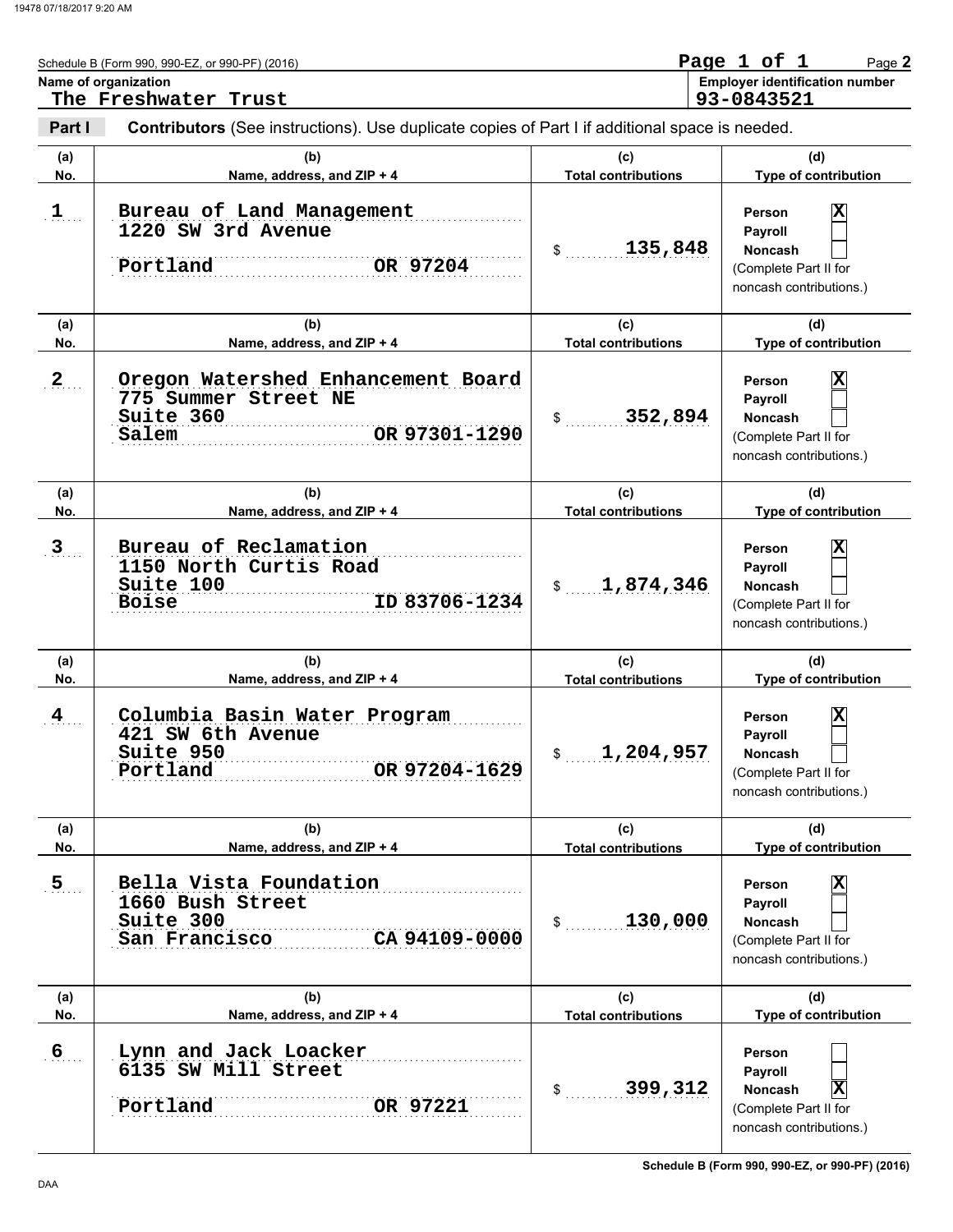|                           | Schedule B (Form 990, 990-EZ, or 990-PF) (2016)                                                     |                                                | Page 1 of 1<br>Page 3                               |
|---------------------------|-----------------------------------------------------------------------------------------------------|------------------------------------------------|-----------------------------------------------------|
|                           | Name of organization<br>The Freshwater Trust                                                        |                                                | <b>Employer identification number</b><br>93-0843521 |
| Part II                   | Noncash Property (See instructions). Use duplicate copies of Part II if additional space is needed. |                                                |                                                     |
| (a) No.<br>from<br>Part I | (b)<br>Description of noncash property given                                                        | (c)<br>FMV (or estimate)<br>(See instructions) | (d)<br>Date received                                |
| 6 <sub>1</sub>            | Common stock                                                                                        | 399,312<br>\$                                  | 12/31/16                                            |
| (a) No.<br>from<br>Part I | (b)<br>Description of noncash property given                                                        | (c)<br>FMV (or estimate)<br>(See instructions) | (d)<br>Date received                                |
| .                         |                                                                                                     | \$                                             |                                                     |
| (a) No.<br>from<br>Part I | (b)<br>Description of noncash property given                                                        | (c)<br>FMV (or estimate)<br>(See instructions) | (d)<br>Date received                                |
| .                         |                                                                                                     | \$                                             |                                                     |
| (a) No.<br>from<br>Part I | (b)<br>Description of noncash property given                                                        | (c)<br>FMV (or estimate)<br>(See instructions) | (d)<br>Date received                                |
| .                         |                                                                                                     | \$                                             | .                                                   |
| (a) No.<br>from<br>Part I | (b)<br>Description of noncash property given                                                        | (c)<br>FMV (or estimate)<br>(See instructions) | (d)<br>Date received                                |
| .                         |                                                                                                     | \$                                             | .                                                   |
| (a) No.<br>from<br>Part I | (b)<br>Description of noncash property given                                                        | (c)<br>FMV (or estimate)<br>(See instructions) | (d)<br>Date received                                |
| .                         |                                                                                                     | \$                                             | .                                                   |

Schedule B (Form 990, 990-EZ, or 990-PF) (2016)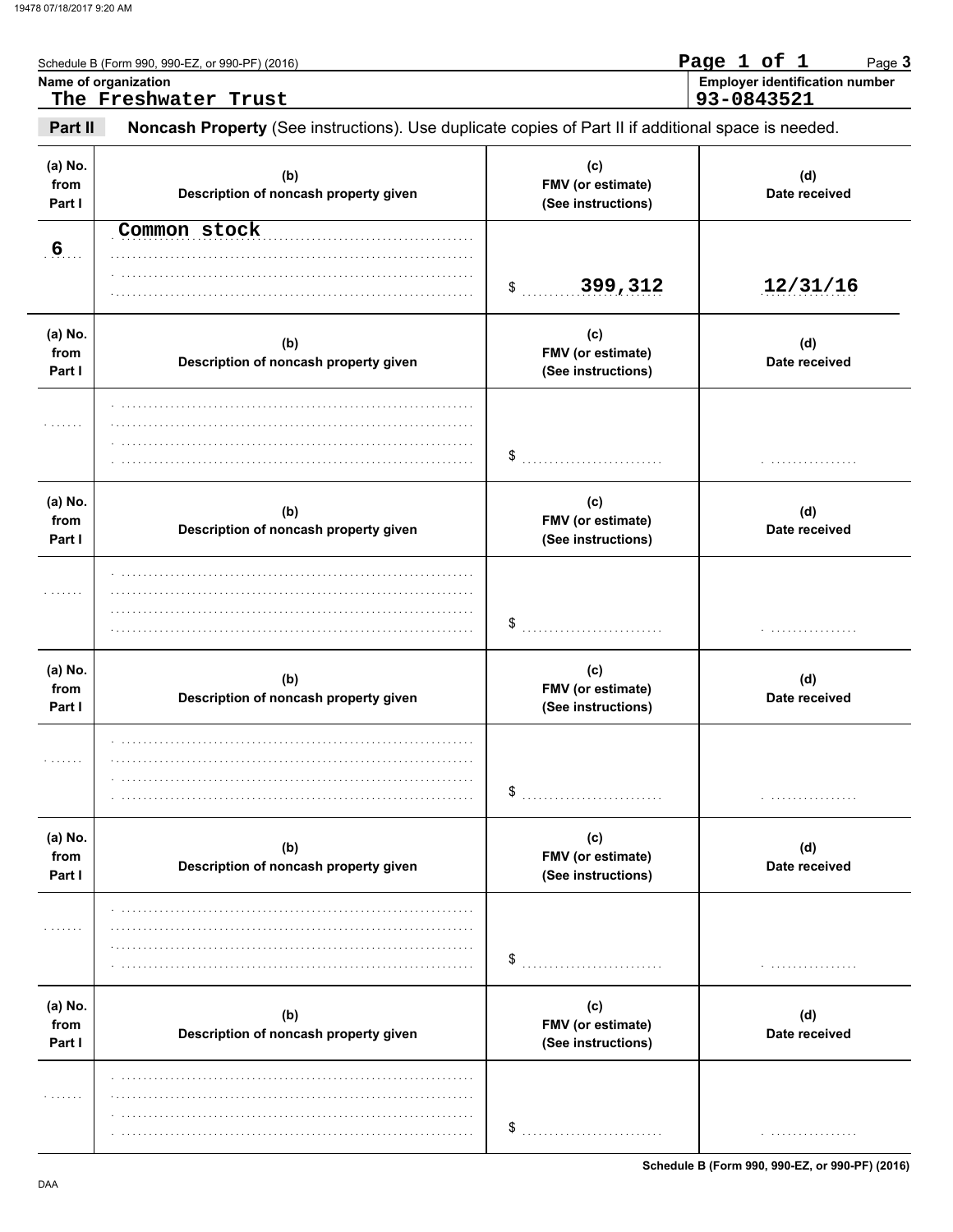| <b>SCHEDULE C</b>                              |                                                                                                                                                                                        | <b>Political Campaign and Lobbying Activities</b>                             |           |                                                     | OMB No. 1545-0047                                   |
|------------------------------------------------|----------------------------------------------------------------------------------------------------------------------------------------------------------------------------------------|-------------------------------------------------------------------------------|-----------|-----------------------------------------------------|-----------------------------------------------------|
| (Form 990 or 990-EZ)                           |                                                                                                                                                                                        | For Organizations Exempt From Income Tax Under section 501(c) and section 527 |           |                                                     |                                                     |
| Department of the Treasury                     | Complete if the organization is described below.                                                                                                                                       |                                                                               |           | Attach to Form 990 or Form 990-EZ.                  | <b>Open to Public</b>                               |
| Internal Revenue Service                       | Information about Schedule C (Form 990 or 990-EZ) and its instructions is at www.irs.gov/form990.                                                                                      |                                                                               |           |                                                     | <b>Inspection</b>                                   |
|                                                | If the organization answered "Yes," on Form 990, Part IV, line 3, or Form 990-EZ, Part V, line 46 (Political Campaign Activities), then                                                |                                                                               |           |                                                     |                                                     |
|                                                | • Section 501(c)(3) organizations: Complete Parts I-A and B. Do not complete Part I-C.                                                                                                 |                                                                               |           |                                                     |                                                     |
|                                                | • Section 501(c) (other than section 501(c)(3)) organizations: Complete Parts I-A and C below. Do not complete Part I-B.                                                               |                                                                               |           |                                                     |                                                     |
|                                                | • Section 527 organizations: Complete Part I-A only.<br>If the organization answered "Yes," on Form 990, Part IV, line 4, or Form 990-EZ, Part VI, line 47 (Lobbying Activities), then |                                                                               |           |                                                     |                                                     |
|                                                | • Section 501(c)(3) organizations that have filed Form 5768 (election under section 501(h)): Complete Part II-A. Do not complete Part II-B.                                            |                                                                               |           |                                                     |                                                     |
|                                                | • Section 501(c)(3) organizations that have NOT filed Form 5768 (election under section 501(h)): Complete Part II-B. Do not complete Part II-A.                                        |                                                                               |           |                                                     |                                                     |
|                                                | If the organization answered "Yes," on Form 990, Part IV, line 5 (Proxy Tax) (see separate instructions) or Form 990-EZ, Part V, line 35c (Proxy                                       |                                                                               |           |                                                     |                                                     |
| Tax) (see separate instructions), then         |                                                                                                                                                                                        |                                                                               |           |                                                     |                                                     |
|                                                | • Section 501(c)(4), (5), or (6) organizations: Complete Part III.                                                                                                                     |                                                                               |           |                                                     |                                                     |
| Name of organization                           |                                                                                                                                                                                        |                                                                               |           |                                                     | <b>Employer identification number</b>               |
|                                                | The Freshwater Trust                                                                                                                                                                   |                                                                               |           | 93-0843521                                          |                                                     |
| <b>Part I-A</b>                                | Complete if the organization is exempt under section 501(c) or is a section 527 organization.                                                                                          |                                                                               |           |                                                     |                                                     |
| $\mathbf 1$                                    | Provide a description of the organization's direct and indirect political campaign activities in Part IV. (see instructions for                                                        |                                                                               |           |                                                     |                                                     |
| definition of "political campaign activities") |                                                                                                                                                                                        |                                                                               |           |                                                     |                                                     |
| 2                                              |                                                                                                                                                                                        |                                                                               |           | $\blacktriangleright$ \$                            |                                                     |
|                                                |                                                                                                                                                                                        |                                                                               |           |                                                     |                                                     |
| Part I-B                                       | Complete if the organization is exempt under section 501(c)(3).                                                                                                                        |                                                                               |           |                                                     |                                                     |
| 1                                              | Enter the amount of any excise tax incurred by the organization under section 4955                                                                                                     |                                                                               |           | $\blacktriangleright$ \$                            |                                                     |
| 2                                              | Enter the amount of any excise tax incurred by organization managers under section 4955 [[[[[[[[[[[[[[[[[[[[[                                                                          |                                                                               |           | $\blacktriangleright$ \$                            | .<br><b>Yes</b>                                     |
| З<br>4a Was a correction made?                 |                                                                                                                                                                                        |                                                                               |           |                                                     | <b>No</b>                                           |
| <b>b</b> If "Yes," describe in Part IV.        |                                                                                                                                                                                        |                                                                               |           |                                                     | Yes<br>No.                                          |
| <b>Part I-C</b>                                | Complete if the organization is exempt under section 501(c), except section 501(c)(3).                                                                                                 |                                                                               |           |                                                     |                                                     |
| $\mathbf 1$                                    | Enter the amount directly expended by the filing organization for section 527 exempt function                                                                                          |                                                                               |           |                                                     |                                                     |
| activities                                     |                                                                                                                                                                                        |                                                                               |           | $\blacktriangleright$ s                             |                                                     |
| $\mathbf{2}$                                   | Enter the amount of the filing organization's funds contributed to other organizations for section                                                                                     |                                                                               |           |                                                     |                                                     |
| 527 exempt function activities                 |                                                                                                                                                                                        |                                                                               |           | $\blacktriangleright$ s                             |                                                     |
| 3                                              | Total exempt function expenditures. Add lines 1 and 2. Enter here and on Form 1120-POL,                                                                                                |                                                                               |           |                                                     |                                                     |
| line 17b                                       |                                                                                                                                                                                        |                                                                               |           | $\blacktriangleright$ \$                            |                                                     |
|                                                | Did the filing organization file Form 1120-POL for this year?                                                                                                                          |                                                                               |           |                                                     | Yes<br>No                                           |
| 5                                              | Enter the names, addresses and employer identification number (EIN) of all section 527 political organizations to which the filing                                                     |                                                                               |           |                                                     |                                                     |
|                                                | organization made payments. For each organization listed, enter the amount paid from the filing organization's funds. Also enter                                                       |                                                                               |           |                                                     |                                                     |
|                                                | the amount of political contributions received that were promptly and directly delivered to a separate political organization, such                                                    |                                                                               |           |                                                     |                                                     |
|                                                | as a separate segregated fund or a political action committee (PAC). If additional space is needed, provide information in Part IV.                                                    |                                                                               |           |                                                     |                                                     |
|                                                | (a) Name                                                                                                                                                                               | (b) Address                                                                   | $(c)$ EIN | (d) Amount paid from                                | (e) Amount of political                             |
|                                                |                                                                                                                                                                                        |                                                                               |           | filing organization's<br>funds. If none, enter -0-. | contributions received and<br>promptly and directly |
|                                                |                                                                                                                                                                                        |                                                                               |           |                                                     | delivered to a separate                             |
|                                                |                                                                                                                                                                                        |                                                                               |           |                                                     | political organization. If                          |
|                                                |                                                                                                                                                                                        |                                                                               |           |                                                     | none, enter -0-.                                    |
| (1)                                            |                                                                                                                                                                                        |                                                                               |           |                                                     |                                                     |
|                                                |                                                                                                                                                                                        |                                                                               |           |                                                     |                                                     |
| (2)                                            |                                                                                                                                                                                        |                                                                               |           |                                                     |                                                     |
| (3)                                            |                                                                                                                                                                                        |                                                                               |           |                                                     |                                                     |
|                                                |                                                                                                                                                                                        |                                                                               |           |                                                     |                                                     |
| (4)                                            |                                                                                                                                                                                        |                                                                               |           |                                                     |                                                     |
|                                                |                                                                                                                                                                                        |                                                                               |           |                                                     |                                                     |
| (5)                                            |                                                                                                                                                                                        |                                                                               |           |                                                     |                                                     |
|                                                |                                                                                                                                                                                        |                                                                               |           |                                                     |                                                     |
| (6)                                            |                                                                                                                                                                                        |                                                                               |           |                                                     |                                                     |
|                                                |                                                                                                                                                                                        |                                                                               |           |                                                     |                                                     |
|                                                | For Paperwork Reduction Act Notice, see the Instructions for Form 990 or 990-EZ.                                                                                                       |                                                                               |           |                                                     | Schedule C (Form 990 or 990-EZ) 2016                |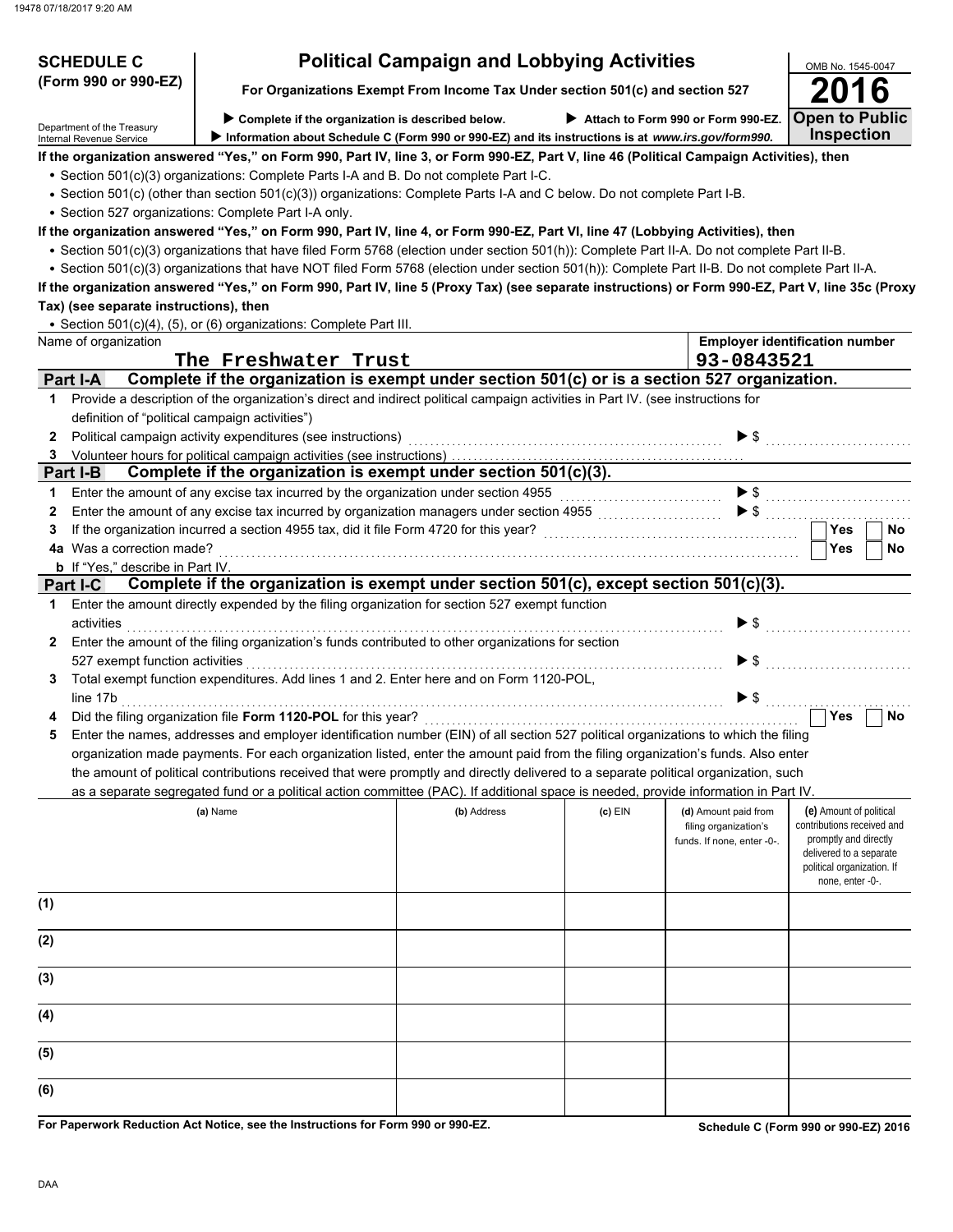|   | Schedule C (Form 990 or 990-EZ) 2016 The Freshwater Trust                       |                                                                                                               | 93-0843521            | Page 2            |
|---|---------------------------------------------------------------------------------|---------------------------------------------------------------------------------------------------------------|-----------------------|-------------------|
|   | Part II-A                                                                       | Complete if the organization is exempt under section 501(c)(3) and filed Form 5768 (election under            |                       |                   |
|   | section 501(h)).                                                                |                                                                                                               |                       |                   |
|   | A Check $\blacktriangleright$                                                   | if the filing organization belongs to an affiliated group (and list in Part IV each affiliated group member's |                       |                   |
|   |                                                                                 | name, address, EIN, expenses, and share of excess lobbying expenditures).                                     |                       |                   |
|   | <b>B</b> Check $\blacktriangleright$                                            | if the filing organization checked box A and "limited control" provisions apply.                              |                       |                   |
|   |                                                                                 | <b>Limits on Lobbying Expenditures</b>                                                                        | (a) Filing            | (b) Affiliated    |
|   |                                                                                 | (The term "expenditures" means amounts paid or incurred.)                                                     | organization's totals | group totals      |
|   |                                                                                 | 1a Total lobbying expenditures to influence public opinion (grass roots lobbying) [[[[[[[[[[[[[[[[[[[[[[[[[[[ | O                     |                   |
| b |                                                                                 | Total lobbying expenditures to influence a legislative body (direct lobbying)                                 | 15,000                |                   |
|   |                                                                                 |                                                                                                               | 15,000                |                   |
| d | Other exempt purpose expenditures                                               |                                                                                                               | 8,736,019             |                   |
|   | Total exempt purpose expenditures (add lines 1c and 1d)                         |                                                                                                               | 8,751,019             |                   |
|   | f Lobbying nontaxable amount. Enter the amount from the following table in both |                                                                                                               |                       |                   |
|   | columns.                                                                        |                                                                                                               | 587,551               |                   |
|   | If the amount on line 1e, column (a) or (b) is:                                 | The lobbying nontaxable amount is:                                                                            |                       |                   |
|   | Not over \$500,000                                                              | 20% of the amount on line 1e.                                                                                 |                       |                   |
|   | Over \$500,000 but not over \$1,000,000                                         | \$100,000 plus 15% of the excess over \$500,000.                                                              |                       |                   |
|   | Over \$1,000,000 but not over \$1,500,000                                       | \$175,000 plus 10% of the excess over \$1,000,000.                                                            |                       |                   |
|   | Over \$1,500,000 but not over \$17,000,000                                      | \$225,000 plus 5% of the excess over \$1,500,000.                                                             |                       |                   |
|   | Over \$17,000,000                                                               | \$1.000.000.                                                                                                  |                       |                   |
|   |                                                                                 |                                                                                                               | 146,888               |                   |
|   |                                                                                 |                                                                                                               |                       |                   |
|   |                                                                                 |                                                                                                               | 0                     |                   |
|   |                                                                                 | If there is an amount other than zero on either line 1h or line 1i, did the organization file Form 4720       |                       |                   |
|   | reporting section 4911 tax for this year?                                       |                                                                                                               |                       | <b>Yes</b><br>No. |

**4-Year Averaging Period Under section 501(h)**

**(Some organizations that made a section 501(h) election do not have to complete all of the five columns below. See the separate instructions for lines 2a through 2f.)**

|                                                                  | Lobbying Expenditures During 4-Year Averaging Period |          |            |            |           |  |  |  |  |
|------------------------------------------------------------------|------------------------------------------------------|----------|------------|------------|-----------|--|--|--|--|
| Calendar year (or fiscal year<br>beginning in)                   | (a) 2013                                             | (b) 2014 | $(c)$ 2015 | $(d)$ 2016 | (e) Total |  |  |  |  |
| 2a Lobbying nontaxable amount                                    | 430,580                                              | 515,623  | 546,874    | 587,551    | 2,080,628 |  |  |  |  |
| <b>b</b> Lobbying ceiling amount<br>(150% of line 2a, column(e)) |                                                      |          |            |            | 3,120,942 |  |  |  |  |
| c Total lobbying expenditures                                    | 13,500                                               |          | 68,000     | 15,000     | 96,500    |  |  |  |  |
| <b>d</b> Grassroots nontaxable amount                            | 107,645                                              | 128,906  | 136,719    | 146,888    | 520,158   |  |  |  |  |
| e Grassroots ceiling amount<br>(150% of line 2d, column (e))     |                                                      |          |            |            | 780,237   |  |  |  |  |
| f Grassroots lobbying expenditures                               |                                                      |          |            | 0          |           |  |  |  |  |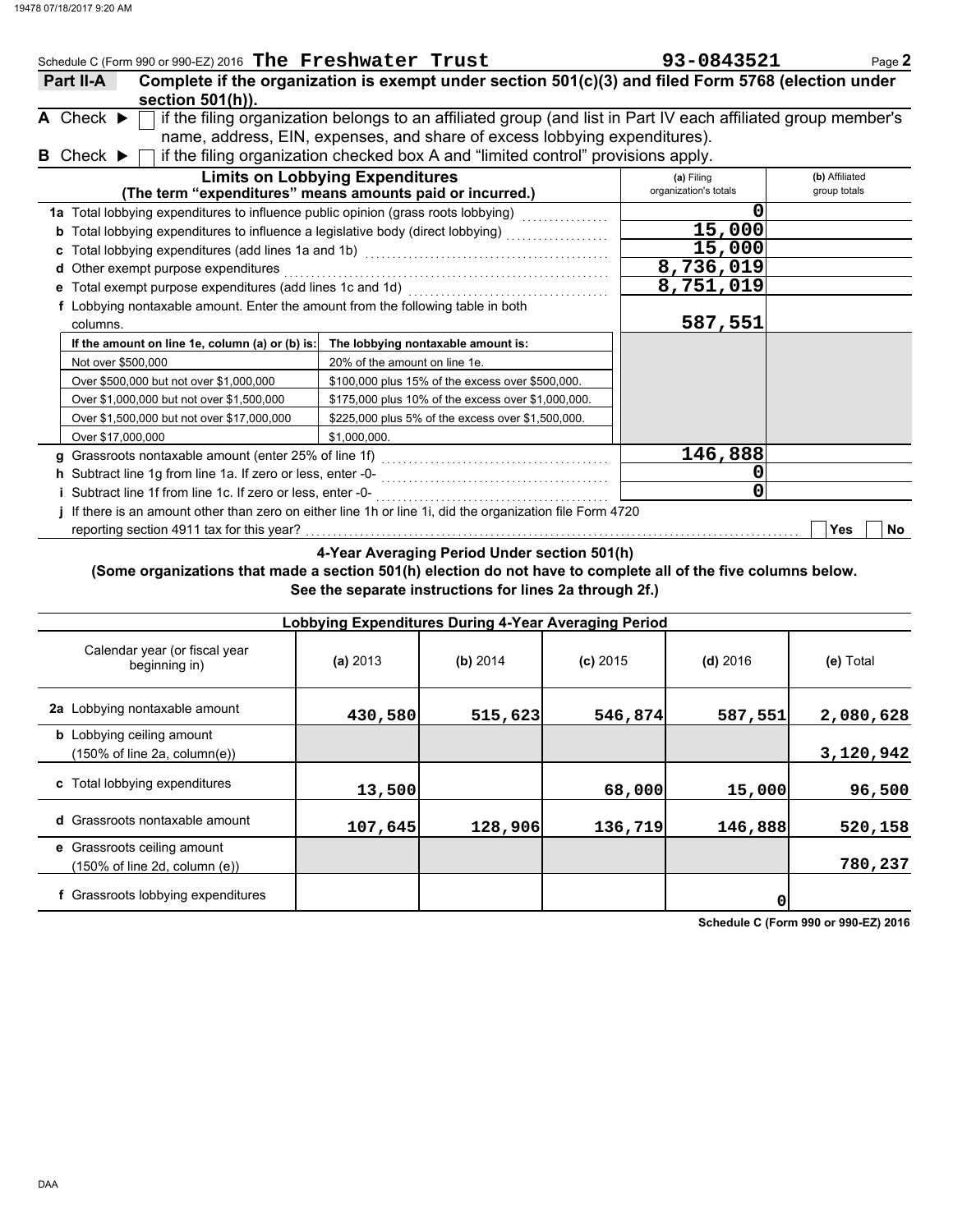| (election under section 501(h)).                                                                                                                                                         |                                                                                                                                                                                                                                                                                                                                                                                                                                                                                                                 |                                                                                                                                                                                                                                                                                                                                                                                                                                                                                                                                                                                                                                                                                                                                                                  | Complete if the organization is exempt under section 501(c)(3) and has NOT filed Form 5768                                                                                                                                                                                                                           |
|------------------------------------------------------------------------------------------------------------------------------------------------------------------------------------------|-----------------------------------------------------------------------------------------------------------------------------------------------------------------------------------------------------------------------------------------------------------------------------------------------------------------------------------------------------------------------------------------------------------------------------------------------------------------------------------------------------------------|------------------------------------------------------------------------------------------------------------------------------------------------------------------------------------------------------------------------------------------------------------------------------------------------------------------------------------------------------------------------------------------------------------------------------------------------------------------------------------------------------------------------------------------------------------------------------------------------------------------------------------------------------------------------------------------------------------------------------------------------------------------|----------------------------------------------------------------------------------------------------------------------------------------------------------------------------------------------------------------------------------------------------------------------------------------------------------------------|
|                                                                                                                                                                                          |                                                                                                                                                                                                                                                                                                                                                                                                                                                                                                                 | (a)                                                                                                                                                                                                                                                                                                                                                                                                                                                                                                                                                                                                                                                                                                                                                              | (b)                                                                                                                                                                                                                                                                                                                  |
| For each "Yes," response on lines 1a through 1i below, provide in Part IV a detailed                                                                                                     |                                                                                                                                                                                                                                                                                                                                                                                                                                                                                                                 |                                                                                                                                                                                                                                                                                                                                                                                                                                                                                                                                                                                                                                                                                                                                                                  |                                                                                                                                                                                                                                                                                                                      |
| description of the lobbying activity.                                                                                                                                                    | Yes                                                                                                                                                                                                                                                                                                                                                                                                                                                                                                             | No                                                                                                                                                                                                                                                                                                                                                                                                                                                                                                                                                                                                                                                                                                                                                               | <b>Amount</b>                                                                                                                                                                                                                                                                                                        |
| During the year, did the filing organization attempt to influence foreign, national, state or local                                                                                      |                                                                                                                                                                                                                                                                                                                                                                                                                                                                                                                 |                                                                                                                                                                                                                                                                                                                                                                                                                                                                                                                                                                                                                                                                                                                                                                  |                                                                                                                                                                                                                                                                                                                      |
|                                                                                                                                                                                          |                                                                                                                                                                                                                                                                                                                                                                                                                                                                                                                 |                                                                                                                                                                                                                                                                                                                                                                                                                                                                                                                                                                                                                                                                                                                                                                  |                                                                                                                                                                                                                                                                                                                      |
|                                                                                                                                                                                          |                                                                                                                                                                                                                                                                                                                                                                                                                                                                                                                 |                                                                                                                                                                                                                                                                                                                                                                                                                                                                                                                                                                                                                                                                                                                                                                  |                                                                                                                                                                                                                                                                                                                      |
| a Volunteers?                                                                                                                                                                            |                                                                                                                                                                                                                                                                                                                                                                                                                                                                                                                 |                                                                                                                                                                                                                                                                                                                                                                                                                                                                                                                                                                                                                                                                                                                                                                  |                                                                                                                                                                                                                                                                                                                      |
|                                                                                                                                                                                          |                                                                                                                                                                                                                                                                                                                                                                                                                                                                                                                 |                                                                                                                                                                                                                                                                                                                                                                                                                                                                                                                                                                                                                                                                                                                                                                  |                                                                                                                                                                                                                                                                                                                      |
|                                                                                                                                                                                          |                                                                                                                                                                                                                                                                                                                                                                                                                                                                                                                 |                                                                                                                                                                                                                                                                                                                                                                                                                                                                                                                                                                                                                                                                                                                                                                  |                                                                                                                                                                                                                                                                                                                      |
|                                                                                                                                                                                          |                                                                                                                                                                                                                                                                                                                                                                                                                                                                                                                 |                                                                                                                                                                                                                                                                                                                                                                                                                                                                                                                                                                                                                                                                                                                                                                  |                                                                                                                                                                                                                                                                                                                      |
|                                                                                                                                                                                          |                                                                                                                                                                                                                                                                                                                                                                                                                                                                                                                 |                                                                                                                                                                                                                                                                                                                                                                                                                                                                                                                                                                                                                                                                                                                                                                  |                                                                                                                                                                                                                                                                                                                      |
|                                                                                                                                                                                          |                                                                                                                                                                                                                                                                                                                                                                                                                                                                                                                 |                                                                                                                                                                                                                                                                                                                                                                                                                                                                                                                                                                                                                                                                                                                                                                  |                                                                                                                                                                                                                                                                                                                      |
|                                                                                                                                                                                          |                                                                                                                                                                                                                                                                                                                                                                                                                                                                                                                 |                                                                                                                                                                                                                                                                                                                                                                                                                                                                                                                                                                                                                                                                                                                                                                  |                                                                                                                                                                                                                                                                                                                      |
|                                                                                                                                                                                          |                                                                                                                                                                                                                                                                                                                                                                                                                                                                                                                 |                                                                                                                                                                                                                                                                                                                                                                                                                                                                                                                                                                                                                                                                                                                                                                  |                                                                                                                                                                                                                                                                                                                      |
|                                                                                                                                                                                          |                                                                                                                                                                                                                                                                                                                                                                                                                                                                                                                 |                                                                                                                                                                                                                                                                                                                                                                                                                                                                                                                                                                                                                                                                                                                                                                  |                                                                                                                                                                                                                                                                                                                      |
|                                                                                                                                                                                          |                                                                                                                                                                                                                                                                                                                                                                                                                                                                                                                 |                                                                                                                                                                                                                                                                                                                                                                                                                                                                                                                                                                                                                                                                                                                                                                  |                                                                                                                                                                                                                                                                                                                      |
|                                                                                                                                                                                          |                                                                                                                                                                                                                                                                                                                                                                                                                                                                                                                 |                                                                                                                                                                                                                                                                                                                                                                                                                                                                                                                                                                                                                                                                                                                                                                  |                                                                                                                                                                                                                                                                                                                      |
|                                                                                                                                                                                          |                                                                                                                                                                                                                                                                                                                                                                                                                                                                                                                 |                                                                                                                                                                                                                                                                                                                                                                                                                                                                                                                                                                                                                                                                                                                                                                  |                                                                                                                                                                                                                                                                                                                      |
|                                                                                                                                                                                          |                                                                                                                                                                                                                                                                                                                                                                                                                                                                                                                 |                                                                                                                                                                                                                                                                                                                                                                                                                                                                                                                                                                                                                                                                                                                                                                  |                                                                                                                                                                                                                                                                                                                      |
|                                                                                                                                                                                          |                                                                                                                                                                                                                                                                                                                                                                                                                                                                                                                 |                                                                                                                                                                                                                                                                                                                                                                                                                                                                                                                                                                                                                                                                                                                                                                  |                                                                                                                                                                                                                                                                                                                      |
| $501(c)(6)$ .                                                                                                                                                                            |                                                                                                                                                                                                                                                                                                                                                                                                                                                                                                                 |                                                                                                                                                                                                                                                                                                                                                                                                                                                                                                                                                                                                                                                                                                                                                                  |                                                                                                                                                                                                                                                                                                                      |
|                                                                                                                                                                                          |                                                                                                                                                                                                                                                                                                                                                                                                                                                                                                                 |                                                                                                                                                                                                                                                                                                                                                                                                                                                                                                                                                                                                                                                                                                                                                                  | Yes                                                                                                                                                                                                                                                                                                                  |
|                                                                                                                                                                                          |                                                                                                                                                                                                                                                                                                                                                                                                                                                                                                                 |                                                                                                                                                                                                                                                                                                                                                                                                                                                                                                                                                                                                                                                                                                                                                                  | 1                                                                                                                                                                                                                                                                                                                    |
|                                                                                                                                                                                          |                                                                                                                                                                                                                                                                                                                                                                                                                                                                                                                 |                                                                                                                                                                                                                                                                                                                                                                                                                                                                                                                                                                                                                                                                                                                                                                  | $\overline{2}$                                                                                                                                                                                                                                                                                                       |
|                                                                                                                                                                                          |                                                                                                                                                                                                                                                                                                                                                                                                                                                                                                                 |                                                                                                                                                                                                                                                                                                                                                                                                                                                                                                                                                                                                                                                                                                                                                                  | $\overline{\mathbf{3}}$                                                                                                                                                                                                                                                                                              |
|                                                                                                                                                                                          |                                                                                                                                                                                                                                                                                                                                                                                                                                                                                                                 |                                                                                                                                                                                                                                                                                                                                                                                                                                                                                                                                                                                                                                                                                                                                                                  |                                                                                                                                                                                                                                                                                                                      |
|                                                                                                                                                                                          |                                                                                                                                                                                                                                                                                                                                                                                                                                                                                                                 | $\mathbf{1}$                                                                                                                                                                                                                                                                                                                                                                                                                                                                                                                                                                                                                                                                                                                                                     |                                                                                                                                                                                                                                                                                                                      |
| Section 162(e) nondeductible lobbying and political expenditures (do not include amounts of                                                                                              |                                                                                                                                                                                                                                                                                                                                                                                                                                                                                                                 |                                                                                                                                                                                                                                                                                                                                                                                                                                                                                                                                                                                                                                                                                                                                                                  |                                                                                                                                                                                                                                                                                                                      |
| political expenses for which the section 527(f) tax was paid).                                                                                                                           |                                                                                                                                                                                                                                                                                                                                                                                                                                                                                                                 |                                                                                                                                                                                                                                                                                                                                                                                                                                                                                                                                                                                                                                                                                                                                                                  |                                                                                                                                                                                                                                                                                                                      |
| a Current year                                                                                                                                                                           |                                                                                                                                                                                                                                                                                                                                                                                                                                                                                                                 | 2a                                                                                                                                                                                                                                                                                                                                                                                                                                                                                                                                                                                                                                                                                                                                                               |                                                                                                                                                                                                                                                                                                                      |
| <b>b</b> Carryover from last year                                                                                                                                                        |                                                                                                                                                                                                                                                                                                                                                                                                                                                                                                                 | 2b                                                                                                                                                                                                                                                                                                                                                                                                                                                                                                                                                                                                                                                                                                                                                               |                                                                                                                                                                                                                                                                                                                      |
|                                                                                                                                                                                          |                                                                                                                                                                                                                                                                                                                                                                                                                                                                                                                 | 2c                                                                                                                                                                                                                                                                                                                                                                                                                                                                                                                                                                                                                                                                                                                                                               |                                                                                                                                                                                                                                                                                                                      |
|                                                                                                                                                                                          |                                                                                                                                                                                                                                                                                                                                                                                                                                                                                                                 | 3                                                                                                                                                                                                                                                                                                                                                                                                                                                                                                                                                                                                                                                                                                                                                                |                                                                                                                                                                                                                                                                                                                      |
| If notices were sent and the amount on line 2c exceeds the amount on line 3, what portion of the                                                                                         |                                                                                                                                                                                                                                                                                                                                                                                                                                                                                                                 |                                                                                                                                                                                                                                                                                                                                                                                                                                                                                                                                                                                                                                                                                                                                                                  |                                                                                                                                                                                                                                                                                                                      |
|                                                                                                                                                                                          |                                                                                                                                                                                                                                                                                                                                                                                                                                                                                                                 |                                                                                                                                                                                                                                                                                                                                                                                                                                                                                                                                                                                                                                                                                                                                                                  |                                                                                                                                                                                                                                                                                                                      |
|                                                                                                                                                                                          |                                                                                                                                                                                                                                                                                                                                                                                                                                                                                                                 | 4                                                                                                                                                                                                                                                                                                                                                                                                                                                                                                                                                                                                                                                                                                                                                                |                                                                                                                                                                                                                                                                                                                      |
|                                                                                                                                                                                          |                                                                                                                                                                                                                                                                                                                                                                                                                                                                                                                 | 5                                                                                                                                                                                                                                                                                                                                                                                                                                                                                                                                                                                                                                                                                                                                                                |                                                                                                                                                                                                                                                                                                                      |
|                                                                                                                                                                                          |                                                                                                                                                                                                                                                                                                                                                                                                                                                                                                                 |                                                                                                                                                                                                                                                                                                                                                                                                                                                                                                                                                                                                                                                                                                                                                                  |                                                                                                                                                                                                                                                                                                                      |
| <b>Supplemental Information</b><br>Provide the descriptions required for Part I-A, line 1; Part I-B, line 4; Part I-C, line 5; Part II-A (affiliated group list); Part II-A, lines 1 and |                                                                                                                                                                                                                                                                                                                                                                                                                                                                                                                 |                                                                                                                                                                                                                                                                                                                                                                                                                                                                                                                                                                                                                                                                                                                                                                  |                                                                                                                                                                                                                                                                                                                      |
|                                                                                                                                                                                          | legislation, including any attempt to influence public opinion on a legislative matter or<br>referendum, through the use of:<br>c Media advertisements?<br><i>i</i> Other activities?<br>b If "Yes," enter the amount of any tax incurred under section 4912<br>Were substantially all (90% or more) dues received nondeductible by members?<br>answered "Yes."<br>excess does the organization agree to carryover to the reasonable estimate of nondeductible lobbying<br>and political expenditure next year? | <b>b</b> Paid staff or management (include compensation in expenses reported on lines 1c through 1i)?<br>h Rallies, demonstrations, seminars, conventions, speeches, lectures, or any similar means?<br>c If "Yes," enter the amount of any tax incurred by organization managers under section 4912<br>Did the organization agree to carry over lobbying and political campaign activity expenditures from the prior year?<br>Dues, assessments and similar amounts from members [11] with an intervention of the system of the system of the system of the system of the system of the system of the system of the system of the system of the system of th<br>Aggregate amount reported in section 6033(e)(1)(A) notices of nondeductible section 162(e) dues | Complete if the organization is exempt under section 501(c)(4), section 501(c)(5), or section<br>Complete if the organization is exempt under section $501(c)(4)$ , section $501(c)(5)$ , or section<br>501(c)(6) and if either (a) BOTH Part III-A, lines 1 and 2, are answered "No," OR (b) Part III-A, line 3, is |

. . . . . . . . . . . . . . . . . . . . . . . . . . . . . . . . . . . . . . . . . . . . . . . . . . . . . . . . . . . . . . . . . . . . . . . . . . . . . . . . . . . . . . . . . . . . . . . . . . . . . . . . . . . . . . . . . . . . . . . . . . . . . . . . . . . . . . . . . . . . . . . . . . . . . . . . . . . . . . . . .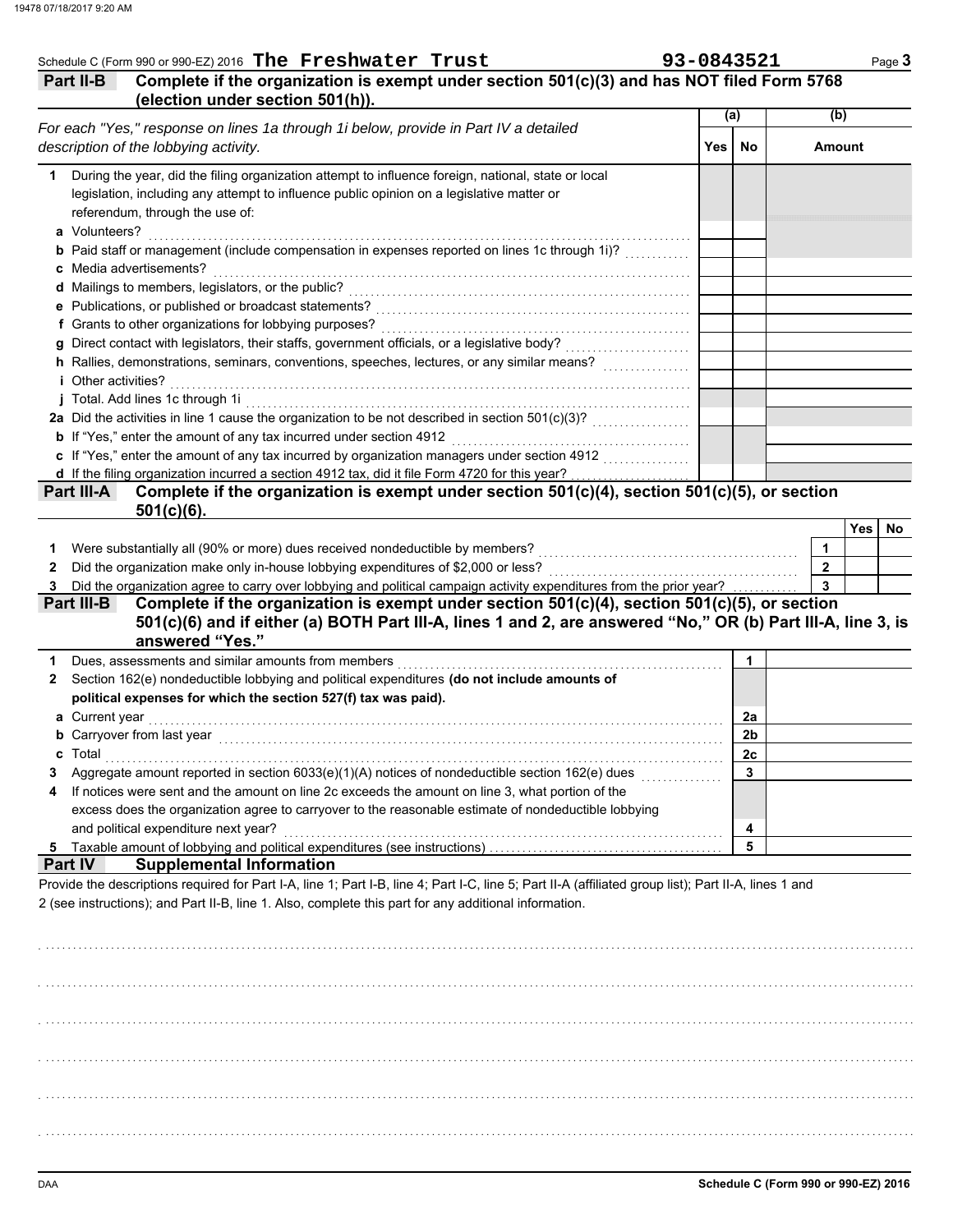| Schedule C (Form 990 or 990-EZ) 2016 The Freshwater Trust | 93-0843521<br>Page 4 |
|-----------------------------------------------------------|----------------------|
| <b>Supplemental Information (continued)</b><br>Part IV    |                      |
|                                                           |                      |
|                                                           |                      |
|                                                           |                      |
|                                                           |                      |
|                                                           |                      |
|                                                           |                      |
|                                                           |                      |
|                                                           |                      |
|                                                           |                      |
|                                                           |                      |
|                                                           |                      |
|                                                           |                      |
|                                                           |                      |
|                                                           |                      |
|                                                           |                      |
|                                                           |                      |
|                                                           |                      |
|                                                           |                      |
|                                                           |                      |
|                                                           |                      |
|                                                           |                      |
|                                                           |                      |
|                                                           |                      |
|                                                           |                      |
|                                                           |                      |
|                                                           |                      |
|                                                           |                      |
|                                                           |                      |
|                                                           |                      |
|                                                           |                      |
|                                                           |                      |
|                                                           |                      |
|                                                           |                      |
|                                                           |                      |
|                                                           |                      |
|                                                           |                      |
|                                                           |                      |
|                                                           |                      |
|                                                           |                      |
|                                                           |                      |
|                                                           |                      |
|                                                           |                      |
|                                                           |                      |
|                                                           |                      |
|                                                           |                      |
|                                                           |                      |
|                                                           |                      |
|                                                           |                      |
|                                                           |                      |
|                                                           |                      |
|                                                           |                      |
|                                                           |                      |
|                                                           |                      |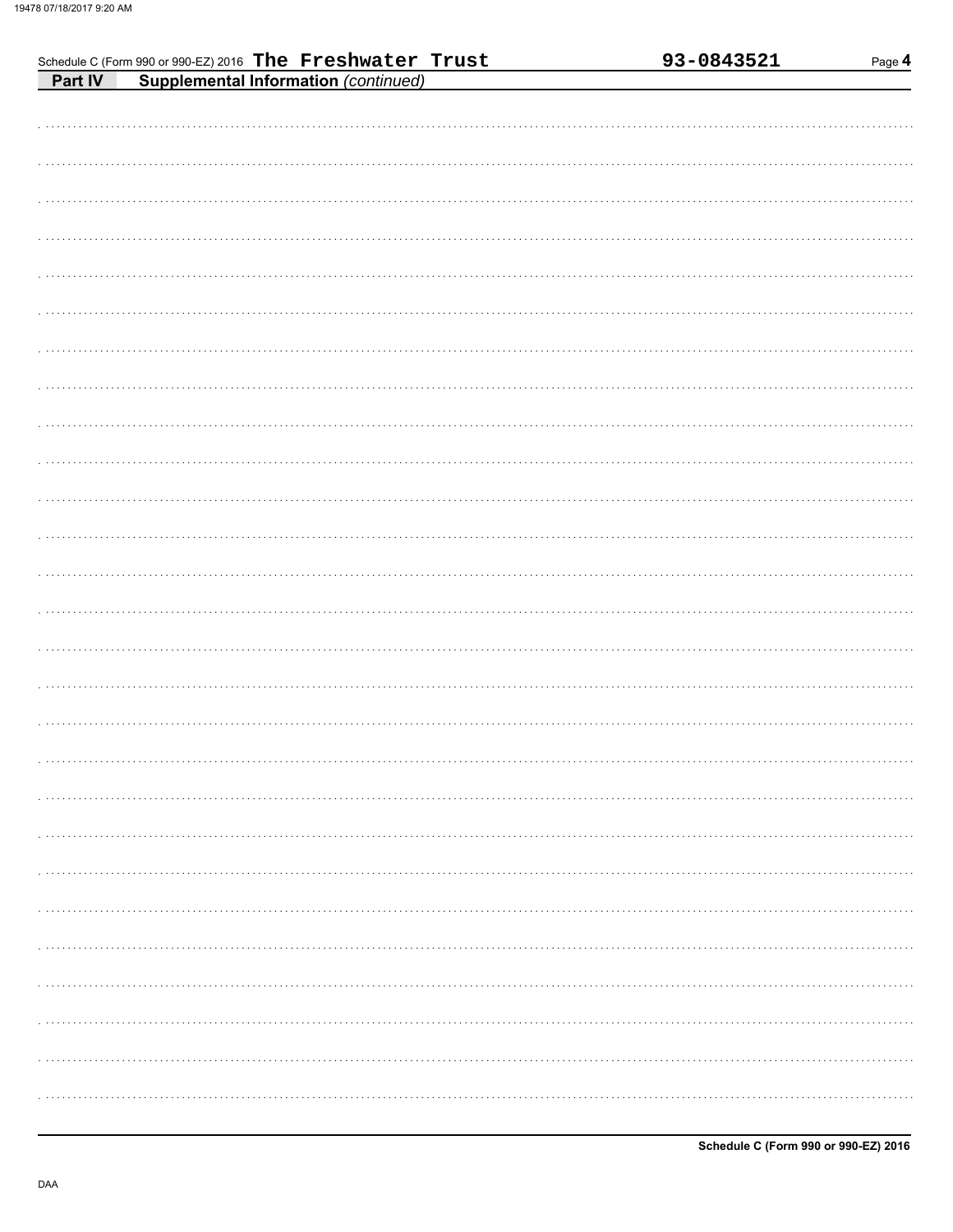Department of the Treasury Internal Revenue Service

### **SCHEDULE D Supplemental Financial Statements**

 **Attach to Form 990. (Form 990) Part IV, line 6, 7, 8, 9, 10, 11a, 11b, 11c, 11d, 11e, 11f, 12a, or 12b. Complete if the organization answered "Yes" on Form 990,**

 **Information about Schedule D (Form 990) and its instructions is at** *www.irs.gov/form990.*

**Inspection**

**2016**

**Open to Public**

OMB No. 1545-0047

|              | Name of the organization                                                                                                                                          |                                                    | <b>Employer identification number</b> |
|--------------|-------------------------------------------------------------------------------------------------------------------------------------------------------------------|----------------------------------------------------|---------------------------------------|
|              | The Freshwater Trust                                                                                                                                              |                                                    |                                       |
|              | Organizations Maintaining Donor Advised Funds or Other Similar Funds or Accounts.<br>Part I                                                                       |                                                    | 93-0843521                            |
|              | Complete if the organization answered "Yes" on Form 990, Part IV, line 6.                                                                                         |                                                    |                                       |
|              |                                                                                                                                                                   | (a) Donor advised funds                            | (b) Funds and other accounts          |
| 1            | Total number at end of year                                                                                                                                       |                                                    |                                       |
| 2            |                                                                                                                                                                   |                                                    |                                       |
| 3            |                                                                                                                                                                   |                                                    |                                       |
| 4            | Aggregate value at end of year                                                                                                                                    |                                                    |                                       |
| 5            | Did the organization inform all donors and donor advisors in writing that the assets held in donor advised                                                        |                                                    |                                       |
|              |                                                                                                                                                                   |                                                    | Yes<br>No                             |
| 6            | Did the organization inform all grantees, donors, and donor advisors in writing that grant funds can be used                                                      |                                                    |                                       |
|              | only for charitable purposes and not for the benefit of the donor or donor advisor, or for any other purpose                                                      |                                                    |                                       |
|              | conferring impermissible private benefit?                                                                                                                         |                                                    | <b>Yes</b><br>No                      |
|              | Part II<br><b>Conservation Easements.</b>                                                                                                                         |                                                    |                                       |
|              | Complete if the organization answered "Yes" on Form 990, Part IV, line 7.                                                                                         |                                                    |                                       |
| 1            | Purpose(s) of conservation easements held by the organization (check all that apply).                                                                             |                                                    |                                       |
|              | Preservation of land for public use (e.g., recreation or education)                                                                                               | Preservation of a historically important land area |                                       |
|              | $\overline{\mathbf{x}}$<br>Protection of natural habitat                                                                                                          | Preservation of a certified historic structure     |                                       |
|              | Preservation of open space                                                                                                                                        |                                                    |                                       |
| $\mathbf{2}$ | Complete lines 2a through 2d if the organization held a qualified conservation contribution in the form of a conservation                                         |                                                    |                                       |
|              | easement on the last day of the tax year.                                                                                                                         |                                                    | -leld at the End of the Tax Year      |
| а            | Total number of conservation easements                                                                                                                            |                                                    | 3<br>2a                               |
| b            |                                                                                                                                                                   |                                                    | 827.00<br>2 <sub>b</sub>              |
| c            | Number of conservation easements on a certified historic structure included in (a) [11] Number of conservation                                                    |                                                    | 2c                                    |
| d            | Number of conservation easements included in (c) acquired after 8/17/06, and not on a                                                                             |                                                    |                                       |
|              | historic structure listed in the National Register                                                                                                                |                                                    | 2d                                    |
| 3            | Number of conservation easements modified, transferred, released, extinguished, or terminated by the organization during the                                      |                                                    |                                       |
|              | tax year $\blacktriangleright$ 0                                                                                                                                  |                                                    |                                       |
|              | Number of states where property subject to conservation easement is located $\blacktriangleright 1$                                                               |                                                    |                                       |
| 5            | Does the organization have a written policy regarding the periodic monitoring, inspection, handling of                                                            |                                                    |                                       |
|              | violations, and enforcement of the conservation easements it holds?                                                                                               |                                                    | Yes $ X $ No                          |
| 6            | Staff and volunteer hours devoted to monitoring, inspecting, handling of violations, and enforcing conservation easements during the year                         |                                                    |                                       |
|              | $\overline{\mathbf{0}}$                                                                                                                                           |                                                    |                                       |
|              | 7 Amount of expenses incurred in monitoring, inspecting, handling of violations, and enforcing conservation easements during the year<br>$\blacktriangleright$ \$ |                                                    |                                       |
|              |                                                                                                                                                                   |                                                    |                                       |
|              | Does each conservation easement reported on line 2(d) above satisfy the requirements of section 170(h)(4)(B)(i)                                                   |                                                    | Yes<br>No                             |
| 9            | In Part XIII, describe how the organization reports conservation easements in its revenue and expense statement, and                                              |                                                    |                                       |
|              | balance sheet, and include, if applicable, the text of the footnote to the organization's financial statements that describes the                                 |                                                    |                                       |
|              | organization's accounting for conservation easements.                                                                                                             |                                                    |                                       |
|              | Organizations Maintaining Collections of Art, Historical Treasures, or Other Similar Assets.<br>Part III                                                          |                                                    |                                       |
|              | Complete if the organization answered "Yes" on Form 990, Part IV, line 8.                                                                                         |                                                    |                                       |
|              | 1a If the organization elected, as permitted under SFAS 116 (ASC 958), not to report in its revenue statement and balance sheet                                   |                                                    |                                       |
|              | works of art, historical treasures, or other similar assets held for public exhibition, education, or research in furtherance of                                  |                                                    |                                       |
|              | public service, provide, in Part XIII, the text of the footnote to its financial statements that describes these items.                                           |                                                    |                                       |
|              | <b>b</b> If the organization elected, as permitted under SFAS 116 (ASC 958), to report in its revenue statement and balance sheet                                 |                                                    |                                       |
|              | works of art, historical treasures, or other similar assets held for public exhibition, education, or research in furtherance of                                  |                                                    |                                       |
|              | public service, provide the following amounts relating to these items:                                                                                            |                                                    |                                       |
|              |                                                                                                                                                                   |                                                    |                                       |
|              | (ii) Assets included in Form 990, Part X                                                                                                                          |                                                    |                                       |
| 2            | If the organization received or held works of art, historical treasures, or other similar assets for financial gain, provide the                                  |                                                    |                                       |
|              | following amounts required to be reported under SFAS 116 (ASC 958) relating to these items:                                                                       |                                                    |                                       |
|              |                                                                                                                                                                   |                                                    |                                       |
|              |                                                                                                                                                                   |                                                    | $\blacktriangleright$ s               |

DAA **For Paperwork Reduction Act Notice, see the Instructions for Form 990.**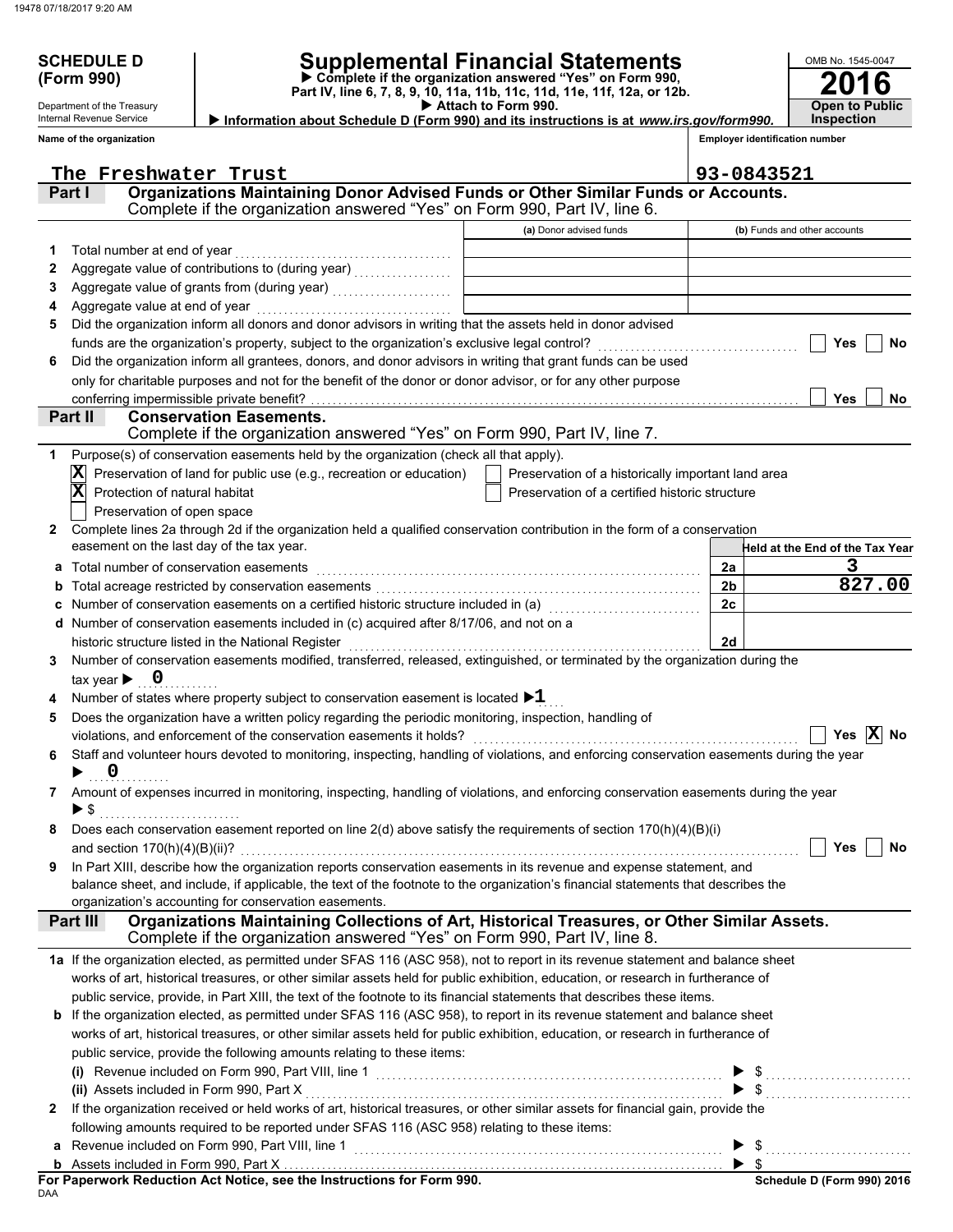|   | Schedule D (Form 990) 2016 The Freshwater Trust                                                                                                                                                                                |                         |                           |                    | 93-0843521           | Page 2                   |  |  |
|---|--------------------------------------------------------------------------------------------------------------------------------------------------------------------------------------------------------------------------------|-------------------------|---------------------------|--------------------|----------------------|--------------------------|--|--|
|   | Organizations Maintaining Collections of Art, Historical Treasures, or Other Similar Assets (continued)<br>Part II                                                                                                             |                         |                           |                    |                      |                          |  |  |
| 3 | Using the organization's acquisition, accession, and other records, check any of the following that are a significant use of its<br>collection items (check all that apply):                                                   |                         |                           |                    |                      |                          |  |  |
| a | Public exhibition                                                                                                                                                                                                              | d                       | Loan or exchange programs |                    |                      |                          |  |  |
| b | Scholarly research                                                                                                                                                                                                             | е                       |                           |                    |                      |                          |  |  |
| c | Preservation for future generations                                                                                                                                                                                            |                         |                           |                    |                      |                          |  |  |
| 4 | Provide a description of the organization's collections and explain how they further the organization's exempt purpose in Part                                                                                                 |                         |                           |                    |                      |                          |  |  |
|   | XIII.                                                                                                                                                                                                                          |                         |                           |                    |                      |                          |  |  |
| 5 | During the year, did the organization solicit or receive donations of art, historical treasures, or other similar                                                                                                              |                         |                           |                    |                      |                          |  |  |
|   | assets to be sold to raise funds rather than to be maintained as part of the organization's collection?                                                                                                                        |                         |                           |                    |                      | <b>Yes</b><br>No.        |  |  |
|   | <b>Escrow and Custodial Arrangements.</b><br><b>Part IV</b>                                                                                                                                                                    |                         |                           |                    |                      |                          |  |  |
|   | Complete if the organization answered "Yes" on Form 990, Part IV, line 9, or reported an amount on Form                                                                                                                        |                         |                           |                    |                      |                          |  |  |
|   | 990, Part X, line 21.                                                                                                                                                                                                          |                         |                           |                    |                      |                          |  |  |
|   | 1a Is the organization an agent, trustee, custodian or other intermediary for contributions or other assets not                                                                                                                |                         |                           |                    |                      |                          |  |  |
|   | included on Form 990, Part X?                                                                                                                                                                                                  |                         |                           |                    |                      | <b>Yes</b><br>No         |  |  |
|   | b If "Yes," explain the arrangement in Part XIII and complete the following table:                                                                                                                                             |                         |                           |                    |                      |                          |  |  |
|   |                                                                                                                                                                                                                                |                         |                           |                    |                      | Amount                   |  |  |
|   | c Beginning balance                                                                                                                                                                                                            |                         |                           |                    | 1c                   |                          |  |  |
|   | d Additions during the year manufactured and contact the year of Additions during the year.                                                                                                                                    |                         |                           |                    | 1d                   |                          |  |  |
|   | e Distributions during the year [1, 1, 2001] The Distribution of the United States of Tables and Tables and Distributions of the United States and Distributions of the United States and Distributions of Distributions and D |                         |                           |                    | 1e                   |                          |  |  |
|   | f Ending balance with a control of the control of the control of the control of the control of the control of the control of the control of the control of the control of the control of the control of the control of the con |                         |                           |                    | 1f                   |                          |  |  |
|   | 2a Did the organization include an amount on Form 990, Part X, line 21, for escrow or custodial account liability?                                                                                                             |                         |                           |                    |                      | Yes<br>No                |  |  |
|   | b If "Yes," explain the arrangement in Part XIII. Check here if the explanation has been provided on Part XIII                                                                                                                 |                         |                           |                    | .                    |                          |  |  |
|   | <b>Endowment Funds.</b><br><b>Part V</b>                                                                                                                                                                                       |                         |                           |                    |                      |                          |  |  |
|   | Complete if the organization answered "Yes" on Form 990, Part IV, line 10.                                                                                                                                                     |                         |                           |                    |                      |                          |  |  |
|   |                                                                                                                                                                                                                                | (a) Current year        | (b) Prior year            | (c) Two years back | (d) Three years back | (e) Four years back      |  |  |
|   | 1a Beginning of year balance                                                                                                                                                                                                   | 118,343                 | 120,107                   | 116,380            | 103,867              | 94,111                   |  |  |
|   | <b>b</b> Contributions <b>contributions</b>                                                                                                                                                                                    |                         |                           |                    |                      |                          |  |  |
|   | c Net investment earnings, gains, and                                                                                                                                                                                          |                         |                           |                    |                      |                          |  |  |
|   |                                                                                                                                                                                                                                | 6,668                   | $-1,764$                  | 3,727              | 12,513               | 9,756                    |  |  |
|   | d Grants or scholarships                                                                                                                                                                                                       |                         |                           |                    |                      |                          |  |  |
|   | e Other expenditures for facilities and                                                                                                                                                                                        |                         |                           |                    |                      |                          |  |  |
|   | programs with the continuum of the continuum of the continuum of the continuum of the continuum of the continuum of the continuum of the continuum of the continuum of the continuum of the continuum of the continuum of the  |                         |                           |                    |                      |                          |  |  |
|   | f Administrative expenses                                                                                                                                                                                                      |                         |                           |                    |                      |                          |  |  |
| g |                                                                                                                                                                                                                                | $\overline{125}$ , 011  | 118,343                   | 120,107            | 116,380              | 103,867                  |  |  |
|   | 2 Provide the estimated percentage of the current year end balance (line 1g, column (a)) held as:                                                                                                                              |                         |                           |                    |                      |                          |  |  |
|   | a Board designated or quasi-endowment $\blacktriangleright$ 15.00 %                                                                                                                                                            |                         |                           |                    |                      |                          |  |  |
|   | <b>b</b> Permanent endowment > 85.00 %                                                                                                                                                                                         |                         |                           |                    |                      |                          |  |  |
|   | c Temporarily restricted endowment >                                                                                                                                                                                           | %                       |                           |                    |                      |                          |  |  |
|   |                                                                                                                                                                                                                                |                         |                           |                    |                      |                          |  |  |
|   | The percentages on lines 2a, 2b, and 2c should equal 100%.                                                                                                                                                                     |                         |                           |                    |                      |                          |  |  |
|   | 3a Are there endowment funds not in the possession of the organization that are held and administered for the                                                                                                                  |                         |                           |                    |                      |                          |  |  |
|   | organization by:                                                                                                                                                                                                               |                         |                           |                    |                      | Yes<br>No<br>$\mathbf X$ |  |  |
|   | (i) unrelated organizations entertainment and all the contract of the contract of the contract of the contract or the contract of the contract of the contract of the contract of the contract of the contract of the contract |                         |                           |                    |                      | 3a(i)                    |  |  |
|   | (ii) related organizations                                                                                                                                                                                                     |                         |                           |                    |                      | X<br>3a(ii)              |  |  |
|   |                                                                                                                                                                                                                                |                         |                           |                    |                      | 3b                       |  |  |
| 4 | Describe in Part XIII the intended uses of the organization's endowment funds.                                                                                                                                                 |                         |                           |                    |                      |                          |  |  |
|   | <b>Part VI</b><br>Land, Buildings, and Equipment.                                                                                                                                                                              |                         |                           |                    |                      |                          |  |  |
|   | Complete if the organization answered "Yes" on Form 990, Part IV, line 11a. See Form 990, Part X, line 10.                                                                                                                     |                         |                           |                    |                      |                          |  |  |
|   | Description of property                                                                                                                                                                                                        | (a) Cost or other basis | (b) Cost or other basis   |                    | (c) Accumulated      | (d) Book value           |  |  |
|   |                                                                                                                                                                                                                                | (investment)            | (other)                   |                    | depreciation         |                          |  |  |
|   |                                                                                                                                                                                                                                |                         |                           |                    |                      |                          |  |  |
|   | <b>b</b> Buildings <b>Manual</b> Buildings <b>D</b>                                                                                                                                                                            |                         |                           |                    |                      |                          |  |  |
|   | c Leasehold improvements                                                                                                                                                                                                       |                         |                           | 392,252            | 65,314               | 326,938                  |  |  |
|   | d Equipment                                                                                                                                                                                                                    |                         |                           | 394,600            | 199,772              | 194,828                  |  |  |
|   |                                                                                                                                                                                                                                |                         |                           |                    |                      |                          |  |  |
|   | Total. Add lines 1a through 1e. (Column (d) must equal Form 990, Part X, column (B), line 10c.)                                                                                                                                |                         |                           |                    |                      | 521,766                  |  |  |
|   |                                                                                                                                                                                                                                |                         |                           |                    |                      |                          |  |  |

**Schedule D (Form 990) 2016**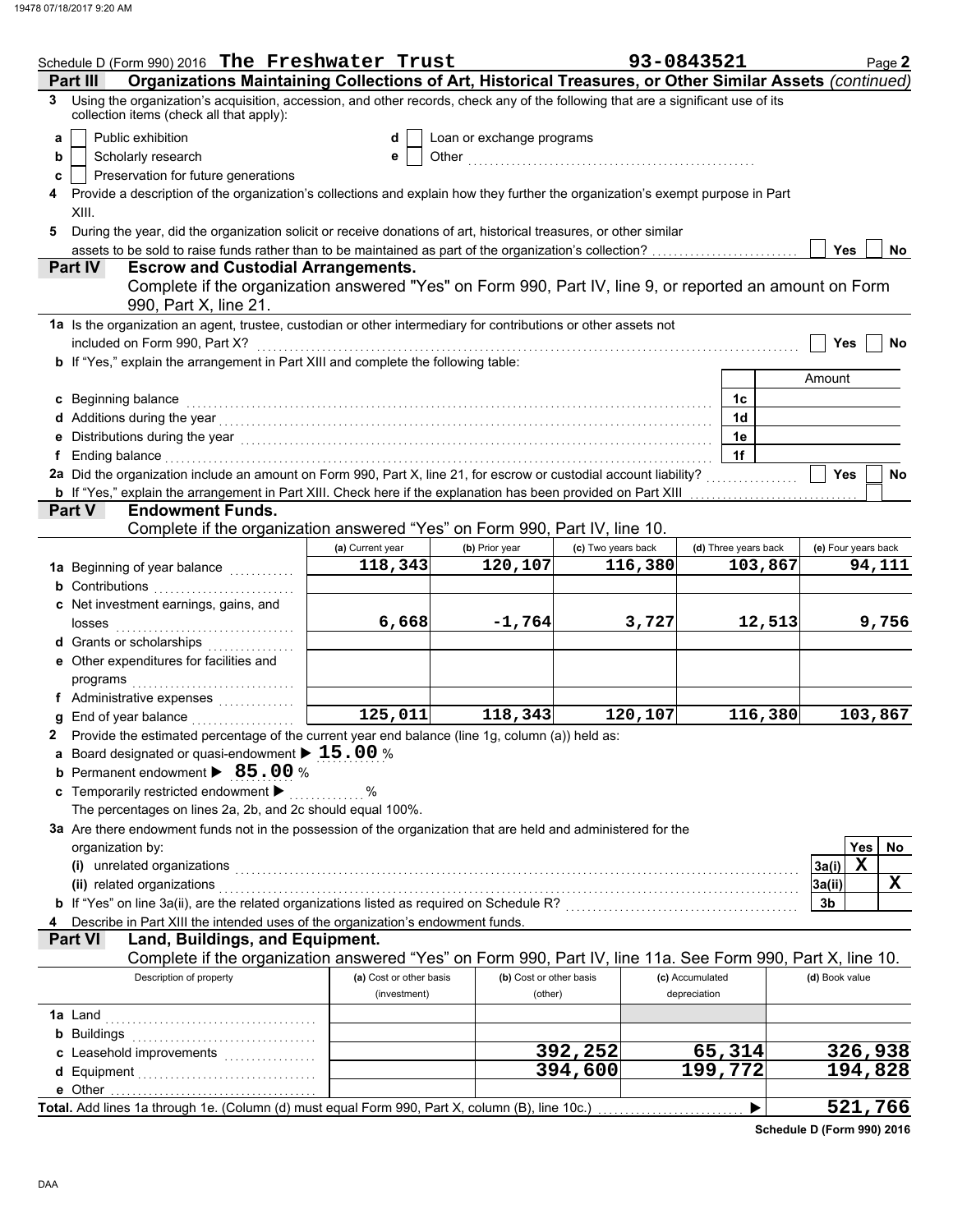|                           | Schedule D (Form 990) 2016 The Freshwater Trust                                                                                                      |                | 93-0843521                       | Page 3         |
|---------------------------|------------------------------------------------------------------------------------------------------------------------------------------------------|----------------|----------------------------------|----------------|
| <b>Part VII</b>           | <b>Investments-Other Securities.</b>                                                                                                                 |                |                                  |                |
|                           | Complete if the organization answered "Yes" on Form 990, Part IV, line 11b. See Form 990, Part X, line 12.                                           |                |                                  |                |
|                           | (a) Description of security or category                                                                                                              | (b) Book value | (c) Method of valuation:         |                |
|                           | (including name of security)                                                                                                                         |                | Cost or end-of-year market value |                |
| (1) Financial derivatives |                                                                                                                                                      |                |                                  |                |
|                           | (2) Closely-held equity interests                                                                                                                    |                |                                  |                |
| $(3)$ Other               |                                                                                                                                                      |                |                                  |                |
| (A)                       |                                                                                                                                                      |                |                                  |                |
| (B)                       |                                                                                                                                                      |                |                                  |                |
| (C)                       |                                                                                                                                                      |                |                                  |                |
|                           |                                                                                                                                                      |                |                                  |                |
| (D)                       |                                                                                                                                                      |                |                                  |                |
| (E)                       |                                                                                                                                                      |                |                                  |                |
| (F)                       |                                                                                                                                                      |                |                                  |                |
| (G)                       |                                                                                                                                                      |                |                                  |                |
| (H)                       |                                                                                                                                                      |                |                                  |                |
|                           | Total. (Column (b) must equal Form 990, Part X, col. (B) line 12.) ▶                                                                                 |                |                                  |                |
| <b>Part VIII</b>          | <b>Investments-Program Related.</b>                                                                                                                  |                |                                  |                |
|                           | Complete if the organization answered "Yes" on Form 990, Part IV, line 11c. See Form 990, Part X, line 13.                                           |                |                                  |                |
|                           | (a) Description of investment                                                                                                                        | (b) Book value | (c) Method of valuation:         |                |
|                           |                                                                                                                                                      |                | Cost or end-of-year market value |                |
| (1)                       |                                                                                                                                                      |                |                                  |                |
| (2)                       |                                                                                                                                                      |                |                                  |                |
| (3)                       |                                                                                                                                                      |                |                                  |                |
| (4)                       |                                                                                                                                                      |                |                                  |                |
| (5)                       |                                                                                                                                                      |                |                                  |                |
| (6)                       |                                                                                                                                                      |                |                                  |                |
|                           |                                                                                                                                                      |                |                                  |                |
| (7)                       |                                                                                                                                                      |                |                                  |                |
| (8)                       |                                                                                                                                                      |                |                                  |                |
| (9)                       |                                                                                                                                                      |                |                                  |                |
|                           | Total. (Column (b) must equal Form 990, Part X, col. (B) line 13.) ▶                                                                                 |                |                                  |                |
| Part IX                   | <b>Other Assets.</b>                                                                                                                                 |                |                                  |                |
|                           | Complete if the organization answered "Yes" on Form 990, Part IV, line 11d. See Form 990, Part X, line 15.                                           |                |                                  |                |
|                           | (a) Description                                                                                                                                      |                |                                  | (b) Book value |
| (1)                       | Water rights interest                                                                                                                                |                |                                  | 1,209,873      |
| (2)                       | Streambank software                                                                                                                                  |                |                                  | 1,177,227      |
| (3)                       | Accumulated amortization                                                                                                                             |                |                                  | $-307,622$     |
| (4)                       |                                                                                                                                                      |                |                                  |                |
| (5)                       |                                                                                                                                                      |                |                                  |                |
| (6)                       |                                                                                                                                                      |                |                                  |                |
| (7)                       |                                                                                                                                                      |                |                                  |                |
| (8)                       |                                                                                                                                                      |                |                                  |                |
| (9)                       |                                                                                                                                                      |                |                                  |                |
|                           | Total. (Column (b) must equal Form 990, Part X, col. (B) line 15.)                                                                                   |                |                                  | 2,079,478      |
| Part X                    | <b>Other Liabilities.</b>                                                                                                                            |                |                                  |                |
|                           | Complete if the organization answered "Yes" on Form 990, Part IV, line 11e or 11f. See Form 990, Part X,                                             |                |                                  |                |
|                           | line 25.                                                                                                                                             |                |                                  |                |
| 1.                        | (a) Description of liability                                                                                                                         | (b) Book value |                                  |                |
|                           | Federal income taxes                                                                                                                                 |                |                                  |                |
| (1)                       | Accrued interest                                                                                                                                     | 16,811         |                                  |                |
| (2)                       |                                                                                                                                                      | 478            |                                  |                |
| (3)                       | Pension obligation                                                                                                                                   |                |                                  |                |
| (4)                       |                                                                                                                                                      |                |                                  |                |
| (5)                       |                                                                                                                                                      |                |                                  |                |
| (6)                       |                                                                                                                                                      |                |                                  |                |
| (7)                       |                                                                                                                                                      |                |                                  |                |
| (8)                       |                                                                                                                                                      |                |                                  |                |
| (9)                       |                                                                                                                                                      |                |                                  |                |
|                           | Total. (Column (b) must equal Form 990, Part X, col. (B) line 25.) $\blacktriangleright$                                                             | 17,289         |                                  |                |
|                           | 2. Lipbility for uncertain tax positions. In Part VIII, provide the text of the feetpate to the ergenization's financial etatements that reports the |                |                                  |                |

Liability for uncertain tax positions. In Part XIII, provide the text of the footnote to the organization's financial statements that reports the **2.** organization's liability for uncertain tax positions under FIN 48 (ASC 740). Check here if the text of the footnote has been provided in Part XIII

 $\overline{\phantom{a}}$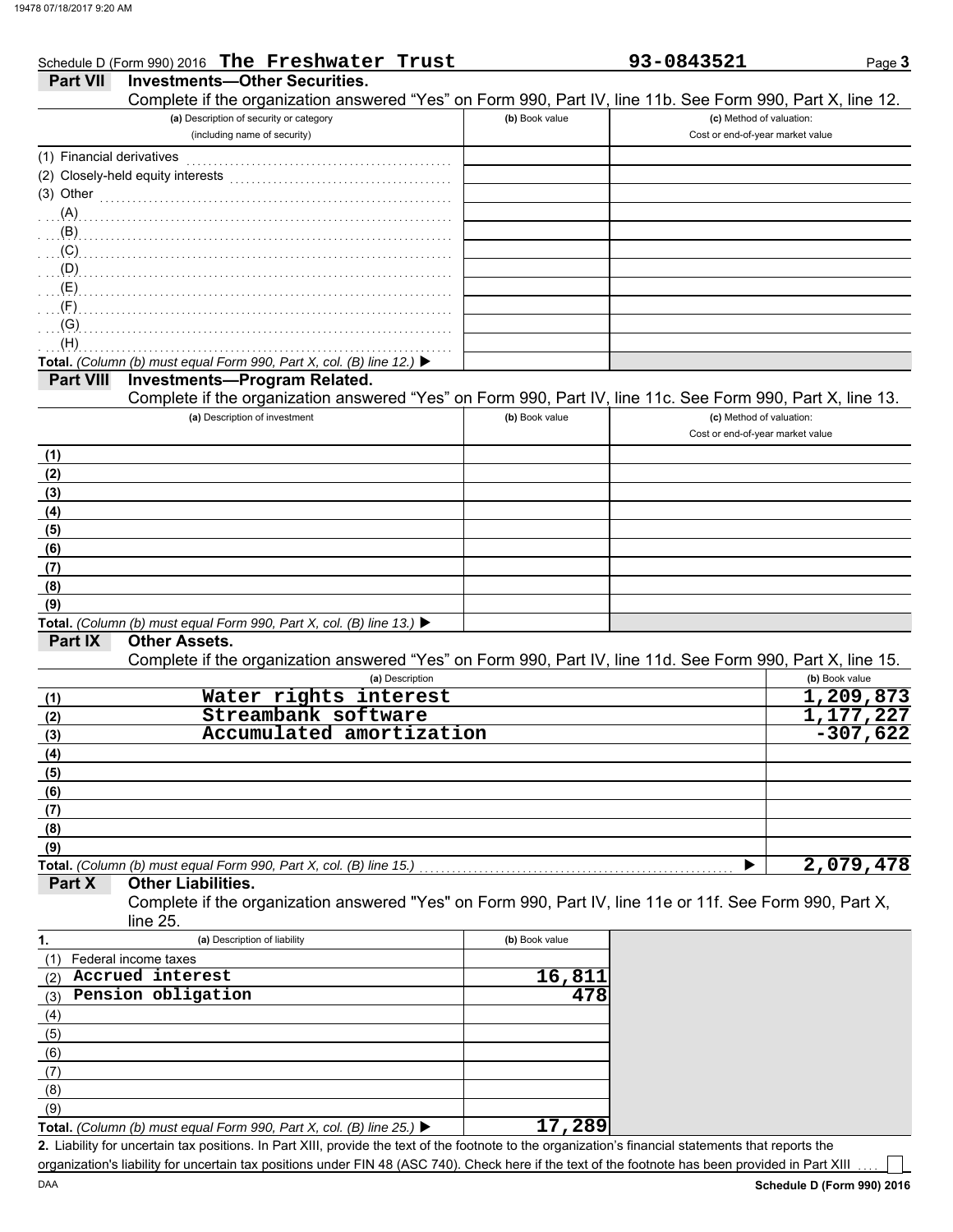|                 | Schedule D (Form 990) 2016 The Freshwater Trust                                                                                                                                                                                     |                 | 93-0843521              |                 | Page 4             |
|-----------------|-------------------------------------------------------------------------------------------------------------------------------------------------------------------------------------------------------------------------------------|-----------------|-------------------------|-----------------|--------------------|
| <b>Part XI</b>  | Reconciliation of Revenue per Audited Financial Statements With Revenue per Return.                                                                                                                                                 |                 |                         |                 |                    |
|                 | Complete if the organization answered "Yes" on Form 990, Part IV, line 12a.                                                                                                                                                         |                 |                         |                 |                    |
| 1               | Total revenue, gains, and other support per audited financial statements [111] [11] [11] Total revenue, gains, and other support per audited financial statements [11] [11] $\sigma$                                                |                 |                         | $\mathbf 1$     | 9,108,390          |
| 2               | Amounts included on line 1 but not on Form 990, Part VIII, line 12:                                                                                                                                                                 |                 |                         |                 |                    |
| a               |                                                                                                                                                                                                                                     | 2a              |                         |                 |                    |
|                 | Donated services and use of facilities <b>constructs</b> and the service of the service of the service of the service of the service of the service of the service of the service of the service of the service of the service of t | $\overline{2b}$ | $\frac{6,141}{499,596}$ |                 |                    |
| c               |                                                                                                                                                                                                                                     | 2c              |                         |                 |                    |
| d               |                                                                                                                                                                                                                                     | 2d              | 298,569                 |                 |                    |
| е               | Add lines 2a through 2d [[[[[[[[[[[[[[[[[[[[[[[[]]]]]]]]]] Add lines 2a through 2d                                                                                                                                                  |                 |                         | 2e              | 804,306            |
| 3               |                                                                                                                                                                                                                                     |                 |                         | $\overline{3}$  | $\sqrt{8,304,084}$ |
|                 | Amounts included on Form 990, Part VIII, line 12, but not on line 1:                                                                                                                                                                |                 |                         |                 |                    |
| a               | Investment expenses not included on Form 990, Part VIII, line 7b                                                                                                                                                                    | 4а              |                         |                 |                    |
| b               |                                                                                                                                                                                                                                     | 4 <sub>b</sub>  |                         |                 |                    |
| c               | Add lines 4a and 4b                                                                                                                                                                                                                 |                 |                         | 4c              |                    |
| 5               |                                                                                                                                                                                                                                     |                 |                         | $5\overline{5}$ | 8,304,084          |
| <b>Part XII</b> | Reconciliation of Expenses per Audited Financial Statements With Expenses per Return.                                                                                                                                               |                 |                         |                 |                    |
|                 | Complete if the organization answered "Yes" on Form 990, Part IV, line 12a.                                                                                                                                                         |                 |                         |                 |                    |
|                 | Total expenses and losses per audited financial statements                                                                                                                                                                          |                 |                         | $\mathbf 1$     | 9,549,184          |
| 2               | Amounts included on line 1 but not on Form 990, Part IX, line 25:                                                                                                                                                                   |                 |                         |                 |                    |
| a               |                                                                                                                                                                                                                                     | 2a              | 499,596                 |                 |                    |
| b               |                                                                                                                                                                                                                                     | 2 <sub>b</sub>  |                         |                 |                    |
| C               | Other losses                                                                                                                                                                                                                        | 2 <sub>c</sub>  |                         |                 |                    |
| d               |                                                                                                                                                                                                                                     | 2d              | 298,569                 |                 |                    |
| е               | Add lines 2a through 2d [[[[[[[[[[[[[[[[[[[[[[[[]]]]]]]]] Add lines 2a through 2d                                                                                                                                                   |                 |                         | 2е              | 798,165            |
| 3               |                                                                                                                                                                                                                                     |                 |                         | 3               | 8,751,019          |
| 4               | Amounts included on Form 990, Part IX, line 25, but not on line 1:                                                                                                                                                                  |                 |                         |                 |                    |
| a               |                                                                                                                                                                                                                                     | 4a              |                         |                 |                    |
|                 |                                                                                                                                                                                                                                     | 4 <b>b</b>      |                         |                 |                    |
|                 | c Add lines 4a and 4b                                                                                                                                                                                                               |                 |                         | 4c              |                    |
|                 |                                                                                                                                                                                                                                     |                 |                         | 5               | 8,751,019          |
|                 | Part XIII Supplemental Information.                                                                                                                                                                                                 |                 |                         |                 |                    |

Provide the descriptions required for Part II, lines 3, 5, and 9; Part III, lines 1a and 4; Part IV, lines 1b and 2b; Part V, line 4; Part X, line 2; Part XI, lines 2d and 4b; and Part XII, lines 2d and 4b. Also complete this part to provide any additional information.

Part II, Line 9 - Accounting for Conservation Easements

The Organization has acquired title for partial water right interests among several basins in Oregon to preserve in-stream water flows. The water rights are valued based on their original purchase cost. Annually, the Organization assesses the value of the water right interests held to determine if any permanent impairment of value has occurred. If the value of the water rights is determined to be impaired; the carrying value of the not recognized any impairment losses on the value these water rights. water rights would be reduced to their estimated fair value in the period that the impairment has occurred. For the year ended, the Organization has

. . . . . . . . . . . . . . . . . . . . . . . . . . . . . . . . . . . . . . . . . . . . . . . . . . . . . . . . . . . . . . . . . . . . . . . . . . . . . . . . . . . . . . . . . . . . . . . . . . . . . . . . . . . . . . . . . . . . . . . . . . . . . . . . . . . . . . . . . . . . . . . . . . . . . . . . . . . . . . . . . Part XI, Line 2d - Revenue Amounts Included in Financials - Other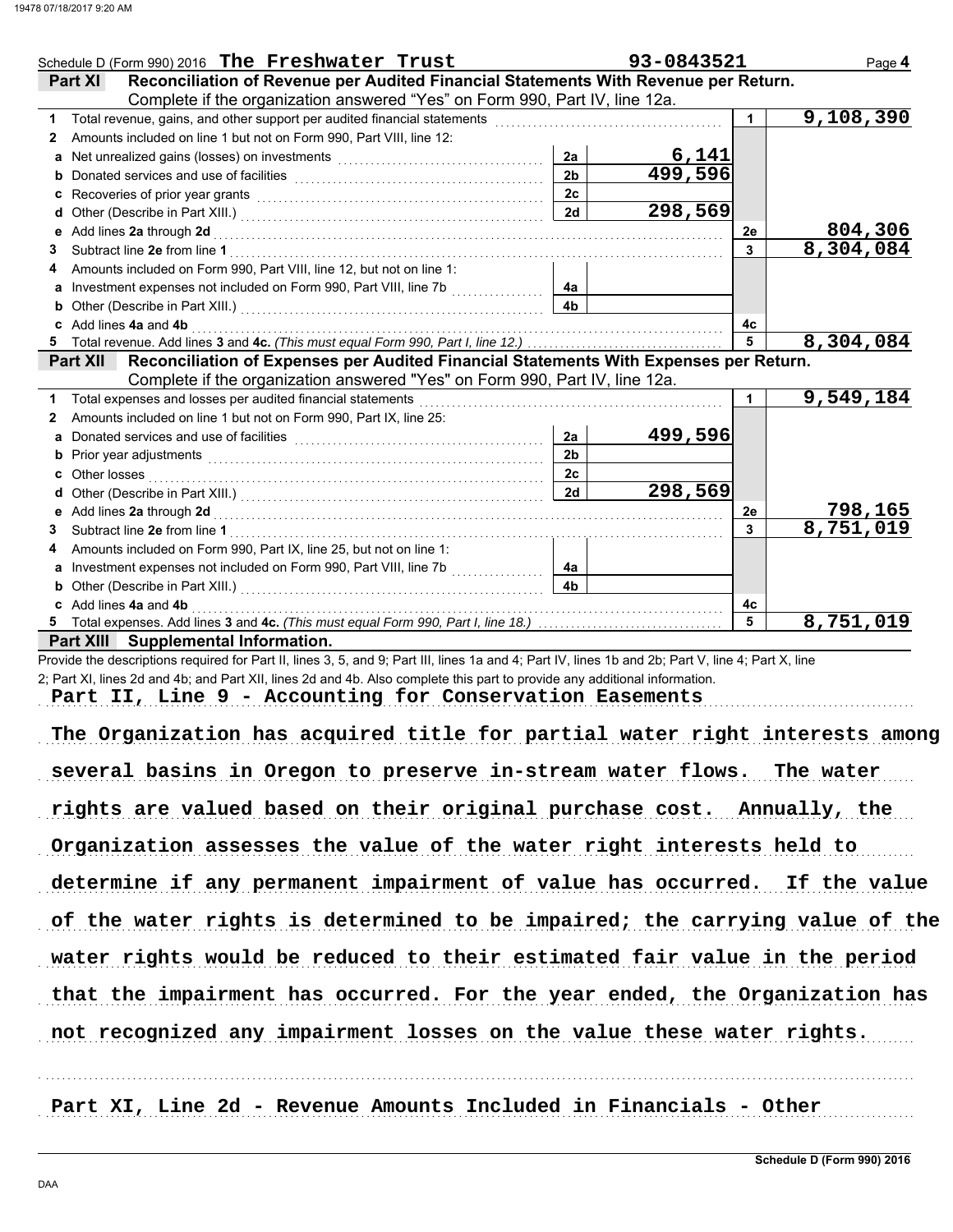| Schedule D (Form 990) 2016 The Freshwater Trust<br>Part XIII Supplemental Information (continued) | 93-0843521 | Page 5         |
|---------------------------------------------------------------------------------------------------|------------|----------------|
| Fundraising expenses                                                                              |            | 298,569<br>\$  |
| Part XII, Line 2d - Expense Amounts Included in Financials - Other                                |            |                |
| Fundraising expenses                                                                              |            | 298,569<br>\$. |
|                                                                                                   |            |                |
|                                                                                                   |            |                |
|                                                                                                   |            |                |
|                                                                                                   |            |                |
|                                                                                                   |            |                |
|                                                                                                   |            |                |
|                                                                                                   |            |                |
|                                                                                                   |            |                |
|                                                                                                   |            |                |
|                                                                                                   |            |                |
|                                                                                                   |            |                |
|                                                                                                   |            |                |
|                                                                                                   |            |                |
|                                                                                                   |            |                |
|                                                                                                   |            |                |
|                                                                                                   |            |                |
|                                                                                                   |            |                |
|                                                                                                   |            |                |
|                                                                                                   |            |                |
|                                                                                                   |            |                |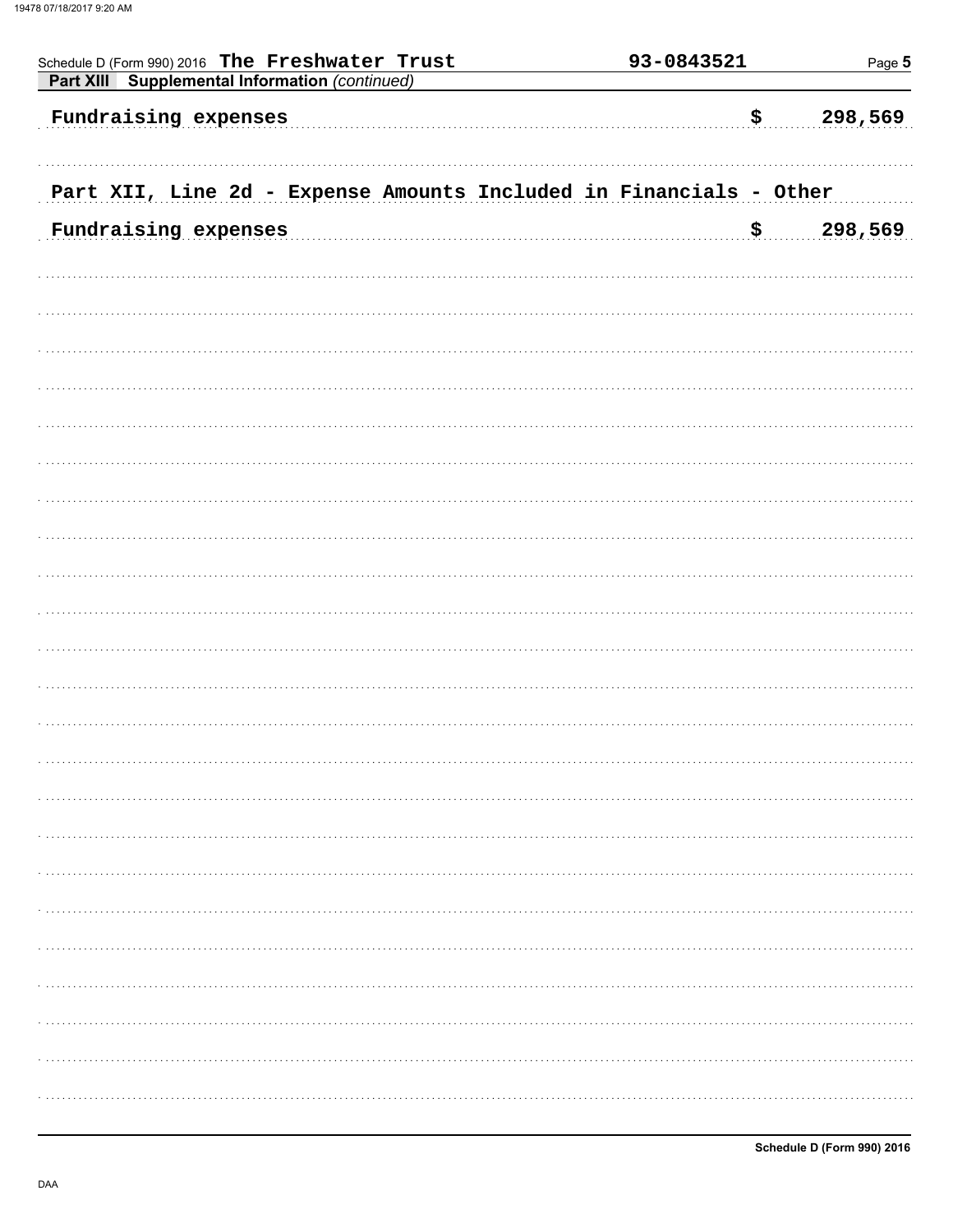| <b>SCHEDULE G</b><br>(Form 990 or 990-EZ)              | <b>Supplemental Information Regarding Fundraising or Gaming Activities</b>                                                                                                                                                               |                                    |                 |                                             | Complete if the organization answered "Yes" on Form 990, Part IV, line 17, 18, or 19, or if the<br>organization entered more than \$15,000 on Form 990-EZ, line 6a. |                                                      | OMB No. 1545-0047<br>6              |
|--------------------------------------------------------|------------------------------------------------------------------------------------------------------------------------------------------------------------------------------------------------------------------------------------------|------------------------------------|-----------------|---------------------------------------------|---------------------------------------------------------------------------------------------------------------------------------------------------------------------|------------------------------------------------------|-------------------------------------|
| Department of the Treasury<br>Internal Revenue Service |                                                                                                                                                                                                                                          | Attach to Form 990 or Form 990-EZ. |                 |                                             | > Information about Schedule G (Form 990 or 990-EZ) and its instructions is at www.irs.gov/form990.                                                                 |                                                      | <b>Open to Public</b><br>Inspection |
| Name of the organization                               |                                                                                                                                                                                                                                          |                                    |                 |                                             |                                                                                                                                                                     | <b>Employer identification number</b>                |                                     |
|                                                        | The Freshwater Trust                                                                                                                                                                                                                     |                                    |                 |                                             |                                                                                                                                                                     | 93-0843521                                           |                                     |
| Part I                                                 | Fundraising Activities. Complete if the organization answered "Yes" on Form 990, Part IV, line 17.<br>Form 990-EZ filers are not required to complete this part.                                                                         |                                    |                 |                                             |                                                                                                                                                                     |                                                      |                                     |
| 1                                                      | Indicate whether the organization raised funds through any of the following activities. Check all that apply.                                                                                                                            |                                    |                 |                                             |                                                                                                                                                                     |                                                      |                                     |
| Mail solicitations<br>a                                |                                                                                                                                                                                                                                          | e                                  |                 |                                             | Solicitation of non-government grants                                                                                                                               |                                                      |                                     |
| Internet and email solicitations<br>b                  | f                                                                                                                                                                                                                                        |                                    |                 |                                             | Solicitation of government grants                                                                                                                                   |                                                      |                                     |
| Phone solicitations<br>c                               |                                                                                                                                                                                                                                          | Special fundraising events<br>g    |                 |                                             |                                                                                                                                                                     |                                                      |                                     |
| In-person solicitations<br>d                           |                                                                                                                                                                                                                                          |                                    |                 |                                             |                                                                                                                                                                     |                                                      |                                     |
|                                                        | 2a Did the organization have a written or oral agreement with any individual (including officers, directors, trustees,<br>or key employees listed in Form 990, Part VII) or entity in connection with professional fundraising services? |                                    |                 |                                             |                                                                                                                                                                     |                                                      | Yes<br><b>No</b>                    |
|                                                        | b If "Yes," list the 10 highest paid individuals or entities (fundraisers) pursuant to agreements under which the fundraiser is to be<br>compensated at least \$5,000 by the organization.                                               |                                    |                 |                                             |                                                                                                                                                                     |                                                      |                                     |
|                                                        |                                                                                                                                                                                                                                          |                                    | (iii) Did fund- |                                             |                                                                                                                                                                     | (v) Amount paid to                                   | (vi) Amount paid to                 |
|                                                        | (i) Name and address of individual<br>or entity (fundraiser)                                                                                                                                                                             | (ii) Activity                      | custody or      | raiser have<br>control of<br>contributions? | (iv) Gross receipts<br>from activity                                                                                                                                | (or retained by)<br>fundraiser listed in<br>col. (i) | (or retained by)<br>organization    |
|                                                        |                                                                                                                                                                                                                                          |                                    | Yes No          |                                             |                                                                                                                                                                     |                                                      |                                     |
| 1                                                      |                                                                                                                                                                                                                                          |                                    |                 |                                             |                                                                                                                                                                     |                                                      |                                     |
| $\mathbf{2}$                                           |                                                                                                                                                                                                                                          |                                    |                 |                                             |                                                                                                                                                                     |                                                      |                                     |
| 3                                                      |                                                                                                                                                                                                                                          |                                    |                 |                                             |                                                                                                                                                                     |                                                      |                                     |
|                                                        |                                                                                                                                                                                                                                          |                                    |                 |                                             |                                                                                                                                                                     |                                                      |                                     |
| 4                                                      |                                                                                                                                                                                                                                          |                                    |                 |                                             |                                                                                                                                                                     |                                                      |                                     |
| 5                                                      |                                                                                                                                                                                                                                          |                                    |                 |                                             |                                                                                                                                                                     |                                                      |                                     |
| 6                                                      |                                                                                                                                                                                                                                          |                                    |                 |                                             |                                                                                                                                                                     |                                                      |                                     |
|                                                        |                                                                                                                                                                                                                                          |                                    |                 |                                             |                                                                                                                                                                     |                                                      |                                     |
| 7                                                      |                                                                                                                                                                                                                                          |                                    |                 |                                             |                                                                                                                                                                     |                                                      |                                     |
| 8                                                      |                                                                                                                                                                                                                                          |                                    |                 |                                             |                                                                                                                                                                     |                                                      |                                     |
| 9                                                      |                                                                                                                                                                                                                                          |                                    |                 |                                             |                                                                                                                                                                     |                                                      |                                     |
|                                                        |                                                                                                                                                                                                                                          |                                    |                 |                                             |                                                                                                                                                                     |                                                      |                                     |
| 10                                                     |                                                                                                                                                                                                                                          |                                    |                 |                                             |                                                                                                                                                                     |                                                      |                                     |
| Total                                                  |                                                                                                                                                                                                                                          |                                    |                 |                                             |                                                                                                                                                                     |                                                      |                                     |
| 3.<br>registration or licensing.                       | List all states in which the organization is registered or licensed to solicit contributions or has been notified it is exempt from                                                                                                      |                                    |                 |                                             |                                                                                                                                                                     |                                                      |                                     |
|                                                        |                                                                                                                                                                                                                                          |                                    |                 |                                             |                                                                                                                                                                     |                                                      |                                     |
|                                                        |                                                                                                                                                                                                                                          |                                    |                 |                                             |                                                                                                                                                                     |                                                      |                                     |
|                                                        |                                                                                                                                                                                                                                          |                                    |                 |                                             |                                                                                                                                                                     |                                                      |                                     |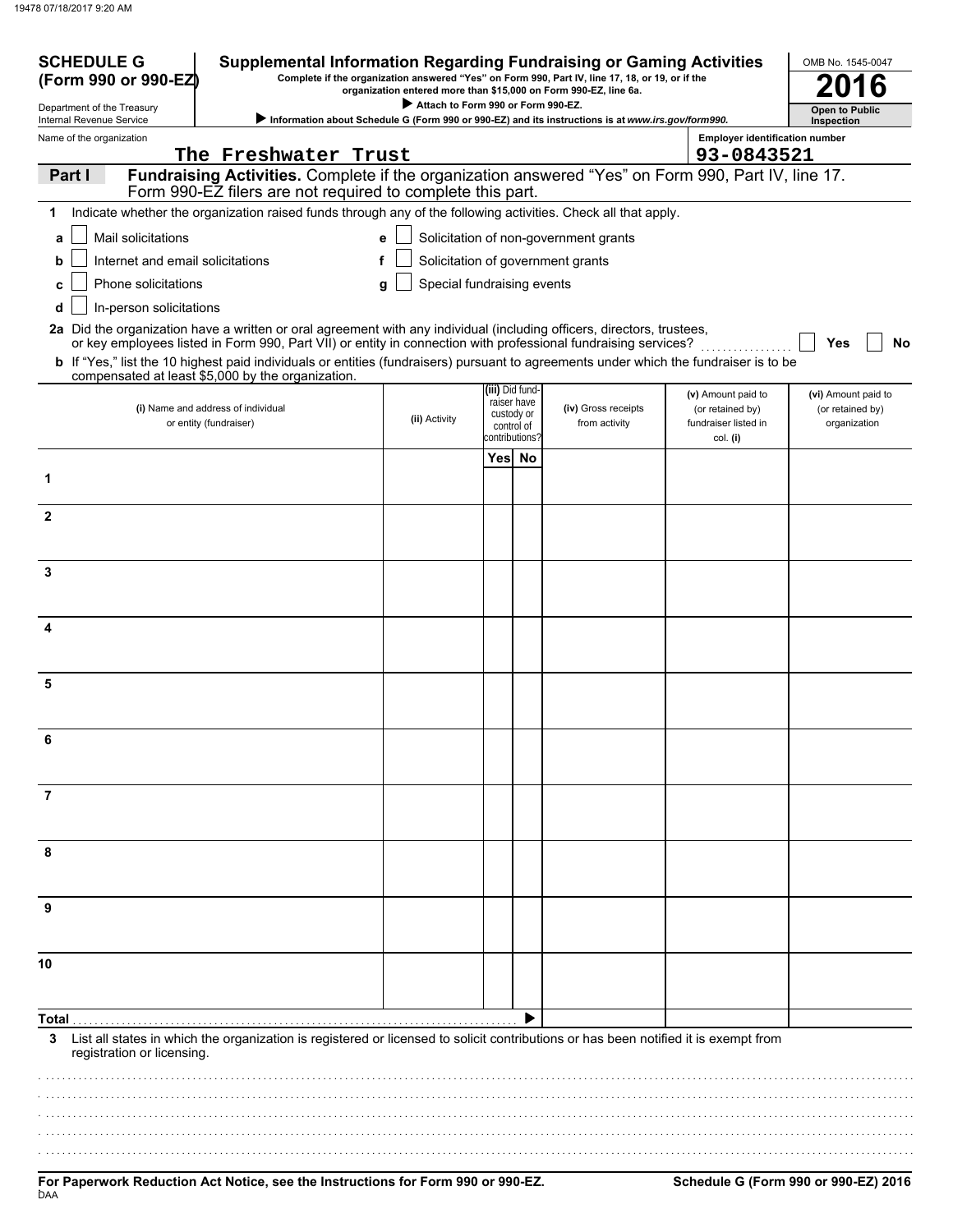| Schedule G (Form 990 or 990-EZ) 2016 | The Freshwater Trust | 93-0843521<br>-<br>Page <b>2</b> |
|--------------------------------------|----------------------|----------------------------------|
|                                      |                      |                                  |

| Part II | Fundraising Events. Complete if the organization answered "Yes" on Form 990, Part IV, line 18, or reported more    |  |  |
|---------|--------------------------------------------------------------------------------------------------------------------|--|--|
|         | than \$15,000 of fundraising event contributions and gross income on Form 990-EZ, lines 1 and 6b. List events with |  |  |
|         | gross receipts greater than \$5,000.                                                                               |  |  |
|         |                                                                                                                    |  |  |

|                 |          |                                | (a) Event $#1$                                                                       | $(b)$ Event #2                                                                                                     | (c) Other events       |                                   |
|-----------------|----------|--------------------------------|--------------------------------------------------------------------------------------|--------------------------------------------------------------------------------------------------------------------|------------------------|-----------------------------------|
|                 |          |                                |                                                                                      |                                                                                                                    |                        | (d) Total events                  |
|                 |          |                                | Golf Tournament Auction<br>(event type)                                              | (event type)                                                                                                       | None<br>(total number) | (add col. (a) through<br>col. (c) |
|                 |          |                                |                                                                                      |                                                                                                                    |                        |                                   |
| Revenue         |          | 1 Gross receipts               | 302,393                                                                              | 252,430                                                                                                            |                        | 554,823                           |
|                 |          | 2 Less: Contributions          |                                                                                      | 198,145                                                                                                            |                        | 198,145                           |
|                 |          | 3 Gross income (line 1 minus   |                                                                                      |                                                                                                                    |                        |                                   |
|                 |          |                                | 302,393                                                                              | 54,285                                                                                                             |                        | 356,678                           |
|                 |          |                                |                                                                                      |                                                                                                                    |                        |                                   |
|                 |          | 4 Cash prizes                  |                                                                                      |                                                                                                                    |                        |                                   |
|                 |          | 5 Noncash prizes               |                                                                                      |                                                                                                                    |                        |                                   |
|                 |          | 6 Rent/facility costs          |                                                                                      |                                                                                                                    |                        |                                   |
| Direct Expenses |          | 7 Food and beverages           |                                                                                      |                                                                                                                    |                        |                                   |
|                 |          | 8 Entertainment                |                                                                                      |                                                                                                                    |                        |                                   |
|                 |          | <b>9</b> Other direct expenses | 170,769                                                                              | 127,799                                                                                                            |                        | 298,568                           |
|                 |          |                                |                                                                                      |                                                                                                                    |                        | 298,568                           |
|                 |          |                                |                                                                                      | 10 Direct expense summary. Add lines 4 through 9 in column (d) [11] content to content the content of the summary. | $\blacktriangleright$  | 58,110                            |
|                 | Part III |                                |                                                                                      | Gaming. Complete if the organization answered "Yes" on Form 990, Part IV, line 19, or reported more                |                        |                                   |
|                 |          |                                | than \$15,000 on Form 990-EZ, line 6a.                                               |                                                                                                                    |                        |                                   |
|                 |          |                                | (a) Bingo                                                                            | (b) Pull tabs/instant                                                                                              | (c) Other gaming       | (d) Total gaming (add             |
| Revenue         |          |                                |                                                                                      | bingo/progressive bingo                                                                                            |                        | col. (a) through col. (c))        |
|                 |          | 1 Gross revenue                |                                                                                      |                                                                                                                    |                        |                                   |
|                 |          |                                |                                                                                      |                                                                                                                    |                        |                                   |
|                 |          | 2 Cash prizes                  |                                                                                      |                                                                                                                    |                        |                                   |
|                 |          |                                |                                                                                      |                                                                                                                    |                        |                                   |
| Direct Expenses |          | 3 Noncash prizes               |                                                                                      |                                                                                                                    |                        |                                   |
|                 |          |                                |                                                                                      |                                                                                                                    |                        |                                   |
|                 |          | 5 Other direct expenses        |                                                                                      |                                                                                                                    |                        |                                   |
|                 |          |                                | Yes<br>%                                                                             | %<br>Yes                                                                                                           | $\%$<br>Yes            |                                   |
|                 |          | 6 Volunteer labor              | <b>No</b>                                                                            | <b>No</b>                                                                                                          | No                     |                                   |
|                 |          |                                | 7 Direct expense summary. Add lines 2 through 5 in column (d)                        |                                                                                                                    | ▶                      |                                   |
|                 |          |                                |                                                                                      |                                                                                                                    |                        |                                   |
|                 |          |                                |                                                                                      |                                                                                                                    |                        |                                   |
| 9               |          |                                | Enter the state(s) in which the organization conducts gaming activities:             |                                                                                                                    |                        |                                   |
|                 |          |                                | a Is the organization licensed to conduct gaming activities in each of these states? |                                                                                                                    |                        | Yes<br><b>No</b>                  |
|                 |          | b If "No," explain:            |                                                                                      |                                                                                                                    |                        |                                   |
|                 |          |                                |                                                                                      |                                                                                                                    |                        |                                   |
|                 |          |                                |                                                                                      | 10a Were any of the organization's gaming licenses revoked, suspended, or terminated during the tax year?          |                        | Yes<br>No                         |
|                 |          | b If "Yes," explain:           |                                                                                      |                                                                                                                    |                        |                                   |
|                 |          |                                |                                                                                      |                                                                                                                    |                        |                                   |
|                 |          |                                |                                                                                      |                                                                                                                    |                        |                                   |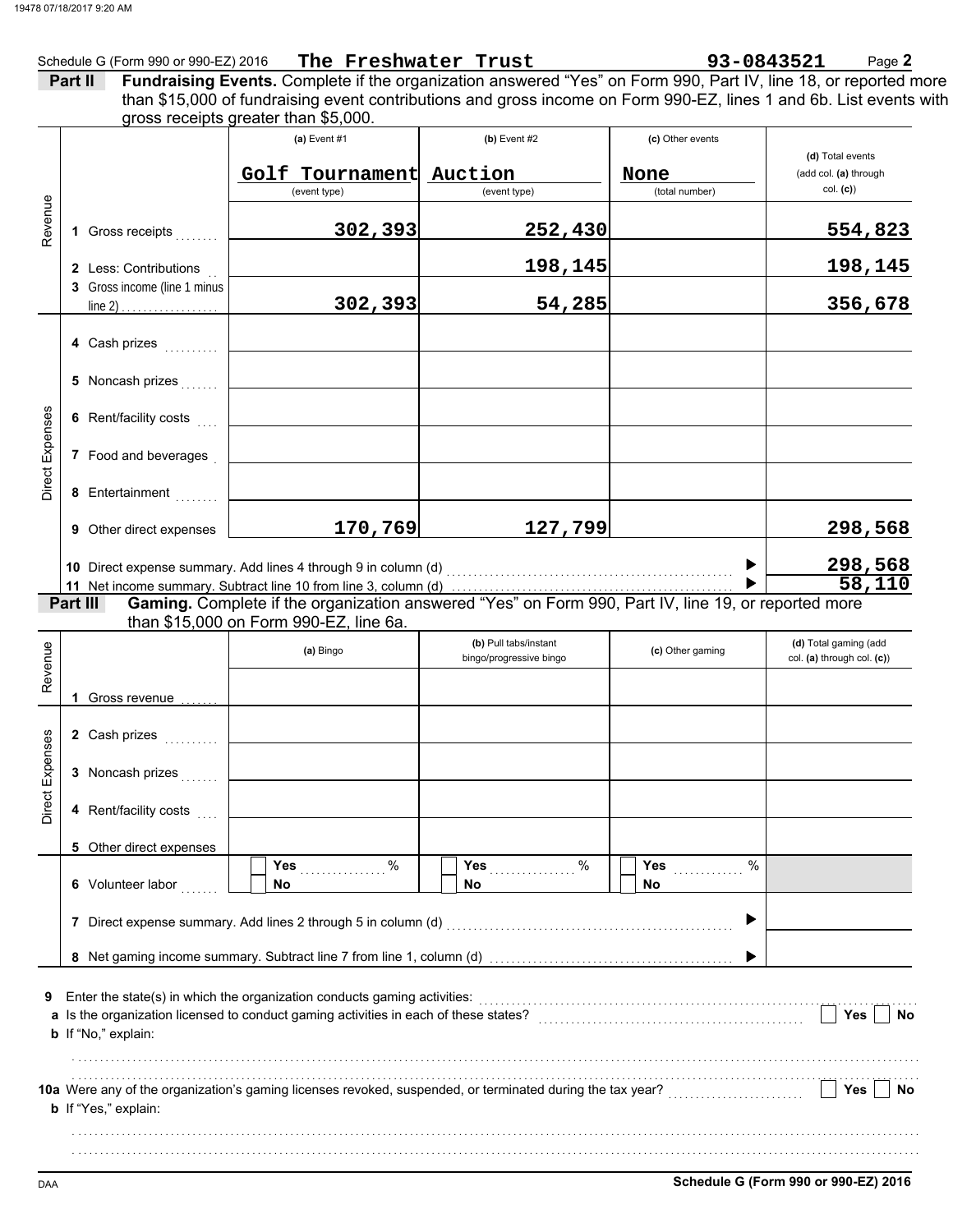|             | Schedule G (Form 990 or 990-EZ) 2016 The Freshwater Trust                                                                                                                                                                      | 93-0843521      |            | Page 3 |           |
|-------------|--------------------------------------------------------------------------------------------------------------------------------------------------------------------------------------------------------------------------------|-----------------|------------|--------|-----------|
| 11          |                                                                                                                                                                                                                                |                 | Yes        |        | <b>No</b> |
| 12          | Is the organization a grantor, beneficiary or trustee of a trust, or a member of a partnership or other entity                                                                                                                 |                 |            |        |           |
|             |                                                                                                                                                                                                                                |                 | <b>Yes</b> |        | No        |
| 13          | Indicate the percentage of gaming activity conducted in:                                                                                                                                                                       |                 |            |        |           |
| а           | The organization's facility [13a] 13a [135] The organization's state of the state of the state or the contract the contract of the state of the state of the state of the state of the state of the state of the state of the  |                 |            |        | %         |
| $\mathbf b$ | An outside facility <b>contained a set of a set of a set of a set of a set of a set of a set of a set of a set of a</b>                                                                                                        | 13 <sub>b</sub> |            |        | %         |
| 14          | Enter the name and address of the person who prepares the organization's gaming/special events books and                                                                                                                       |                 |            |        |           |
|             | records:                                                                                                                                                                                                                       |                 |            |        |           |
|             |                                                                                                                                                                                                                                |                 |            |        |           |
|             |                                                                                                                                                                                                                                |                 |            |        |           |
|             |                                                                                                                                                                                                                                |                 |            |        |           |
|             |                                                                                                                                                                                                                                |                 |            |        |           |
|             | Address > the communication of the contract of the contract of the contract of the contract of the contract of the contract of the contract of the contract of the contract of the contract of the contract of the contract of |                 |            |        |           |
|             | <b>15a</b> Does the organization have a contract with a third party from whom the organization receives gaming                                                                                                                 |                 |            |        |           |
|             | revenue?                                                                                                                                                                                                                       |                 | Yes        |        |           |
|             |                                                                                                                                                                                                                                |                 |            |        | No        |
| b           | If "Yes," enter the amount of gaming revenue received by the organization ▶ (\\times\) \\times," enter the amount of gaming revenue received by the organization ▶ (\\times\)                                                  |                 |            |        |           |
|             | amount of gaming revenue retained by the third party ▶ \$                                                                                                                                                                      |                 |            |        |           |
| c           | If "Yes," enter name and address of the third party:                                                                                                                                                                           |                 |            |        |           |
|             |                                                                                                                                                                                                                                |                 |            |        |           |
|             |                                                                                                                                                                                                                                |                 |            |        |           |
|             |                                                                                                                                                                                                                                |                 |            |        |           |
|             | Address > the communication of the contract of the contract of the contract of the contract of the contract of the contract of the contract of the contract of the contract of the contract of the contract of the contract of |                 |            |        |           |
|             |                                                                                                                                                                                                                                |                 |            |        |           |
| 16          | Gaming manager information:                                                                                                                                                                                                    |                 |            |        |           |
|             |                                                                                                                                                                                                                                |                 |            |        |           |
|             |                                                                                                                                                                                                                                |                 |            |        |           |
|             |                                                                                                                                                                                                                                |                 |            |        |           |
|             |                                                                                                                                                                                                                                |                 |            |        |           |
|             |                                                                                                                                                                                                                                |                 |            |        |           |
|             |                                                                                                                                                                                                                                |                 |            |        |           |
|             | Director/officer<br>Employee<br>Independent contractor                                                                                                                                                                         |                 |            |        |           |
|             |                                                                                                                                                                                                                                |                 |            |        |           |
| 17          | Mandatory distributions:                                                                                                                                                                                                       |                 |            |        |           |
| a           | Is the organization required under state law to make charitable distributions from the gaming proceeds to                                                                                                                      |                 |            |        |           |
|             |                                                                                                                                                                                                                                |                 | Yes        |        | No        |
| b           | Enter the amount of distributions required under state law to be distributed to other exempt organizations or                                                                                                                  |                 |            |        |           |
|             | spent in the organization's own exempt activities during the tax year $\blacktriangleright$                                                                                                                                    |                 |            |        |           |
|             | Supplemental Information. Provide the explanations required by Part I, line 2b, columns (iii) and (v); and<br>Part IV                                                                                                          |                 |            |        |           |
|             | Part III, lines 9, 9b, 10b, 15b, 15c, 16, and 17b, as applicable. Also provide any additional information.                                                                                                                     |                 |            |        |           |
|             | See instructions                                                                                                                                                                                                               |                 |            |        |           |
|             |                                                                                                                                                                                                                                |                 |            |        |           |
|             |                                                                                                                                                                                                                                |                 |            |        |           |
|             |                                                                                                                                                                                                                                |                 |            |        |           |
|             |                                                                                                                                                                                                                                |                 |            |        |           |
|             |                                                                                                                                                                                                                                |                 |            |        |           |
|             |                                                                                                                                                                                                                                |                 |            |        |           |
|             |                                                                                                                                                                                                                                |                 |            |        |           |
|             |                                                                                                                                                                                                                                |                 |            |        |           |
|             |                                                                                                                                                                                                                                |                 |            |        |           |
|             |                                                                                                                                                                                                                                |                 |            |        |           |
|             |                                                                                                                                                                                                                                |                 |            |        |           |
|             |                                                                                                                                                                                                                                |                 |            |        |           |
|             |                                                                                                                                                                                                                                |                 |            |        |           |
|             |                                                                                                                                                                                                                                |                 |            |        |           |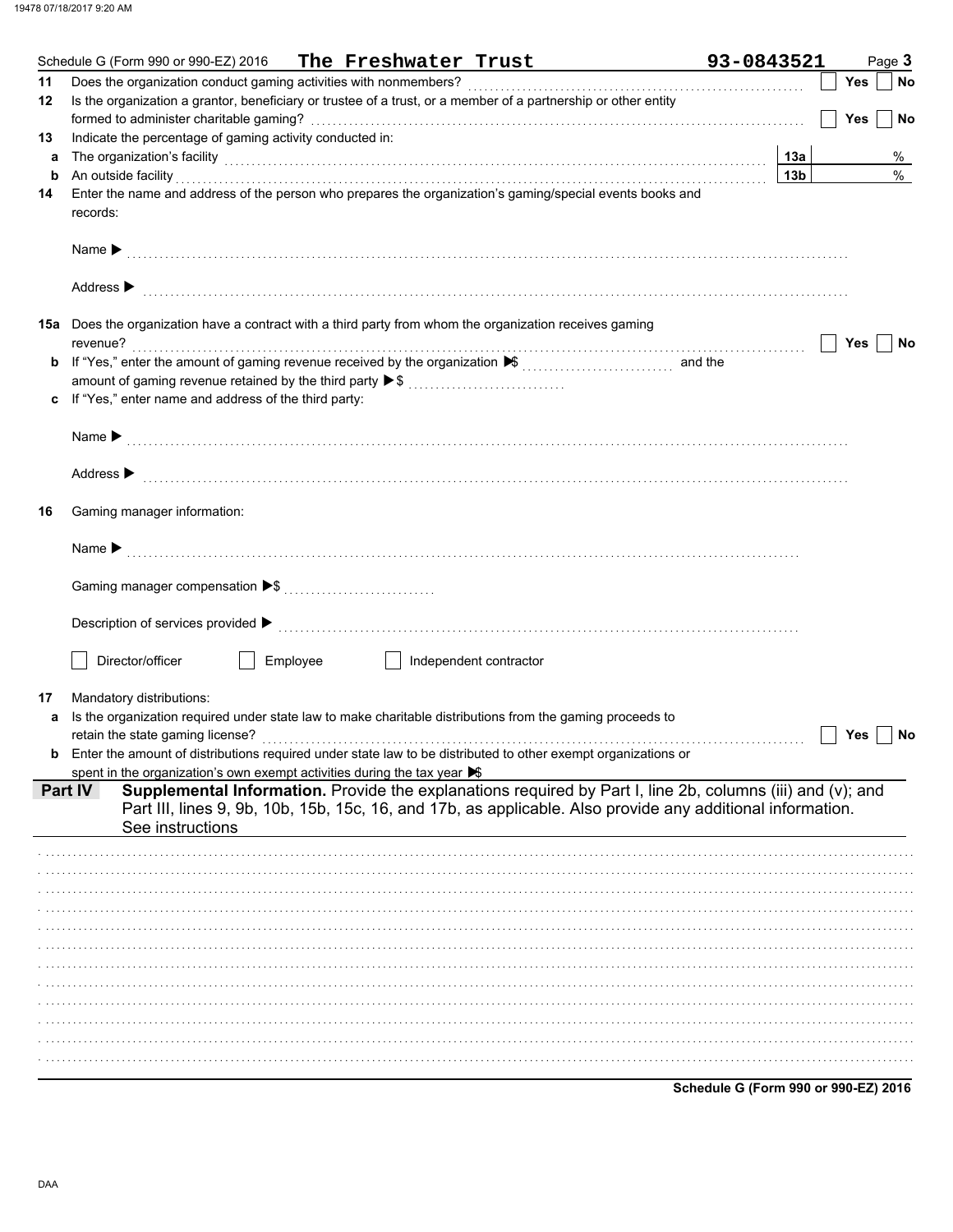|              | <b>Compensation Information</b><br><b>SCHEDULE J</b><br>For certain Officers, Directors, Trustees, Key Employees, and Highest<br>(Form 990)<br><b>Compensated Employees</b><br>Complete if the organization answered "Yes" on Form 990, Part IV, line 23. |                                                                                         |                                                                                                                                                                                                                         |                                       | OMB No. 1545-0047<br>16    |            |                                 |  |
|--------------|-----------------------------------------------------------------------------------------------------------------------------------------------------------------------------------------------------------------------------------------------------------|-----------------------------------------------------------------------------------------|-------------------------------------------------------------------------------------------------------------------------------------------------------------------------------------------------------------------------|---------------------------------------|----------------------------|------------|---------------------------------|--|
|              |                                                                                                                                                                                                                                                           |                                                                                         |                                                                                                                                                                                                                         |                                       | <b>Open to Public</b>      |            |                                 |  |
|              | Department of the Treasury<br>Internal Revenue Service                                                                                                                                                                                                    |                                                                                         | Attach to Form 990.<br>Information about Schedule J (Form 990) and its instructions is at www.irs.gov/form990.                                                                                                          |                                       |                            | Inspection |                                 |  |
|              | Name of the organization                                                                                                                                                                                                                                  |                                                                                         |                                                                                                                                                                                                                         | <b>Employer identification number</b> |                            |            |                                 |  |
|              | Part I                                                                                                                                                                                                                                                    | The Freshwater Trust<br><b>Questions Regarding Compensation</b>                         |                                                                                                                                                                                                                         | 93-0843521                            |                            |            |                                 |  |
|              |                                                                                                                                                                                                                                                           |                                                                                         |                                                                                                                                                                                                                         |                                       |                            | Yes        | No                              |  |
|              |                                                                                                                                                                                                                                                           |                                                                                         | 1a Check the appropriate box(es) if the organization provided any of the following to or for a person listed on Form                                                                                                    |                                       |                            |            |                                 |  |
|              |                                                                                                                                                                                                                                                           |                                                                                         | 990, Part VII, Section A, line 1a. Complete Part III to provide any relevant information regarding these items.                                                                                                         |                                       |                            |            |                                 |  |
|              | First-class or charter travel                                                                                                                                                                                                                             |                                                                                         | Housing allowance or residence for personal use                                                                                                                                                                         |                                       |                            |            |                                 |  |
|              | Travel for companions                                                                                                                                                                                                                                     | Tax indemnification and gross-up payments                                               | Payments for business use of personal residence<br>x<br>Health or social club dues or initiation fees                                                                                                                   |                                       |                            |            |                                 |  |
|              | Discretionary spending account                                                                                                                                                                                                                            |                                                                                         | Personal services (such as, maid, chauffeur, chef)                                                                                                                                                                      |                                       |                            |            |                                 |  |
|              |                                                                                                                                                                                                                                                           |                                                                                         |                                                                                                                                                                                                                         |                                       |                            |            |                                 |  |
|              |                                                                                                                                                                                                                                                           |                                                                                         | <b>b</b> If any of the boxes on line 1a are checked, did the organization follow a written policy regarding payment                                                                                                     |                                       |                            |            |                                 |  |
|              |                                                                                                                                                                                                                                                           |                                                                                         | or reimbursement or provision of all of the expenses described above? If "No," complete Part III to                                                                                                                     |                                       |                            |            |                                 |  |
|              | explain                                                                                                                                                                                                                                                   |                                                                                         |                                                                                                                                                                                                                         |                                       | 1b                         | X          |                                 |  |
| $\mathbf{2}$ |                                                                                                                                                                                                                                                           |                                                                                         | Did the organization require substantiation prior to reimbursing or allowing expenses incurred by all                                                                                                                   |                                       |                            |            |                                 |  |
|              |                                                                                                                                                                                                                                                           |                                                                                         | directors, trustees, and officers, including the CEO/Executive Director, regarding the items checked in line                                                                                                            |                                       |                            |            |                                 |  |
|              | $1a$ ?                                                                                                                                                                                                                                                    |                                                                                         |                                                                                                                                                                                                                         |                                       | $\mathbf{2}$               |            | X                               |  |
|              |                                                                                                                                                                                                                                                           |                                                                                         |                                                                                                                                                                                                                         |                                       |                            |            |                                 |  |
| 3            |                                                                                                                                                                                                                                                           |                                                                                         | Indicate which, if any, of the following the filing organization used to establish the compensation of the<br>organization's CEO/Executive Director. Check all that apply. Do not check any boxes for methods used by a |                                       |                            |            |                                 |  |
|              |                                                                                                                                                                                                                                                           |                                                                                         | related organization to establish compensation of the CEO/Executive Director, but explain in Part III.                                                                                                                  |                                       |                            |            |                                 |  |
|              | Compensation committee                                                                                                                                                                                                                                    |                                                                                         | Written employment contract                                                                                                                                                                                             |                                       |                            |            |                                 |  |
|              |                                                                                                                                                                                                                                                           | Independent compensation consultant                                                     | Compensation survey or study                                                                                                                                                                                            |                                       |                            |            |                                 |  |
|              | Form 990 of other organizations                                                                                                                                                                                                                           |                                                                                         | $ \mathbf{x} $<br>Approval by the board or compensation committee                                                                                                                                                       |                                       |                            |            |                                 |  |
|              |                                                                                                                                                                                                                                                           |                                                                                         |                                                                                                                                                                                                                         |                                       |                            |            |                                 |  |
| 4            | organization or a related organization:                                                                                                                                                                                                                   |                                                                                         | During the year, did any person listed on Form 990, Part VII, Section A, line 1a, with respect to the filing                                                                                                            |                                       |                            |            |                                 |  |
|              |                                                                                                                                                                                                                                                           | a Receive a severance payment or change-of-control payment?                             |                                                                                                                                                                                                                         |                                       | 4a                         |            |                                 |  |
|              |                                                                                                                                                                                                                                                           | b Participate in, or receive payment from, a supplemental nonqualified retirement plan? |                                                                                                                                                                                                                         |                                       | 4b                         |            | $rac{X}{X}$                     |  |
|              |                                                                                                                                                                                                                                                           | c Participate in, or receive payment from, an equity-based compensation arrangement?    |                                                                                                                                                                                                                         |                                       | 4c                         |            |                                 |  |
|              |                                                                                                                                                                                                                                                           |                                                                                         | If "Yes" to any of lines 4a-c, list the persons and provide the applicable amounts for each item in Part III.                                                                                                           |                                       |                            |            |                                 |  |
|              |                                                                                                                                                                                                                                                           |                                                                                         | Only section 501(c)(3), 501(c)(4), and 501(c)(29) organizations must complete lines 5-9.                                                                                                                                |                                       |                            |            |                                 |  |
| 5            |                                                                                                                                                                                                                                                           |                                                                                         | For persons listed on Form 990, Part VII, Section A, line 1a, did the organization pay or accrue any                                                                                                                    |                                       |                            |            |                                 |  |
|              |                                                                                                                                                                                                                                                           | compensation contingent on the revenues of:                                             |                                                                                                                                                                                                                         |                                       |                            |            |                                 |  |
|              | a The organization?                                                                                                                                                                                                                                       |                                                                                         |                                                                                                                                                                                                                         |                                       | 5a                         |            | $\frac{\mathbf{x}}{\mathbf{x}}$ |  |
|              | <b>b</b> Any related organization?                                                                                                                                                                                                                        |                                                                                         |                                                                                                                                                                                                                         |                                       | 5 <sub>b</sub>             |            |                                 |  |
|              |                                                                                                                                                                                                                                                           | If "Yes" on line 5a or 5b, describe in Part III.                                        |                                                                                                                                                                                                                         |                                       |                            |            |                                 |  |
| 6            |                                                                                                                                                                                                                                                           |                                                                                         | For persons listed on Form 990, Part VII, Section A, line 1a, did the organization pay or accrue any                                                                                                                    |                                       |                            |            |                                 |  |
|              |                                                                                                                                                                                                                                                           | compensation contingent on the net earnings of:                                         |                                                                                                                                                                                                                         |                                       |                            |            |                                 |  |
|              | a The organization?                                                                                                                                                                                                                                       |                                                                                         |                                                                                                                                                                                                                         |                                       | 6a                         |            | $\frac{\mathbf{x}}{\mathbf{x}}$ |  |
|              |                                                                                                                                                                                                                                                           |                                                                                         |                                                                                                                                                                                                                         |                                       | 6b                         |            |                                 |  |
|              |                                                                                                                                                                                                                                                           | If "Yes" on line 6a or 6b, describe in Part III.                                        |                                                                                                                                                                                                                         |                                       |                            |            |                                 |  |
| 7            |                                                                                                                                                                                                                                                           |                                                                                         | For persons listed on Form 990, Part VII, Section A, line 1a, did the organization provide any nonfixed                                                                                                                 |                                       |                            |            |                                 |  |
|              |                                                                                                                                                                                                                                                           | payments not described on lines 5 and 6? If "Yes," describe in Part III                 |                                                                                                                                                                                                                         |                                       | $\overline{7}$             |            | X                               |  |
| 8            |                                                                                                                                                                                                                                                           |                                                                                         | Were any amounts reported on Form 990, Part VII, paid or accrued pursuant to a contract that was subject                                                                                                                |                                       |                            |            |                                 |  |
|              |                                                                                                                                                                                                                                                           |                                                                                         | to the initial contract exception described in Regulations section 53.4958-4(a)(3)? If "Yes," describe                                                                                                                  |                                       |                            |            |                                 |  |
|              |                                                                                                                                                                                                                                                           |                                                                                         |                                                                                                                                                                                                                         |                                       | 8                          |            | X                               |  |
| 9            |                                                                                                                                                                                                                                                           |                                                                                         | If "Yes" on line 8, did the organization also follow the rebuttable presumption procedure described in                                                                                                                  |                                       |                            |            |                                 |  |
|              | Regulations section 53.4958-6(c)?                                                                                                                                                                                                                         |                                                                                         |                                                                                                                                                                                                                         |                                       | 9                          |            |                                 |  |
|              |                                                                                                                                                                                                                                                           | For Paperwork Reduction Act Notice, see the Instructions for Form 990.                  |                                                                                                                                                                                                                         |                                       | Schedule J (Form 990) 2016 |            |                                 |  |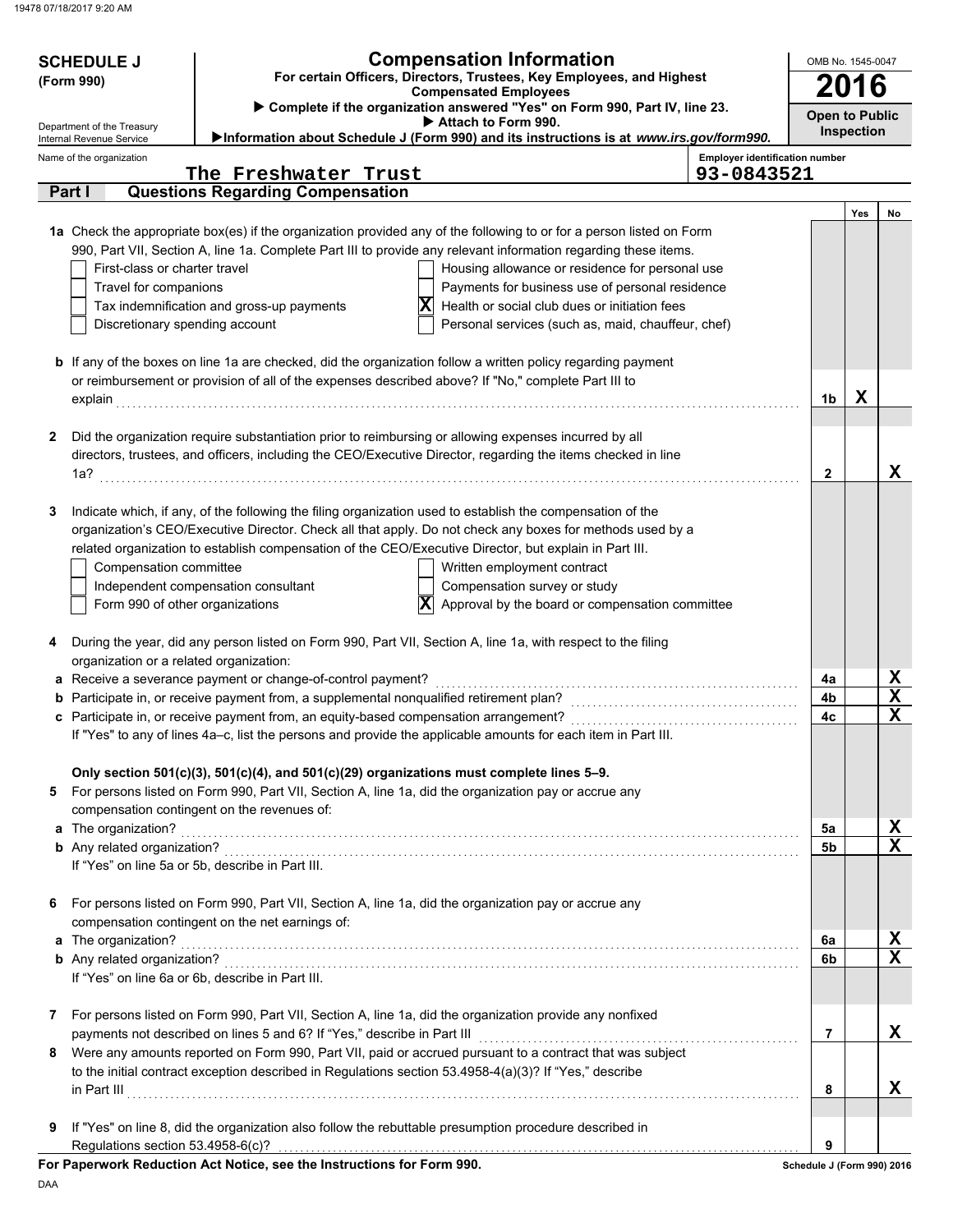### The Freshwater Trust 93-0843521 Page 2 Schedule J (Form 990) 2016 Officers, Directors, Trustees, Key Employees, and Highest Compensated Employees. Use duplicate copies if additional space is needed. Part II

For each individual whose compensation must be reported on Schedule J, report compensation from the organization on row (i) and from related organizations, described in the instructions, on row (ii). Do not list any individuals that aren't listed on Form 990, Part VII.

Note: The sum of columns (B)(i)-(iii) for each listed individual must equal the total amount of Form 990, Part VII, Section A, line 1a, applicable column (D) and (E) amounts for that individual.

|                       | (B) Breakdown of W-2 and/or 1099-MISC compensation |                                        |                                           | (C) Retirement and             | (D) Nontaxable | (E) Total of columns | (F) Compensation                                           |
|-----------------------|----------------------------------------------------|----------------------------------------|-------------------------------------------|--------------------------------|----------------|----------------------|------------------------------------------------------------|
| (A) Name and Title    | (i) Base<br>compensation                           | (ii) Bonus & incentive<br>compensation | (iii) Other<br>reportable<br>compensation | other deferred<br>compensation | benefits       | $(B)(i)$ - $(D)$     | in column (B) reported<br>as deferred on prior<br>Form 990 |
| Joe Whitworth<br>(i)  | 175,000                                            | $\Omega$                               |                                           | 18,967                         | ი              | 193,967              | $\mathbf 0$                                                |
| 1 President           | O                                                  | 0                                      |                                           |                                | 0              |                      | 0                                                          |
| Alan Horton<br>(i)    | 145,000                                            | $\Omega$                               |                                           | 11,322                         | 0              | 156,322              | $\mathbf 0$                                                |
| 2 Managing Director   | n                                                  | n                                      |                                           |                                | ŋ              |                      | 0                                                          |
|                       |                                                    |                                        |                                           |                                |                |                      |                                                            |
|                       |                                                    |                                        |                                           |                                |                |                      |                                                            |
| (1)                   |                                                    |                                        |                                           |                                |                |                      |                                                            |
|                       |                                                    |                                        |                                           |                                |                |                      |                                                            |
| (i)<br>6              |                                                    |                                        |                                           |                                |                |                      |                                                            |
| (i)<br>$\overline{7}$ |                                                    |                                        |                                           |                                |                |                      |                                                            |
|                       |                                                    |                                        |                                           |                                |                |                      |                                                            |
| 8                     |                                                    |                                        |                                           |                                |                |                      |                                                            |
|                       |                                                    |                                        |                                           |                                |                |                      |                                                            |
| 10                    |                                                    |                                        |                                           |                                |                |                      |                                                            |
| 11                    |                                                    |                                        |                                           |                                |                |                      |                                                            |
|                       |                                                    |                                        |                                           |                                |                |                      |                                                            |
| 12                    |                                                    |                                        |                                           |                                |                |                      |                                                            |
| 13                    |                                                    |                                        |                                           |                                |                |                      |                                                            |
| 14                    |                                                    |                                        |                                           |                                |                |                      |                                                            |
| 15                    |                                                    |                                        |                                           |                                |                |                      |                                                            |
| (i)<br>16             |                                                    |                                        |                                           |                                |                |                      |                                                            |
|                       |                                                    |                                        |                                           |                                |                |                      |                                                            |

Schedule J (Form 990) 2016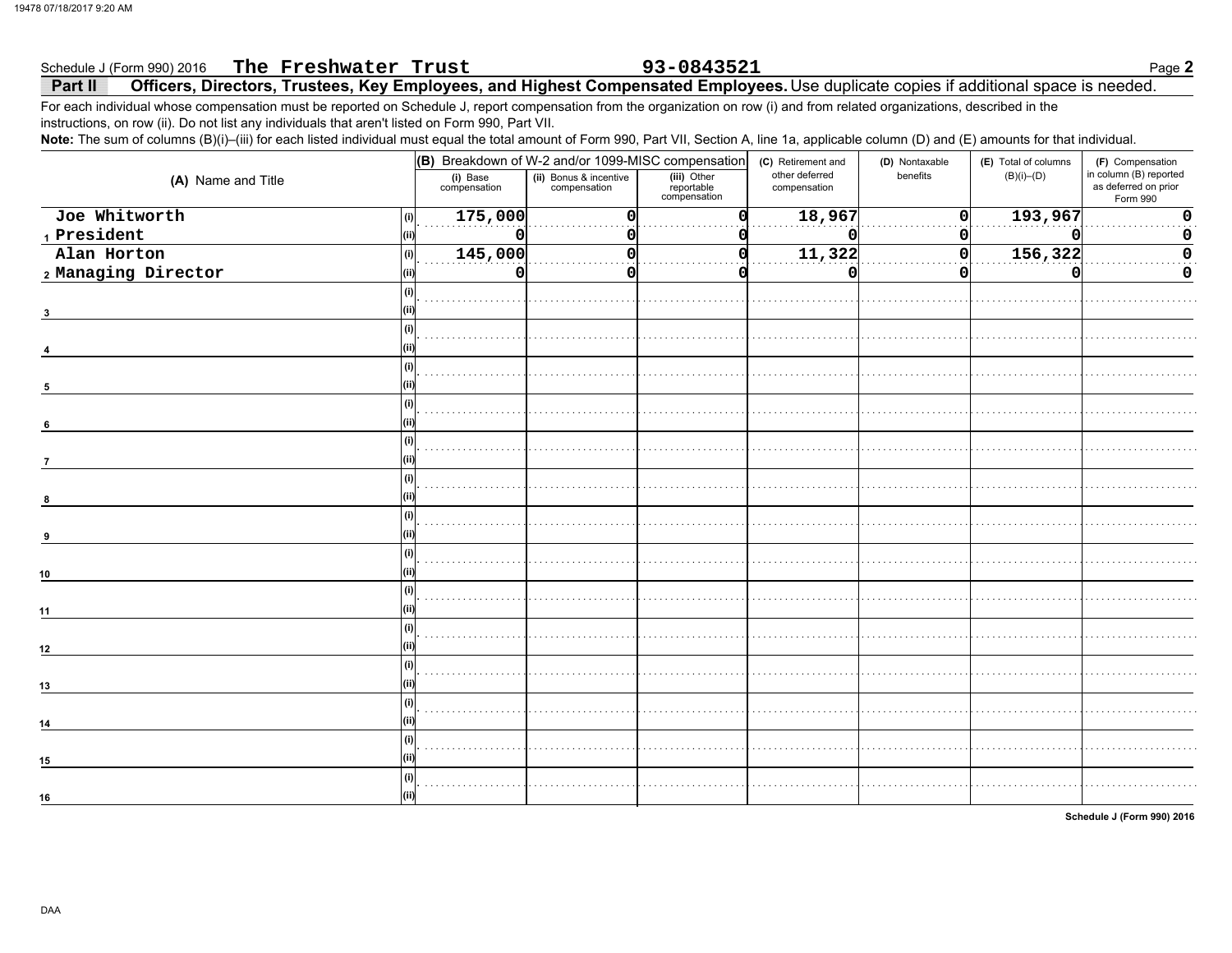|                                 | Schedule J (Form 990) 2016 The Freshwater Trust<br>Part III Supplemental Information | 93-0843521 | Page 3                                                                                                                                                                     |
|---------------------------------|--------------------------------------------------------------------------------------|------------|----------------------------------------------------------------------------------------------------------------------------------------------------------------------------|
|                                 |                                                                                      |            |                                                                                                                                                                            |
|                                 |                                                                                      |            | Provide the information, explanation, or descriptions required for Part I, lines 1a, 1b, 3, 4a, 4b, 4c, 5a, 5b, 6a, 6b, 7, and 8, and for Part II. Also complete this part |
| for any additional information. |                                                                                      |            |                                                                                                                                                                            |
|                                 |                                                                                      |            |                                                                                                                                                                            |
|                                 |                                                                                      |            |                                                                                                                                                                            |
|                                 |                                                                                      |            |                                                                                                                                                                            |
|                                 |                                                                                      |            |                                                                                                                                                                            |
|                                 |                                                                                      |            |                                                                                                                                                                            |
|                                 |                                                                                      |            |                                                                                                                                                                            |
|                                 |                                                                                      |            |                                                                                                                                                                            |
|                                 |                                                                                      |            |                                                                                                                                                                            |
|                                 |                                                                                      |            |                                                                                                                                                                            |
|                                 |                                                                                      |            |                                                                                                                                                                            |
|                                 |                                                                                      |            |                                                                                                                                                                            |
|                                 |                                                                                      |            |                                                                                                                                                                            |
|                                 |                                                                                      |            |                                                                                                                                                                            |
|                                 |                                                                                      |            |                                                                                                                                                                            |
|                                 |                                                                                      |            |                                                                                                                                                                            |
|                                 |                                                                                      |            |                                                                                                                                                                            |
|                                 |                                                                                      |            |                                                                                                                                                                            |
|                                 |                                                                                      |            |                                                                                                                                                                            |
|                                 |                                                                                      |            |                                                                                                                                                                            |
|                                 |                                                                                      |            |                                                                                                                                                                            |
|                                 |                                                                                      |            |                                                                                                                                                                            |
|                                 |                                                                                      |            |                                                                                                                                                                            |
|                                 |                                                                                      |            |                                                                                                                                                                            |
|                                 |                                                                                      |            |                                                                                                                                                                            |
|                                 |                                                                                      |            |                                                                                                                                                                            |
|                                 |                                                                                      |            |                                                                                                                                                                            |
|                                 |                                                                                      |            |                                                                                                                                                                            |
|                                 |                                                                                      |            |                                                                                                                                                                            |
|                                 |                                                                                      |            |                                                                                                                                                                            |
|                                 |                                                                                      |            |                                                                                                                                                                            |
|                                 |                                                                                      |            |                                                                                                                                                                            |
|                                 |                                                                                      |            |                                                                                                                                                                            |
|                                 |                                                                                      |            |                                                                                                                                                                            |
|                                 |                                                                                      |            |                                                                                                                                                                            |

Schedule J (Form 990) 2016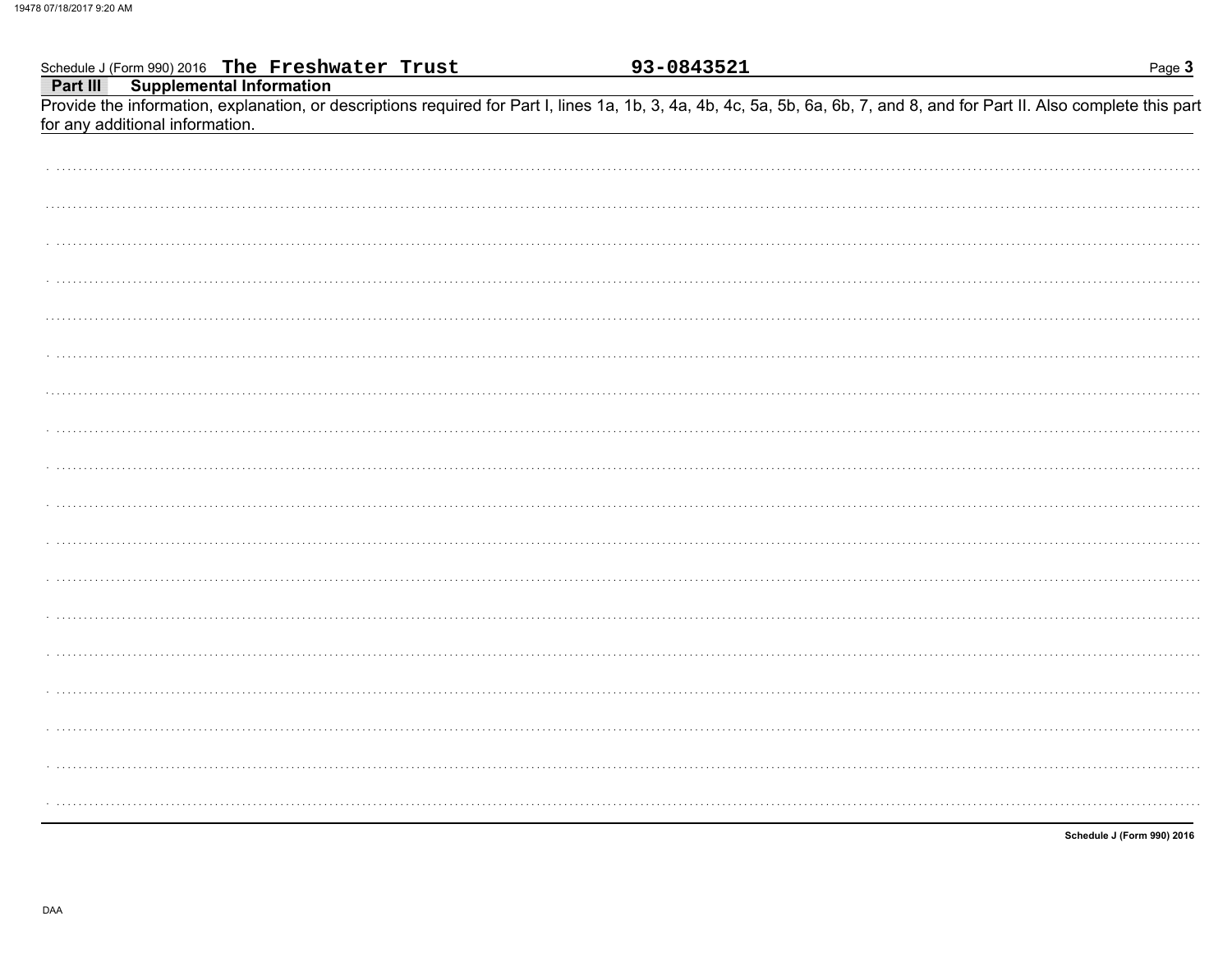# **(Form 990)**

### **SCHEDULE M Noncash Contributions**

OMB No. 1545-0047 **2016**

**Open To Public**

|  | וטטט וווט ון |  |
|--|--------------|--|
|  |              |  |
|  |              |  |

 **Complete if the organizations answered "Yes" on Form 990, Part IV, lines 29 or 30.**

 **Attach to Form 990.**

 **Information about Schedule M (Form 990) and its instructions is at** *www.irs.gov/form990.*

**Inspection**

| Department of the Treasury      |
|---------------------------------|
| <b>Internal Revenue Service</b> |
| Name of the organization        |

### Name of the organization **Employer identification number The Freshwater Trust 93-0843521**

|              | <b>Types of Property</b><br>Part I                                                                                 |             |                            |                                             |                              |     |     |    |
|--------------|--------------------------------------------------------------------------------------------------------------------|-------------|----------------------------|---------------------------------------------|------------------------------|-----|-----|----|
|              |                                                                                                                    | (a)         | (b)                        | (c)                                         | (d)                          |     |     |    |
|              |                                                                                                                    | Check if    | Number of contributions or | Noncash contribution<br>amounts reported on | Method of determining        |     |     |    |
|              |                                                                                                                    | applicable  | items contributed          | Form 990, Part VIII, line 1g                | noncash contribution amounts |     |     |    |
| 1            |                                                                                                                    |             |                            |                                             |                              |     |     |    |
| $\mathbf{2}$ | Art - Historical treasures                                                                                         |             |                            |                                             |                              |     |     |    |
| 3            | Art - Fractional interests                                                                                         |             |                            |                                             |                              |     |     |    |
| 4            | Books and publications [1] [1]                                                                                     |             |                            |                                             |                              |     |     |    |
| 5            | Clothing and household                                                                                             |             |                            |                                             |                              |     |     |    |
|              |                                                                                                                    |             |                            |                                             |                              |     |     |    |
| 6            | Cars and other vehicles <b>Cars</b>                                                                                |             |                            |                                             |                              |     |     |    |
| 7            | Boats and planes                                                                                                   |             |                            |                                             |                              |     |     |    |
| 8            | Intellectual property                                                                                              |             |                            |                                             |                              |     |     |    |
| 9            | Securities - Publicly traded                                                                                       | $\mathbf x$ | 1                          |                                             | 399,312 Fair Market Value    |     |     |    |
| 10           | Securities - Closely held stock                                                                                    |             |                            |                                             |                              |     |     |    |
| 11           | Securities - Partnership, LLC,                                                                                     |             |                            |                                             |                              |     |     |    |
|              | or trust interests                                                                                                 |             |                            |                                             |                              |     |     |    |
| 12           | Securities - Miscellaneous                                                                                         |             |                            |                                             |                              |     |     |    |
| 13           | Qualified conservation                                                                                             |             |                            |                                             |                              |     |     |    |
|              | contribution - Historic                                                                                            |             |                            |                                             |                              |     |     |    |
|              | structures                                                                                                         |             |                            |                                             |                              |     |     |    |
| 14           | Qualified conservation                                                                                             |             |                            |                                             |                              |     |     |    |
|              | contribution - Other                                                                                               |             |                            |                                             |                              |     |     |    |
| 15           | Real estate - Residential                                                                                          |             |                            |                                             |                              |     |     |    |
| 16           | Real estate - Commercial                                                                                           |             |                            |                                             |                              |     |     |    |
| 17           | Real estate - Other                                                                                                |             |                            |                                             |                              |     |     |    |
| 18           |                                                                                                                    |             |                            |                                             |                              |     |     |    |
| 19           | Food inventory                                                                                                     |             |                            |                                             |                              |     |     |    |
| 20           | Drugs and medical supplies                                                                                         |             |                            |                                             |                              |     |     |    |
| 21           | Taxidermy                                                                                                          |             |                            |                                             |                              |     |     |    |
| 22           | Historical artifacts [11] [11] Historical artifacts                                                                |             |                            |                                             |                              |     |     |    |
| 23           | Scientific specimens<br>                                                                                           |             |                            |                                             |                              |     |     |    |
| 24           |                                                                                                                    |             |                            |                                             |                              |     |     |    |
| 25           |                                                                                                                    |             |                            |                                             |                              |     |     |    |
| 26           |                                                                                                                    |             |                            |                                             |                              |     |     |    |
| 27           | Other $\blacktriangleright$ (                                                                                      |             |                            |                                             |                              |     |     |    |
| 28           | Other $\blacktriangleright$ (                                                                                      |             |                            |                                             |                              |     |     |    |
| 29           | Number of Forms 8283 received by the organization during the tax year for contributions for                        |             |                            |                                             |                              |     |     |    |
|              | which the organization completed Form 8283, Part IV, Donee Acknowledgement                                         |             |                            |                                             | 29                           |     |     |    |
|              |                                                                                                                    |             |                            |                                             |                              |     | Yes | No |
| 30a          | During the year, did the organization receive by contribution any property reported in Part I, lines 1 through     |             |                            |                                             |                              |     |     |    |
|              | 28, that it must hold for at least three years from the date of the initial contribution, and which isn't required |             |                            |                                             |                              |     |     |    |
|              |                                                                                                                    |             |                            |                                             |                              | 30a |     | X  |
| b            | If "Yes," describe the arrangement in Part II.                                                                     |             |                            |                                             |                              |     |     |    |
| 31           | Does the organization have a gift acceptance policy that requires the review of any nonstandard                    |             |                            |                                             |                              |     |     |    |
|              | contributions?                                                                                                     |             |                            |                                             |                              | 31  |     | X  |
| 32a          | Does the organization hire or use third parties or related organizations to solicit, process, or sell noncash      |             |                            |                                             |                              |     |     |    |
|              | contributions?                                                                                                     |             |                            |                                             |                              | 32a |     | X  |
| b            | If "Yes," describe in Part II.                                                                                     |             |                            |                                             |                              |     |     |    |
| 33           | If the organization didn't report an amount in column (c) for a type of property for which column (a) is checked,  |             |                            |                                             |                              |     |     |    |
|              | describe in Part II.                                                                                               |             |                            |                                             |                              |     |     |    |

**For Paperwork Reduction Act Notice, see the Instructions for Form 990. Schedule M (Form 990) (2016)**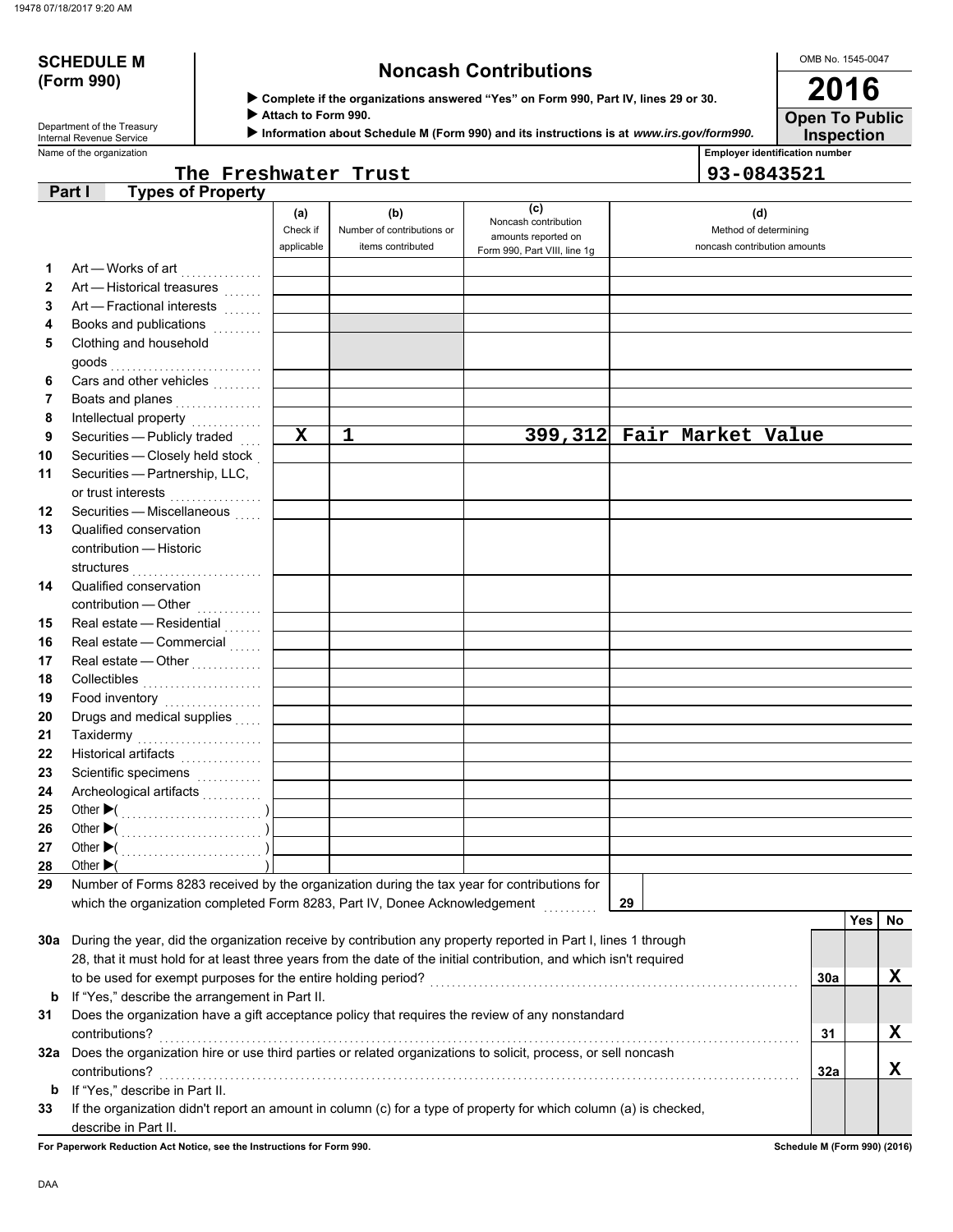| 93-0843521<br>The Freshwater Trust<br>Supplemental Information. Provide the information required by Part I, lines 30b, 32b, and 33, and whether<br>Part II<br>the organization is reporting in Part I, column (b), the number of contributions, the number of items received,<br>or a combination of both. Also complete this part for any additional information. | Page $2$ |
|--------------------------------------------------------------------------------------------------------------------------------------------------------------------------------------------------------------------------------------------------------------------------------------------------------------------------------------------------------------------|----------|
|                                                                                                                                                                                                                                                                                                                                                                    |          |
|                                                                                                                                                                                                                                                                                                                                                                    |          |
|                                                                                                                                                                                                                                                                                                                                                                    |          |
|                                                                                                                                                                                                                                                                                                                                                                    |          |
|                                                                                                                                                                                                                                                                                                                                                                    |          |
|                                                                                                                                                                                                                                                                                                                                                                    |          |
|                                                                                                                                                                                                                                                                                                                                                                    |          |
|                                                                                                                                                                                                                                                                                                                                                                    |          |
|                                                                                                                                                                                                                                                                                                                                                                    |          |
|                                                                                                                                                                                                                                                                                                                                                                    |          |
|                                                                                                                                                                                                                                                                                                                                                                    |          |
|                                                                                                                                                                                                                                                                                                                                                                    |          |
|                                                                                                                                                                                                                                                                                                                                                                    |          |
|                                                                                                                                                                                                                                                                                                                                                                    |          |
|                                                                                                                                                                                                                                                                                                                                                                    |          |
|                                                                                                                                                                                                                                                                                                                                                                    |          |
|                                                                                                                                                                                                                                                                                                                                                                    |          |
|                                                                                                                                                                                                                                                                                                                                                                    |          |
|                                                                                                                                                                                                                                                                                                                                                                    |          |
|                                                                                                                                                                                                                                                                                                                                                                    |          |
|                                                                                                                                                                                                                                                                                                                                                                    |          |
|                                                                                                                                                                                                                                                                                                                                                                    |          |
|                                                                                                                                                                                                                                                                                                                                                                    |          |
|                                                                                                                                                                                                                                                                                                                                                                    |          |
|                                                                                                                                                                                                                                                                                                                                                                    |          |
|                                                                                                                                                                                                                                                                                                                                                                    |          |
|                                                                                                                                                                                                                                                                                                                                                                    |          |
|                                                                                                                                                                                                                                                                                                                                                                    |          |
|                                                                                                                                                                                                                                                                                                                                                                    |          |
|                                                                                                                                                                                                                                                                                                                                                                    |          |
|                                                                                                                                                                                                                                                                                                                                                                    |          |
|                                                                                                                                                                                                                                                                                                                                                                    |          |
|                                                                                                                                                                                                                                                                                                                                                                    |          |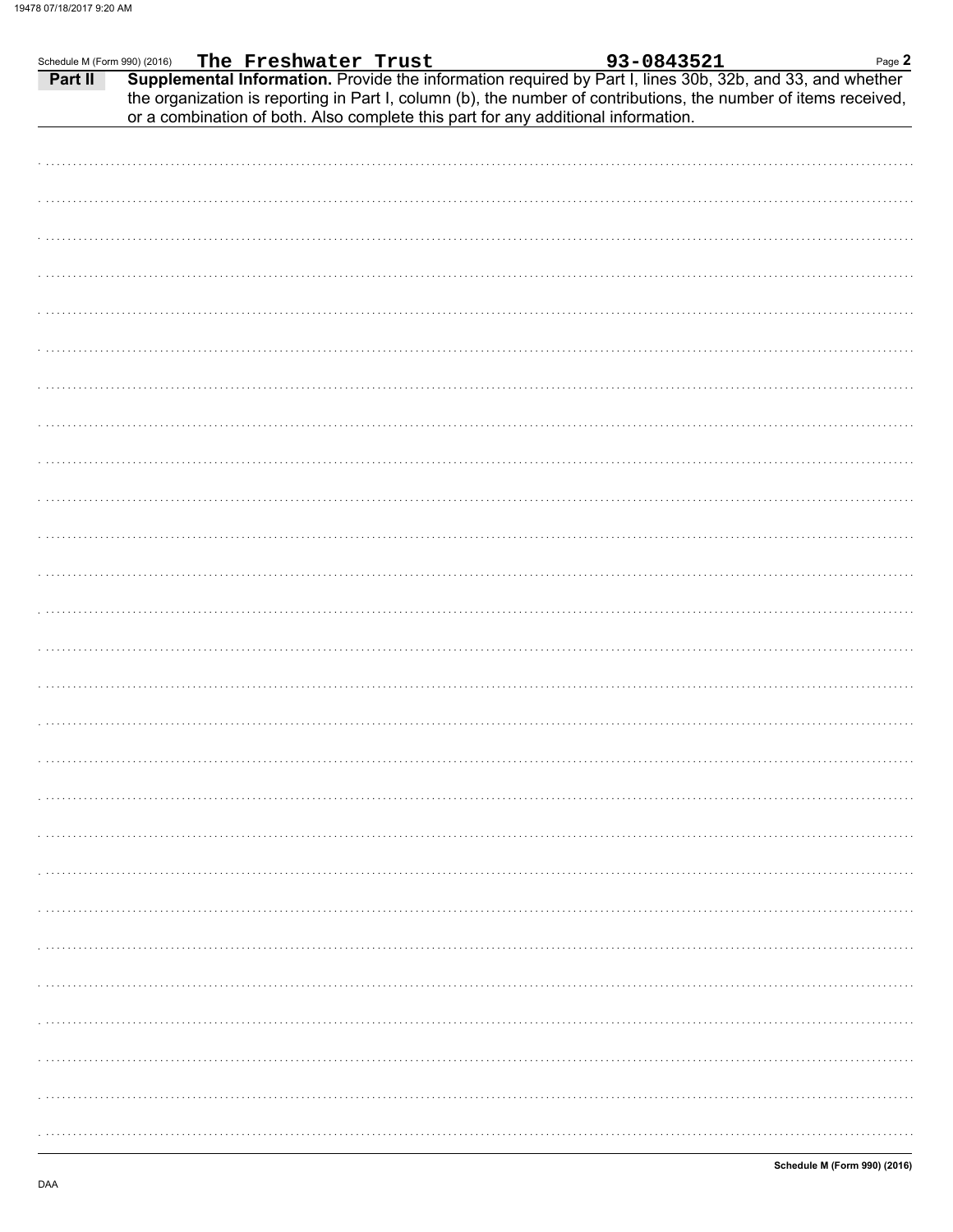| Supplemental Information to Form 990 or 990-EZ<br><b>SCHEDULE O</b><br>(Form 990 or 990-EZ)<br>Complete to provide information for responses to specific questions on<br>Form 990 or 990-EZ or to provide any additional information.<br>Attach to Form 990 or 990-EZ.<br>Department of the Treasury<br>Internal Revenue Service<br>Information about Schedule O (Form 990 or 990-EZ) and its instructions is at www.irs.gov/form990. Inspection<br>Name of the organization<br>The Freshwater Trust | <b>Emplover identification number</b><br>93-0843521 | OMB No. 1545-0047<br>2016<br><b>Open to Public</b> |
|------------------------------------------------------------------------------------------------------------------------------------------------------------------------------------------------------------------------------------------------------------------------------------------------------------------------------------------------------------------------------------------------------------------------------------------------------------------------------------------------------|-----------------------------------------------------|----------------------------------------------------|
|                                                                                                                                                                                                                                                                                                                                                                                                                                                                                                      |                                                     |                                                    |
| Form 990, Part VI, Line 11b - Organization's Process to Review Form 990<br>A copy of the return is provided to the finance officer, managing director,<br>and treasurer for review and approval prior to preparation for filing.                                                                                                                                                                                                                                                                     |                                                     |                                                    |
| Form 990, Part VI, Line 12c - Enforcement of Conflicts Policy                                                                                                                                                                                                                                                                                                                                                                                                                                        |                                                     |                                                    |
| Each director, principal officer, and member of a committee with governing                                                                                                                                                                                                                                                                                                                                                                                                                           |                                                     |                                                    |
|                                                                                                                                                                                                                                                                                                                                                                                                                                                                                                      |                                                     |                                                    |
| board delegated powers shall annually sign a statement which affirms such                                                                                                                                                                                                                                                                                                                                                                                                                            |                                                     |                                                    |
| person: has received a copy of the organization's conflicts of interet                                                                                                                                                                                                                                                                                                                                                                                                                               |                                                     |                                                    |
| policy; has read and understands the policy; and has agreed to comply with                                                                                                                                                                                                                                                                                                                                                                                                                           |                                                     |                                                    |
| the policy.                                                                                                                                                                                                                                                                                                                                                                                                                                                                                          |                                                     |                                                    |
| Form 990, Part VI, Line 15a - Compensation Process for Top Official                                                                                                                                                                                                                                                                                                                                                                                                                                  |                                                     |                                                    |
| The board of directors determines compensation for organization's executive                                                                                                                                                                                                                                                                                                                                                                                                                          |                                                     |                                                    |
| and managing directors.                                                                                                                                                                                                                                                                                                                                                                                                                                                                              |                                                     |                                                    |
| Form 990, Part VI, Line 15b - Compensation Process for Officers                                                                                                                                                                                                                                                                                                                                                                                                                                      |                                                     |                                                    |
| Executive and managing director determine compensation for all other senior                                                                                                                                                                                                                                                                                                                                                                                                                          |                                                     |                                                    |
| staff based on budgets and prevailing wages in the marketplace.                                                                                                                                                                                                                                                                                                                                                                                                                                      |                                                     |                                                    |
| Form 990, Part VI, Line 19 - Governing Documents Disclosure Explanation                                                                                                                                                                                                                                                                                                                                                                                                                              |                                                     |                                                    |
| The organization's governing documents are made available for public                                                                                                                                                                                                                                                                                                                                                                                                                                 |                                                     |                                                    |
| inspection upon request from the party seeking access.                                                                                                                                                                                                                                                                                                                                                                                                                                               |                                                     |                                                    |
| Form 990, Part XI, Line 9 - Other Changes in Net Assets Explanation                                                                                                                                                                                                                                                                                                                                                                                                                                  |                                                     |                                                    |
| Fundraising expenses                                                                                                                                                                                                                                                                                                                                                                                                                                                                                 | \$                                                  | 298,569                                            |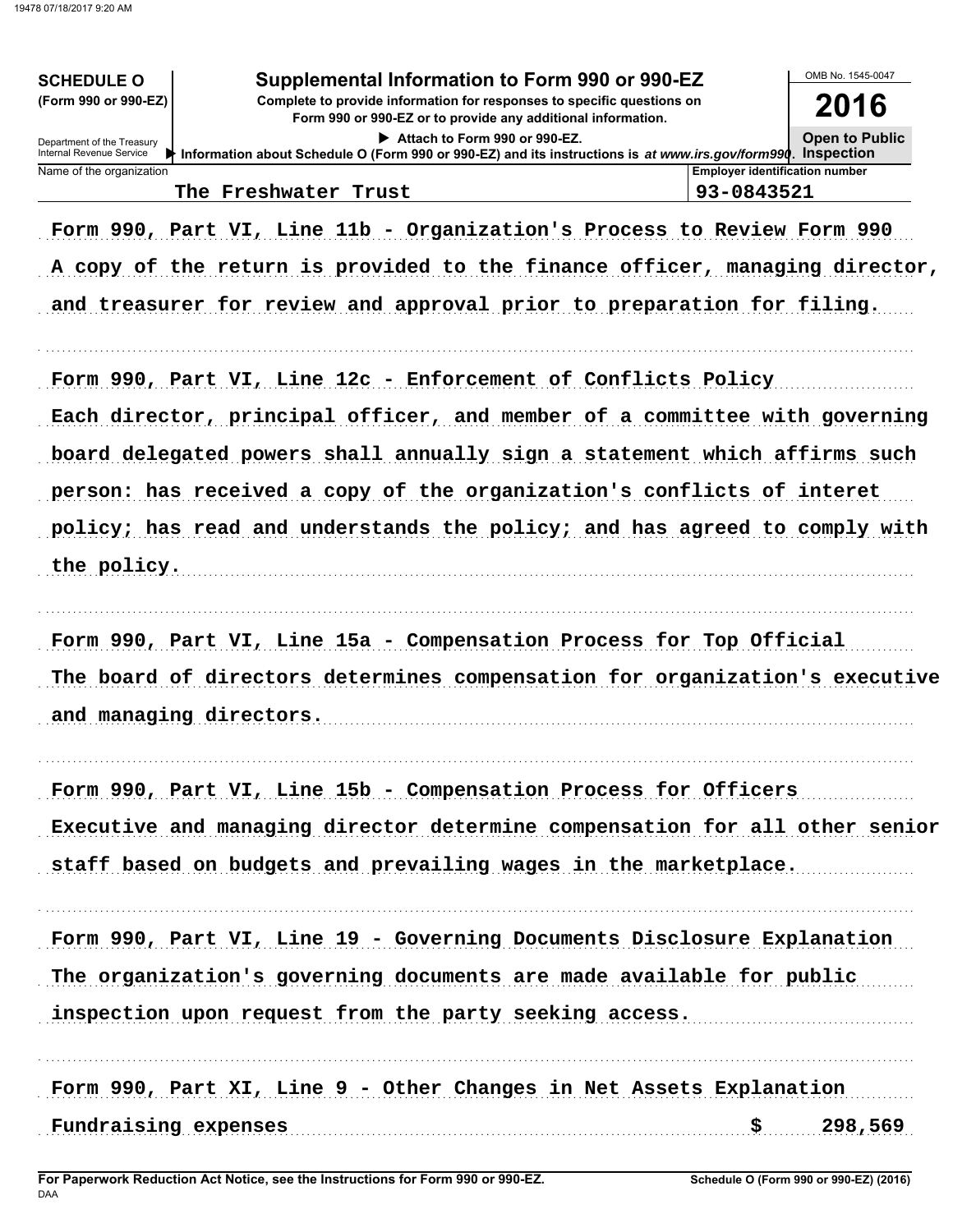| Schedule O (Form 990 or 990-EZ) (2016)<br>Name of the organization |                                       | Page 2     |  |  |  |  |
|--------------------------------------------------------------------|---------------------------------------|------------|--|--|--|--|
|                                                                    | <b>Employer identification number</b> |            |  |  |  |  |
| The Freshwater Trust                                               | 93-0843521                            |            |  |  |  |  |
| Fundraising expenses                                               | $\boldsymbol{\mathsf{S}}$ .           | $-298,569$ |  |  |  |  |
|                                                                    |                                       |            |  |  |  |  |
|                                                                    |                                       |            |  |  |  |  |
|                                                                    |                                       |            |  |  |  |  |
|                                                                    |                                       |            |  |  |  |  |
|                                                                    |                                       |            |  |  |  |  |
|                                                                    |                                       |            |  |  |  |  |
|                                                                    |                                       |            |  |  |  |  |
|                                                                    |                                       |            |  |  |  |  |
|                                                                    |                                       |            |  |  |  |  |
|                                                                    |                                       |            |  |  |  |  |
|                                                                    |                                       |            |  |  |  |  |
|                                                                    |                                       |            |  |  |  |  |
|                                                                    |                                       |            |  |  |  |  |
|                                                                    |                                       |            |  |  |  |  |
|                                                                    |                                       |            |  |  |  |  |
|                                                                    |                                       |            |  |  |  |  |
|                                                                    |                                       |            |  |  |  |  |
|                                                                    |                                       |            |  |  |  |  |
|                                                                    |                                       |            |  |  |  |  |
|                                                                    |                                       |            |  |  |  |  |
|                                                                    |                                       |            |  |  |  |  |
|                                                                    |                                       |            |  |  |  |  |
|                                                                    |                                       |            |  |  |  |  |
|                                                                    |                                       |            |  |  |  |  |
|                                                                    |                                       |            |  |  |  |  |
|                                                                    |                                       |            |  |  |  |  |

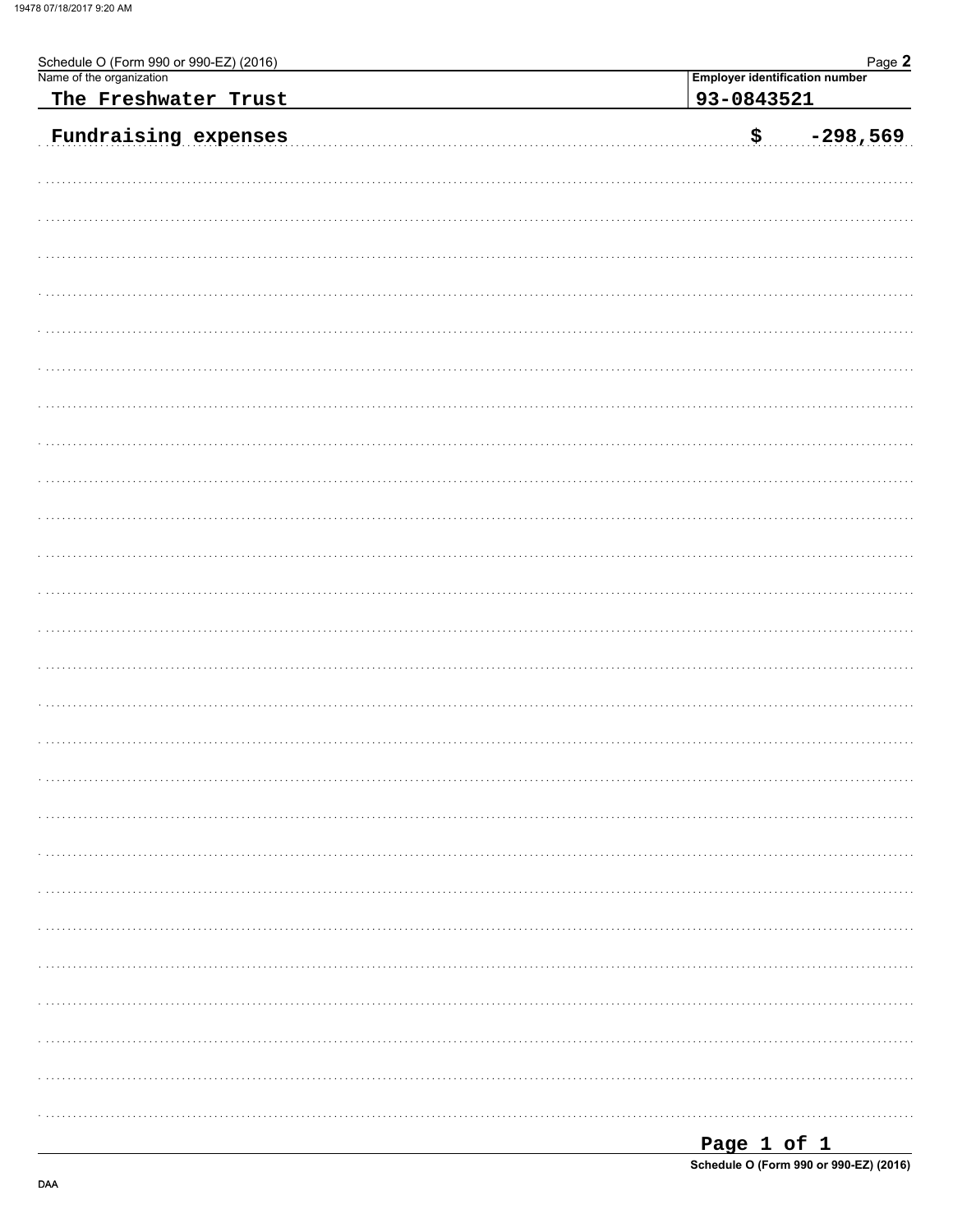Name(s) shown on return

(99)

Form 4562

### **Depreciation and Amortization**

**(Including Information on Listed Property) <sup>2016</sup> <sup>4562</sup> Attach to your tax return.**

**179**

OMB No. 1545-0172

Department of the Treasury (99) **Department of the Treasury Department of the Information about Form 4562 and its separate instructions is at www.irs.gov/form4562. Attachment Attachment Christens and its separate instruct** 

**Identifying number**<br>Q 3 - 0 8 4 3 5 2 1

|  | The Freshwater Trust |
|--|----------------------|
|  |                      |

|          |                                                                                                                                         | The Freshwater Trust        |                                                                                                   |                              |                | 93-0843521       |                                                                                                            |
|----------|-----------------------------------------------------------------------------------------------------------------------------------------|-----------------------------|---------------------------------------------------------------------------------------------------|------------------------------|----------------|------------------|------------------------------------------------------------------------------------------------------------|
|          | Business or activity to which this form relates                                                                                         |                             |                                                                                                   |                              |                |                  |                                                                                                            |
|          | Indirect Depreciation<br>Part I                                                                                                         |                             | <b>Election To Expense Certain Property Under Section 179</b>                                     |                              |                |                  |                                                                                                            |
|          |                                                                                                                                         |                             | Note: If you have any listed property, complete Part V before you complete Part I.                |                              |                |                  |                                                                                                            |
| 1        | Maximum amount (see instructions)                                                                                                       |                             |                                                                                                   |                              |                | 1                | 500,000                                                                                                    |
| 2        | Total cost of section 179 property placed in service (see instructions)                                                                 |                             |                                                                                                   |                              |                | $\overline{2}$   |                                                                                                            |
| 3        | Threshold cost of section 179 property before reduction in limitation (see instructions)                                                |                             |                                                                                                   |                              |                | 3                | 2,010,000                                                                                                  |
| 4        | Reduction in limitation. Subtract line 3 from line 2. If zero or less, enter -0-                                                        |                             |                                                                                                   |                              |                | 4                |                                                                                                            |
| 5        | Dollar limitation for tax year. Subtract line 4 from line 1. If zero or less, enter -0-. If married filing separately, see instructions |                             |                                                                                                   |                              |                | 5                |                                                                                                            |
| 6        |                                                                                                                                         | (a) Description of property |                                                                                                   | (b) Cost (business use only) |                | (c) Elected cost |                                                                                                            |
|          |                                                                                                                                         |                             |                                                                                                   |                              |                |                  |                                                                                                            |
|          |                                                                                                                                         |                             |                                                                                                   |                              |                |                  |                                                                                                            |
| 7        | Listed property. Enter the amount from line 29                                                                                          |                             |                                                                                                   |                              | $\overline{7}$ |                  |                                                                                                            |
| 8        | Total elected cost of section 179 property. Add amounts in column (c), lines 6 and 7                                                    |                             |                                                                                                   |                              |                | 8                |                                                                                                            |
| 9        | Tentative deduction. Enter the smaller of line 5 or line 8                                                                              |                             |                                                                                                   |                              |                | 9                |                                                                                                            |
| 10       | Carryover of disallowed deduction from line 13 of your 2015 Form 4562                                                                   |                             |                                                                                                   |                              |                | 10               |                                                                                                            |
| 11       | Business income limitation. Enter the smaller of business income (not less than zero) or line 5 (see instructions)                      |                             |                                                                                                   |                              |                | 11               |                                                                                                            |
| 12       | Section 179 expense deduction. Add lines 9 and 10, but don't enter more than line 11                                                    |                             |                                                                                                   |                              |                | 12               |                                                                                                            |
| 13       | Carryover of disallowed deduction to 2017. Add lines 9 and 10, less line 12                                                             |                             |                                                                                                   |                              | 13             |                  |                                                                                                            |
|          | Note: Don't use Part II or Part III below for listed property. Instead, use Part V.                                                     |                             |                                                                                                   |                              |                |                  |                                                                                                            |
|          | Part II                                                                                                                                 |                             |                                                                                                   |                              |                |                  | Special Depreciation Allowance and Other Depreciation (Don't include listed property.) (See instructions.) |
| 14       | Special depreciation allowance for qualified property (other than listed property) placed in service                                    |                             |                                                                                                   |                              |                |                  |                                                                                                            |
|          | during the tax year (see instructions)                                                                                                  |                             |                                                                                                   |                              |                | 14               |                                                                                                            |
| 15       | Property subject to section 168(f)(1) election                                                                                          |                             |                                                                                                   |                              |                | 15               |                                                                                                            |
| 16       | Other depreciation (including ACRS)                                                                                                     |                             |                                                                                                   |                              |                | 16               | 196,477                                                                                                    |
|          | Part III                                                                                                                                |                             | MACRS Depreciation (Don't include listed property.) (See instructions.                            |                              |                |                  |                                                                                                            |
|          |                                                                                                                                         |                             | <b>Section A</b>                                                                                  |                              |                |                  | 882                                                                                                        |
| 17       | MACRS deductions for assets placed in service in tax years beginning before 2016                                                        |                             |                                                                                                   |                              |                | 17               |                                                                                                            |
| 18       | If you are electing to group any assets placed in service during the tax year into one or more general asset accounts, check here       |                             | Section B—Assets Placed in Service During 2016 Tax Year Using the General Depreciation System     |                              |                |                  |                                                                                                            |
|          |                                                                                                                                         | (b) Month and year          | (c) Basis for depreciation                                                                        |                              |                |                  |                                                                                                            |
|          | (a) Classification of property                                                                                                          | placed in<br>service        | (business/investment use<br>only-see instructions)                                                | (d) Recovery<br>period       | (e) Convention | (f) Method       | (g) Depreciation deduction                                                                                 |
| 19a      | 3-year property                                                                                                                         |                             |                                                                                                   |                              |                |                  |                                                                                                            |
| b        | 5-year property                                                                                                                         |                             |                                                                                                   |                              |                |                  |                                                                                                            |
| c        | 7-year property                                                                                                                         |                             |                                                                                                   |                              |                |                  |                                                                                                            |
|          | <b>d</b> 10-year property                                                                                                               |                             |                                                                                                   |                              |                |                  |                                                                                                            |
|          | 15-year property                                                                                                                        |                             |                                                                                                   |                              |                |                  |                                                                                                            |
|          | 20-year property                                                                                                                        |                             |                                                                                                   |                              |                |                  |                                                                                                            |
|          | 25-year property                                                                                                                        |                             |                                                                                                   | 25 yrs.                      |                | S/L              |                                                                                                            |
| h.       | Residential rental                                                                                                                      |                             |                                                                                                   | 27.5 yrs.                    | <b>MM</b>      | S/L              |                                                                                                            |
|          | property                                                                                                                                |                             |                                                                                                   | 27.5 yrs.                    | <b>MM</b>      | S/L              |                                                                                                            |
| i.       | Nonresidential real<br>property                                                                                                         |                             |                                                                                                   | 39 yrs.                      | MМ             | S/L              |                                                                                                            |
|          |                                                                                                                                         |                             |                                                                                                   |                              | MM             | S/L              |                                                                                                            |
|          |                                                                                                                                         |                             | Section C-Assets Placed in Service During 2016 Tax Year Using the Alternative Depreciation System |                              |                |                  |                                                                                                            |
| 20a      | Class life                                                                                                                              |                             |                                                                                                   |                              |                | S/L              |                                                                                                            |
| b        | 12-year                                                                                                                                 |                             |                                                                                                   | 12 yrs.                      |                | S/L              |                                                                                                            |
|          | c 40-year<br>Part IV<br><b>Summary (See instructions.)</b>                                                                              |                             |                                                                                                   | 40 yrs.                      | MM             | S/L              |                                                                                                            |
|          | Listed property. Enter amount from line 28                                                                                              |                             |                                                                                                   |                              |                | 21               |                                                                                                            |
| 21<br>22 | Total. Add amounts from line 12, lines 14 through 17, lines 19 and 20 in column (g), and line 21. Enter                                 |                             |                                                                                                   |                              |                |                  |                                                                                                            |
|          | here and on the appropriate lines of your return. Partnerships and S corporations—see instructions                                      |                             |                                                                                                   |                              |                | 22               | 197,359                                                                                                    |
| 23       | For assets shown above and placed in service during the current year, enter the                                                         |                             |                                                                                                   |                              |                |                  |                                                                                                            |
|          | portion of the basis attributable to section 263A costs                                                                                 |                             |                                                                                                   |                              | 23             |                  |                                                                                                            |

**For Paperwork Reduction Act Notice, see separate instructions.**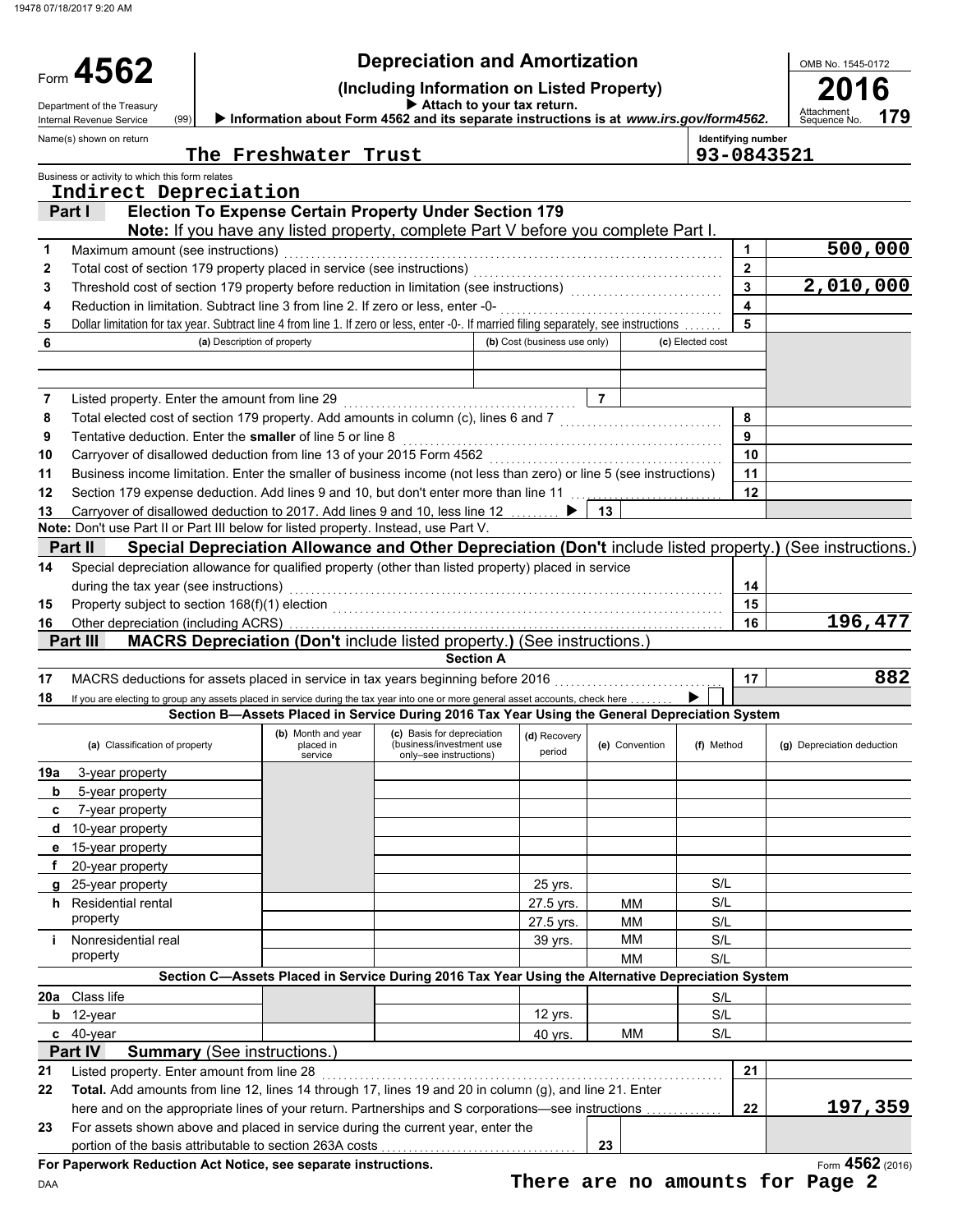$60"$  tv east office

|            | 19478 The Freshwater Trust<br>93-0843521                                                |                      |                | <b>Federal Asset Report</b>        |                |                              | 07/18/2017 9:20 AM |                              |
|------------|-----------------------------------------------------------------------------------------|----------------------|----------------|------------------------------------|----------------|------------------------------|--------------------|------------------------------|
|            | FYE: 12/31/2016                                                                         |                      |                | <b>Form 990, Page 1</b>            |                |                              |                    |                              |
| Asset      | Description                                                                             | Date<br>In Service   | Cost           | Bus Sec<br>%<br>179 Bonus for Depr | Basis          | PerConv Meth                 | Prior              | Current                      |
|            | <b>Prior MACRS:</b>                                                                     |                      |                |                                    |                |                              |                    |                              |
| 556        | Improvements to Yamhill                                                                 | 3/01/06              | 7,500          |                                    | 7,500          | 15 HY 150DB                  | 5,064              | 443                          |
| 571        | Lockers                                                                                 | 10/16/08             | 475            | X                                  | 237            | $7\phantom{.0}$<br>MQ200DB   | 475                | $\bf{0}$                     |
| 572        | Refrigerator                                                                            | 3/04/08              | 299            | $\mathbf X$                        | 149            | 7<br>MQ200DB                 | 299                | $\theta$                     |
| 583        | Refrigerator, 2nd floor                                                                 | 9/17/08              | 339            | X                                  | 169            | 7 MQ200DB                    | 339                | $\theta$                     |
| 596<br>598 | Telemetry Equipment - Indian Ford                                                       | 10/01/08             | 1,524          |                                    | 1,524<br>3,238 | 3<br>MQ S/L<br>3 MQ S/L      | 1,524              | $\theta$<br>$\theta$         |
| 600        | Telemetry Equipment&Serv - Calapooia Riv 10/01/08<br>Telemetry Equip&Serv - Indian Ford | 10/01/08             | 3,238<br>507   |                                    | 507            | 3<br>MQ S/L                  | 3,238<br>507       | $\theta$                     |
| 601        | Water Level Logger w/temp option                                                        | 10/01/08             | 463            |                                    | 463            | 3 MQ200DB                    | 463                | $\theta$                     |
| 603        | 2 LT Levelogger Gold and 1 Comm Package 10/01/08                                        |                      | 1,067          |                                    | 1,067          | 5<br>MQ S/L                  | 1,067              | $\theta$                     |
| 604        | 2 LT Barologger Gold purch from Solinst                                                 | 10/01/08             | 731            |                                    | 731            | 5 MQ S/L                     | 731                | $\theta$                     |
| 605        | 2 SonTec Deluxe Rod 4ft & Flow Track Hai 10/01/08                                       |                      | 12,851         |                                    | 12,851         | 5<br>MQ S/L                  | 12,851             | $\theta$                     |
| 606        | Telemetry Equipment & Serv- John Day                                                    | 10/01/08             | 2,354          |                                    | 2,354          | 5 MO S/L                     | 2,354              | $\theta$                     |
| 611        | Solar Panels, Antennas & Transducer: Sutro 10/01/08                                     |                      | 1,270          |                                    | 1,270          | 5<br>MQ S/L                  | 1,270              | $\overline{0}$               |
| 612        | Radio receivers/Fish Transmitters & cables $10/01/08$                                   |                      | 29,160         |                                    | 29,160         | 5 MQ S/L                     | 29,160             | $\theta$<br>439              |
| 613        | Office Buildout                                                                         | 10/20/09             | 6,587          |                                    | 6,587          | 15 HY S/L                    | 5,819              |                              |
|            |                                                                                         |                      | 68,365         |                                    | 67,807         |                              | 65,161             | 882                          |
|            |                                                                                         |                      |                |                                    |                |                              |                    |                              |
|            | <b>Other Depreciation:</b>                                                              | 7/16/08              |                | X                                  |                |                              |                    |                              |
| 578<br>615 | Raiser's Edge Software<br>2nd Floor Office Buildout                                     | 6/30/10              | 2,052<br>2,512 |                                    | 1,026<br>2,512 | 3<br>MOAmort<br>15<br>MO S/L | 2,052<br>2,051     | $\boldsymbol{0}$<br>167      |
| 616        | ESRI software (GIS)                                                                     | 1/28/11              | 2,200          |                                    | 2,200          | 3 MO S/L                     | 2,200              | $\overline{0}$               |
| 617        | Aquarius Workstation license                                                            | 4/15/11              | 2,000          |                                    | 2,000          | 3<br>MO S/L                  | 2,000              | $\theta$                     |
| 618        | Rating Curve Value Pack                                                                 | 4/15/11              | 3,000          |                                    | 3,000          | $3$ MO S/L                   | 3,000              | $\theta$                     |
| 619        | New Telephones                                                                          | 10/05/11             | 3,371          |                                    | 3,371          | 7<br>MO S/L                  | 2,047              | 481                          |
| 620        | ArcView Software                                                                        | 12/18/11             | 2,300          |                                    | 2,300          | 3<br>MO S/L                  | 2,300              | $\bf{0}$                     |
| 622        | 3 Computer Monitors                                                                     | 7/14/11              | 294            |                                    | 294            | 5<br>MO S/L                  | 264                | 30                           |
| 623        | 2 Lenovo Laptops G575                                                                   | 8/26/11              | 600            |                                    | 600            | 5 MO S/L                     | 520                | 80                           |
| 624<br>626 | 4 Lenovo Laptops G575<br>20" LCD Monitor                                                | 8/24/11<br>12/08/11  | 1,200<br>90    |                                    | 1,200<br>90    | MO S/L<br>5<br>5<br>MO S/L   | 1,040<br>74        | 160<br>16                    |
| 627        | Metroline phones                                                                        | 2/28/12              | 623            |                                    | 623            | 3<br>MO S/L                  | 623                | $\bf{0}$                     |
| 628        | Laptops (4)                                                                             | 3/14/12              | 1,480          |                                    | 1,480          | 3<br>MO S/L                  | 1,480              | $\theta$                     |
| 629        | PPI rent to own data collector/station                                                  | 3/29/12              | 1,434          |                                    | 1,434          | MO S/L<br>3                  | 1,434              | $\theta$                     |
| 630        | PPI rent to own data collector/station                                                  | 4/27/12              | 1,400          |                                    | 1,400          | 3<br>MO S/L                  | 1,400              | $\theta$                     |
| 631        | 4 G570 Pentium Laptops                                                                  | 5/14/12              | 1,320          |                                    | 1,320          | 3<br>MO S/L                  | 1,320              | $\theta$                     |
| 632        | PPI rent to own data collector/station                                                  | 6/28/12              | 1,166          |                                    | 1,166          | 3<br>MO S/L                  | 1,166              | $\theta$                     |
| 633        | Data collector                                                                          | 6/29/12              | 2,599          |                                    | 2,599          | 3<br>MO S/L                  | 2,599              | $\theta$                     |
| 634        | ArcGIS Online Level 1                                                                   | 8/03/12              | 1,250          |                                    | 1,250          | 3 MO S/L                     | 1,250              | $\boldsymbol{0}$             |
| 635<br>636 | laptop for Wiggington<br>laptop 2nd floor conference room                               | 10/15/12<br>11/06/12 | 370<br>270     |                                    | 370<br>270     | 3<br>MO S/L<br>3<br>MO S/L   | 370<br>270         | $\theta$<br>$\boldsymbol{0}$ |
| 637        | ArcGIS Online Level 1                                                                   | 11/17/12             | 1,140          |                                    | 1,140          | 3<br>MO S/L                  | 1,140              | $\theta$                     |
| 638        | Second floor cubicles                                                                   | 4/25/12              | 19,135         |                                    | 19,135         | 5 MO S/L                     | 14,032             | 3,827                        |
| 639        | third floor office window addition                                                      | 8/12/12              | 1,014          |                                    | 1,014          | MO S/L<br>5                  | 693                | 203                          |
| 640        | computers, software                                                                     | 3/29/12              | 2,530          |                                    | 2,530          | $3$ MO S/L                   | 2,530              | $\Omega$                     |
| 641        | Aquarius Server Client Access License                                                   | 5/23/12              | 1,500          |                                    | 1,500          | MO S/L<br>3                  | 1,500              | $\theta$                     |
|            | 642 Aquarius Hydrometric Workstation                                                    | 5/23/12              | 1,250          |                                    | 1,250          | 3 MO S/L                     | 1,250              | $\boldsymbol{0}$             |
|            | 643 Aquarius Server Client Access License                                               | 5/23/12              | 2,500          |                                    | 2,500          | 3 MO S/L                     | 2,500              | $\theta$                     |

643 Aquarius Server Client Access License 5/23/12 2,500 2,500 2,500 3 MO S/L 2,500 0<br>6/22/12 1,100 1,100 5 MO S/L 770 220 Television for conference room  $6/22/12$  1,100 1,100 5 MO S/L 770 220<br>Office furniture 5/17/13 2,135 2,135 7 MO S/L 788 305

647 Desks and cabinets (7) 5/31/13 2,080 2,080 7 MO S/L 768 297<br>648 Used conference table and chairs 6/06/13 800 3 800 7 MO S/L 295 115

650 2 GPS units 2/25/13 5,950 5,950 3 MO S/L 5,619 331 650 2 GPS units<br>
651 iPad for sales department<br>
652 ArcPad 10 software<br>
652 ArcPad 10 software<br>
652 ArcPad 10 software<br>
7780 1,260 1,260 3 MO S/L 689 41<br>
7790 1,260 1,260 3 MO S/L 1,190 70 652 ArcPad 10 software 2/26/13 1,260 1,260 3 MO S/L 1,190 70<br>653 Pavilion lap top 3/14/13 430 430 430 3 MO S/L 406 24 Pavilion lap top 3/14/13 430 430 430 3 MO S/L 406 24<br>Dell computer 6/20/13 50 750 3 MO S/L 625 125 657 Dell computer 6/20/13 6/20/13 750 750 3 MO S/L 625 125<br>658 3 conference room phones 6/20/13 1,662 1,662 3 MO S/L 1,385 277 658 3 conference room phones 6/20/13 1,662 1,662 3 MO S/L 1,385 277<br>659 60" tv east office 7/10/13 800 3 MO S/L 667 133

660 Computer - east office 7/10/13 490 490 3 MO S/L 408 82

662 Computer - Eugene 8/13/13 450 450 450 3 MO S/L 363 87<br>663 Computer - monitoring department 8/14/13 500 500 3 MO S/L 403 97 663 Computer - monitoring department  $\frac{8}{14/13}$  500 500 500 3 MO S/L 403 97<br>664 Computers 9/30/13 1,042 1,042 3 MO S/L 781 261 664 Computers 664 Computers 9/30/13 1,042 1,042 3 MO S/L 781 261 664 Computers 9/30/13 1,042 1,042 3 MO S/L 781 261<br>665 lap tops Scott and Danielle 10/05/13 900 900 3 MO S/L 675 225<br>667 Dell computer 11/06/13 780 780 780 3 MO S/L 563 217 667 Dell computer 11/06/13 780 780 3 MO S/L 563 217 668 computer 11/06/13 837 837 3 MO S/L 605 232 669 computer 11/07/13 779 779 3 MO S/L 563 216 670 ArcGIS 12/19/13 2,250 2,250 3 MO S/L 1,500 750

646 Office furniture 5/17/13 2,135 2,135 7 MO S/L 788 3647 Desks and cabinets (7) 5/31/13 2,080 2,080 2,080 7 MO S/L 768

8 server equipment 9/01/13 6,503 6,503 3 MO S/L<br>
Computer - Eugene 8/13/13 450 450 3 MO S/L

Used conference table and chairs 6/06/13 800<br>
2 GPS units 2/25/13 5,950 5,950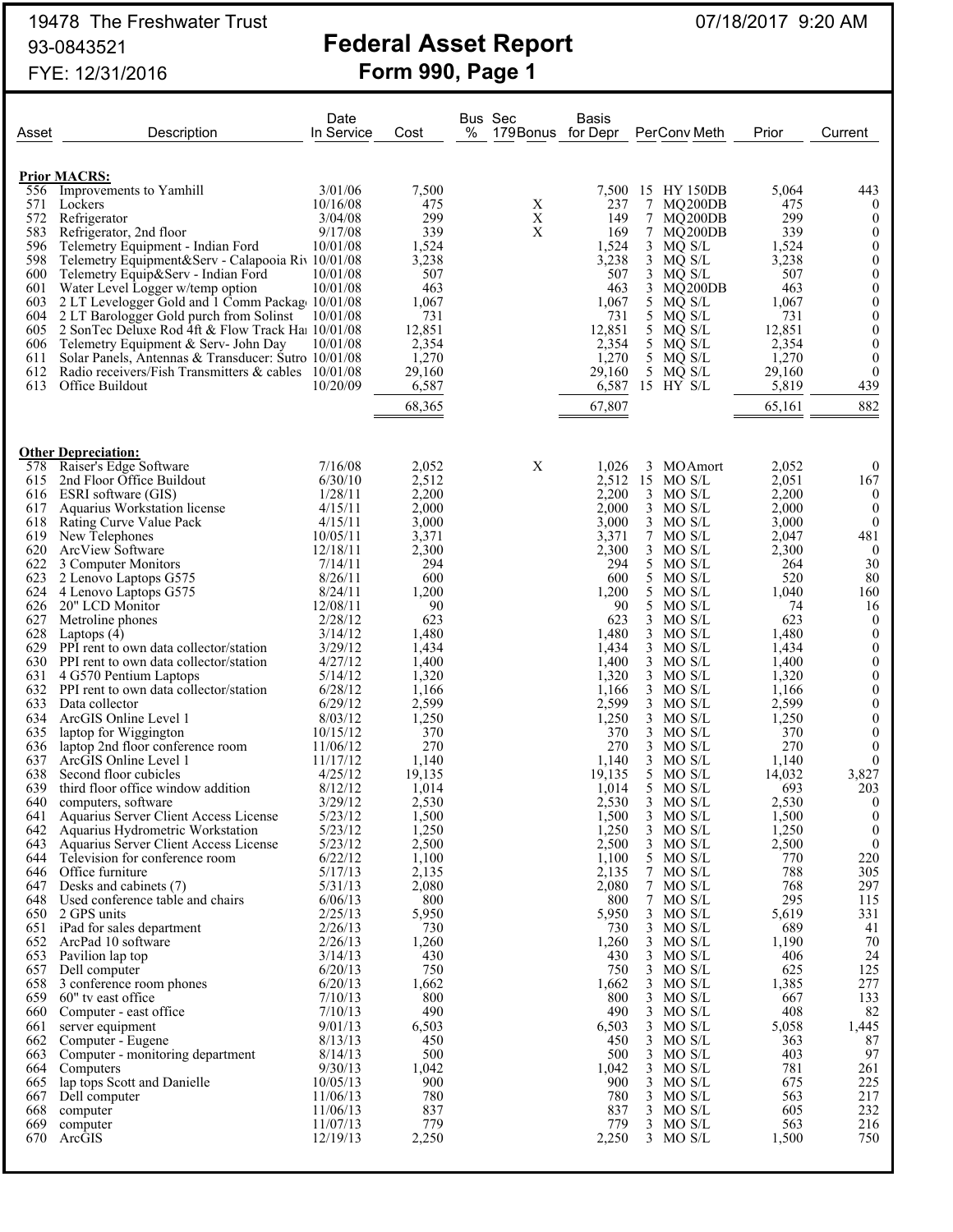# 19478 The Freshwater Trust 07/18/2017 9:20 AM

## 93-0843521 **Federal Asset Report** FYE: 12/31/2016 **Form 990, Page 1**

|            |                                                       | Date                |                | Bus Sec |                    | <b>Basis</b>   |                                 |              |              |
|------------|-------------------------------------------------------|---------------------|----------------|---------|--------------------|----------------|---------------------------------|--------------|--------------|
| Asset      | Description                                           | In Service          | Cost           | %       | 179 Bonus for Depr |                | PerConv Meth                    | Prior        | Current      |
| 671        | fiber optic cable                                     | 6/03/13             | 2,580          |         |                    | 2,580          | $3$ MO S/L                      | 2,222        | 358          |
| 672        | artwork                                               | 1/30/14             | 1,200          |         |                    | 1,200          | 7 MO S/L                        | 329          | 171          |
| 673        | Hardware warranty extension                           | 1/16/14             | 650            |         |                    | 650            | 5 MO S/L                        | 249          | 130          |
| 674        | Dell computer                                         | 1/31/14             | 1,647          |         |                    | 1,647          | 5 MO S/L                        | 631          | 330          |
| 675        | Dell computer                                         | 1/31/14             | 619            |         |                    | 619            | 5 MO S/L                        | 237          | 124          |
|            | 676 iPad - Streambank                                 | 2/05/14             | 729            |         |                    | 729            | 3 MO S/L                        | 466          | 243          |
| 677        | 10 Monitors, 1 APC backup                             | 2/11/14             | 1,600          |         |                    | 1,600          | 5 MO S/L                        | 613          | 320          |
| 678        | 10 laptops (replacement for theft)                    | 2/19/14             | 5,738          |         |                    | 5,738          | 5 MO S/L                        | 2,104        | 1,147        |
| 679        | Dell Computer                                         | 2/20/14             | 710            |         |                    | 710            | 5 MO S/L                        | 260          | 142          |
|            | 680 Camera and memory card (Denis)                    | 2/27/14             | 654            |         |                    | 654            | 5 MO S/L                        | 240          | 131          |
| 681        | iPad Streambank                                       | 3/08/14             | 599            |         |                    | 599            | $3$ MO S/L                      | 366          | 200          |
|            | 682 iPad Streambank                                   | 3/17/14             | 599            |         |                    | 599            | 3 MO S/L                        | 349          | 200          |
| 683        | Dell computer                                         | 4/12/14             | 779            |         |                    | 779            | 5 MO S/L                        | 273          | 155          |
| 684        | Dell computer                                         | 4/12/14             | 2,945          |         |                    | 2,945          | 5 MO S/L                        | 1,031        | 589          |
|            | 685 TV monitor, 5 computer monitors                   | 4/16/14             | 1,870          |         |                    | 1,870          | 5 MO S/L                        | 623          | 374          |
|            | 686 iPad Streambank                                   | 5/03/14             | 587            |         |                    | 587            | 3 MO S/L                        | 326          | 196          |
| 687        | iPad Streambank                                       | 5/03/14             | 587            |         |                    | 587            | $3$ MO S/L                      | 326          | 196          |
|            | 688 4 Computers for Flow Department                   | 5/23/14             | 3,116          |         |                    | 3,116          | 5 MO S/L                        | 987          | 623          |
|            | 689 iPad Monitoring Rogue                             | 7/11/14             | 587            |         |                    | 587            | $3$ MO S/L                      | 294          | 195          |
|            | 690 MS Office 2013 and MS Exchange server sc 8/05/14  |                     | 1,596          |         |                    | 1,596          | 3 MO S/L                        | 754          | 532          |
|            | 691 Microsoft store computer Alan                     | 10/08/14            | 1,736          |         |                    | 1,736          | 5 MO S/L                        | 434          | 347          |
| 692        | ArcGIS Online Level 1<br>ArcGIS license and admin fee | 10/30/14            | 1,250          |         |                    | 1,250          | $3$ MO S/L                      | 486          | 417          |
| 693        |                                                       | 10/30/14<br>1/01/14 | 1,000          |         |                    | 1,000          | $3$ MO S/L                      | 389          | 333          |
| 694        | Streambank Software                                   |                     | 1,025,407      |         |                    | 1,025,407      | 10 MOAmort                      | 205,081      | 102,541      |
| 695        | bike racks                                            | 1/30/15<br>2/11/15  | 262<br>605     |         |                    | 262<br>605     | 7 MO S/L                        | 34<br>79     | 38           |
| 696        | wire shelving                                         | 2/24/15             |                |         |                    |                | 7 MO S/L<br>7 MO S/L            |              | 87           |
| 697<br>698 | Boise office furniture<br>partitions Ashland office   | 9/09/15             | 5,830<br>5,935 |         |                    | 5,830<br>5,935 | 7 MO S/L                        | 694<br>283   | 833<br>847   |
| 699        | Primozich computer                                    | 1/14/15             | 1,618          |         |                    | 1,618          | $3$ MO S/L                      | 539          | 540          |
| 700        | Dell computer for Aaron                               | 2/10/15             | 468            |         |                    | 468            | $3$ MO S/L                      | 143          | 156          |
| 701        | phones for Boise office                               | 3/24/15             | 1,334          |         |                    | 1,334          | 7 MO S/L                        | 143          | 191          |
| 702        | backup laptop                                         | 3/25/15             | 499            |         |                    | 499            | $3$ MO S/L                      | 125          | 166          |
| 703.       | Haley computer                                        | 3/25/15             | 549            |         |                    | 549            | $3$ MO S/L                      | 137          | 183          |
| 704        | Boise office photos                                   | 3/25/15             | 824            |         |                    | 824            | 7 MO S/L                        | 88           | 118          |
|            | 705 Website redevelopment costs                       | 11/24/15            | 53,262         |         |                    | 53,262         | $3$ MO S/L                      | 2,959        | 17,754       |
|            | 706 Boise conf room computer and tv                   | 4/11/15             | 1,000          |         |                    | 1,000          | $3$ MO S/L                      | 250          | 333          |
|            | 707 GoPro camera and accessories                      | 4/28/15             | 555            |         |                    | 555            | $3$ MO S/L                      | 123          | 185          |
| 708.       | 2012 Chevy Traverse                                   | 5/08/15             | 19,425         |         |                    | 19,425         | 5 MO S/L                        | 2,590        | 3,885        |
|            | 709 Computer                                          | 6/19/15             | 920            |         |                    | 920            | $3$ MO S/L                      | 153          | 307          |
| 710        | Subaru Forester                                       | 7/06/15             | 15,362         |         |                    | 15,362         | 5 MO S/L                        | 1,536        | 3,073        |
| 711        | Laptops for Kate and Jacquelyn                        | 7/16/15             | 1,198          |         |                    | 1,198          | $3$ MO S/L                      | 166          | 400          |
| 712        | Laptop for Meg                                        | 7/21/15             | 549            |         |                    | 549            | $3$ MO S/L                      | 76           | 183          |
| 713        | Laptops                                               | 8/19/15             | 1,587          |         |                    | 1,587          | $3$ MO S/L                      | 176          | 529          |
| 714        | Desktop computer                                      | 8/27/15             | 579            |         |                    | 579            | $3$ MO S/L                      | 64           | 193          |
| 715        | Elliot desktop                                        | 9/30/15             | 699            |         |                    | 699            | $3$ MO S/L                      | 58           | 233          |
| 716        | Primozich iphone                                      | 11/10/15            | 784            |         |                    | 784            | 3 MO S/L                        | 44           | 261          |
| 717        | Joe Whitworth Surface tablet                          | 11/30/15            | 1,149          |         |                    | 1,149          | $3$ MO S/L                      | 32           | 383          |
|            | 718 Art for 700 SW Taylor                             | 12/08/15            | 496            |         |                    | 496            | 7 MO S/L                        | 6            | 71           |
| 719        | Office furniture 700 SW Taylor                        | 12/15/15            | 2,136          |         |                    | 2,136          | 7 MO S/L                        | 25           | 306          |
| 720        | TV for 700 SW Taylor                                  | 12/15/15            | 2,500          |         |                    | 2,500          | $3$ MO S/L                      | 69           | 834          |
| 721        | Smith CFI furniture                                   | 12/18/15            | 23,801         |         |                    | 23,801         | 7 MO S/L                        | 0            | 3,400        |
| 722        | Office design 700 SW Taylor                           | 10/31/15            | 51,522         |         |                    | 51,522         | $10$ MO S/L                     | 859          | 5,152        |
| 723        | Vintage furniture 700 SW Taylor                       | 12/23/15            | 4,900          |         |                    | 4,900          | 7 MO S/L                        | $\bf{0}$     | 700          |
|            | 724 Office TimeSheet Software                         | 2/25/15             | 2,885          |         |                    | 2,885          | $3$ MO S/L                      | 882          | 961          |
|            | 725 Aquarious hydrometric workstation                 | 5/20/15             | 2,250          |         |                    | 2,250          | 3 MO S/L                        | 438          | 750          |
|            | 726 Desktop Brian                                     | 4/13/15             | 871            |         |                    | 871            | $3$ MO S/L                      | 218          | 290          |
| 727        | StreamBank monitoring application                     | 6/01/15             | 83,820         |         |                    | 83,820         | $0 - Memo$                      | $\bf{0}$     | 0            |
|            | 728 Path Construction                                 | 12/01/15            | 108,762        |         |                    | 108,762        | $10$ MO S/L                     | 906          | 10,877       |
| 729        | Office chair - Sacramento                             | 1/28/16             | 796            |         |                    | 796            | 7 MO S/L                        | $^{()}$      | 104          |
|            | 730 Long Live the Pacific Coho banner                 | 11/23/16            | 800            |         |                    | 800            | 7 MO S/L                        | 0            | 10           |
| 731        | Cell phone - JSW                                      | 1/27/16             | 598            |         |                    | 598            | $3$ MO S/L                      | $\theta$     | 183          |
|            | 732 Microsoft 43                                      | 3/26/16             | 1,729          |         |                    | 1,729          | $3$ MO S/L                      | 0            | 432          |
| 733        | Sacramento office computer for Erik                   | 4/14/16             | 1,359          |         |                    | 1,359          | $3$ MO S/L                      | 0            | 340          |
| 734<br>735 | 2 field monitoring ipads                              | 6/08/16             | 1,198          |         |                    | 1,198          | $3$ MO S/L<br>151,922 10 MO S/L | 0<br>0       | 233<br>8,862 |
|            | Office construction, net<br>736 B&H photo             | 5/26/16             | 151,922        |         |                    |                |                                 |              |              |
| 737        | Furniture from Rejuvenation                           | 1/13/16<br>1/27/16  | 1,024<br>1,760 |         |                    | 1,024<br>1,760 | 7 MO S/L<br>7 MO S/L            | $^{()}$<br>0 | 146<br>230   |
| 738        | TV Mount - Boise office                               | 3/15/16             | 300            |         |                    | 300            | 7 MO S/L                        |              | 36           |
| 739        | Game table for game room                              | 3/19/16             | 795            |         |                    | 795            | 7 MO S/L                        | $_{0}$       | 85           |
| 740        | Beer tap supplies                                     | 3/25/16             | 392            |         |                    | 392            | 7 MO S/L                        | 0            | 42           |
| 741        | Storage room shelving                                 | 3/29/16             | 835            |         |                    | 835            | 7 MO S/L                        | 0            | 89           |
|            |                                                       |                     |                |         |                    |                |                                 |              |              |
|            |                                                       |                     |                |         |                    |                |                                 |              |              |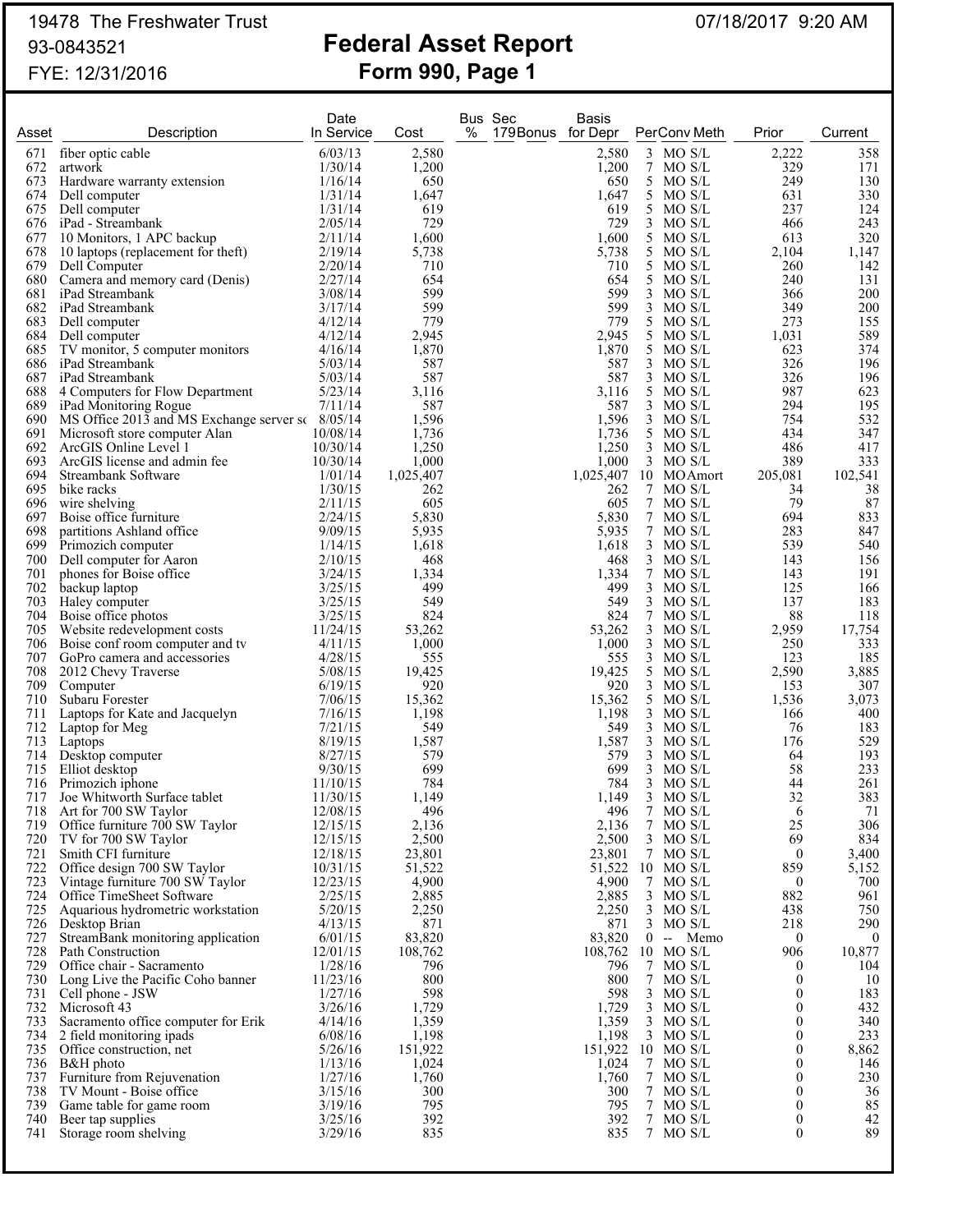# 19478 The Freshwater Trust 07/18/2017 9:20 AM

## 93-0843521 **Federal Asset Report** FYE: 12/31/2016 **Form 990, Page 1**

| Asset | Description                                                    | Date<br>In Service | Cost      | % | Bus Sec<br>179 Bonus | Basis<br>for Depr | PerConv Meth                | Prior   | Current |
|-------|----------------------------------------------------------------|--------------------|-----------|---|----------------------|-------------------|-----------------------------|---------|---------|
| 742   | 2 TVs for Taylor location                                      | 3/30/16            | 1,000     |   |                      | 1,000             | 7 MO S/L                    |         | 107     |
| 743   | Speakers Taylor location                                       | 3/31/16            | 398       |   |                      | 398               | MO S/L                      |         | 43      |
| 744   | Lighting fixtures Taylor location                              | 4/11/16            | 1,020     |   |                      | 1,020             | MO S/L                      |         | 109     |
| 745   | Misc furniture - Amazon                                        | 3/30/16            | 1,735     |   |                      | 1,735             | MO S/L                      |         | 186     |
| 746   | Furniture from City Home                                       | 3/08/16            | 1,784     |   |                      | 1,784             | MO S/L                      |         | 212     |
| 747   | Lumber for desks                                               | 3/03/16            | 194       |   |                      | 194               | MO S/L                      |         | 23      |
| 748   | TV mount for door display                                      | 4/06/16            | 170       |   |                      | 170               | MO S/L                      |         | 18      |
| 749   | Smith CFI - furniture                                          | 3/22/16            | 42,268    |   |                      | 42,268            | MO S/L                      |         | 4,529   |
| 750   | 2 tall chairs for JSW office                                   | 3/30/16            | 568       |   |                      | 568               | MO S/L                      |         | 61      |
| 751   | <b>SRM</b> Architecture                                        | 5/31/16            | 9,284     |   |                      | 9,284             | MO S/L                      |         | 774     |
| 752   | Geezer Gallery light and sculpture                             | 3/23/16            | 14,522    |   |                      | 14,522            | MO S/L                      |         | 1,556   |
| 753   | Brokers fees                                                   | 1/29/16            | 30,080    |   |                      | 30,080            | MO S/L<br>10                |         | 2,757   |
| 754   | Painting for sublease - 3rd floor                              | 3/01/16            | 7,000     |   |                      | 7,000             | MO S/L<br>10                |         | 583     |
| 755   | Suite 200 improvements for sublease                            | 12/19/16           | 3,638     |   |                      | 3,638             | 10<br>MO S/L                |         |         |
| 756   | Streambank application development                             | 6/01/16            | 68,000    |   |                      | 68,000            | 0<br>Memo<br>$\overline{a}$ |         |         |
|       | <b>Total Other Depreciation</b>                                |                    | ,895,718  |   |                      | 1,894,692         |                             | 310,191 | 196,477 |
|       | <b>Total ACRS and Other Depreciation</b>                       |                    | ,895,718  |   |                      | ,894,692          |                             | 310,191 | 196,477 |
|       | <b>Grand Totals</b><br><b>Less: Dispositions and Transfers</b> |                    | 1,964,083 |   |                      | 1,962,499         |                             | 375,352 | 197,359 |
|       | Less: Start-up/Org Expense                                     |                    |           |   |                      |                   |                             |         |         |
|       | <b>Net Grand Totals</b>                                        |                    | 1,964,083 |   |                      | ,962,499          |                             | 375,352 | 197,359 |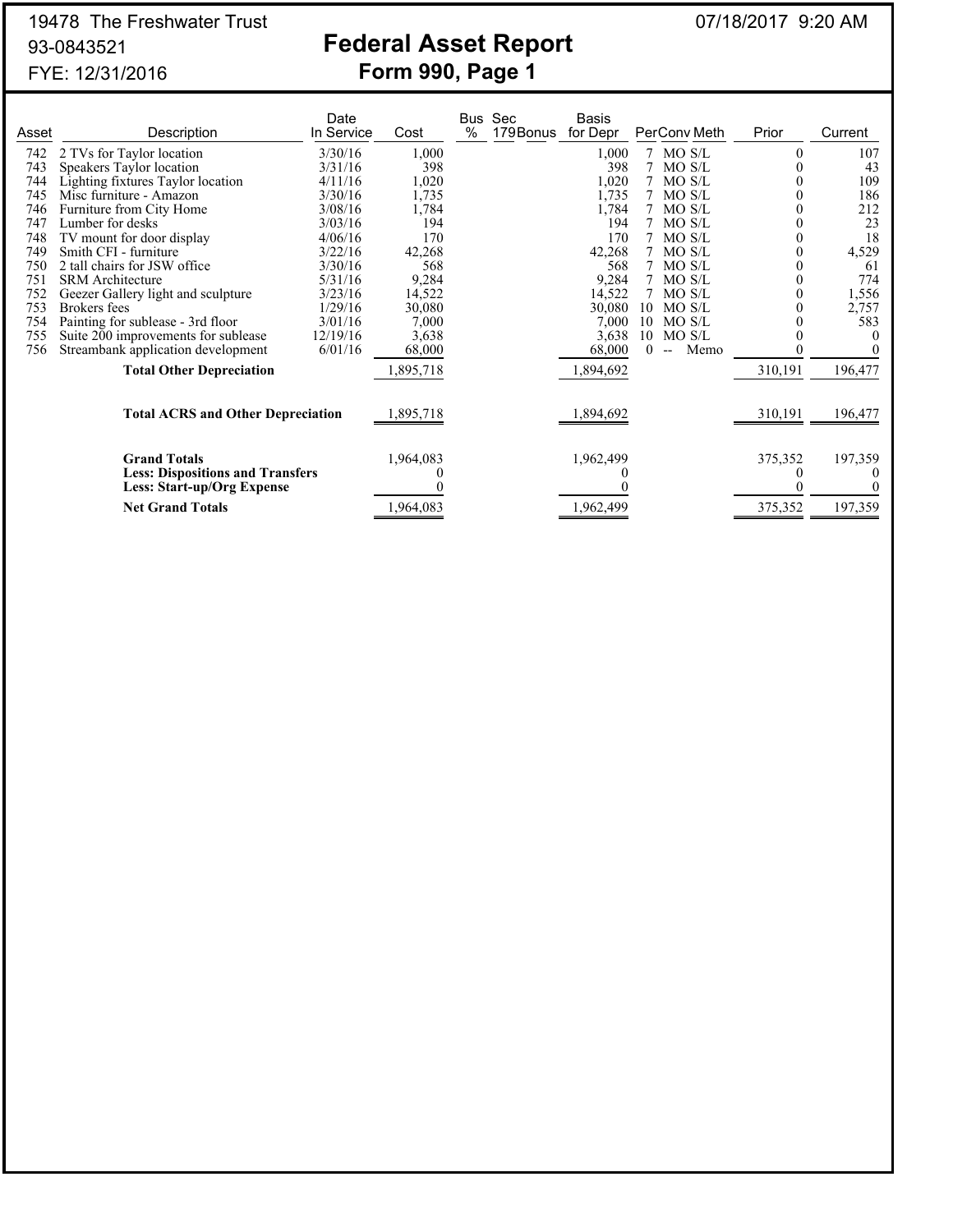### **Taxable Dividends from Securities**

| <b>Description</b> |        |                         |       |                                                      |                          |
|--------------------|--------|-------------------------|-------|------------------------------------------------------|--------------------------|
|                    | Amount | Business Code Code Code |       | Unrelated Exclusion Postal Acquired after<br>6/30/75 | US<br>Obs $(\$$ or $%$ ) |
| Investment income  |        |                         |       |                                                      |                          |
|                    | 3,058  |                         | 14 OR |                                                      |                          |
| Total              | 3,058  |                         |       |                                                      |                          |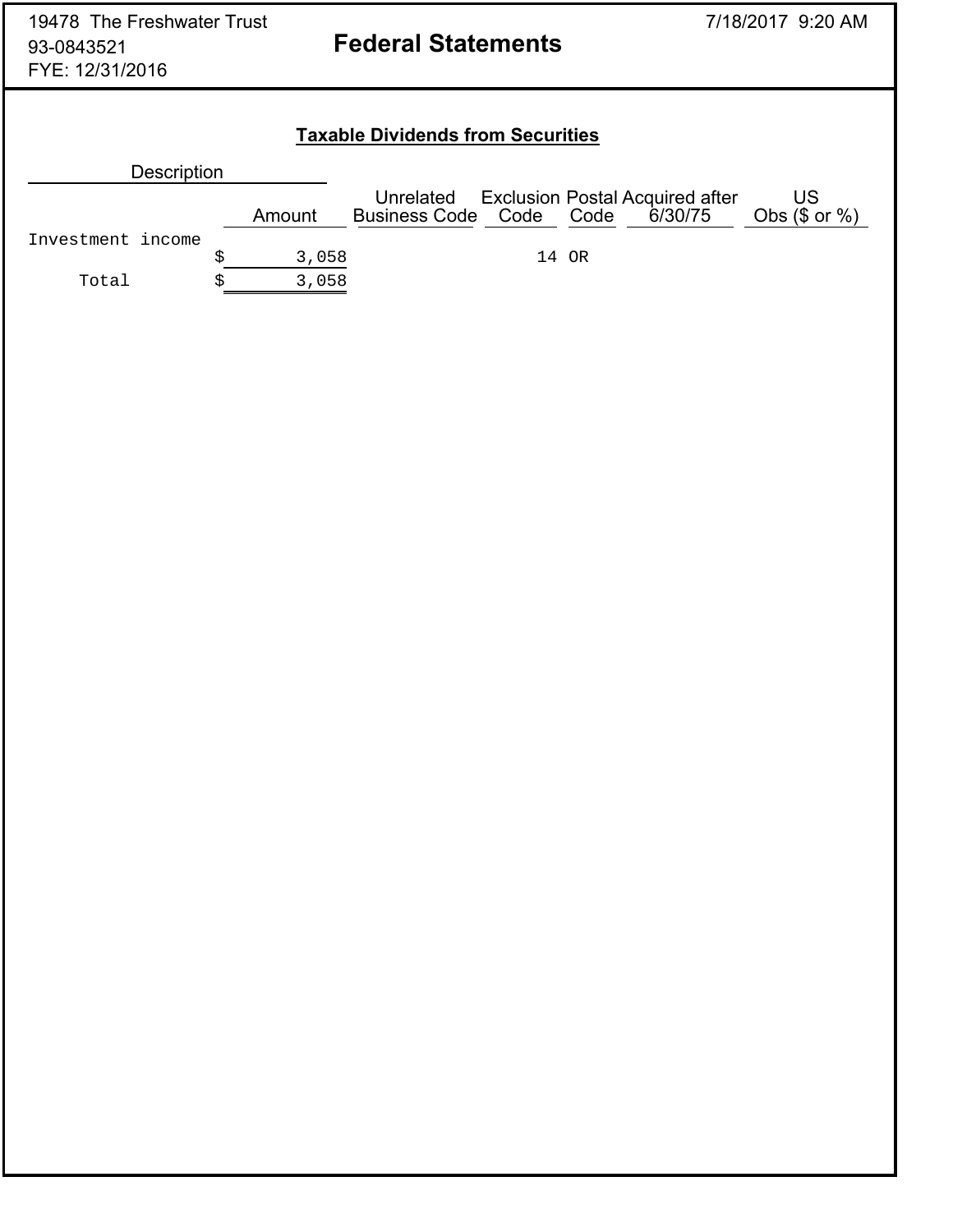# **Federal Statements**

|  |  | Form 990, Part IX, Line 11g - Other Fees for Service (Non-employee) |  |
|--|--|---------------------------------------------------------------------|--|
|  |  |                                                                     |  |

| <b>Description</b>     | Total<br><b>Expenses</b> | Program<br>Service | Management &<br>General | Fund<br>Raising |
|------------------------|--------------------------|--------------------|-------------------------|-----------------|
| consultants<br>General | 36,302                   | 14,232             | ⊥6,207                  | 5,863           |
| Total                  | 36,302                   | 14,232             | ⊥6,207                  | 5,863           |

### **Form 990, Part IX, Line 24e - All Other Expenses**

| <b>Description</b>       | Total<br><b>Expenses</b> | Program<br>Service | Management &<br>General | Fund<br>Raising |
|--------------------------|--------------------------|--------------------|-------------------------|-----------------|
| Meals and entertainment  | 36,157                   | 13,592             | 14,681                  | 7,884           |
| Telephone                | 26,189                   | 11,211             | 14,978                  |                 |
| Dues and subscriptions   | 23,751                   | 7,652              | 6,049                   | 10,050          |
| Bank service charges     | 5,759                    | 1,235              | 2,208                   | 2,316           |
| Licenses, taxes, fees    | 4,564                    | 2,018              | 2,546                   |                 |
| Indirect cost allocation |                          | 285,858            | $-285.858$              |                 |
| Depreciation difference  | $-2$                     | -2                 |                         |                 |
| Total                    | 96,418                   | 321,564            | $-245,396$              | 20,250          |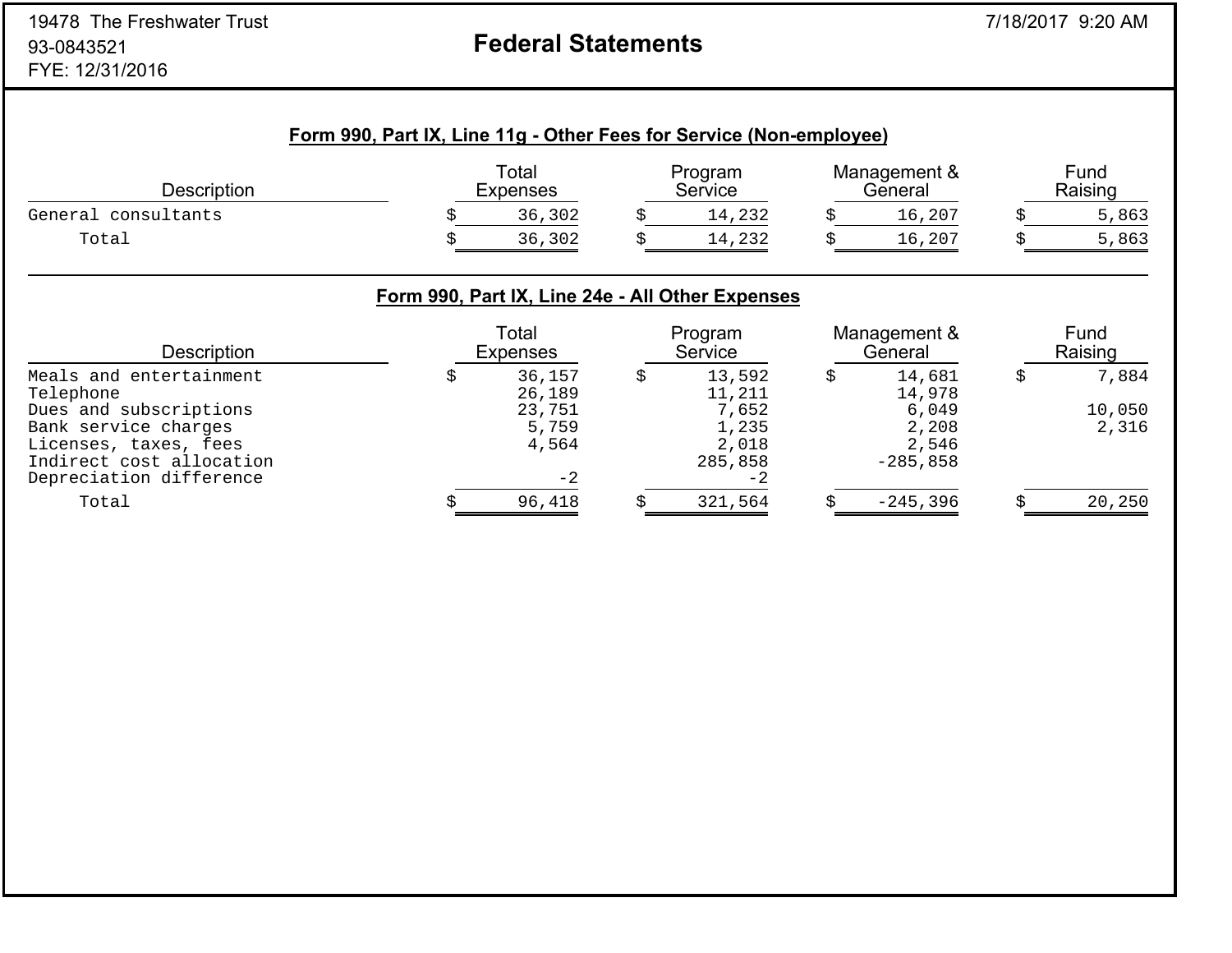# **Federal Statements**

### **Schedule A, Part II, Line 1(e)**

| <b>Description</b>                 | Amount    |
|------------------------------------|-----------|
| Membership dues                    | Ş         |
| Federal, state, local              | 238,225   |
| Foundation, corporate, individual  | 788,947   |
| Bureau of Land Management          |           |
| Cash Contribution                  | 135,848   |
| Oregon Watershed Enhancement Board |           |
| Cash Contribution                  | 352,894   |
| Bureau of Reclamation              |           |
| Cash Contribution                  | 1,874,346 |
| Columbia Basin Water Program       |           |
| Cash Contribution                  | 1,204,957 |
| Bella Vista Foundation             |           |
| Cash Contribution                  | 130,000   |
| Lynn and Jack Loacker              |           |
| Common stock                       | 399,312   |
| Auction                            |           |
| Cash Contribution                  | 198,145   |
| Total                              | 5,322,674 |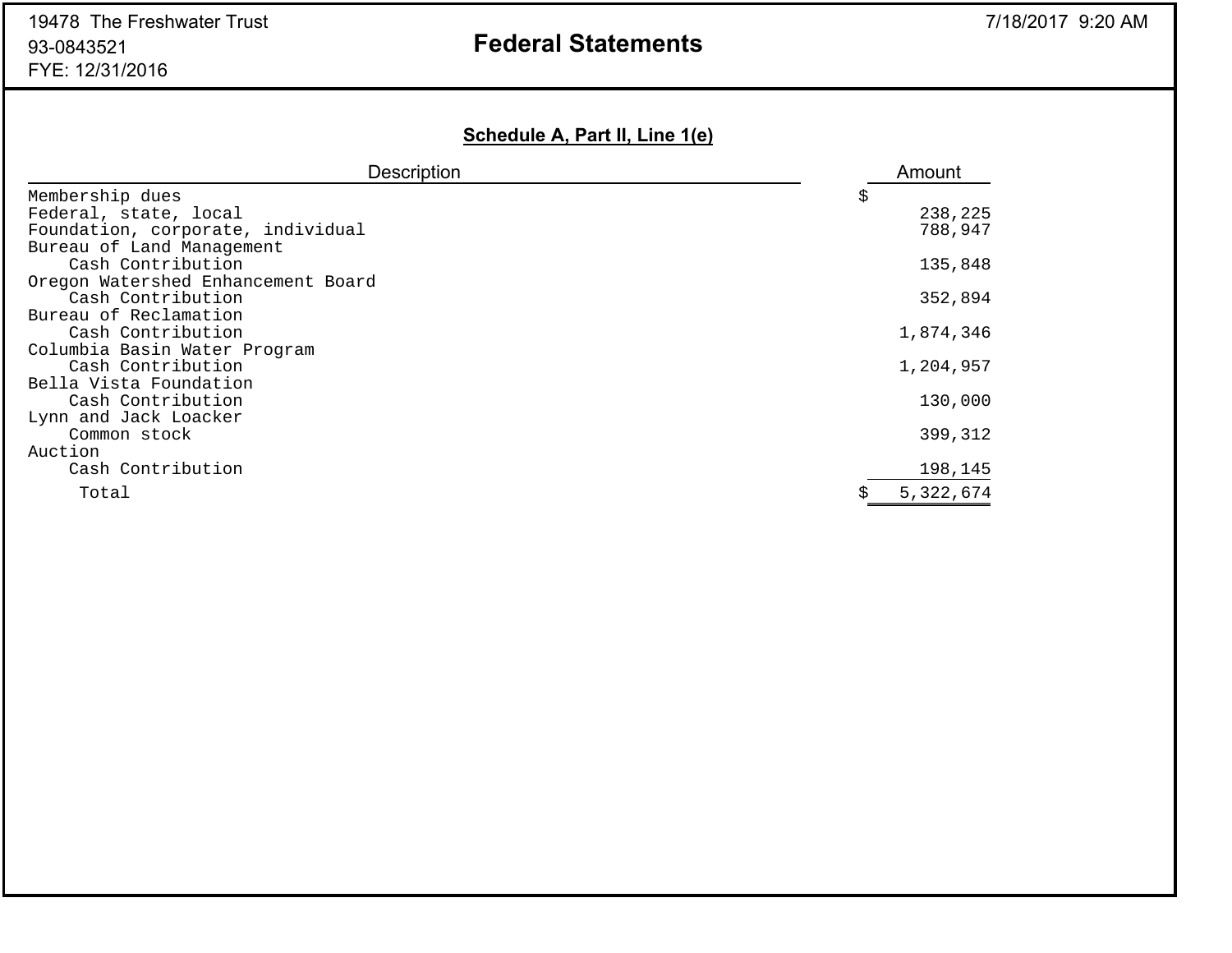|                          | Schedule A, Part II, Line 5 - Excess Gifts |         |               |
|--------------------------|--------------------------------------------|---------|---------------|
| Donor Name               |                                            | Total   | <b>Excess</b> |
| John and Carolynn Loaker |                                            | 601,618 | 191,401       |
| Total                    |                                            | 601,618 | 191,401       |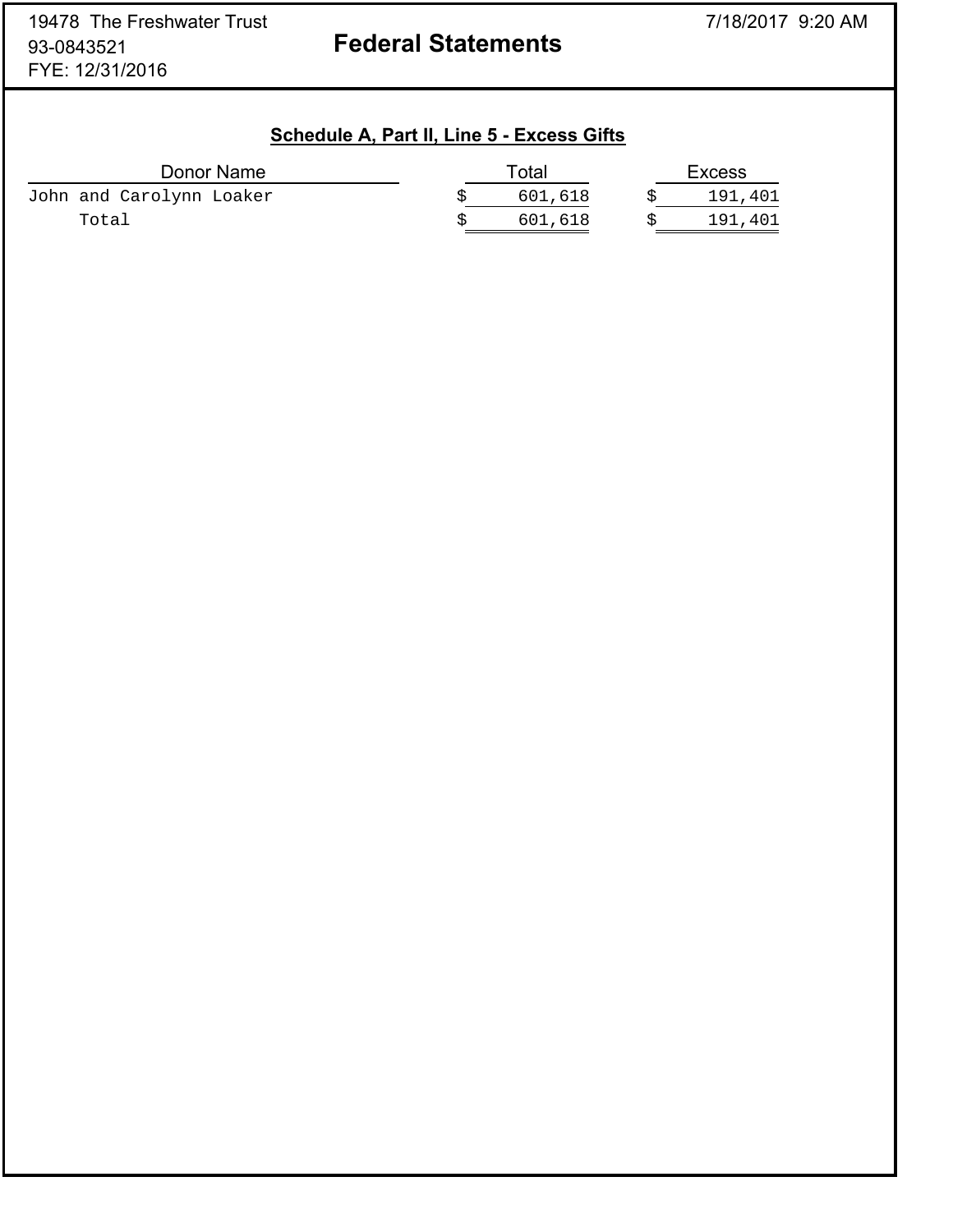# **Federal Statements**

| <b>Description</b> | Amount |
|--------------------|--------|
|                    | 3,058  |
|                    | 3,058  |
|                    |        |

| <b>Description</b>       | Amount      |  |
|--------------------------|-------------|--|
| Program service revenue  | 2,906,617   |  |
| Sales and other revenues | 10,261      |  |
| Other fundraisers        | 2,337       |  |
| Auction                  | 54,285      |  |
| Golf Tournament          | 302,393     |  |
| Total                    | 3, 275, 893 |  |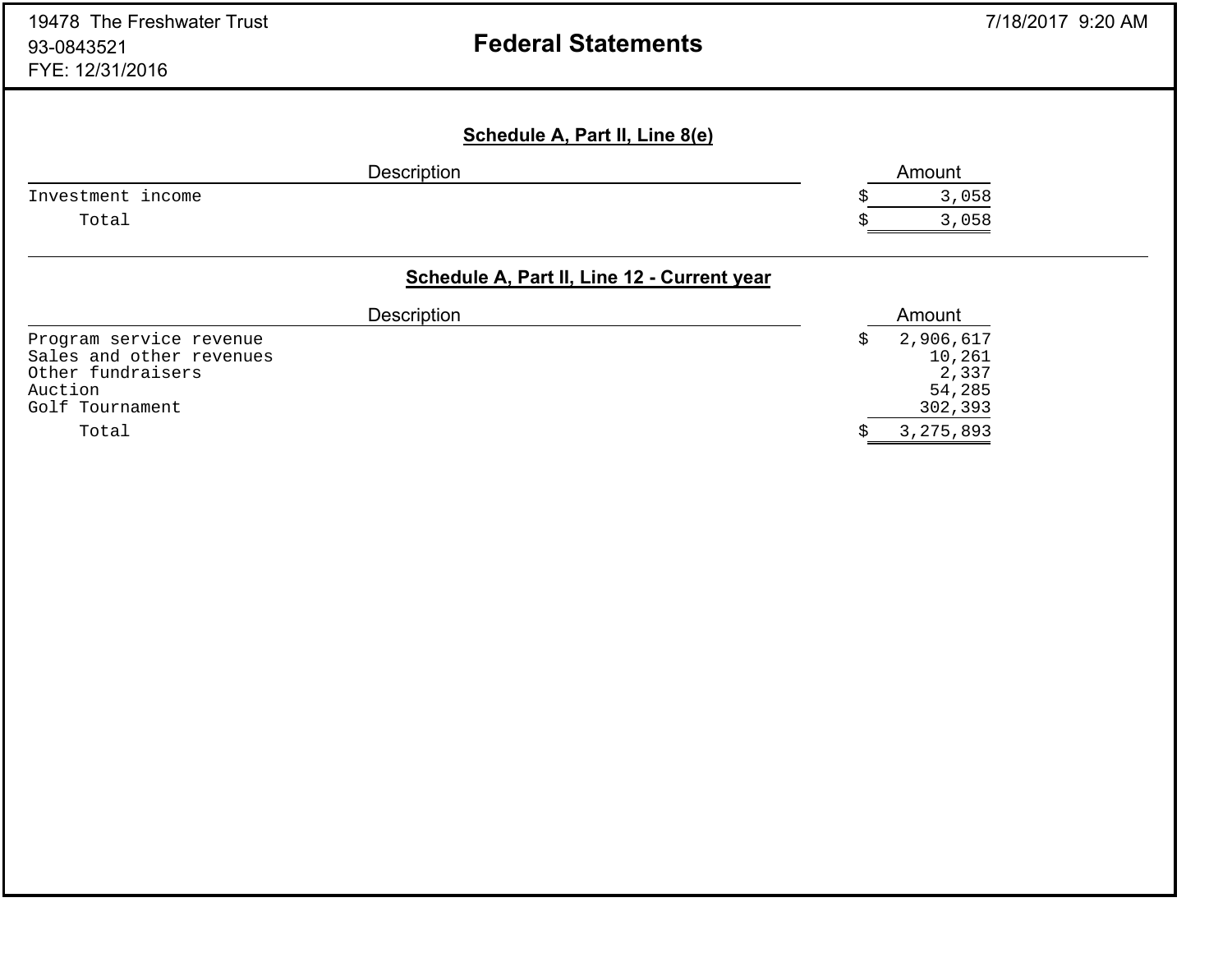| Form |                                                                                                                                                                                                                                                                                                                                                                                                                                                                                 |                                                                                                                    | <b>Charitable Activities Section</b> |                                                                                                                |                                                                 | For Accounting Periods Beginning in:                                |  |
|------|---------------------------------------------------------------------------------------------------------------------------------------------------------------------------------------------------------------------------------------------------------------------------------------------------------------------------------------------------------------------------------------------------------------------------------------------------------------------------------|--------------------------------------------------------------------------------------------------------------------|--------------------------------------|----------------------------------------------------------------------------------------------------------------|-----------------------------------------------------------------|---------------------------------------------------------------------|--|
|      | <b>CT-12</b>                                                                                                                                                                                                                                                                                                                                                                                                                                                                    | <b>Oregon Department of Justice</b>                                                                                |                                      |                                                                                                                |                                                                 |                                                                     |  |
|      |                                                                                                                                                                                                                                                                                                                                                                                                                                                                                 | 100 SW Market Street                                                                                               | <b>VOICE</b>                         | (971) 673-1880                                                                                                 |                                                                 | 2016                                                                |  |
|      | <b>For Oregon Charities</b>                                                                                                                                                                                                                                                                                                                                                                                                                                                     | Portland, OR 97201-5702<br>Email: charitable.activities@doj.state.or.us FAX<br>Website: http://www.doj.state.or.us |                                      | (800) 735-2900<br>TTY<br>(971) 673-1882                                                                        |                                                                 |                                                                     |  |
|      | <b>General Information</b><br>Section I.                                                                                                                                                                                                                                                                                                                                                                                                                                        |                                                                                                                    |                                      |                                                                                                                |                                                                 |                                                                     |  |
|      |                                                                                                                                                                                                                                                                                                                                                                                                                                                                                 |                                                                                                                    |                                      | Cross Through Incorrect Items and Correct Here:<br>(See instructions for change of name or accounting period.) |                                                                 |                                                                     |  |
|      |                                                                                                                                                                                                                                                                                                                                                                                                                                                                                 |                                                                                                                    | Registration #: 13671                |                                                                                                                |                                                                 |                                                                     |  |
|      |                                                                                                                                                                                                                                                                                                                                                                                                                                                                                 |                                                                                                                    |                                      | Organization Name: The Freshwater Trust                                                                        |                                                                 |                                                                     |  |
|      |                                                                                                                                                                                                                                                                                                                                                                                                                                                                                 |                                                                                                                    |                                      | Address: 700 SW Taylor, Suite 200                                                                              |                                                                 |                                                                     |  |
|      |                                                                                                                                                                                                                                                                                                                                                                                                                                                                                 |                                                                                                                    |                                      | City, State, Zip: Portland, OR 97205                                                                           |                                                                 |                                                                     |  |
|      |                                                                                                                                                                                                                                                                                                                                                                                                                                                                                 |                                                                                                                    | Phone: 503.222.9091                  |                                                                                                                | Fax: 503.222.9187                                               | Amended                                                             |  |
|      |                                                                                                                                                                                                                                                                                                                                                                                                                                                                                 |                                                                                                                    |                                      | Email: tim@thefreshwatertrust.org                                                                              |                                                                 | Report?                                                             |  |
|      |                                                                                                                                                                                                                                                                                                                                                                                                                                                                                 |                                                                                                                    |                                      | Period Beginning: 01 / 01 / 2016  Period Ending: 12 / 31 / 2016                                                |                                                                 |                                                                     |  |
| 2.   | Did a certified public accountant audit your financial records? - If yes, attach a copy of the auditor's report, financial statements,<br>accompanying notes, schedules, or other documents supplementing the report or financial statements.                                                                                                                                                                                                                                   |                                                                                                                    |                                      |                                                                                                                |                                                                 | $\triangledown$ Yes $\blacksquare$ No                               |  |
| 3.   | Is the organization a party to a contract involving person-to-person, advertising, vending machine or telephone fund-raising in                                                                                                                                                                                                                                                                                                                                                 |                                                                                                                    |                                      |                                                                                                                |                                                                 | Yes $\blacksquare$ No                                               |  |
|      | Oregon?<br>If yes, write the name of the fund-raising firm(s) who conducts the campaign(s):                                                                                                                                                                                                                                                                                                                                                                                     |                                                                                                                    |                                      |                                                                                                                |                                                                 |                                                                     |  |
| 4.   | Has the organization or any of its officers, directors, trustees, or key employees ever signed a voluntary agreement with any                                                                                                                                                                                                                                                                                                                                                   |                                                                                                                    |                                      |                                                                                                                |                                                                 |                                                                     |  |
|      | government agency, such as a state attorney general, secretary of state, or local district attorney, or been a party to legal action<br>$\vert$ Yes $\vert$ No<br>in any court or administrative agency regarding charitable solicitation, administration, management, or fiduciary practices? If<br>yes, attach explanation of each such agreement or action. See instructions.                                                                                                |                                                                                                                    |                                      |                                                                                                                |                                                                 |                                                                     |  |
| 5.   | During this reporting period, did the organization amend its articles of incorporation, bylaws, or trust documents, OR did the<br>organization receive a determination letter from the Internal Revenue Service relating to its tax-exempt status? If yes, attach a<br>copy of the amended document or letter.                                                                                                                                                                  |                                                                                                                    |                                      |                                                                                                                |                                                                 | $\sqrt{}$ Yes $\sqrt{}$ No                                          |  |
| 6.   | Is the organization ceasing operations and is this the final report? (If yes, see instructions on how to close your registration.)                                                                                                                                                                                                                                                                                                                                              |                                                                                                                    |                                      |                                                                                                                |                                                                 | Yes $ $ No                                                          |  |
| 7.   | Provide contact information for the person responsible for retaining the organization's records.                                                                                                                                                                                                                                                                                                                                                                                |                                                                                                                    |                                      |                                                                                                                |                                                                 |                                                                     |  |
|      | Name                                                                                                                                                                                                                                                                                                                                                                                                                                                                            | Position                                                                                                           | Phone                                |                                                                                                                | Mailing Address & Email Address                                 |                                                                     |  |
|      | Tim Wigington                                                                                                                                                                                                                                                                                                                                                                                                                                                                   | <b>Acting Finance</b>                                                                                              | 203.222.9091                         | 700 SW Taylor Street, Suite 200                                                                                |                                                                 |                                                                     |  |
|      |                                                                                                                                                                                                                                                                                                                                                                                                                                                                                 | Manager                                                                                                            |                                      | Portland, OR 97205                                                                                             |                                                                 |                                                                     |  |
| 8.   | List of Officers, Directors, Trustees and Key Employees - List each person who held one of these positions at any time during the year even if they did<br>not receive compensation. Attach additional sheets if necessary. If an attached IRS form includes substantially the same compensation information,<br>the phrase "See IRS Form" may be entered in lieu of completing that section. (Oregon law requires a minimum of three directors for nonprofit<br>corporations.) |                                                                                                                    |                                      |                                                                                                                |                                                                 |                                                                     |  |
|      |                                                                                                                                                                                                                                                                                                                                                                                                                                                                                 | (A) Name, mailing address, daytime phone number<br>and email address                                               |                                      |                                                                                                                | $(B)$ Title &<br>average weekly<br>hours devoted to<br>position | $\overline{C}$<br>Compensation<br>(enter \$0 if<br>position unpaid) |  |
|      | Name:<br>See attached IRS schedule                                                                                                                                                                                                                                                                                                                                                                                                                                              |                                                                                                                    |                                      |                                                                                                                |                                                                 |                                                                     |  |
|      | Address:<br>Phone:                                                                                                                                                                                                                                                                                                                                                                                                                                                              |                                                                                                                    |                                      |                                                                                                                |                                                                 |                                                                     |  |
|      |                                                                                                                                                                                                                                                                                                                                                                                                                                                                                 |                                                                                                                    |                                      |                                                                                                                |                                                                 |                                                                     |  |
|      | Email:<br>Name:                                                                                                                                                                                                                                                                                                                                                                                                                                                                 |                                                                                                                    |                                      |                                                                                                                |                                                                 |                                                                     |  |
|      | Address:                                                                                                                                                                                                                                                                                                                                                                                                                                                                        |                                                                                                                    |                                      |                                                                                                                |                                                                 |                                                                     |  |
|      | Phone:                                                                                                                                                                                                                                                                                                                                                                                                                                                                          |                                                                                                                    |                                      |                                                                                                                |                                                                 |                                                                     |  |
|      | Email:                                                                                                                                                                                                                                                                                                                                                                                                                                                                          |                                                                                                                    |                                      |                                                                                                                |                                                                 |                                                                     |  |
|      | Name:<br>Address:                                                                                                                                                                                                                                                                                                                                                                                                                                                               |                                                                                                                    |                                      |                                                                                                                |                                                                 |                                                                     |  |
|      | Phone:                                                                                                                                                                                                                                                                                                                                                                                                                                                                          |                                                                                                                    |                                      |                                                                                                                |                                                                 |                                                                     |  |
|      | Email:                                                                                                                                                                                                                                                                                                                                                                                                                                                                          |                                                                                                                    |                                      |                                                                                                                |                                                                 |                                                                     |  |
|      |                                                                                                                                                                                                                                                                                                                                                                                                                                                                                 |                                                                                                                    | Earm Cantinuad an Davaras Cida       |                                                                                                                |                                                                 |                                                                     |  |

| <b>Form Continued on Reverse Side</b> |  |  |
|---------------------------------------|--|--|
|---------------------------------------|--|--|